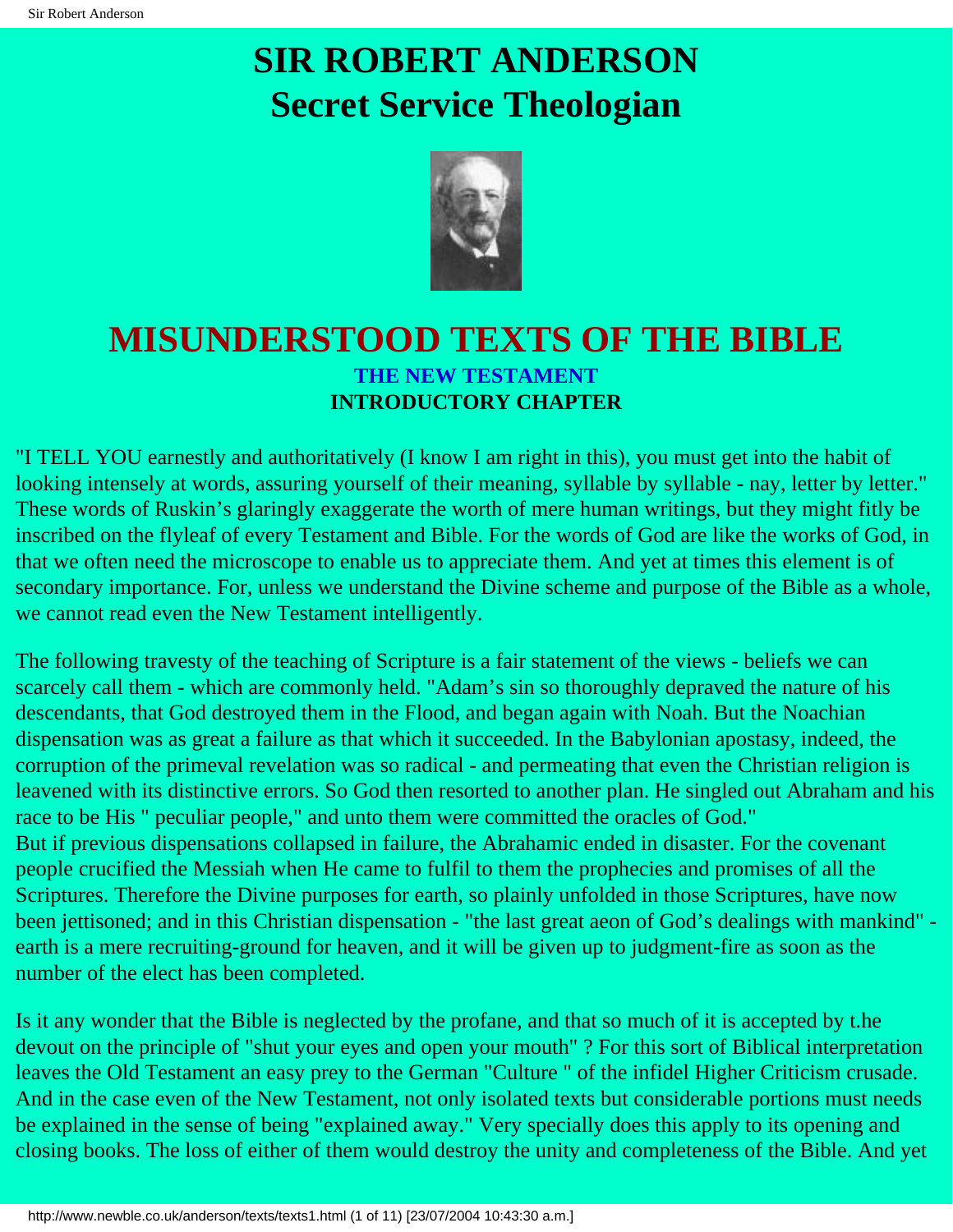Sir Robert Anderson

the Apocalypse is regarded as a mere appendix, provided for the delectation of people of leisure with a taste for mysticism. And the First Gospel is too often used to modify, if not to "correct," the teaching of the Epistles. But the closing book of the Canon might fitly be described as the stocktaking book of the Bible; for the unfulfilled prophecies iid promises of the Hebrew Scriptures are there traced to their consummation. And Matthew supplies the link which binds the Old Testament to the New.

For the purpose of these pages, however, it will suffice to explain the place which the First Gospel holds in the Divine scheme of revelation. Our theology is largely based on the teaching of the Latin Fathers, and with them it was an accepted fact that God has "cast away His people whom He foreknew." The prophecies relating to Israel, and to God's purposes of blessing for earth, have therefore to be "spiritualised" to make them, applicable to the Church. But the simple prose of Matthew will not allow of treatment of this kind. And so that Gospel is regarded as a sort of poor relation of the others; whereas to the student of prophecy it is in some respects the most important book of the New Testament.

The Gospels are not, as infidels suppose, imperfect and often conflicting records of the life and ministry of "Jesus," but separate portraits, as it were, of the Lord Jesus Christ with reference to His various relationships and offices. This appears very strikingly when we compare the First Gospel with the Fourth. For the Fourth is the revelation of the Son of God, who came not to judge, but to save the world (John xii. 47); whereas the First records His advent and ministry as Israel's Messiah ; and we scan it in vain for words of the kind we value in the Fourth - words which we. as Gentiles, can take to ourselves without reserve. This notable fact is not to be explained by suggesting that the Apostle Matthew was a narrowminded Jew who refused to identify himself with the teaching of his Lord whenever it passed beyond the sphere of Jewish hopes and interests. And the only alternative to this is that, writing by Divine inspiration, he was so guided and restrained that nothing came from his pen, save what was strictly germane to the special revelation entrusted to him by the Holy Spirit.

"He was in the world, and the world was made by Him, and the world knew Him not." Thus it is that the Fourth Gospel opens; while the First begins by recording His birth and lineage - not, indeed, as infidels would tell us, as the descendant of an Arab sheikh aud a petty tribal king, but as the promised "Seed" of Abraham, and as "David's greater Son" - the glories of whose coming reign over this earth of ours fill so prominent a place in Hebrew Scripture.

To that reign it was that the Baptist's testimony pointed, when he came "preaching in the wilderness of Judea, and saying, "Repent; for the kingdom of heaven is at hand." The same testimony was afterwards taken up by the Lord Himself, and in due course entrusted to His Apostles. The popular belief that it was meant to herald what we call the "Christian dispensation " is utterly mistaken.

"The kingdom of the heavens" (for such is the right rendering of the Greek words) occurs three-and-thirty times in Matthew, and nowhere else in the New Testament. What are we to understand by the phrase? It cannot mean that God would soon begin to rule the heavens! And the only possible alternative is that the time was near when He would assume the government of earth.

Much that is true of our island-home may be predicated of every land on which floats the "Union Jack": but England is not the British Empire. And there is a like distinction between the kingdom of heaven and the kingdom of God. They are not synonymous; for the kingdom of heaven relates exclusively to earth.

But here a strange fact claims notice. By untold millions of lips the prayer is daily uttered: "Thy kingdom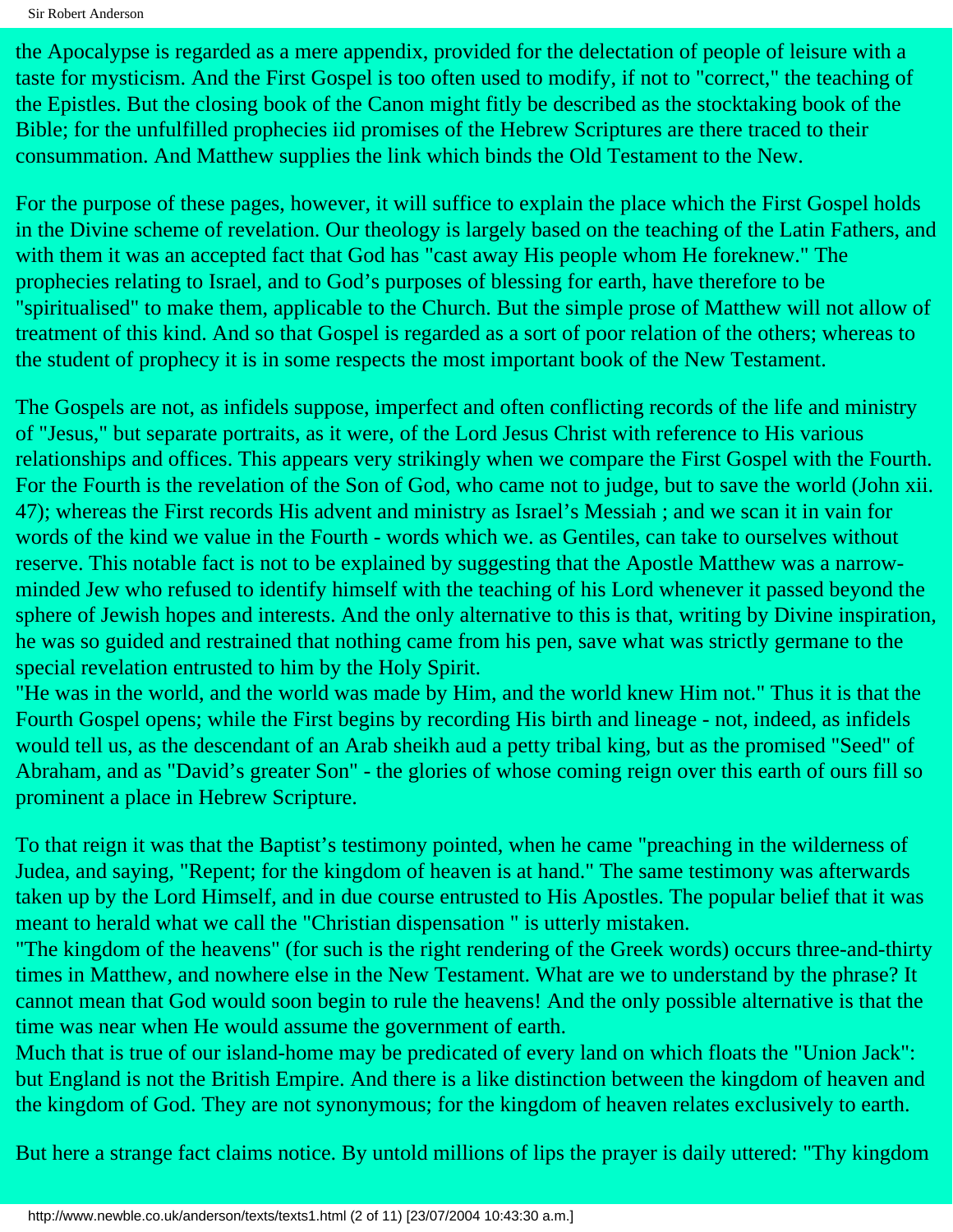Sir Robert Anderson

come." And yet, with the unbeliever who uses that prayer, the suggestion of Divine government on earth would be scouted as a dream of visionaries; and among believers there is not one in a hundred who would not be shocked at the suggestion that the kingdom has not already come. Does not Scripture tell us (they would indignantly exclaim) that "the Lord God omnipotent reigneth" ?

And it was not the crucifixion that postponed the fulfilment of the Lord's words. For His prayer upon the cross secured forgiveness for His murderers - witness the amnesty proclaimed at Pentecost by His inspired Apostle (Acts iii. 19 - 24). But the preaching of that Pentecostal Gospel, first in Jerusalem, and afterwards throughout all Jewry and round as far as Rome, evoked never a response from even a local synagogue. The Acts of the Apostles contains the record of it ; and it closes with the "Ichabod" pronounced upon that obdurate and guilty people. Instead, therefore, of sending "the Christ fore-ordained unto them," God sent the awful judgment that so soon engulfed them; and the times of the Gentiles, which had seemed about to end, have lingered on for nineteen centuries. Though the purposes of God cannot be thwarted by the sins of men, the fulfilment of them may be thus postponed. And just as the wilderness apostasy of Israel prolonged their wanderings for forty years, although Canaan was but a few days' march from Sinai, so the far more gross apostasy of Christendom has prolonged for nigh two thousand years an era which the Lord and His Apostles taught the early saints to look upon as brief.

Not that "the times of the Gentiles" are co-terminous with "the Christian dispensation." The subjection of the Jewish nation to the supremacy of Babylon was the epoch of that era; and it will continue until the restoration of their national polity - an event which awaits the return of their Messiah. According to words familiar to every Jew, " His feet shall stand in that day upon the Mount of Olives, which is before Jerusalem on the cast" (Zechariah xiv. 4). And when upon the day of the Ascension the disciples saw Him standing there, forgetful of the warning He had given them so recently,1 they put to Him the question "Wilt Thou at this time restore the kingdom to Israel?" And the Lord's reply implicitly accredited the question as Scriptural and right, albeit it was not for them to know "times or seasons " (Acts i. 6, 7). Here, then, is a principle to guide us in studying the Scriptures. Divine promises and prophecies are not like bank-cheques that become invalid by lapse of time. Every word "which God hath spoken by the mouth of all His holy prophets since the world began" about "the times of restitution of all things" - that is, the times when all things shall be put right on earth - shall be fulfilled as literally as were the seemingly incredible predictions of Bethlehem and Calvary. And when the Lord proclaimed that the kingdom of heaven was at hand, He meant that the time was near when these " times of restitution " would bring peace and blessedness to this sin-blighted world.

Let us then apply this to His teaching at the close of His ministry, as recorded in the First Gospel. No one could have imagined that between the fulfilment of the great prophecy of Isaiah liii. and of the prophecy which immediately follows it, there would be an interval of twenty centuries; or that a like period would intervene between the fulfilment of the prophecy of Matthew xxiv. and the event which the Lord foretold in the second verse of that same chapter. But the explanation of this will plainly appear if we bear in mind, first, that all Messianic prophecy relating to earth runs in the channel of Israel's national history and therefore, so to speak, the clock of prophetic time is stopped while their national history is in abeyance. And secondly, that Israel's rejection during this Christian dispensation is a New Testament "mystery."

It was not that our Lord spoke in ignorance. But though His Divine knowledge was full and absolute, His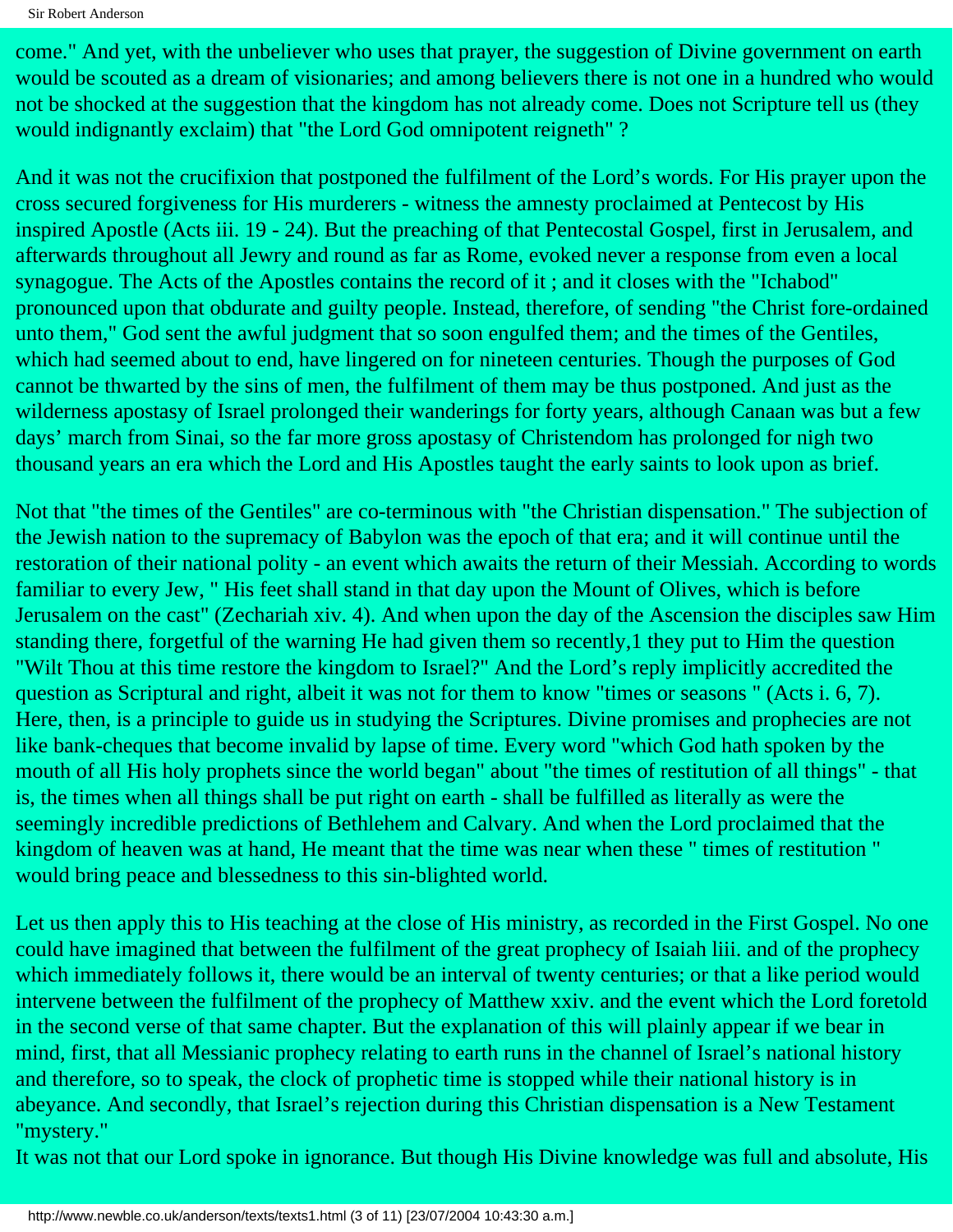Sir Robert Anderson

use of that knowledge, during all His earthly ministry, was subject to definite limitations. For He never spoke save as the Father gave Him to speak, and "times and seasons" the Father had kept in His own *exousia* (Acts i. 7).

As we read these Scriptures, we must bear in mind that the kingdom of heaven is for earth, and that the earthly people of the Abrahamic promise are the Divinely appointed agency for the administration of it. And Matthew is the Gospel that speaks of it, because it. is the Gospel which reveals Christ in His relationships with the earthly people. And if we are to understand that Gospel aright, we need to give a first reading to much of it as from the standpoint of the disciples to whom it was specially addressed. For the man of God "all Scripture is profitable," and therefore none may be neglected. But we must distinguish between interpretation and application. And, above all, we must clear our minds from the ignorance of Latin theology. "God hath not cast away His people whom He foreknew" ; and in His own good time "all Israel shall be saved." Not, as the Apostle explains, that every Israelite shall be saved, but that Israel as a nation shall be restored to the place assigned to them in Holy Scripture (Romans xi. 2, 25 - 29).

The scheme of the First Gospel is as definite as it is simple. It opens, as we have seen, by recording the birth of Christ as the " Seed " of the Abrahamic covenant, and the King of Israel. Then we have the Baptist's ministry, which was a provisional fulfilment of the promised advent of Elijah (see ch. xi. 14). Then, after the Temptation, the Lord Himself proclaimed the same Gospel of the coming kingdom, and accredited His testimony by that marvellous display of miraculous power recorded at the close of chapter iv. In the three succeeding chapters He unfolded to His disciples the principles of the kingdom. In chapter x. He commissioned the Twelve to take up the kingdom ministry; and the following chapter chronicles a series of typical acts and utterances of power, and mercy, and judgment. In chapter xii. we reach a crisis in the ministry.

Just as by " spiritualising " all the prophecies relating to His earthly kingdom glories, the "Christian Church" has either perverted or ignored them, so by a like process the " Jewish Church " perverted or ignored the prophecies relating to His earthly sufferings and death. And therefore the abundant proofs of His Messiahship had no voice for men who were looking only for the Son of David to deliver them from the Roman yoke; and the Sanhedrin decided that "the Galilean " was an impostor, and they decreed His death (ch. xii. 14).

His ministry forthwith entered upon a new phase. Till then, His teaching had been open and plain but now it became veiled in parables (ch. xiii.). As those evil men had scorned His testimony, they were now to hear without understanding, and to see without perceiving (V. 14). None but His disciples were to know the mysteries of the kingdom of heaven - mysteries, namely, a phase of things till then unrevealed. The Hebrew Scriptures spoke of a king coming to reign, the Lord now speaks of a sower going forth to sow. This was not merely an enigma to the Jewish leaders, it must have deepened their hostility ; and the meaning of it was explained to none but His own disciples (v. 11).

An analysis of the succeeding chapters would point the same moral and be no less important ; for across every section of the book may be inscribed the words. "He came unto His own, and His own received Him not." But for our present purpose a further notice of "the second Sermon on the Mount" will suffice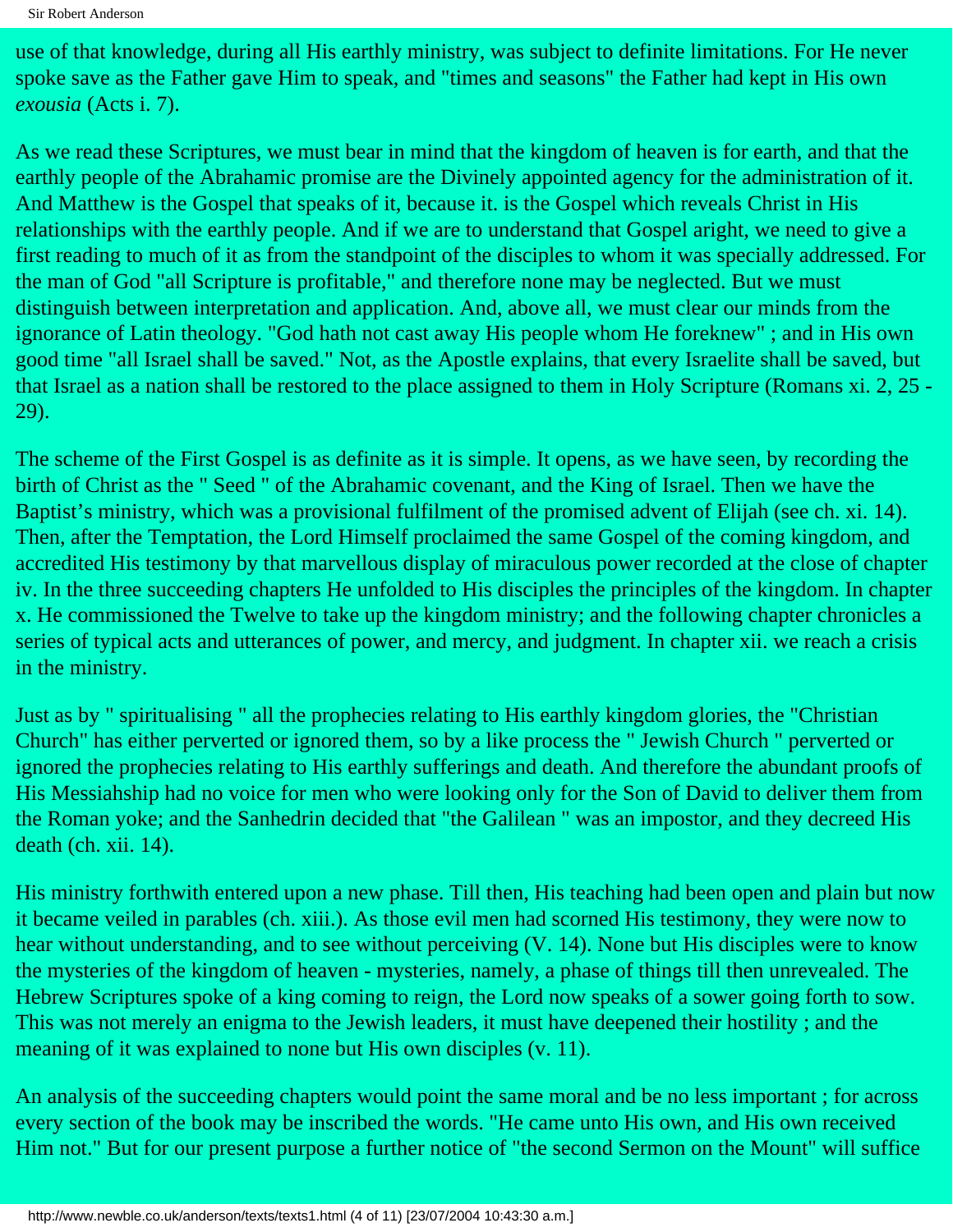```
Sir Robert Anderson
```
and even this will involve some repetition.

To understand the Lord's teaching in these twenty-fourth and twenty-fifth chapters, I repeat with emphasis, we must give them a first reading from the standpoint of those to whom they were addressed - Hebrew disciples, who were rightly looking for the restoration of the kingdom to Israel. Messiah had come, and was in their midst. But, in some way that is not told us, they had learned that there was to be yet another "Coming" to wind up the age of Gentile supremacy, and to bring in "the times of restitution of all things." And these chapters record the Lord's reply to their inquiry, "What shall be the sign of Thy coming and of the winding-up of the age?" (Not its telos, but its sunteleia.) It seems extraordinary that any student of Scripture should fail to distinguish between the coming of the Lord to call His people away to heaven at the close of this Christian dispensation, and His coming as Son of Man to establish His kingdom upon earth. But the writings of the Fathers have such a dominating influence upon the theology of Christendom that this confusion is enshrined as truth. The various Scriptures which tell of the future appearings of Christ have all been "thrown into hotchpot" (as the lawyers would say), and the doctrine of " the Second Advent" is the result.

These Scriptures have nothing in common, save that they speak of the same Christ. I will not deal here with the last great coming at the end of all things. But the language of the Epistles respecting that coming which Bengel calls "the hope of the Church," gives colour to the figment that it will be entirely secret; whereas Scripture is explicit that His coming as the Son of Man to earth will he open and manifest. And in foretelling it, the Lord emphatically warned the disciples that it would not take place until after certain notable events and movements foretold in Hebrew prophecy; whereas, in marked contrast with this, the early saints of this dispensation were taught by the inspired Apostles to live in constant expectation of His coming. And there is not a word in the Epistles to suggest that any event foretold in prophecy must intervene before the fulfilment of "that blessed hope." And the long delay in its fulfilment is amply accounted for by the hopeless and shameless apostasy of the professing Church on earth, even from the earliest times.

The world-war now raging is not the fulfilment of Revelation xvi. 16. For "a place called in the Hebrew tongue Armageddon" is not situate in either France or Flanders, but in Palestine; and the future of the land and people of the covenant will be a main issue in the great battle yet to be fought on that historic plain. And yet the present war may result in preparing the stage for the resumption of the drama of Hebrew prophecy. For if the Turk should be expelled from the Holy Land, it seems reasonably certain that Palestine will become a protected Jewish State. A protected State, I say advisedly, for until the end of "the times of the Gentiles" the Jews are to remain subject to Gentile suzerainty.

The Lord's words in Matthew xxiv. 15 refer explicitly to the seventieth week of Daniel (ch. ix. 27). Some future "Kaiser" will make a treaty with the Jews, guaranteeing the free observance of their religion. And his violation of that treaty after three and a half years. - "in the midst of the week " - will be the epoch of "the great tribulation," a persecution unparalleled in all the past (v. 21). And as the Lord tells us in verse 29. the tribulation will be followed "immediately" by the appalling convulsions in the sphere of nature which are to usher in the day of the Lord (Isaiah xiii. 9, 10; Joel ii. 31).

This exposition of Matthew xxiv. is strikingly confirmed by the Apocalyptic visions. For under the fifth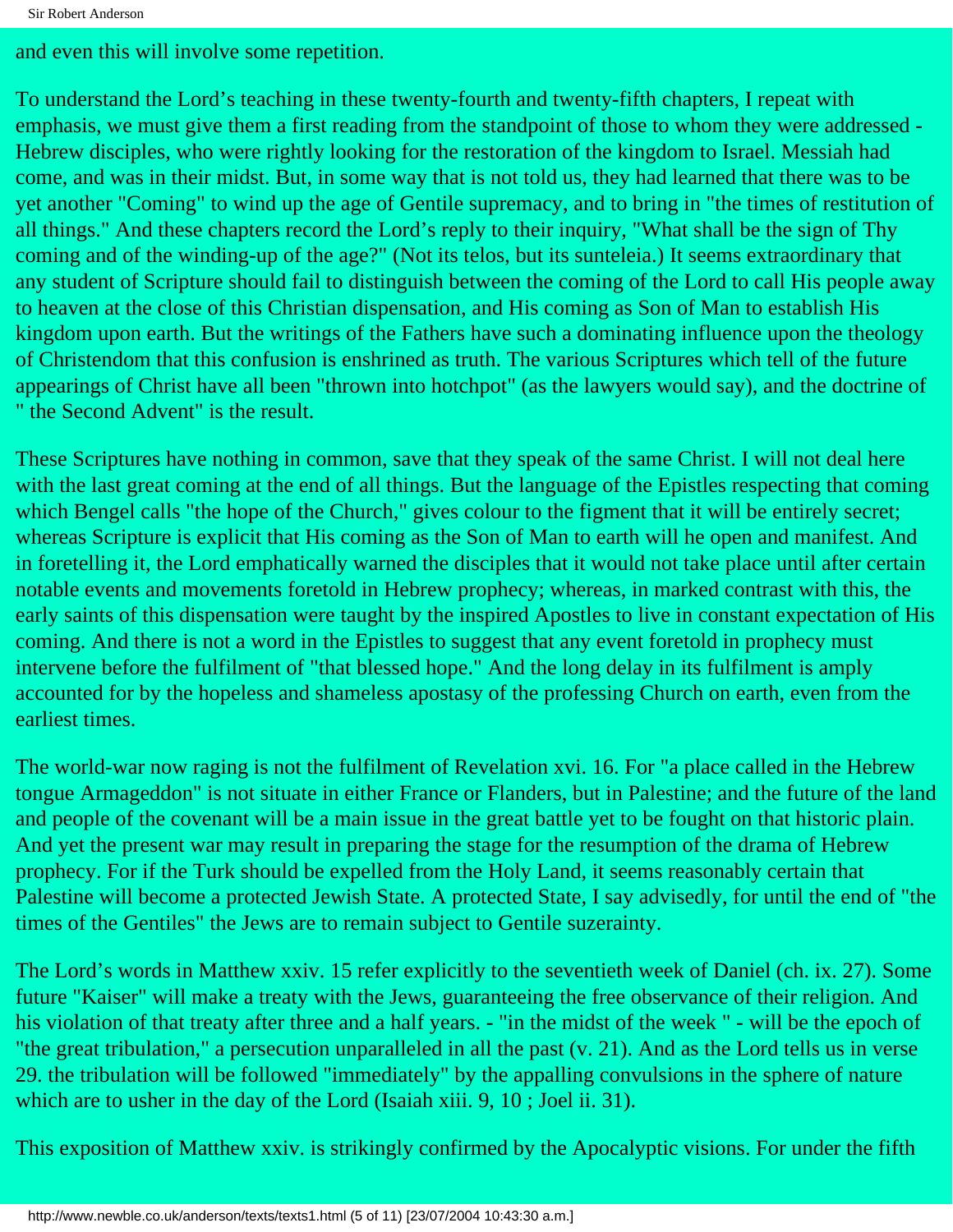seal we have the martyrs of the tribulation (Revelation vi. 9); and the events o the sixth seal (v. 12) are identical with those which the Lord declared would immediately follow the tribulation (Matthew xxiv. 29).

So far all is clear. But owing to the ambiguity of a minor word in the thirtieth verse, the sequel is commonly misread. The Greek *tote* has a meaning as elastic as our English "then." And here, as in the first verse of chapter xxv., it covers the whole period between the end of the tribulation and the coming of the Son of Man. And the signal change in the Lord's teaching at this point claims very special notice. He had warned the disciples to watch, not for His coming, but for the events which must precede it. But now, the tribulation past, these events are all fulfilled, and His word is, "Watch, for ye know not what hour your Lord doth come" (v. 42).

The duration of that waiting period we cannot estimate, save that apparently it will be within the lifetime of that generation (v. 34). But it will be sufficiently prolonged to make the world forget the preceding terrors (vv. 38, 39), and to make His people need repeated exhortations to continued watchfulness. For though signs and portents mark the sunteleia of that future age, the coming of the Son of Man will be unheralded and sudden (v. 44). This is the event foretold by the Lord in xxiv. 30, 31. and again in xxv. 81; and the intervening passage contains His teaching relating to the waiting period between the end of the tribulation and His actual coming. For here, as so often in the prophetic Scriptures, after the ultimate issue is declared, a prophecy is intercalated leading up to the same goal. The Lord's second and fuller statement of it is as follows When the Son of Man shall come in His glory, and all the holy angels with Him, then shall He sit on the throne of His glory, and before Him shall be gathered all nations . . ." (xxv. 31, 32).

This is indeed a "misunderstood text" For under the influence of Patristic theology, eminent commentators would have us believe that it describes "the great and universal judgment, in which all the dead, small and great, shall stand before God. Revelation xx. 11 - 15." The editor of the Speaker's Commentary declares that "it is hardly possible" to regard it in any other light. But Revelation xx. and Matthew xxv. have absolutely nothing in common save that both relate to sessions of Divine judgment. The one is a judgment of the dead, in a vastly remote future; the other is a judgment of living nations upon earth, and, for aught we know, it may fall within the lifetime of the present generation. For the Lord's words imply that, but for the intervention of the present mystery dispensation, the disciples to whom they were addressed might have witnessed their fulfilment. And, as already suggested, the hands of the clock of prophetic time will again begin to move after His coming to bring this dispensation to an end.

We have no definite data by which to measure either the interval between that Coming and the beginning of the seventieth week of Daniel, or the interval between the end of that week and His Coming as Son of Man. We know, however, that before His Coming to His earthly people "the gospel of the kingdom will be preached in the whole world for a testimony to all the nations " - not the gospel of this age of grace, but the gospel of the kingdom. And the last fourteen verses of chapter xxv. are explicit, that the question at issue in the judgment will be the treatment of the messengers accredited to proclaim that gospel to the world. This is no novel principle. As the Lord had already said to His disciples, " He that receiveth you receiveth Me." And wherever the gospel comes, it is receiving or rejecting Christ that fixes the destiny of men.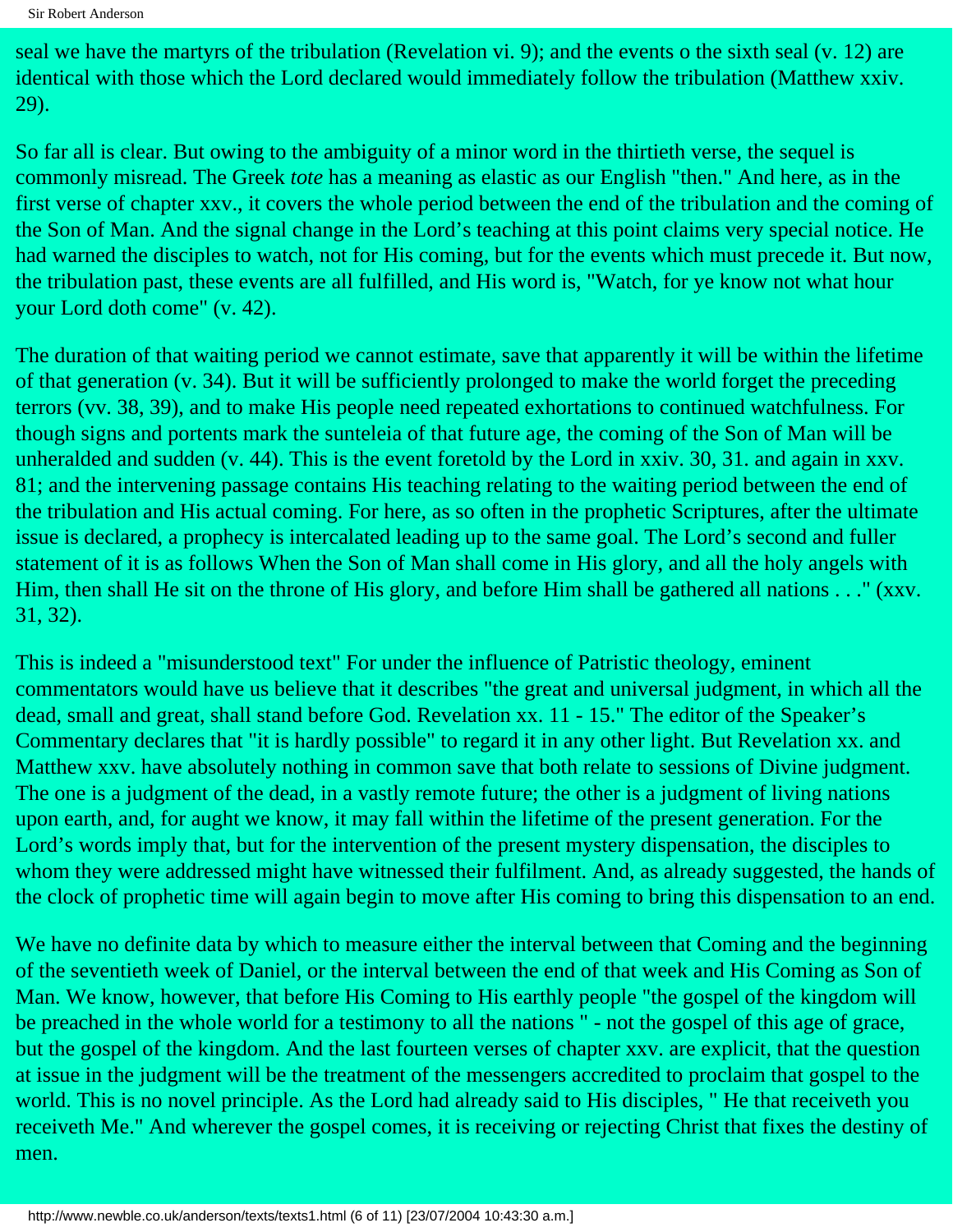Sir Robert Anderson

But it may be asked, How could hundreds of millions of people appear before the Son of Man on earth? Just in the same way that, in the ages succeeding this very judgment, they will go up to Jerusalem year by year to keep the Feast of Tabernacles (Zechariah xiv. 16). Their accredited leaders will represent them. To read Scripture aright we need both spiritual intelligence and common sense. If the spiritual fitness be lacking, we shall refuse to believe anything that seems to go beyond our ordinary experience; and a want of common sense will often betray us into an excessive literalness that may make the language of Scripture seem impossible. But is not this narrative so incredible that we are reasonably justified in refusing to take it literally? If that is to be the test, we may at once reject the great truths of revelation the Incarnation, the Atonement, the Resurrection, the Ascension. For in the wildest superstitions of false religions there is nothing so incredible as these truths. But our spiritual being is by nature so depraved that we are ready to believe anything, whether it be a seemingly transparent lie, like transubstantiation, or a seemingly impossible truth, like "the virgin birth," provided it is acclimatised in our religion! But there we draw the line. And the great "mystery" truths of this Christian dispensation, including the Coming of the Lord, as revealed in the Epistles, and also the truths of the kingdom, including the Coming of the Son of Man, as foretold by the Lord Himself, have not been thus acclimatised ; and so they are either rejected or ignored.

True it is, no doubt, as already noticed, that Christendom, million-mouthed, uses the Divinely-given words, "Thy kingdom come; Thy will be done on earth as it is done in heaven." But with the mass of men this is merely a meaningless incantation. For such is "the covert atheism" of our nature, that though we are willing to believe in a "Second Advent," provided it be too remote to affect us in any way, we are slow to believe in a "Coming" that is a present hope, to influence our daily life. And just in the same way we are willing to believe in a kingdom of heaven beyond the stars. But when the infidel intelligently argues that, if our God were not a myth, He would establish His rule upon this earth of ours ; instead of making the reply which ought to be ready on our lips, we throw into "hotchpot" all that Scripture teaches about the kingdom of God, and the Church of God, and the kingdom of heaven; and over the incongruous mass we indulge in feeble platitudes about Divine wisdom and goodness!

And in an age of keen, intelligent activity, this method of "handling the Word of God" has done more than aggressive infidelity to undermine faith. It has driven multitudes to scepticism. To its baneful influence is due the success of the infidel crusade which masquerades as " Higher Criticism - a movement that has degraded Germany to its present level of barbarism, and has so corrupted "organised Christianity" in Britain that there is not one of the Churches of the Reformation that would hold together if called upon to give corporately an unequivocal and explicit testimony, such as in other days they gave with united voice, to the Deity of Christ and the Divine origin, truth, and authority of the Bible as the Word of God.

Though the follies and falsehoods of this movement have been thoroughly exposed and refuted, it has taught men to shake free from traditional beliefs, and to study these subjects with an open mind. And it is because our Divinity Schools and Theological Colleges teach the theology of the Fathers, instead of teaching the Bible, that so many of their alumni are either the dupes of medieval superstition or the exponents of a half faith which is near allied to scepticism.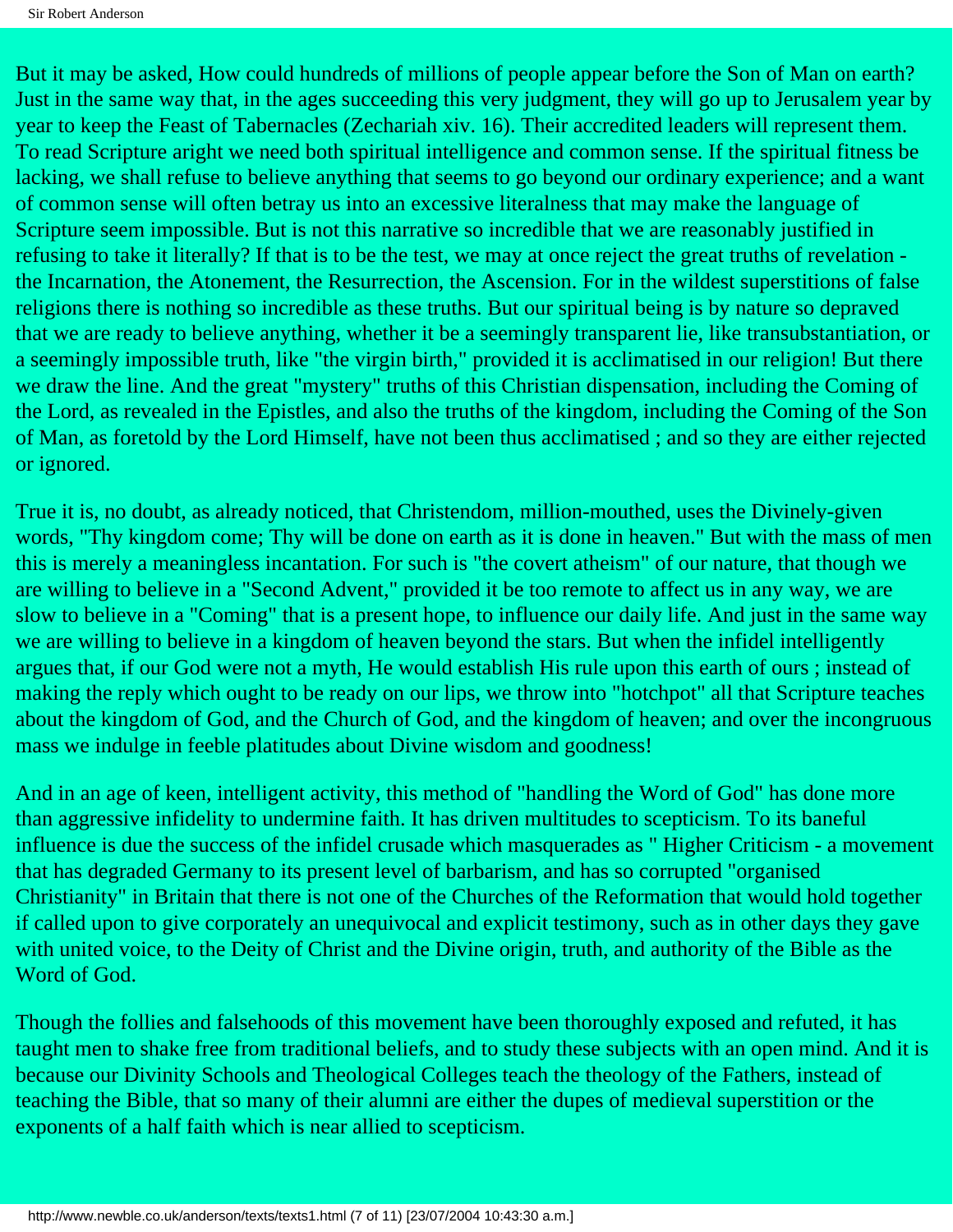Plain words are needed here. In the interval between the Apostolic age and the era of the Patristic theologians, the main truths of the distinctively Christian revelation were lost in the Early Church and they were never fully recovered until the Evangelical Revival of the nineteenth century. But our commentators ignore the Revival, and continue to trade upon the writings of the Fathers. And the results are disastrous. For while an intelligent study of Scripture always tends to faith, the Christianised infidelity which now prevails in our churches is largely due to a revolt against the traditional exegesis of Scripture. And so, as Adolph Saphir wrote, "It is out of the arsenal of the orthodox that the very fundamental truths of the Gospel have been assailed." For, he added, this traditional interpretation "paved the way for Rationalism and Neology."

If Christians fail to distinguish between what the Scriptures teach, and what men teach about the Scriptures, it is not strange that unbelievers should be thus misled. And so it comes about that the orthodox of one generation sow seeds of scepticism for the next. Some of us remember, for example, when it was taught as " Bible truth " that the reign of righteousness and peace on earth would come automatically by the preaching of the gospel. But people who had a better knowledge, both of the Bible and of human nature, gave no heed to a delusion so baseless and so foolish. Nor did we need the horrors and infamies of German Kultur to teach us that earth can never be the home of peace and happiness, save under the stern and righteous government of Heaven.

And in the same way a misuse of Matthew xxiv. is now sowing seeds of scepticism to be reaped in the near future. For it is asked, Is not this world-war the fulfilment of the Lord's words recorded in that chapter? Some are thus led to infer that a supreme crisis in earth's history is so near, that efforts for the extension of missionary enterprise may be relaxed. And others again are clear that the war will be followed by an era of millennial peace. And the champions of these rival errors appeal to Scripture with equal confidence. But while the second Sermon on the Mount may throw much light on events and movements of our own day, both on the battlefield and in the Professing Church, the fulfilment of that great prophecy belongs to a future age. And Christians who, ignoring this, declare *cx cathedra* that they, forsooth! have acquired a knowledge of "times and seasons," denied to the Apostles of the Lord, are recklessly sowing evil seed which may hereafter choke the faith crop of many fields.

Scripture warns us that "in the last days perilous times shall come"; and proofs are many that those times may be close upon us. But we seem to be blind to their significance and their perils. In war-time the decks of our battleships are ruthlessly cleared of everything that might imperil safety. And though "the children of this world are wiser than the children of light," they are not wiser than Divine Scripture ; as witness the Apostle's words in view of the incipient apostasy of the Early Church, " I commend you to God and the word of His grace." But in these days, when the apostasy has developed with a force and subtlety unknown in all the past, instead of taking heed to the warning and the exhortation, and falling back on Holy Scripture, we refuse to jettison the "tophamper" of traditional exegesis. And as the result of this, and of thus ignoring the great " mystery " truths revealed in the Epistles, the whole scheme of the Biblical revelation is dislocated, all sense of its Divine unity is lost, and faith in its Divine authority is undermined. Those of us who have watched the course of the German infidel movement ever since it gained a foot-hold in Britain, must recognise that it is energised by a sinister spiritual influence which makes it indifferent to controversy. But to some of us that movement has proved " a blessing in disguise " ; for it has taught us to study the Bible with a mind untrammelled by Patristic exegesis. And as the result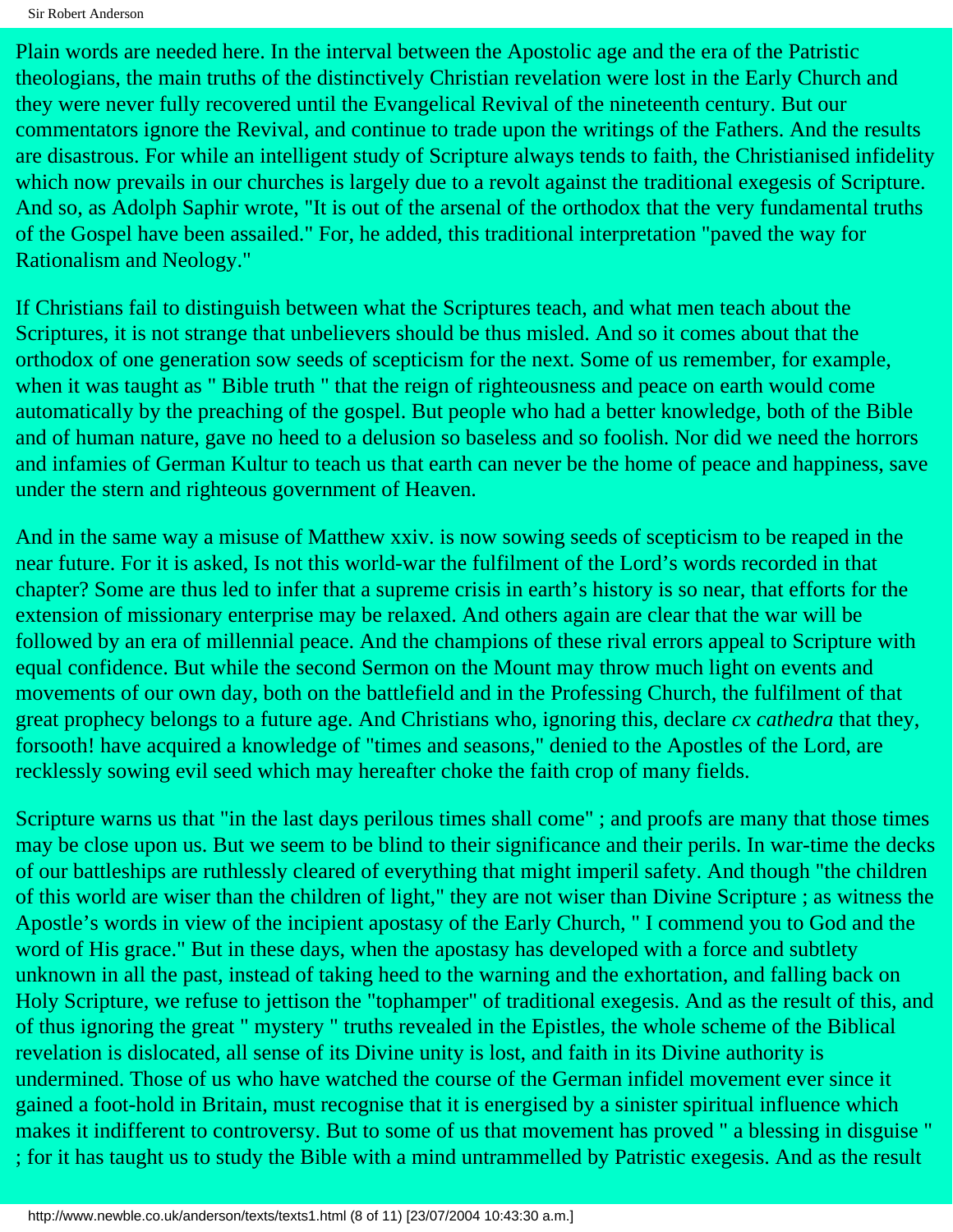Sir Robert Anderson

we have attained a more intelligent, and therefore a firmer, faith in Holy Scripture as the Word of God.

A personal experience is sometimes helpful to others. When I became a Christian in the truer sense of the word, I supposed that sceptical difficulties respecting the Gospels would no longer trouble me. But I was distressed to find that the more closely I studied them, the attempt to harmonisc them seemed to become more hopeless. While in this state of mind I heard a lecture which ran somewhat on the lines indicated in the preceding pages. The effect of it was electrical. It was a revelation to me ; and I began to study the First Gospel with fresh intelligence and new interest. Every section of it seemed to glow with new light, a light that threw its rays back upon the Hebrew Scriptures, and forward to the Apocalypse. And I caine to realise, as I had never realised before, the " hidden harmony " of the Bible as a whole. The headmaster of Eton's "Love your enemies" sermon, preached in St. Margaret's, Westminster, on 25th March 1915, gave striking proof how a misreading of the First Gospel may bring Holy Scripture into contempt. His purpose was to urge that the conduct of our war with Germany should be governed by the precepts of the Sermon on the Mount. If such a proposition had emanated from a secular publicist, it might have passed without notice. But it was put forward, *ex cathedra,* as the teaching of Scripture, by an officially accredited exponent of Scripture. And as the result, it was assumed by the secular Press, and by men of the world generally, that this folly had Scriptural sanction.

"Love your enemies" is the last in a group of precepts which the Lord enjoined upon His disciples in view of their mission as ministers of grace. They were not to resist evil. If struck upon one cheek they were to turn the other cheek. If a thief took their coat they were to let him take their cloak also. They were to give to every applicant, and to turn away from no would-be borrower (Matthew x, 39 - 44).

Could a country be governed on the lines of these precepts, or a public school? Why, if even a shopkeeper in a village street were to conduct his business in this way, he would be bankrupt within a month! And yet these were the words of the Lord of Glory; and, like all His words, they are Divine and eternal. But He prefaced them by the warning that they were not to be taken as destroying "the law and the prophets " - a phrase which every Hebrew would rightly understand to mean what we Christians call the Old Testament Scriptures. And with still greater definiteness He declared that not "one jot or one tittle" of the law was abrogated by His teaching (vv. 17, 18). And yet both in his sermon and in his letters to the Press in defence of it, Dr. Lyttelton assumed that the teaching of the Sermon on the Mount has entirely superseded the Old Testament Scriptures; whereas it is mainly by these very Scriptures that we ought to be guided in our conduct of affairs in every sphere of public life.

But in fulfilling their ministry of grace, His disciples were not to appeal to law. While He was with them they were to act as He acted. And at the close of their mission He asked them, in view of His leaving them, "When I sent you without purse and scrip and shoes, lacked ye anything?" "But now (He went on to say) he that hath a purse let him take it, and likewise his scrip; and he that hath no sword, let him sell his garment and buy one "(Luke xxii. 35, 36). In other words, they were to fall back on their position as citizens. Peter, Oriental though he was, took these last words literally; but we understand them better. Living in a civilised community, we carry the sword by proxy. If any one strikes us on the cheek, or steals our coat, we hand him over to the police; and the magistrate awards a fitting punishment, to which the gaoler gives effect. But if, instead of seizing and punishing the law-breaker, these officers of the law treated him in accordance with the precepts of the Sermon on the Mount, they would "bear the sword in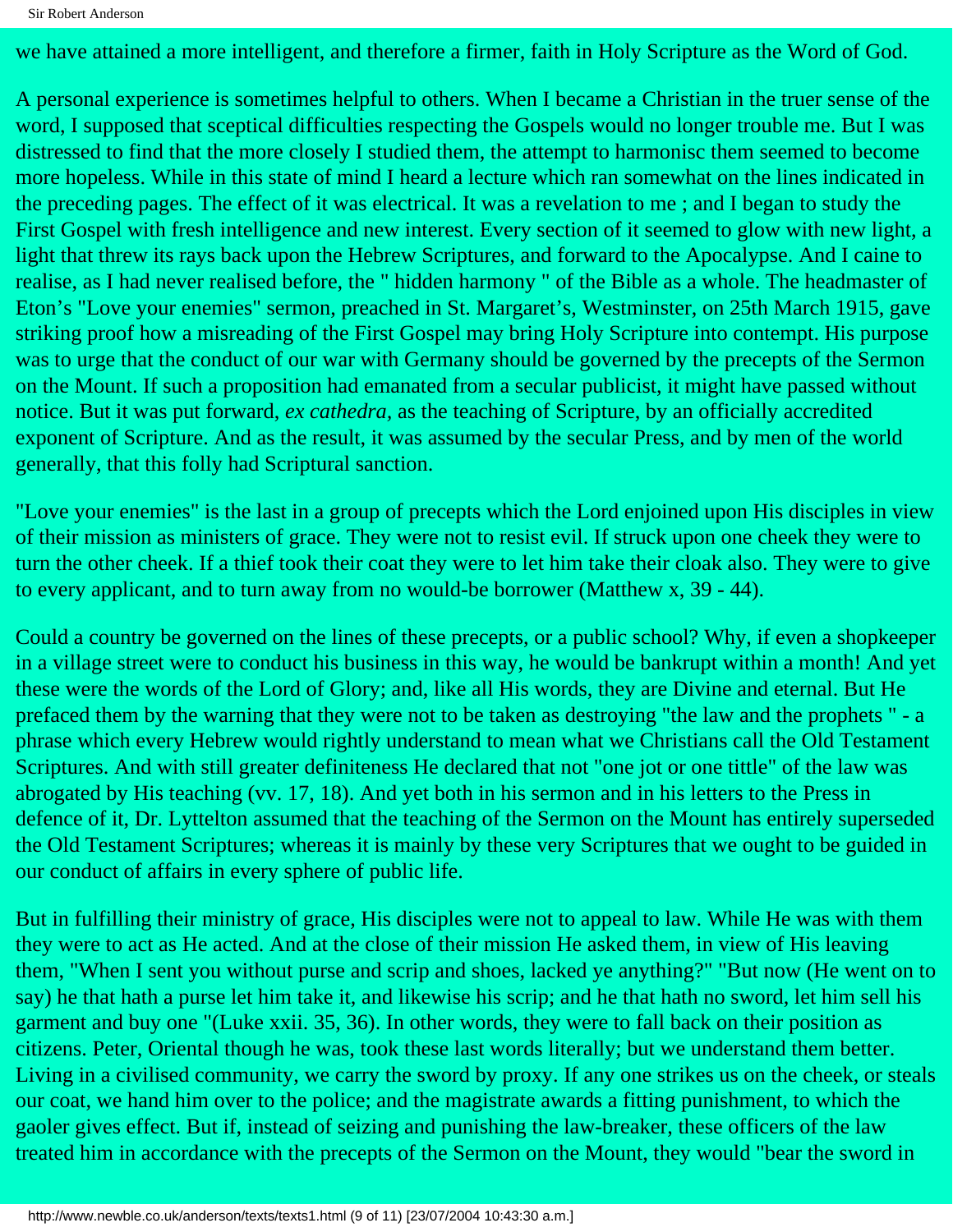Sir Robert Anderson

vain," and utterly fail in their duty as "the ministers of God" (Romans xiii. 4).

But the police and the criminal courts can deal only with crimes committed within the realm. In the case of crimes committed by an alien enemy, recourse must be had to the naval and military forces of the Crown. But here the same principle applies. And with a far greater definiteness ; for in the case of crimes committed by a nation, theme is no room for sentiment. or pity, which might claim a hearing in the case of individual offenders. And the crimes which are now crying to heaven for vengeance have been instigated by the Government of Germany; and they have been condoned and justified by the German nation, not excepting the " Christian " churches of that land. If then God should give the victory to the Allies, and the Governments of the Allies should decide to rifle and destroy every national building in Berlin, and utterly to crush the power of Germany, the Christian must not forget that law is as Divine as grace. And, moreover, our chief purpose in this war is not to punish Germany for flagrant and hideous atrocities and crime, but to secure the future peace of Europe.

My purpose here, however, is not to discuss the conduct of the war, hut to expose and refute a flagrant misuse of the Sermon on the Mount. And let no one suppose that this involves our ignoring its application to ourselves. Though, in common with not a little of the Lord's teaching recorded in the First Gospel, its full and final purpose will not be realised until the future age of the kingdom, its words of grace ought to have a special voice for His people in this dispensation of grace. If, for example, some Christian who is mourning the death of a dearly loved relative or friend, wantonly butchered in cold blood in this ghastly war, could come face to face with the German murderer, grace would teach him to show his love for his enemy by telling him of gospel pardon even for a crime so heinous and so hateful.

But this has nothing in common with that ill-advised sermon. A notable commentary upon it was supplied by sermons preached last Christmas in Berlin and other German towns. Here are typical extracts from published reports of them: Pastor Zoebel, speaking in the great Lutheran Church in Leipsic, referred to the German guns beating down the children of Satan, and to German submarines as "instruments to execute the Divine vengeance," to send to the bottom of the sea thousands of the non-elect. "There ought to be no compromise with hell, no mercy for the servants of Satan - in other words, no pity for the English, French, and Russians; nor, indeed, for any nation that has sold itself to the devil. They have all been condemned to death by a Divine decree."

Professor Rheinold Seeby, a teacher of theology in the Berlin University, preaching in the Cathedral of the city, said that in killing their enemies, burning their houses, and invading their territories, the Germans simply performed a work of charity.

Pastor Fritz Philippi, of Berlin, preaching from his Protestant pulpit on the Divine mission of Germany, said that as the Almighty allowed His Son to be crucified that the scheme of redemption might be accomplished, so Germany was destined to crucify humanity, in order that its salvation might be secured. Thc human race could only be saved by blood, fire, and sword. "It is really because we are pure that we have been chosen by the Almighty as His instruments to punish the envious, to chastise the wicked, and to slay with the sword the sinful nations. The Divine mission of Germany, oh brethren! is to crucify humanity; the duty of German soldiers, therefore, is to strike without mercy. They must kill, burn, and destroy, and any half measures would be wicked. Let it then be a war without pity."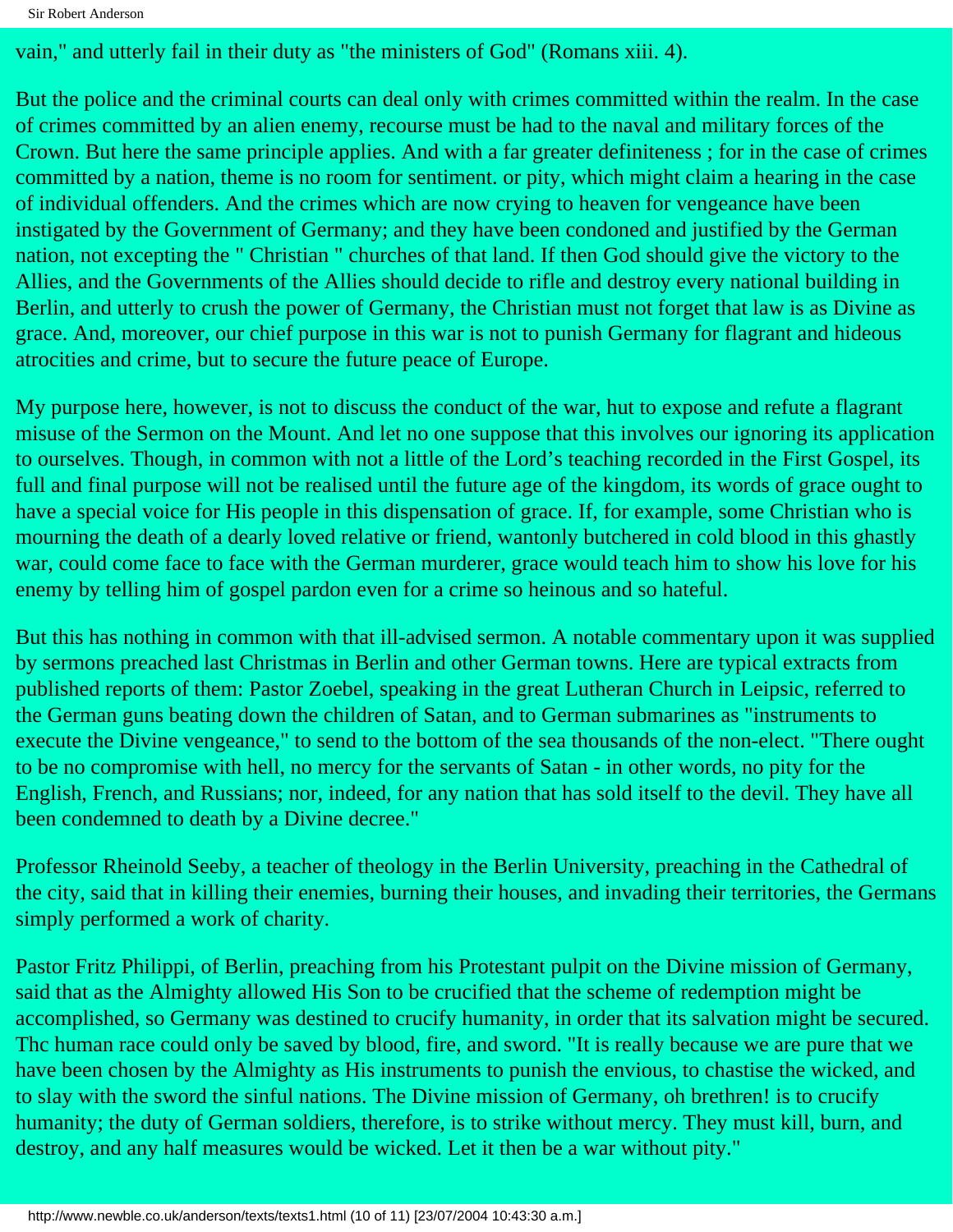He must be a poor sort of Christian who can regard such men, and their countless sympathisers of the pews, without feelings of aversion, deliberate and deep. Do we not well to remember the Lord's emphatic commendation of the Church of Ephesus: "Thou canst not tolerate evil men"? (Revelation ii. 2; cf. Matthew xviii. 17). It is not for us to anticipate the Divine judgment respecting the eternal destiny of these men. What concerns us has regard to our attitude toward them here and now; and to recognise them as Christians would betoken disloyalty to Christ.

[Chapter Two](#page-11-0)

[Literature](http://www.newble.co.uk/literature.html) | [Photos](http://www.newble.co.uk/photos.html) | [Links](http://www.newble.co.uk/links.html) | [Home](http://www.newble.co.uk/index.html)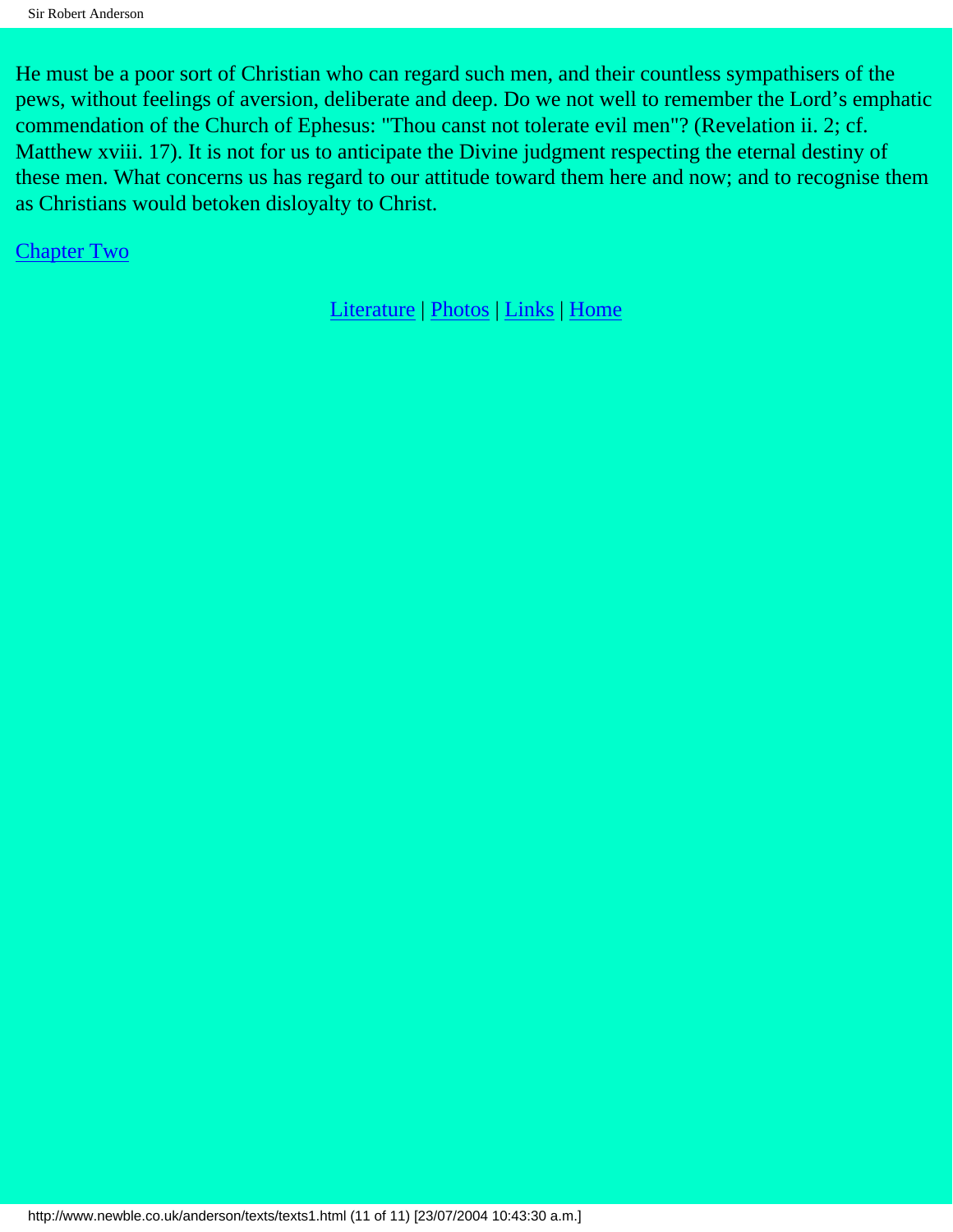# <span id="page-11-0"></span>**SIR ROBERT ANDERSON Secret Service Theologian**



### **MISUNDERSTOOD TEXTS OF THE BIBLE Chapter Two**

#### "**Which of you by taking thought can add one cubit to his stature**? " (Matthew vi. 27 Luke xii. 25).

ALL the Lord's words were the expression of Divine wisdom, but the words here attributed to Him savour of human folly. During "the great war" many a would-be recruit has longed to be an inch or two taller; but no one except "a freak dwarf " ever wished to add half a yard to his height ! Moreover, no sane person could imagine that this might be attained by "taking thought"; and yet according to our text, the Lord represented it as a mere trifle in comparison with the ordinary cares of life.

The primary and common meaning of *hêlikia* is age. But as growth in years brings physical development, the word acquired the secondary meaning of stature and it is used in that sense in Luke xix. 3. In Luke ii. 52. also, it is thus translated. But Bloomfield there renders it age, "as being more agreeable to classic usage" (Greek Test.); and in his note on Ephesians iv. 13. the same eminent Greek scholar writes, " Hélikia here does not mean stature but full age"; that is, the maturity of our spiriftial being - a correction that throws new light upon the passage. So, also. in John ix. 21 and 23 the parents of the blind man to whom the Lord gave sight said, "He is of age, ask him." In Hebrews ix. 11, the only other passage where the word occurs, it means " the time of life" in a special sense.

In the R.V., the phrase "taking thought" rightly gives place to "being anxious." The Christian should be always thoughtful, but never anxious always careful, but never full of care. The Lord's words then might be freely rendered, " Who of you by giving way to anxiety can add a single step to the length of his life path ? " Reasonable care may extend it by many a cubit, but corroding anxiety can only ftnd to shorten it. When writing his father's memoir, the late Sir .James Paget, the eminent surgeon. used the striking phrase that his death was due to "that rarest of all causes of death, old age" And it is not the aged only who undesignedly commit suicide through failing to "take thought."

#### **Enter ye in at the strait gate Because strait is the gate, and narrow is the way, which leadeth unto life, and few there be that find it** "(Matthew vii. 3, 14).

We are told that in Eastern cities there are small gates in out-of-the-way corners, which are approached by straitened (R.V.) and little-used paths, which would be noticed only by those who seek for them. And,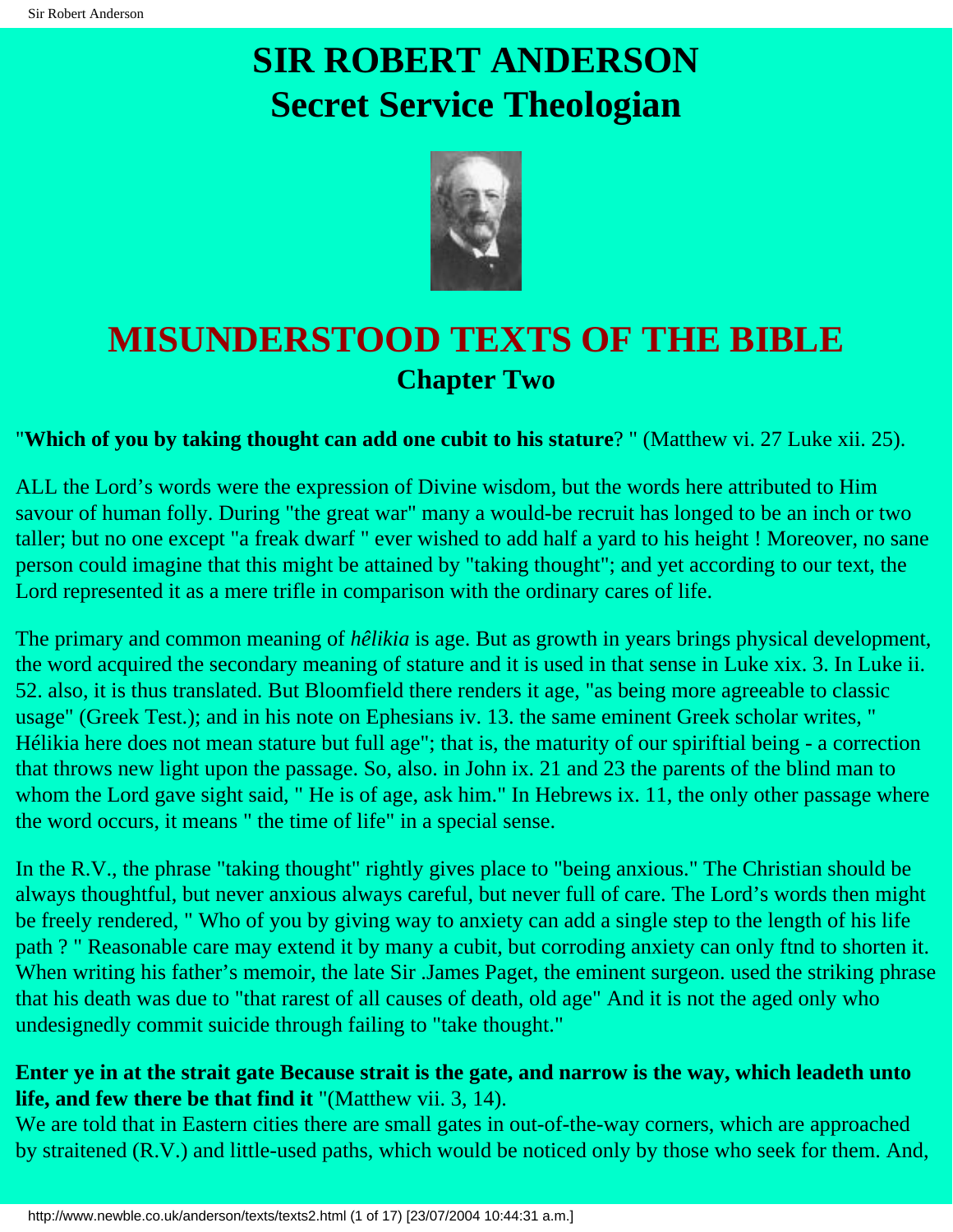of course, such gates and paths are in striking contrast to the great city gate and the main road which leads to it. The allegory of these verses would be understood by all to whom the Lord was speaking. But Westerners seem to miss its meaning.

As the "wide gate," to which the broad way leads, symbolises destruction, the narrow gate must symbolise life. And therefore the usual exegesis., that the ' straitened way " svmbolises a holy walk, is in direct opposition to the teaching of the passage and of the truth of the gospel. For there can be no holiness of walk until we receive life as God's gift in grace. Moreover, the warning which immediately follows, beginning with the words. "Beware of false prophets," plainly indicates that the contrast which the Lord intends is not between an evil life and a holy life, but between "religion " and Himself. No sane man believes that Divine favour can be won by an evil life. But that it is to be won by a religious life is the creed of the human heart the wide world over.

And this perverted instinct of human nature leads many real Christians to misread any passage of Scripture that can be perverted to indicate that the seeming simplicity and "trueness" of the Gospel must be taken with reserve, and that its words are not to be trusted in the way we can trust the w'ords of honourable men. For the sinner must needs seek for the way which leads to life, and knock at the door when he finds it; and this we are told is not so easy as the words would lead us to suppose! If any reader of this page should harbour such a thought, let him mark the words which preface the invitation of verse 13, "Every one that asketh receiveth; and he that seeketh findeth; and to him that knocketh it shall be opened " (v. 8).

#### "**The Son of Man hath not where to lay His head**" (Matthew viii. 20).

This is the first occurrence of this Messianic title in the New Testament, and in Scripture a first occurrence is often significant. In the Old Testament - as, for example, in Ezekiel - " Son of Man " is often used as an emphatic Hebraism, for man: but John v. 27 is the only New Testament passage where it occurs in this sense. Because He is man, all judgment is committed to the Lord Jesus. The English reader misses the significance which the Greek article lends to the words elsewhere; but it is recognised by scholars. And there can be no doubt. as to the significance which the Lord Himself attached to this, His favourite title. When, for example, He here exclaimed, "The foxes have holes and the birds of the air have nests, hut the Son of Man hath not where to lay His head," it is clear that the contrast His words were intended to enforce was between the highest and the lowest. The humblest creature has a home, hut He, the Son of Man, descended from heaven, was an outcast wanderer. And on the last occasion on which He used the title, when on His defence before the Sanhedrin, his purpose in declaring Himself to he the Soti of Man of Daniel's vision (ch. vii. 13) was to assert His personal and inherent right to heavenly glory.

For it was not His human birth that constituted Him the Son of Man. That birth was indeed the fulfilment of the promise which the name implied but, as He declared explicitly, the Son of Man "descended out of heaven" (John iii. 13); and He added, who is in heaven," which, as Alford notices, certainly implies "whose place is in heaven." And again He said, "What and if ye shall see the Son of Man ascend up where lie was before ? " (John vi. 72). When, therefore, He proclaims that "the Son of Man came to seek and to save that which was lost " - " came to give His life a ransom for many "- faith responds in the language of that noble hymn, "When Thou tookest upon Thee to deliver man, Thou didst not abhor the virgin's womb." For the virgin-birth was but a stage in the fulfilment of His mission. And tins throws light upon the words of the creation story, " Let us make man in our image, after our likeness (Genesis i.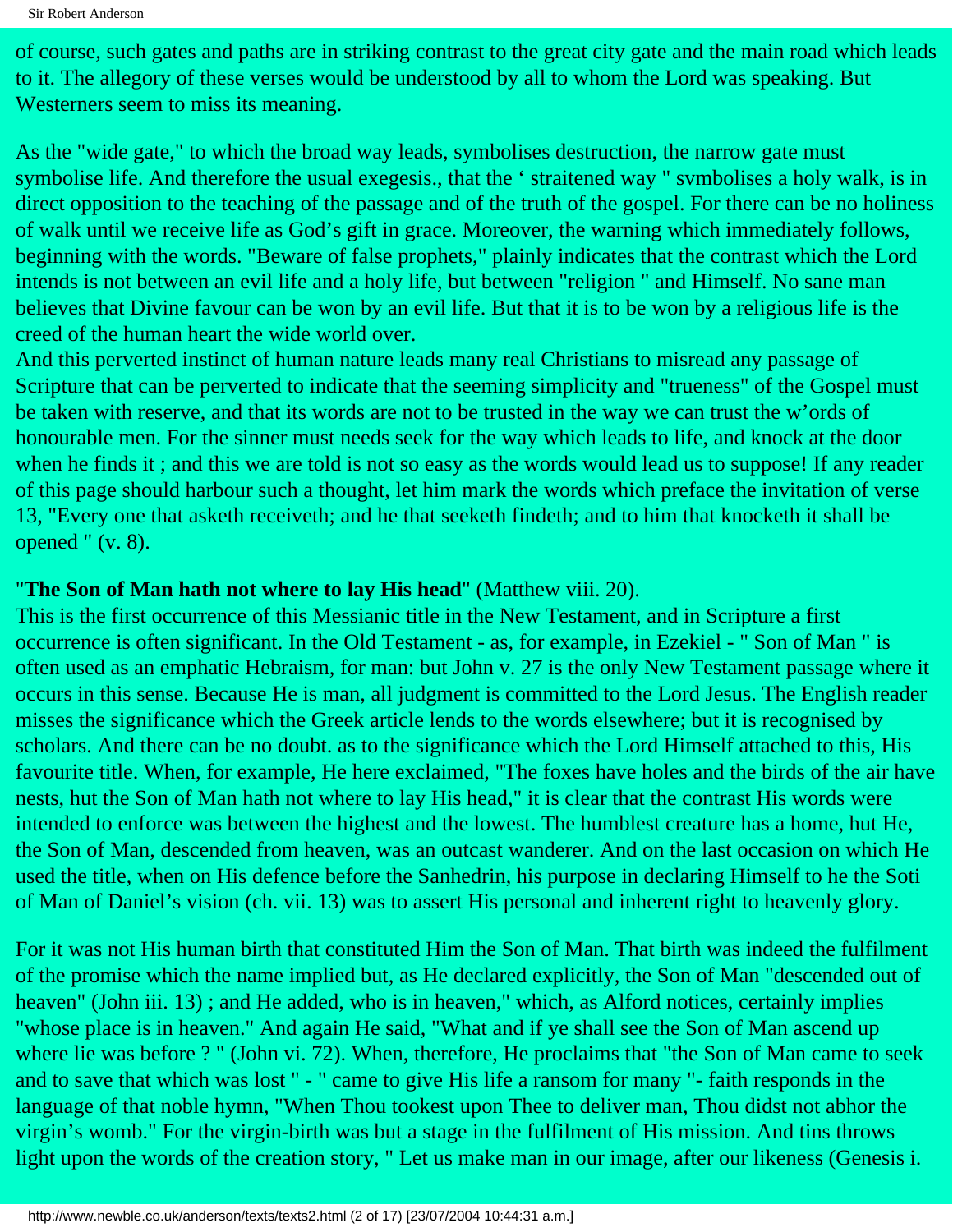26). For the " type" - using the word in the biologist's sense - is not the creature of Eden, but He after whose likeness the creature was fashioned.

One point more. Though the title "The Son of Man" occurs so frequently in relation to the earthly people of the covenant, the Lord is never so designated with reference to the heavenly people of this Christian age. Never once, therefore, is it found in the Epistles - - a fact that exposes, and ought to bar. the error which is so generally accepted as truth, that "the coming of the Son of Man" of Matthew xxiv., and elsewhere in the First Gospel, is the same event as the Lord's coming to bring this "Christian dispensation" to an end, and to call His heavenly people home.

"**Ye shall not have gone over the cities of Israel till the Son of Man be come**" (Matthew x. 23). This statenient must apparently he dismissed as a hopeless enigma, or rejected as a sheer blunder. But to the Christian who has learned to recognise the dispensational and prophetic character of the First Gospel, its meaning is clear ; and a. peruusal of the preceding introductory chapter will render further explanation unnecessary. "The hope of the Church - to use Bengel's phrase - is not "the coming of the Son of Man" to earth in fulfilment of Messianic prophecy, but the coming of the Lord Jesus Christ to call up to heaven His people of the heavenly election of tIme present dispensation. And this dispensation, and the distinctive truths relating to it, were "mysteries" till revealed until the earthly people were set aside. But these, and other similar words, will be received and acted on by Hebrew disciples in days to come, just as they would have been received and acted on by time disciples of the Lord's earthly ministry if the Christian dispensation had not intervened.

#### **"Verily I say unto you, Among them that are born of women there hath not risen a greater than John the Baptist: notwithstanding he that is least in the kingdom of heaven is greater than he"** (Matthew xi. 11).

As the R.V. margin reminds us, the Greek is the comparative, not the superlative. But "he that is lesser" is intolerable as an English rendering. We might read it "the little one," a word that the Lord uses of His disciples in chapter x. 42. Although the great Chrysostom adopted it, the gloss that the Lord was thus referring to Himself is really unworthy of consideration. "For such an interpretation is surely adverse to the spirit of the whole discourse. We may certainly say that our Lord in such a passage as this would not designate Himself as 'he that is least' compared with John, in any sense" (Alford). And it is certain that "the little one in the Kingdom" is not personally greater than the greatest of the prophets. It is clearly a question of dispensational position. The prophets were heralds of the coming kingdom; whereas, now, even the humblest disciple was a citizen of the kingdom. And the same applies in principle to the heavenly election of the Body of Christ. The least of its members is greater than the greatest of a bygone economy not personally - far from it - but dispensationally.

Some of us who are inclined to think highly of ourselves, here and now, will appear very small indeed personally in comparison with the faith heroes whose names are enshrined in the head-roll of Hebrews xi.

#### **"And from the days of John the Baptist, until now, the kingdom of heaven suffereth violence, and the violent take it by force"** (Matthew xi. I 2).

This verse is a veritable crux; and expositors generally convey the impression that they are not satisfied with the explanations they give of it. The rendering of our English versions clearly suggests the thought of a hostile, aggressive movement against the kingdom of heaven. But this is quite foreign to the context.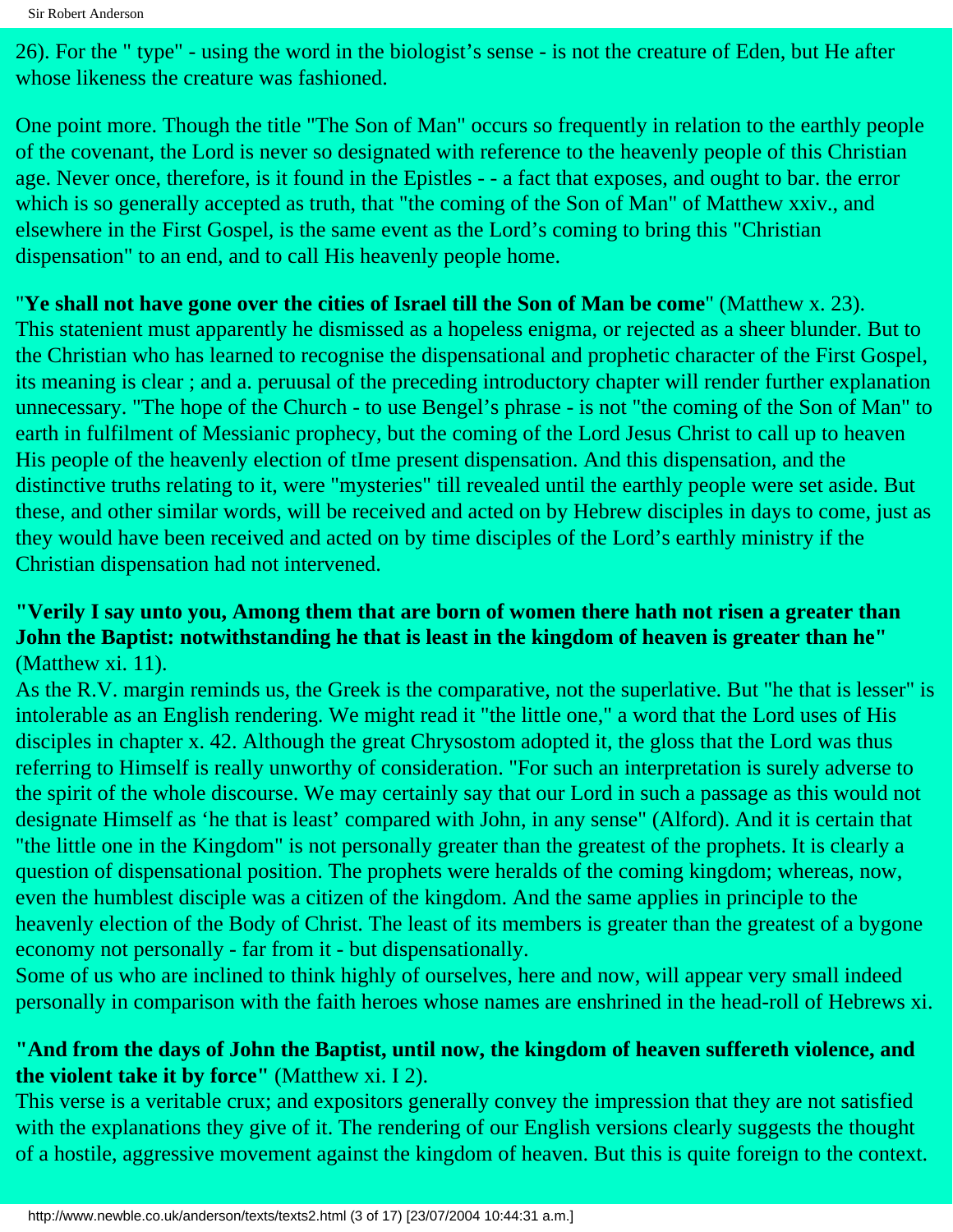Sir Robert Anderson

And surely the way in which the main word, on which the exegesis of the verse depends, was used by the Lord in a kindred passage ought to guide us here.

In Luke xvi. 16 we read, "The law and the prophets were until John since that time the kingdom of God is preached, a.nd every man presseth into it."Now, time word here rendered" presseth into it is identical with that which is translated " suffereth violence" in our present verse. And one of its Lexicon meanings is, "to carry a point by obstinate perseverance." Can there be any doubt then that the Lord was here referring, not to a hostile movement against the kingdom, but to the forceful impetuosity of His nominal disciples? For example, the thousands of men whom He fed to satiety with a basketful of bread and fish were so eager to proclaim Him King that He had to hide Himself from them. And that this was His meaning here is established by the fact that the word rendered "take it by force," is that which occurs in John vi. 15, "When Jesus perceived that they would come and take Him by force, to make Him a King, He departed again into a mountain Himself alone."

The attitude and conduct of the Jewish leaders toward him were marked, not by violence, but by mingled hatred, cunning, and timidity. Again and again they would have seized Him, but that they feared the people. And if time Lord hid Himself from the provincial Jews, it was not because they were hostile, but because, knowing what was in man. He would not "commit Himself unto them," for they were merely miracle-made disciples (John ii. 23 - 25). Or, to use the Apostle's phrase in Galatians ii. 15, they were merely "Jews by nature." Just as now, "all who profess and call themselves Christians" are nominally the people of God, so was it then with Jews. And every Jew was looking for the Messiah. But the "Jews by nature" wanted a Messiah who would free them from the Roman yoke. And they rightly judged that a man with seemingly unlimited miraculous powers could win their deliverance. Their hopes were carnal, and they were ready to attain the realisation of them by carnal means. Thus it was that "the kingdom of heaven was suffering violence."

**"So shall the Son of Man be three days and three nights in the heart of the earth"** (Matthew xii. 40). Some people find here a clear proof that Scripture has erred ; others that the Lord was crucified on the Thursday. But in this both critics and "reconcilers " merely display their ignorance. "Three days and three nights" was a familiar idiomatic phrase to cover a period that included any part of three days. We need not go outside Scripture to exemplify this. The Egyptian mentioned in 1 Samuel xxx, 11 - 13 had had neither food nor drink for "three days and t.hree nights," and yet it was only three days since he had fallen sick. So, again, in 2 Chronicles x. 5, 12, we read that Rehoboam said to the Israelites, "Come again unto me after three days . . . so they came to him on the third day." And in Esther iv. 16 and v. 1, we aee told that the queen ordered a fast for three days, and yet she held a banquet on the third day.

But Matthew xxvii. 63. 64 would settle the question. even if it stood alone. Four-and-twenty hours after the Lord's burial, the Jews came to Pilate and said, "We remember that that deceiver said, while he was yet alive, After three days I will rise again. Command, therefore, that the sepulchre be made sure until the third day." And if that Sunday had passed, leaving the seal upon the tomb unbroken, the guard would have been withdrawn, and the Pharisees would have proclaimed their triumph. In nine passages do the Gospels record His words that He would rise "on the third day"; and in 1 Corinthians xv. 4 the Apostle Paul proclaimed the fact as an integral part of the gospel.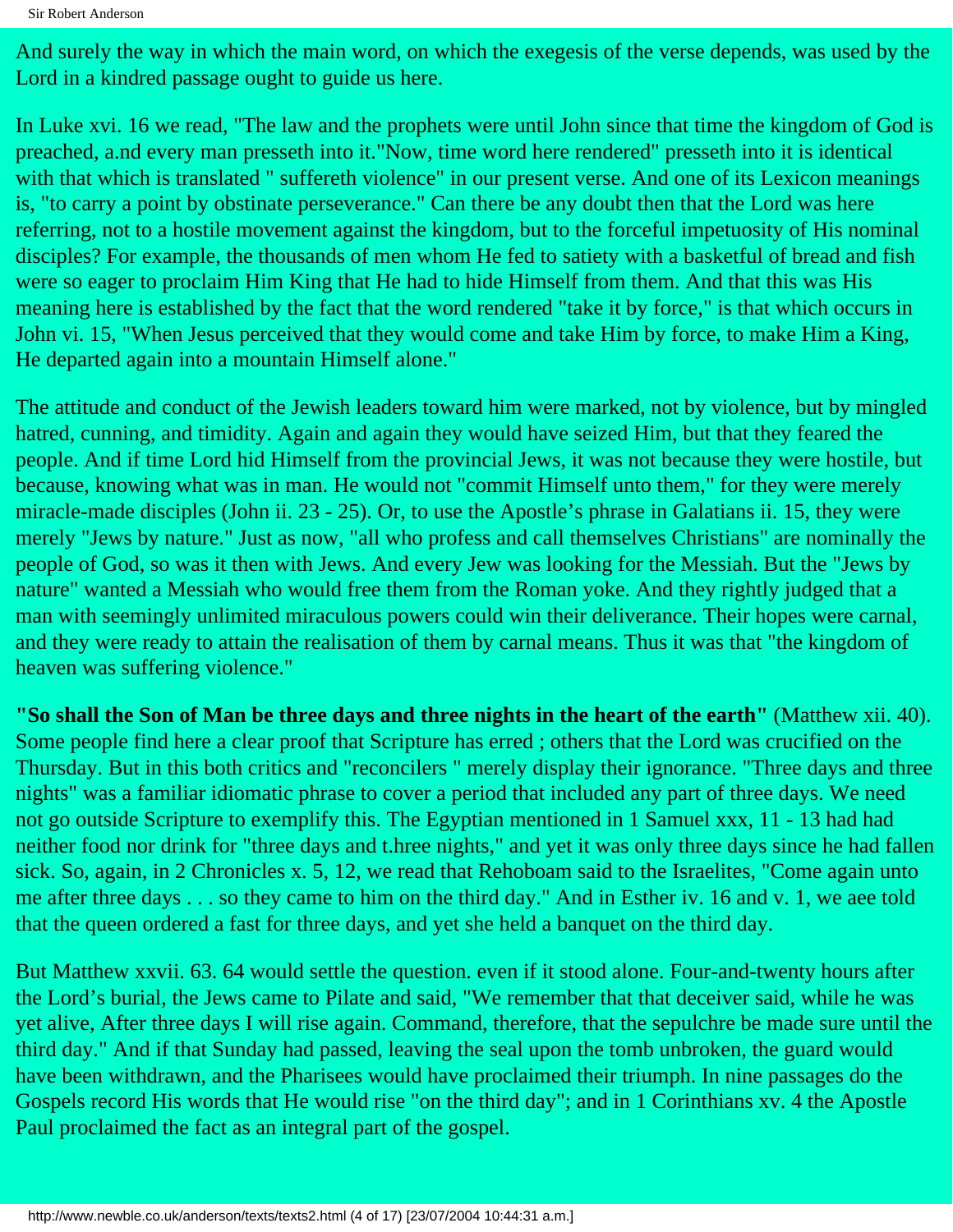Though this may puzzle a theological college, no prison chaplain would need to explain it to his congregation. For our law reckons time on this same system. Though our legal day is a day and a night twenty-four hours beginning at midnight - any part of a day counts as a day. Therefore, under a sentence of three days' imprisonment a prisoner is usually discharged on the morning of the third day, no matter how late on the first day he reaches the prison. Under such a sentence a prisoner is seldom more than forty hours in gaol, and I have had official cognizance of cases where the detention was, in fact, only for thirty-three hours.

And this mode of reckoning and of speaking was as familiar to the Jews as it is to our prison officials and the habitués of our criminal courts. In his *Horce Hebraicce*, Dr. John Lightfoot quotes time Jewish saying, "A day and a night make one Onah, and a part of an Onah is as the whole." And he adds, "Therefore, Cimrist may truly be said to have been in the grave three Onoth." To object that as Jonah was three days and three nights in the whale's belly, the Lord must have been in the grave for that full period is a transparent blunder; for, of course, the period intended in the Jonah narrative must be computed in accordance with "the dialect of the nation" (Lightfoot).

#### **"Lest they should be converted, and I should heal them"** (Matthew xiii. 15).

These words are misunderstood by many a Christian; and to not a few they are a real trouble. For they seem strangely out of keeping with the spirit of the Lord's ministry. But His words should always be studied in relation to their context and to the circumstances in which they were spoken. The " text-card system " of Bible study is a fruitful cause of misunderstanding and error.

During the early period of the Lord's ministry His words of grace and works of power were abundant, and they were open and free to all - witness the narrative of chapter iv. 23 - 25, a passage which attracts but little notice. It had been a time of noontide sunshine in the spiritual sphere, such as even that favoured land had never experienced before. But the religious leaders of the people closed their eyes against the light; and, as chapter xii. 14 informs us, their obduracy and hate culminated in their sum-moning a council to compass His destruction. And the latter section of that chapter records the awful words in which He pronounced their doom. Their day of visitation was over, and a sentence of spiritual blindness and deafness was pronounced upon them. From that time, therefore, His public teaching became veiled in parables (ch. xiii.).

The change was so startling that the disciples came to Him with one accord to seek an explanation; and the passage from which time above words are taken gives His reply to their inquiries. Darkness was now to fall upon those who had despised the light.

But, as when darkness covered the land of Egypt, the Hebrews still had light, so was it here, for His parables were fully explained to the disciples.

The principle involved in this passage, therefore, is neither exceptional nor novel. Though the gospel amnesty which grace proclaims makes no exceptions, for Divine grace has no limits, there are limits to the time within which the amnesty avails. And if sinners despise grace there is nothing for them but judgment, stern and inexorable. And the word goes forth, even in this age of grace, albeit judgment waits, "Ephraim is joined to idols ; let him alone." This is an awfully solemn truth which explains the mystery of many a life.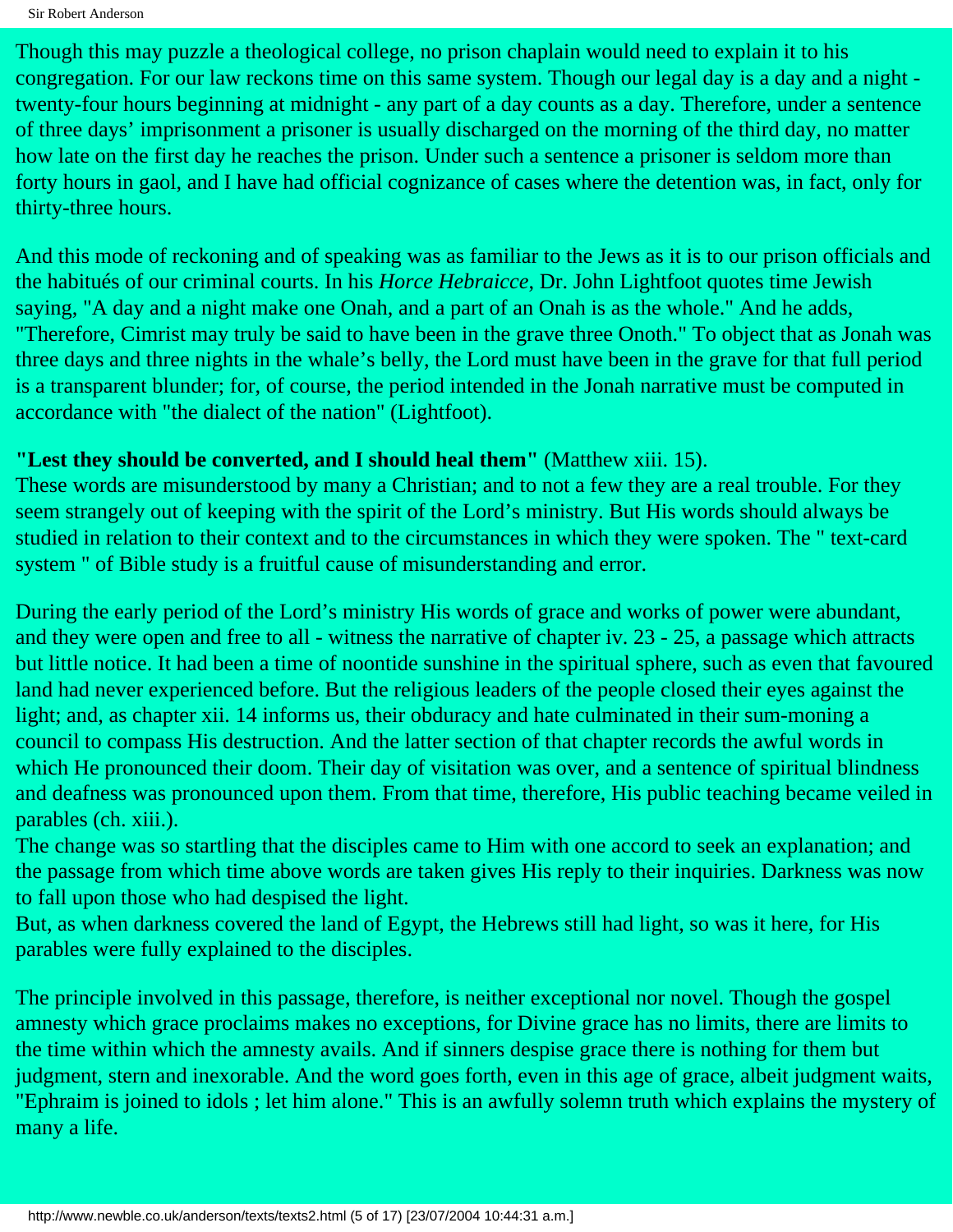#### **"The kingdom of heaven is like unto leaven which a woman took and hid in three measures of meal, till the whole was leavened "** (Matthew xiii. 33).

The accepted interpretation of this parable takes the leaven to symbolise the good influence of Christianity in the world. It is admitted, however, even by the exponents of that view, that everywhere else in Scripture leaven is "symbolic of pollution and corruption." The question arises then, What meaning was the parable intended to convey to those who heard it ? And having regard to the religious beliefs and deep-seated prejudices of the Jews, can there be any reasonable doubt as to the answer? Suppose that when time Lord had finished His teaching, some Rabbi had explained to the hearers that the leaven in the parable represented a Divine purifying agency, the amazement his words would have excited would have been such as a Christian congregation today would feel if their minister - a staunch "teetotaller," withal - exemplified the spread of the gospel by the "permeating influence" of a glass of brandy smuggled into the family coffee-pot. "Smuggled," I say advisedly, for a specially significant word in the parable is entirely ignored in the received exegesis. When making bread in the course of her household duties, a woman would naturally put leaven into the meal. But here the woman conceals the leaven in the meal, the inference being an obvious one, that she does it surreptitiously, and with a sinister purpose. Now a parable is defined by theologians as a fictitious story, invented to illustrate a truth.

But why "fictitious"? It has been supposed that some of the parables narrate real and not fictitious events. And if this very reasonable supposition be well founded, a case may at that very time have engaged public attention, where some evil woman had thus corrupted the "three measures of meal" that had been set apart for an offering.

But, it is urged, the alternative reading of the parable is vetoed on two grounds. First, by the very fact that the kingdom of heaven is said to be like leaven, and therefore the leaven must symbolise good and not evil. Here the theologians forget their definition of a parable. For a parable must be read in its entirety as presenting the truth which time Lord intends it to teach. Were this remembered, Scripture would not be brought into contempt by such puerilities of exegesis as that the Good Samaritan's two pence represent the two Sacraments ! or that, here, the three measures of meal symbolise either "body, soul, and spirit," or else "the descendants of the three sons of Noah " ! Tradition tells us that, from earliest times, this was the usual amount of meal prepared for a baking (Genesis xviii. 6). And it may have been on this account that it was the quantity prescribed for a meal-offering.

The second ground of veto is that the alternative reading of the parable would make it conflict with the teaching of Scripture respecting the course and issue of this Christian dispensation. But so far from this being the case, it is in fact the accredited exegesis of it which brings it into flagrant opposition to Scripture. Many a standard treatise might be cited in support of this statement. But having regard to the space limits of this note, a single testimony must suffice ; and it shall be that of a distinguished theologian who is an uncompromising champion of the "orthodox" exposition of the parable.

In his commentary upon Matthew xii. 43, Dean Alford, after explaining "the direct application of the passage to the Jewish people," writes as follows

"Strikingly parallel with this runs the history of the Christian Church. Not long after the apostolic times, the golden calves of idolatry were set up by the Church of Rome. What the effect of the Captivity was to the Jews. that of time Reformation has been to Christendom. The first evil spirit has been cast out. But by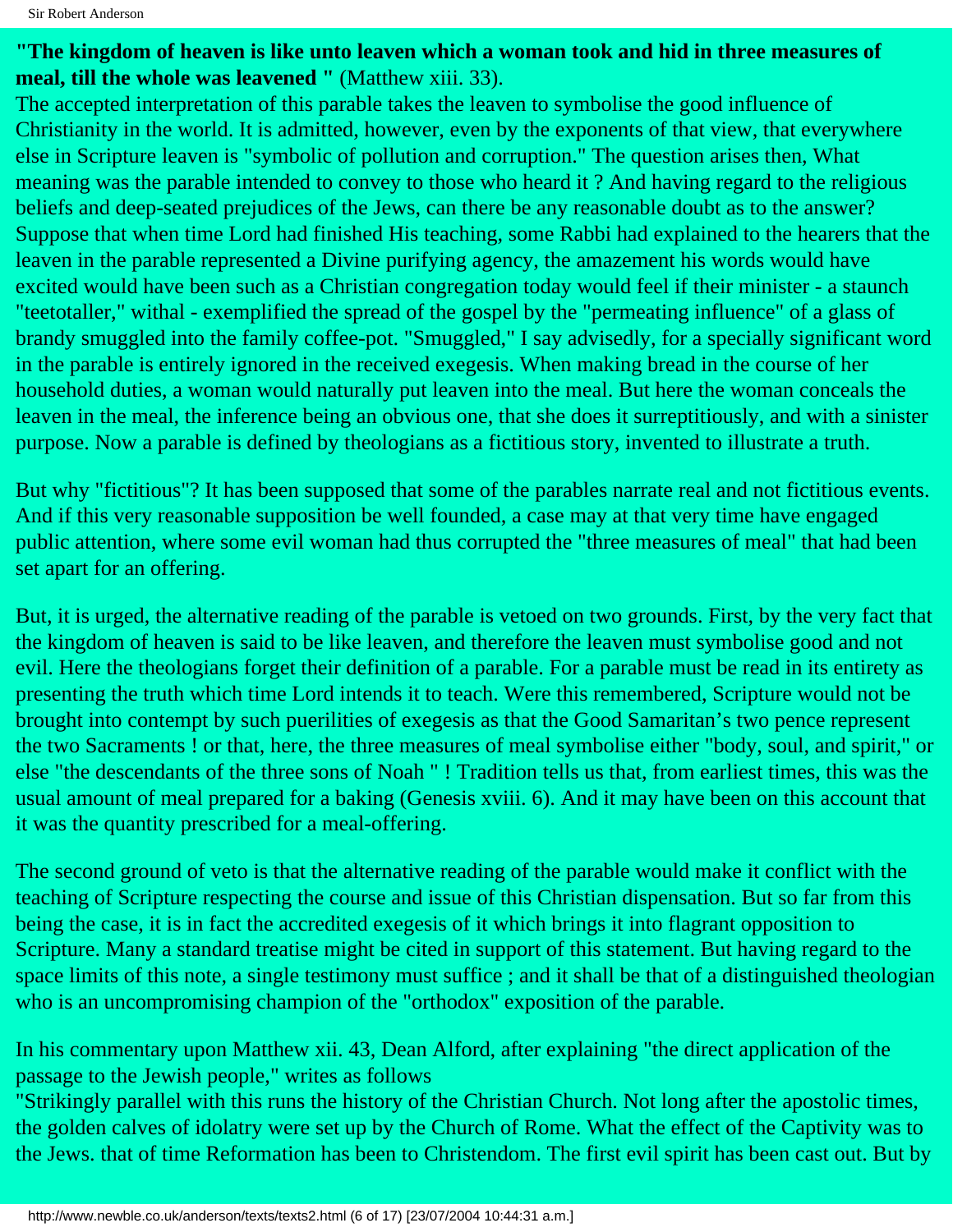the growth of hypocrisy, secularity, and Rationalism, the house has become empty, swept, and garnished : swept and garnished by the decencies of civilisation and discoveries of secular knowledge, but empty of living and earnest faith. And he must read prophecy but ill who does not see under all these seeming improvements the preparation for the final development of the man of sin, the great repossession when idolatry and the seven worse spirits shall bring the outward frame of so-called Christendom to a fearful end."

Is it possible to reconcile Dean Alford's exposition of the leaven parable with these pregnant and solemn words about the long-drawn-out apostasv and coming doom of the professing Christian Church ?

#### **"I will give unto thee (Peter) the keys of the kingdom of heaven"** (Matthew xvi. iv).

But little need be added here to what has been said in the Introductory Chapter about "the kingdom of heaven." The great Apostasy which claims to be the keeper of Holy Writ is so ignorant of Holy Writ that it confounds the kingdom of heaven with the Church of this dispensation. The kingdom of heaven is the kingdom of Hebrew prophecy rebating to earth and the earthly people of the covenant. And Peter was "the Apostle of the Circumcision." To him it was, therefore, that the Pentecostal proclamation to Israel was entrusted (Acts ii. 22, iii. 12). And when "the word which God sent unto the children of Israel " was to be carried to Gentile proselytes, he was the appointed messenger (Acts x. 36). For among the Twelve Peter held t.he foremost place, and it was because there were twelve tribes of Israel that the Apostles of the Ministry were twelve in number (Matthew xix. 28).

Throughout what theologians call the Hebraic portion of the Acts, the Apostle Peter is the foremost figure, and his ministry is pre-eminent. But Israel remained impenitent; and in the thirteenth chapter the Apostles Paul and Barnabas were divinely " separated" to preach to the Gentiles, and the name of the Apostle of the Circumcision disappears from the narrative. In the first twelve chapters of Acts it occurs no less than fifty-six times, but, save in chapter xv. 7, it is never found once in the last sixteen chapters of the book.

#### **"There be some standing here which shall not see death till they see the Son of Man coming in His kingdom"** (Matthew xvi. 28).

The following is the most approved exposition of this passage, and lest any one should suspect me of misstating a view which I reject, I give it in Dean Alford's words

"This declaration refers in its full meaning . . . to the destruction of Jerusalem, and the full manifestation of the kingdom of Christ by the annihilation of the Jewish polity." Was there ever a more amazing example of "nightmare exegesis" ? Did the disciples know that this was what they were asking for when they uttered the words the Lord had taught them, "Thy kingdom come"? They prayed that prayer with knowledge of the truth so plainly revealed in Scripture, that "the kingdom " would bring the restoration of the Jewish polity and relief from the Roman yoke. If, therefore, there be no other explanation of the passage open to us, let us humbly confess our ignorance, and leave it unexplained.

But before we yield to a "counsel of despair," let us clear our minds of all preconceptions, and study afresh the whole passage from chapter xvi. 28 to chapter xvii. 8. And reading it unbroken by the chapter division, let us consider whether it does not afford us the solution we seek.

Most great commentators agree that the Lord was pointing to some definite event which would occur during the lifetime of some of His disciples. But they urge, not without some show of reason, that the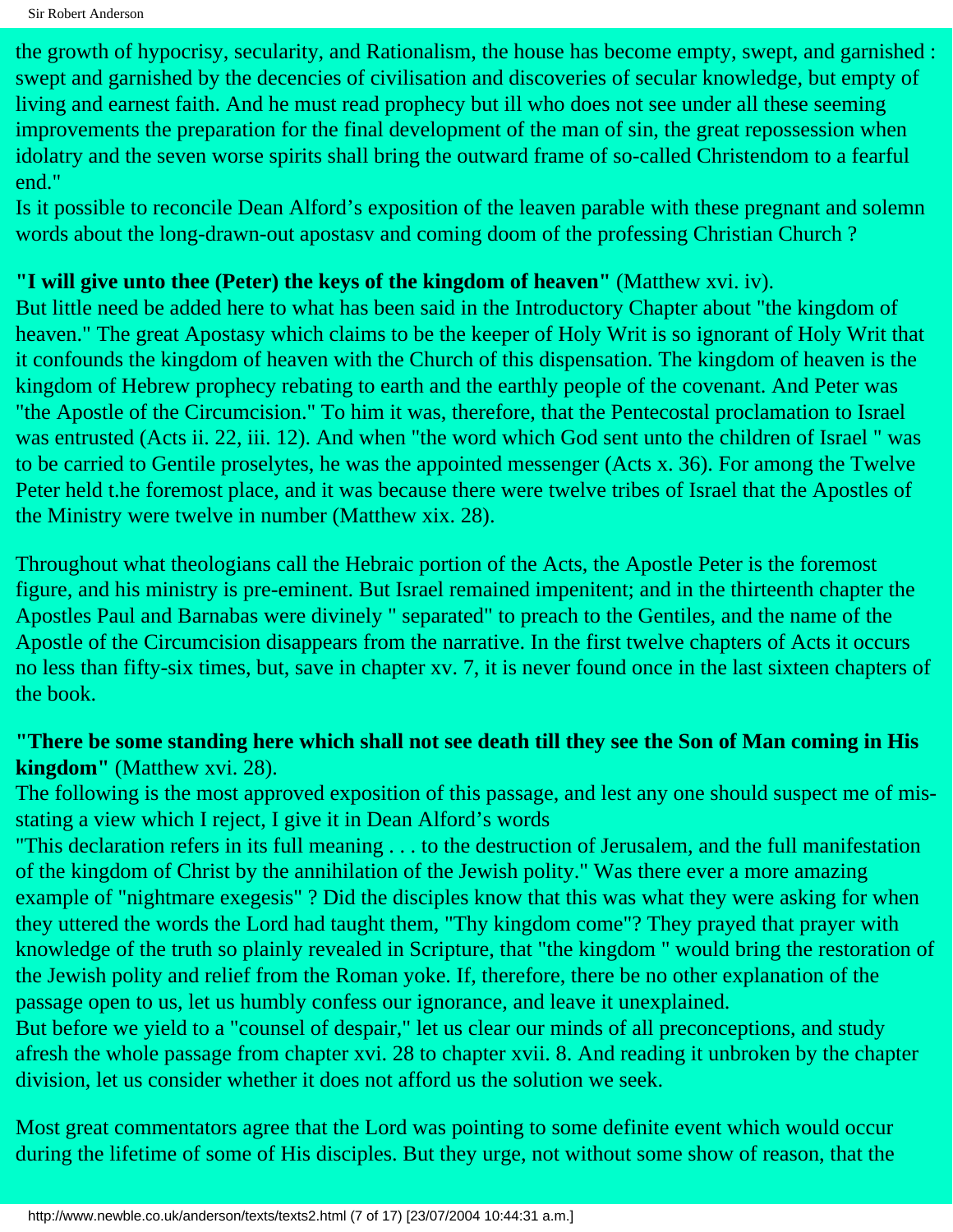words "shall not taste of death" imply a somewhat remote event. Suppose, then, we omit these words, and read the passage thus, "Verily I say unto you, there are some standing here who shall see the Son of Man coming in His kingdom." Should we need the words of 2 Peter i. 16 - 18 to convince us that it was fulfilled at the Transfiguration?

There was one other event, and only one, in the life of the disciples which might claim consideration if a drastic "spiritualising " of the Lord's language could be allowed, namely, the Day of Pentecost. But that would leave equally unexplained the words above omitted. The question remains, therefore, how can they be accounted for? I would answer boldly that if we must make choice between leaving this difficulty unsolved and adopting an unscriptural "nightmare" exegesis of the passage, we shall do well to adopt the former alternative. I venture to suggest, however, that we might possibly find a very simple solution of it if we knew what was working in the minds of the disciples at the time.

Certain statements in the Gospels indicate that they were "dull of hearing" about much of the Lord's teaching. And if they treated the truth of the kingdom in its spiritual aspect in the manner that most of us now treat the truth of His Coming, relegating it to the sphere of mere doctrine and sentinment, may not the above omitted words have been a graciously veiled rebuke? It would be easy to offer many a plausible suggestion respecting the Lord's purpose in speaking thus. But while we may freely attempt to analyse the thoughts of the disciples in such a case, any speculating about what was passing in the mind of our Divine Lord would be to trench on sacred ground.

I must not omit to notice yet another exposition of our verse ; but I notice it only for reprobation, albeit it is sanctioned by some eminent authorities. It is that time Lord was here referring to "His ultimate glorious coming." This view solves the question above discussed by rejecting the "difficult words" of time verse as being absolutely untrue. Such passages as Mark xiii. 32 and Acts i. 7 explain why the Lord refused to specify " times and seasons " ; and seeing that in the case before us He definitely fixed a time limit, the fulfilment of His words could have no reference to "times and season," or, in other words, to events foretold in prophecy. The proposed exegesis, moreover, betrays strange neglect of Scripture. For it is certain that the " ultimate glorious coming" will be long ages after "the Coming of the Son of Man in His kingdom" - a thousand years at least. And some would tell us that here "a thousand years" is an abstract term to mean an indefinitely vast era of time.

**"Go and sell all that thou hast, and give to the poor"** (Matthew xix. 21) (Mark X. 21; Luke xviii. 22). If we are Christ's disciples, why do we not act on this? the infidel mockingly demands. And our answer is plain: because it is not addressed to us. The Lord knows each heart and each life, and He deals with each in infinite wisdom. Another man. we read, besought the Lord for permission to follow Him, but "Return to thine own house" was the Lord's answer to his appeal (Luke viii. 38, 39). And Lazarus of Bethany, whom the Lord loved, had possessions but instead of telling him to part with them, the Lord became his guest. And in the case of the Apostle Peter, so far from desiring him to sell his house in Capernaum, the Lord made His home there.

"God has no pleasure in fools." And to take every word of Scripture to one's self, irrespective of the circumstances in which it was spoken, is to be a very mischievous kind of fool ; for such folly brings discredit upon Holy Writ. Our answer to the infidel, then, is that Scripture teaches us that a Christiaim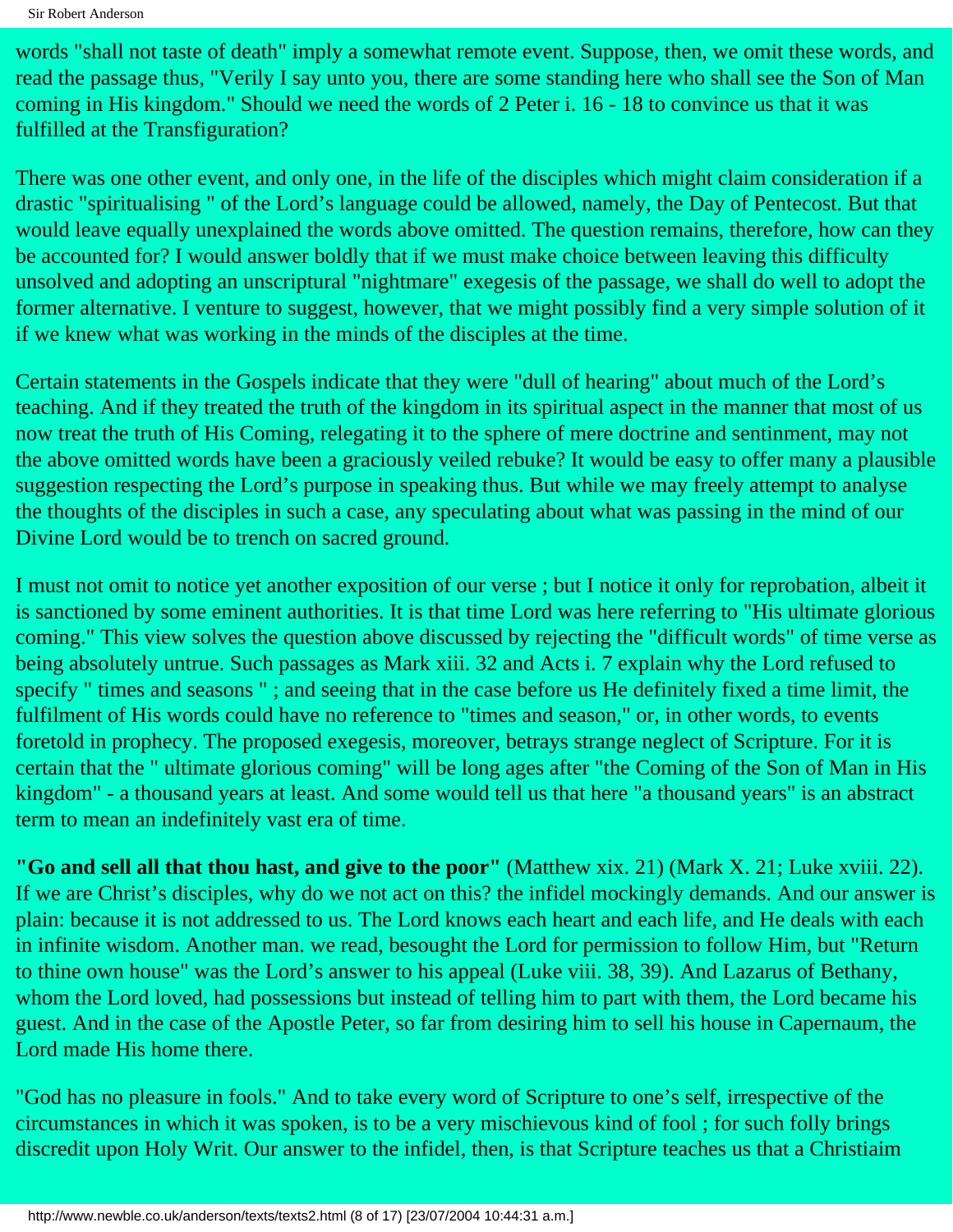who, having others dependent on him, sells all that he has and gives it to the poor, has denied the faith. and is worse than an infidel. (1 Timothy v. 8). But is not. "community of goods" enjoined by Acts iv. 34 - 37? Assuredly not. The Apostle's words to Ananias (ch. v. 4) make it clear that the disciples were under no obligation to part with their possessions. Their doing so was a " freewill offering." And the passage is misread because the distinctive character of that brief Pentecostal dispensation is ignored. It was a waiting time.

During the last Carlist rising in Spain a wealthy Marquis was said to have mortgaged his estate, and to have thrown the proceeds into the war-chest of the insurrection. It was a reasonable act. on the part of any one who believed in the success of the Pretender's cause. And the Hebrew disciples of Pentecostal days were living in the hopes inspired 1w the prophecy and promise recorded in Acts iii. 19 - 11.

#### **"For many be called, but few chosen "** (Matthew xx.)

Intelligent students of Scripture take note of the first occurrence of important words. And in this verse we have the first occurrence of the word "elect." The striking fact that the Lord here uses it with reference, not to salvation, but to service, may cause surprise to many, hut not to those who have studied the use of the word in the Greek Version of the Hebrew Scriptures, which, as we know, exercised a very marked influence upon the language of the New Testament. For in most, if not all, of its occurrences in the Septuagint it is used to express excellence and appreciation.

The first is in Genesis xxiii. 6. In response to Abraham's appeal for a burial-place for Sarah. the children of Heth replied, "In the best of our sepnlchircs bury thy dead." It is used again six times in Genesis four times of choice cattle, and twice of choice ears of corn (ch. xli.). Its first occurrence in a higher sense is its application to Joshua in Numbers xi. 28 (where the LXX reading is "the chosen one"). And in Isaiah xxviii. 16 it is stamped with its highest value by its application to the Lord Himself (ci. 1 Peter ii. 6).

**"Words are the counters of wise men, the money of fools"**; and a word may, in one connection, stand for gold, and, in another, for some coin of inferior metal. But expositors are apt to forget this, and to treat the counters as though they were coins. This has had deplorable results in relation to the parable which ends with our present verse. Not only does it rob us of important teaching and solemn warning respecting the Lord's service, but it operates as a flagrant denial of the truth of the gospel. The parable does not describe the case of the man who sends out his servants to bring in the destitute to the banquet which his invited guests have despised (Luke xiv. 16 - 22) ; but of the householder who goes out to hire labourers to work in his vineyard .And every man he hires receives the wages promised him; hut it is only some of them who earn special appreciation and approval. Mark the order and significance of the words many are klêtoi. but few are eklekloi. According to our ordinary usc of the word, few were chosen, for that is implied in the hiring. But here the choosing is at the end of the day's labour. Are we. then, to conclude that the Divine decree which fixes our eternal destiny awaits. and is dependent upon, the value of our service ?

Embedded in this parable there are some most important truths that we are prone to foret. The fact that it is the householder himself who hires the labourers points to a truth which is enforced in man a Scripture the truth, namely, that although God entrusts to His servants the duty of seeking the lost, and bidding them to the banquet of salvation, the call to service is His own prerogative.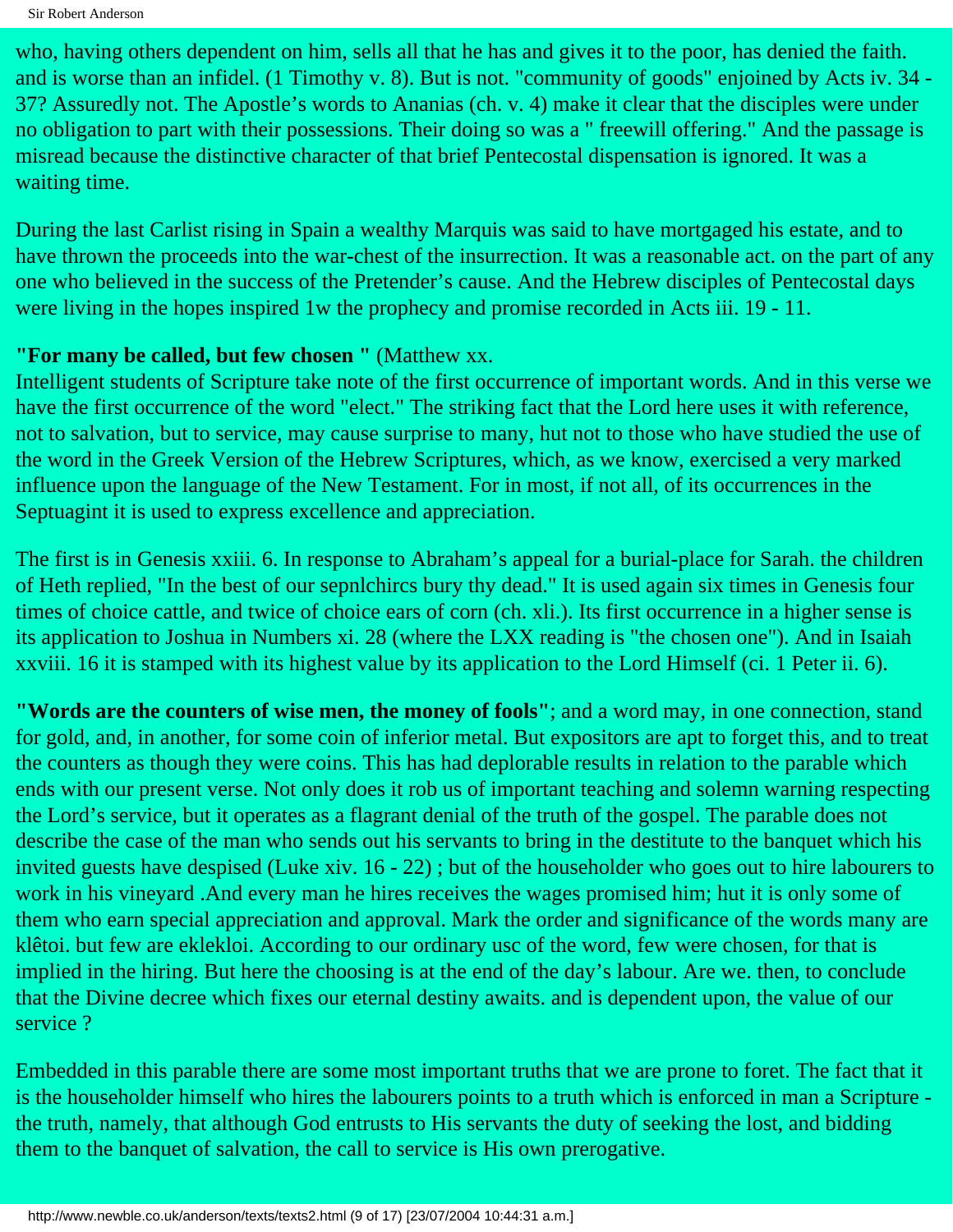And no less clear is the teaching of the parable for those who are called to labour in the Lord's vineyard. As we know from other Scriptures, it is "the service of sons," and not, as some would tell us, of sinners on probation, whose eternal destiny will depend on the character and value of their service. And we must not confound "the judgment-seat of Christ" with "the great white throne." Not that the issue of either judgment will be the eternal destiny of men - that will be manifested by the resurrection ; and yet both have to do with our earthly life, "the things done in the body " (2 Corinthians v. 10) or " the things written in the books" (Revelation xx. 12).

But, I repeat, it is to labourers in the vineyard that this parable specially refers. And the question at issue will be whether the labourer shall be eklektos, or, as the alternative, adokimos (to use the Apostle's word in 1 Corinthians ix. 27). But any exposition which treats either the Lord's parable or the Apostle's warning words as though they referred to the eternal salvation, or the eternal doom, of men, not only perverts these Scriptures, but betrays ignorance or neglect of the great truth of salvation by grace through faith.

#### **"This generation shall not pass, till all these things be fullfilled**" (Matthew xxiv. 34).

This is a favourite verse with the Rationalists for in their ignorance they cite it as discrediting Holy Scripture. Is it not clear, they ask, that the Lord's words have failed? Here is Dean Alford's interpretation of it: "It may he well to show that genea has in Hellenistic Greek the meaning of a race or family of people. See Jeremiah viii. 3, 70. Compare Matthew xxiii. 36 with verse 35 This generation did not slay Zacharious - so that the whole people are addressed. See also chapter ii. 45, in which the meaning absolutely requires this sense." He further cites chapter xvii. 17 ; Luke xvi. 8 and xvii. 25; Acts xi. 40; Phiilippians ii. 15. And he adds, "In all these places genca is genos, or nearly so." Some scholars explain the passage by reference to the fact that the word rendered "this" may with equal correctness be translated "that." Thus the statement would mean that the same generation which sees the setting up of the abomination of desolations (v. 15) will see all these things come to pass. Our only difficulty, therefore, in interpreting it is that it involves our adjudicating between alternative solutions which are equally satisfactory and equally scholarly.

#### **"Then shall the kingdom of heaven be likened unto ten virgins"**(Matthew xxv. i).

"How (it is asked) is the kingdom of heaven like ten virgins? " The question exemplifies a popular, but very erroneous, mode of reading the parables. As the Dictionary tells us, a parable is "a story of something which might have happened, told to illustrate some doctrine, or to make sonic duty clear." To understand the parable ariglit, therefore, we must study it as a whole, and with reference to the particular doctrine or duty it is designed to teach. And in this case the thirteenth verse leaves no doubt as to its purport - " Watch therefore, for ye know neither the day nor the hour wherein the Son of Man comcth."

But this parable is too often read without noticing the emphatic word with which it begins : " Then - at the period spoken of at the end of the last chapter, namely, the coming of the Lord to His personal reign not at His final coming to judgment" (Alford). To be still more accurate and explicit, it is the Lord's coming as " Son of Man " - an event which is later in time, and wholly distinct from, the Coming which is the special hope of the Christian in this Christian age. "The hope of the Church," to use Bengel's phrase, is a "mystery" truth which was not revealed until Israel was set aside.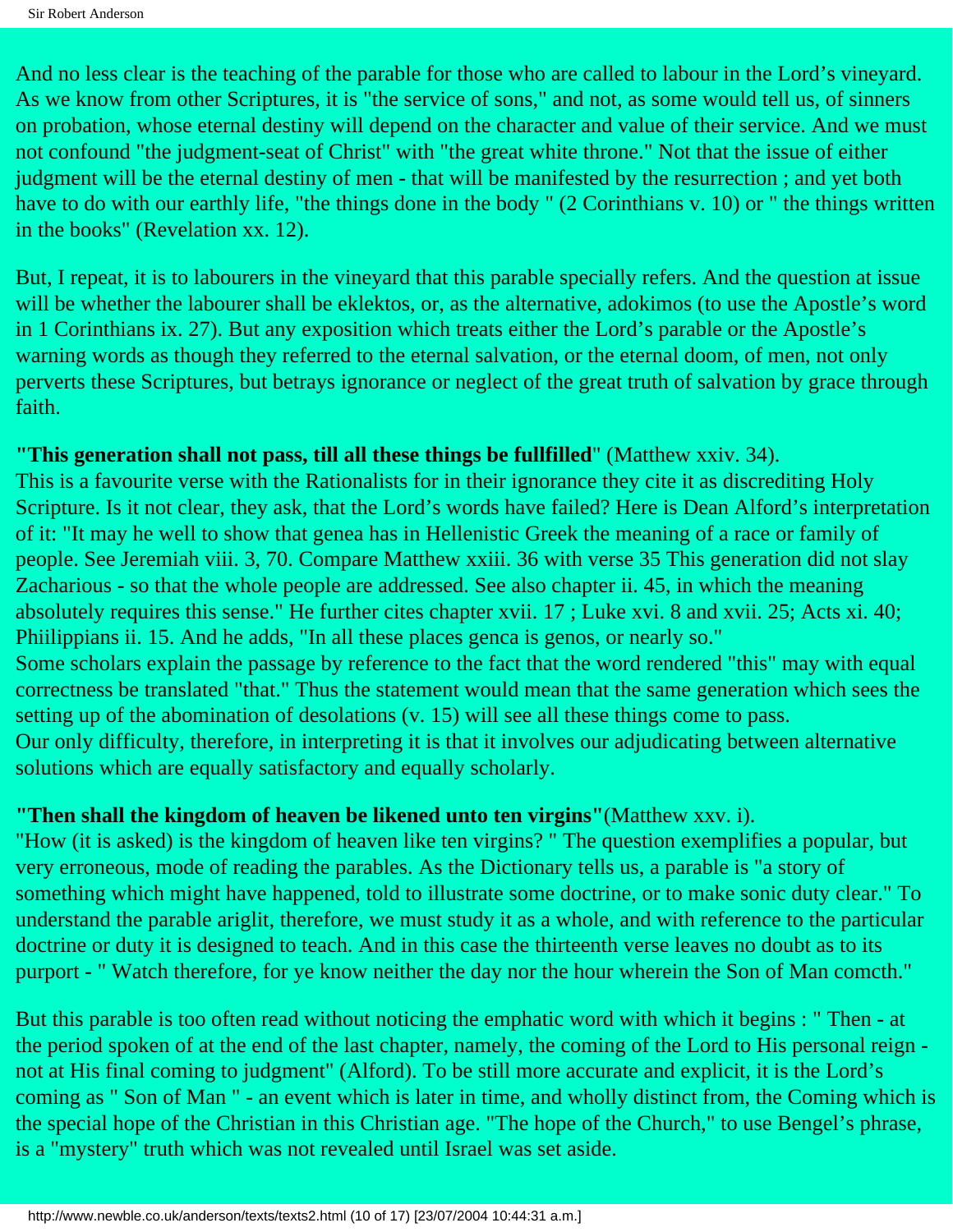**"Go ye therefore, and make disciples of all the nations, baptizing them into the name of the Father and of the Son and of the Holy Ghost"** (Matthew xxviii, 19, R.V.).

The closing passages of tue Four Gospels have always been a difficulty with theologians, and often a cause of perplexity to Christians generally. And it is round the last five verses of Matthew that the difficulties chiefly cluster. Indeed to any one who is dependent on our Authorised Version they seem over-whelming. For the chapter seems to record the fact that after the resurrection the eleven disciples forthwith left Jerusalem for the appointed trysting-place in Galilee, and there received the parting commands of their risen Lord. But this, of course, is entirely inconsistent with the narratives of Luke and John. Dean Alford here speaks of " the imperfect and fragmentary nature of the materials out of which our narrative is built." But the idea is absurd that any one of the Apostles could, to his dying day. forget the Lord's appearing to them on the evening of the resurrection, and again after eight days. But if on five different occasions our Lord appeared to a company of His disciples, how is it that this Evangelist records but one ? Why does Mattllew ignore the Lord's appearings to His gathered disciples in Jerusalem ? This is but part of a wider question : Why does the First Gospel ignore Jerusalem altogether, so far as it is possible to ignore it, in the record of our Lord's ministry ?

The purpose of the First Gospel iii the Divine scheme of revelation is to present Christ as Israel's Messiah. And Galilee was prophetically and dispensationally associatcd with the godly remnant which, if the apostasv of the nation. was divinely regarded as the true Israel. Therefore is it that the Lord's ministry in Galilee has such prominence in this Gospel . According to Matthew the last words spoken to the Eleven before the agony in Gethsemane were, that after He was risen again He would go before them into Galilee (ch. xxvi. 32). And the first message sent to His brethren after the resurrection, first by the mouth of the angel who appeared to the women at the sepulchre. and afterwards by His own lips, was that He would meet them in Galilee (ch. xxviii. 7, 10).

What, then, is needed to complete the book ? If unchecked by the Spirit of God, the Apostle would doubtless have given a record of the events of those forty days. It is idle to talk of " fragmentary materials." Any one of the disciples could have compiled such a narrative; but it would have been wholly foreign to the scope and purpose of the First Gospel. As it is the Galilee ministry which is the burden of it, all that remains is to record how, in the scene of that ministry, the Lord gathered His disciples round him, and gave them those pregnant and intensely prophetic words with which that Gospel closes.

But who were the disciples thus addressed? It is rightly assumed that this was the occasion when our Lord appeared to above five hundrcd brethren at once. If it was not here, then this, the most important event, of the forty days, is unnoticed in the Gospels, which is an incredible supposition. The message from the sepulchre will throw light on this. As the Lord intended to meet the Eleven that very evening, why should He send them a command to go into Galilee? And, as He was about to reveal Himself to Peter, why should the women be made the bearers of such a message? Is it not obvious that the message was intended for the whole company of the disciples?

Let us now consider verses 16 and 17. "Then the eleven disciples went away into Galilee, into a mountain where Jesus had appointed them; and when they saw Him they worshipped Him: but some doubted." Read by itself, the narrative seems clear and simple but read in the light of what other Gospels tell us, it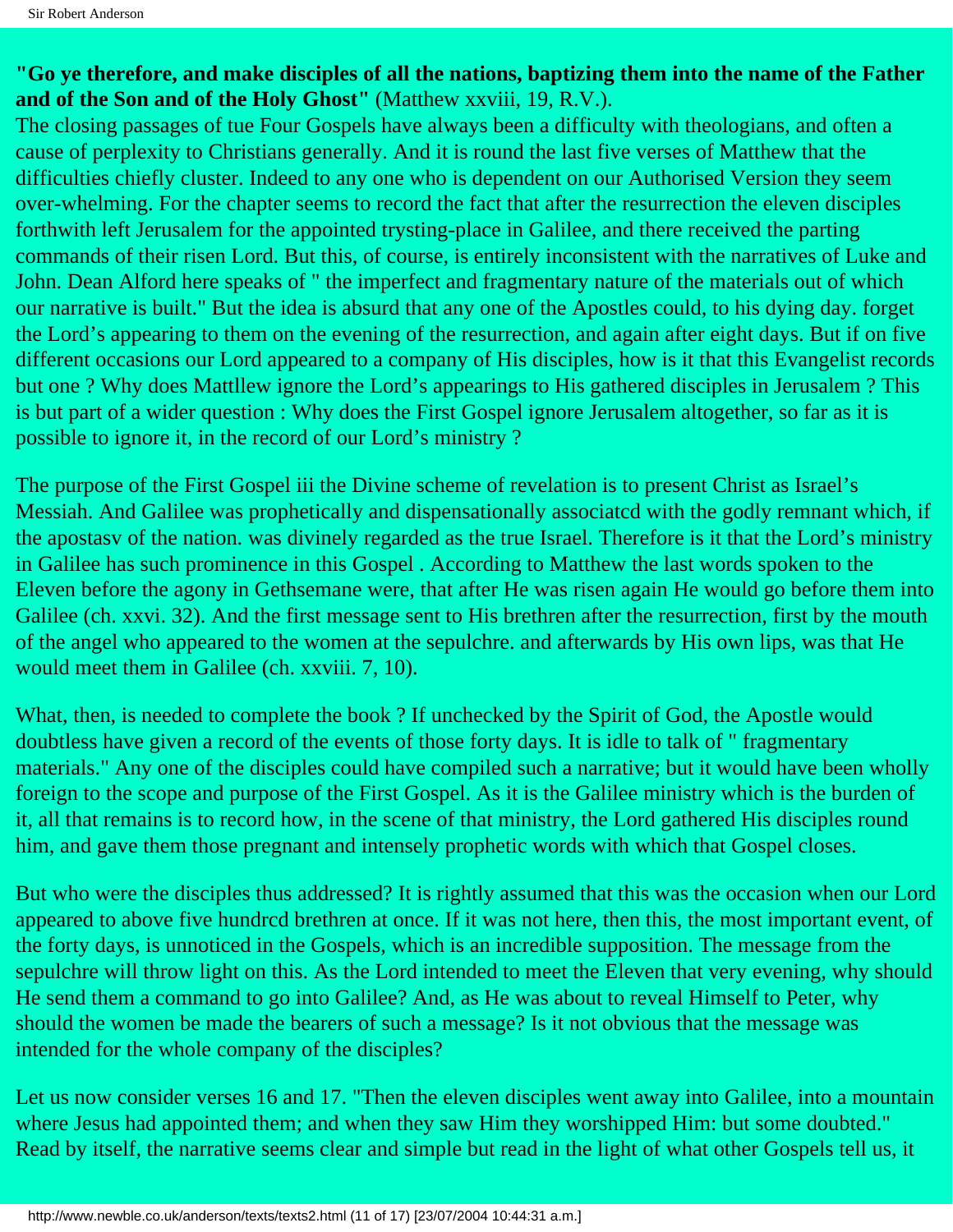seems misleading and false. But the error is suggested by the English rendering of the text. The first word of the sixteenth verse appears to he emphatic, whereas it is not in the original at all. The word rendered "then" in the A.V. and "but" in the R.V. is what the grammarians call "the *de* resumptive," which is often untranslatable, and sometimes untranslated. In the first verse of this chapter, for instance, it is ignored for the mere fact that the verse is made the beginning of a new chapter conveys to the English reader much the same sense that the use of the particle in question does in Greek. And so here. The sixteenth verse begins a new paragraph, and it might fitly begin a new chapter. It is not a continuation of a consecutive narrative, but the record of a special event.

"The eleven disciples went into Galilee, into the mountain where Jesus had appointed them." But why the eleven disciples, if above five hundred brethren repaired to the trysting-place ? The reason is not doubtful. The Apostle's words in 1 Corinthians xv. 6 indicate plainly that the appearing to the five hundred brethren was a matter of general knowledge in the Church. No less so was the fact that " the eleven " remained in Jerusalem after the main company of the disciples had repaired to Galilee. That they were expressly enjoined to remain in Jerusalem until the fulfilment of "the promise of the Father," and that they still remained in Jerusalem when the Church was scattered by the Stephen persecution - these also, doubtless, were well-known facts, the public property of all the believers. What wonder, then, if the Apostle should record with emphasis that the eleven disciples went into Galilee." That the rest were there was a fact well known to all ; but that the Eleven were present needed to be placed on record.

To the English reader this mention of the Eleven seems to lend prominence to the "theys" in the sentence following: "And when they saw Him, they worshipped." But the pronouns are not in the Greek. To say, "And when He was seen He was worshipped" would express the meaning of the original better than a stricter translation. It must be conceded, however, that even when thus rendered the words must be taken as referring to the Eleven, unless we assume that there is an ellipsis in the sentence of which they form a part. But such an ellipsis is precisely what we should expect if the fact that five hundred brethren were present was matter of common knowledge, and the writer had the fact vividly before his mind when he wrote.

This suggestion is in a striking way confirmed by the statement that some doubted. That after the Lord's rebuking Thomas for doubting before even he had seen Him, any of the Eleven still doubted even while they looked upon Him - this cannot he tolerated for a moment. It is certain, therefore, that others were present. But what others? Are we to suppose, I again ask, that such an event as our Lord's appearing to above five hundred brethren at once is unnoticed in the Gospels? Are we to suppose that the appearing recorded in Matthcw was unnoticed by Paul in summing up the evidences for the resurrection ? When it was a question of marshalling the proofs of the resurrection, the fact that above five hundred hretllren were present became of principal importance. But here it was wholly immaterial. That to His gathered disciples, the Eleven being of the number, He gave the great Commission - this was all that was essential. To accept the blunder theory, or the fragmentary and imperfect materials theory. is to stultify ourselves. In whatever way we approach the matter, we are drawn toward the same conclusion, namely, that the First Gospel, ignoring all that is beyond the Divine purpose for which it is written, closes the narrative of the Galilee ministry by recording the Lord's appearing to His assembled disciples in the scene of that ministry. and His Commission to them to evangelise the world.

Another difficulty claims brief notice in conclusion, namely, the fact that this Commission was never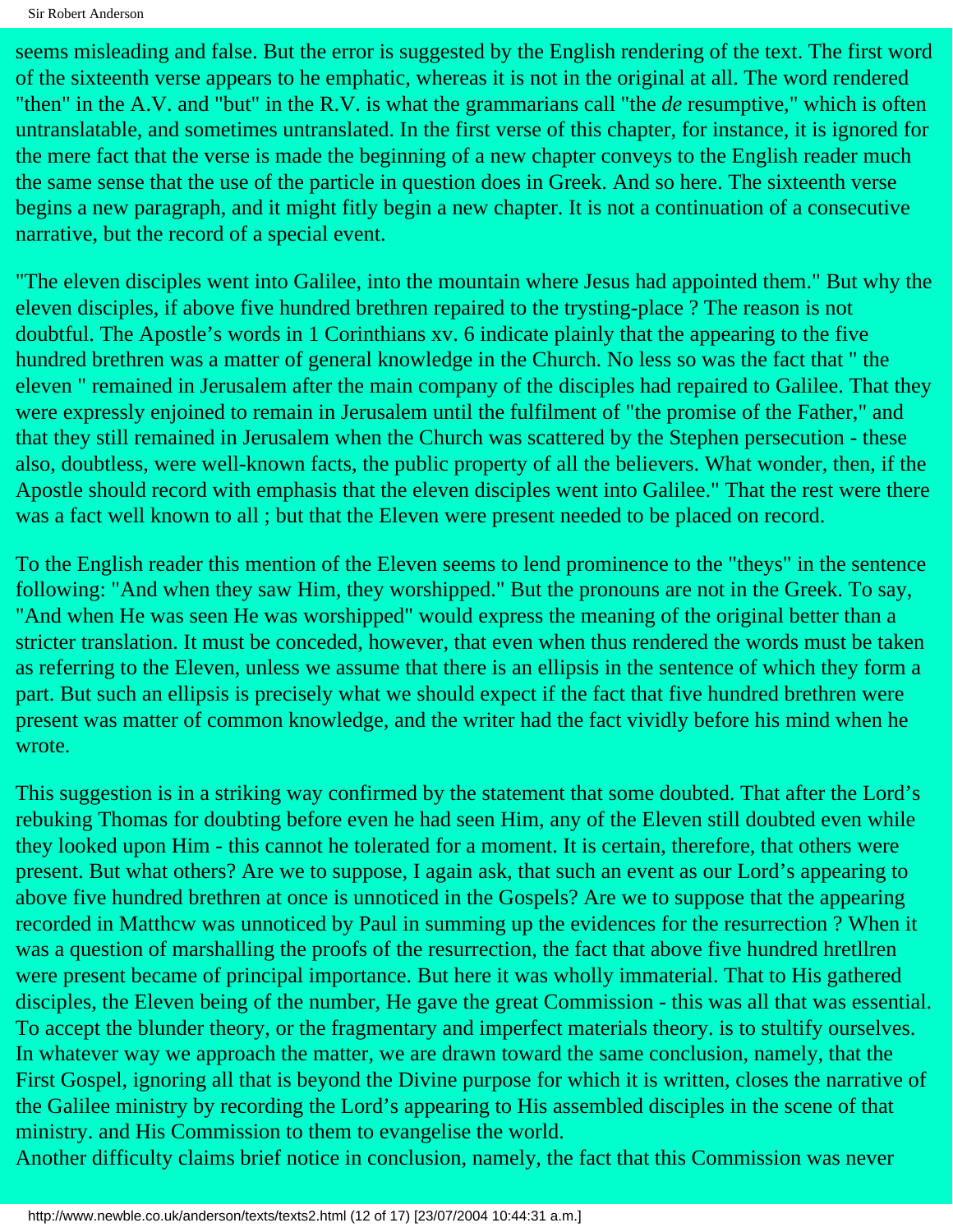acted on. Its terms are definite. But no less definite arc the facts. "Make disciples of all the nations, baptizing them." And yet, even when the Church was scattered by the Stephen persecution, the Apostles remained in Jerusalem ; and the scattered disciples preached "to none But unto the Jews only" (Acts viii. 1, xi. 19). Not even did the Apostle to the Gentiles act on it ; as witness his emphatic statement, "He sent me not to baptize" (1 Corinthians i. 17).

A special vision was needed to lead Peter to visit the house of Cornelius. And at the Jerusalem Council of Acts xv. no one of the inspired Apostles was led to refer to this Commission. Indeed the Book of Acts contains no reference to it whatever. The difficulty is insoluble if we ignore the scope and character of the First Gospel. But in common with so much of the teaching of that Gospel, "the great Commission" pertains dispensationally to the future age of the kingdom of heaven, when the Lord shall be King over all the earth; and all people, nations, and languages shall serve Him. And when that day comes, the question will not be of individual faith in an absent and rejected Saviour and Lord, but rather of national submission to Divine sovereignty openly declared and enforced on earth. And baptism will become the outward and visible sign of that submission. And now we can understand why it is to the Gentiles that the messengers are sent, blessing to Israel being assumed. For the redeemed of this dispensation will have passed to heaven, and the true remnant of Israel, typified by the little company that gathered round the Lord upon the mountain, will be the missionaries to the world. Iii contemplation of it the Apostle exclaimed, " If the casting away of them he the reconciling of the world, what shall the receiving of them be, but life from the dead?" (Romans xi. 15).

#### **"And they brought young children to Him, that He should touch them: and the disciples rebuked those that brought them "**(Mark x. 13) (Matthew xix. 13 ; Luke xviii. 15).

This is one of the most popular passages in the Gospels; for sacred art has portrayed the scene as described in sacred literature - the mothers crowding round the Lord, with their little ones at their skirts, and the disciples trying to keep them back. But the picture is false to fact. No devout Jew would have barred a child's approach to a Rabbi; and that the disciples should have acted in this way is quite incredible, so recent was that wonderful incident at Capernaum - presumably in the Apostle Peter's home when the Lord called a little child to Him, and taking him up in His arms, gave utterance to these never-tobe-forgotten words, "It is not the will of your Father who is in heaven, that one of these little ones should perish" (Matthew xviii. 2, 14; cf. Mark ix. 33, 36).

The evangelist Luke's narrative explains the disciples' action; for it tells us that the women were bringing even their babies to Him, and this seemed an unwarrantable intrusion. The word *brephos* means primarily an unborn child, and then, as here, a child newly born. It has no other meaning in Greek. It was their newborn infants that these godly mothers brought to the Lord Jesus. And their faith and devotion won for them far more than they ventured to ask of Him. Their appeal was that He would touch them; and not only did He put His hands upon them, but "He took them up in His arms and blessed them." What a Scripture to stir the heart of a Christian mother as she holds her newborn infant in her arms! And the Capernauni words are well-fitted to strengthen and guide her faith as her little ones gather round her in the nursery.

No truth of Scripture has suffered more from the teaching of the Latin Fathers than this about "the little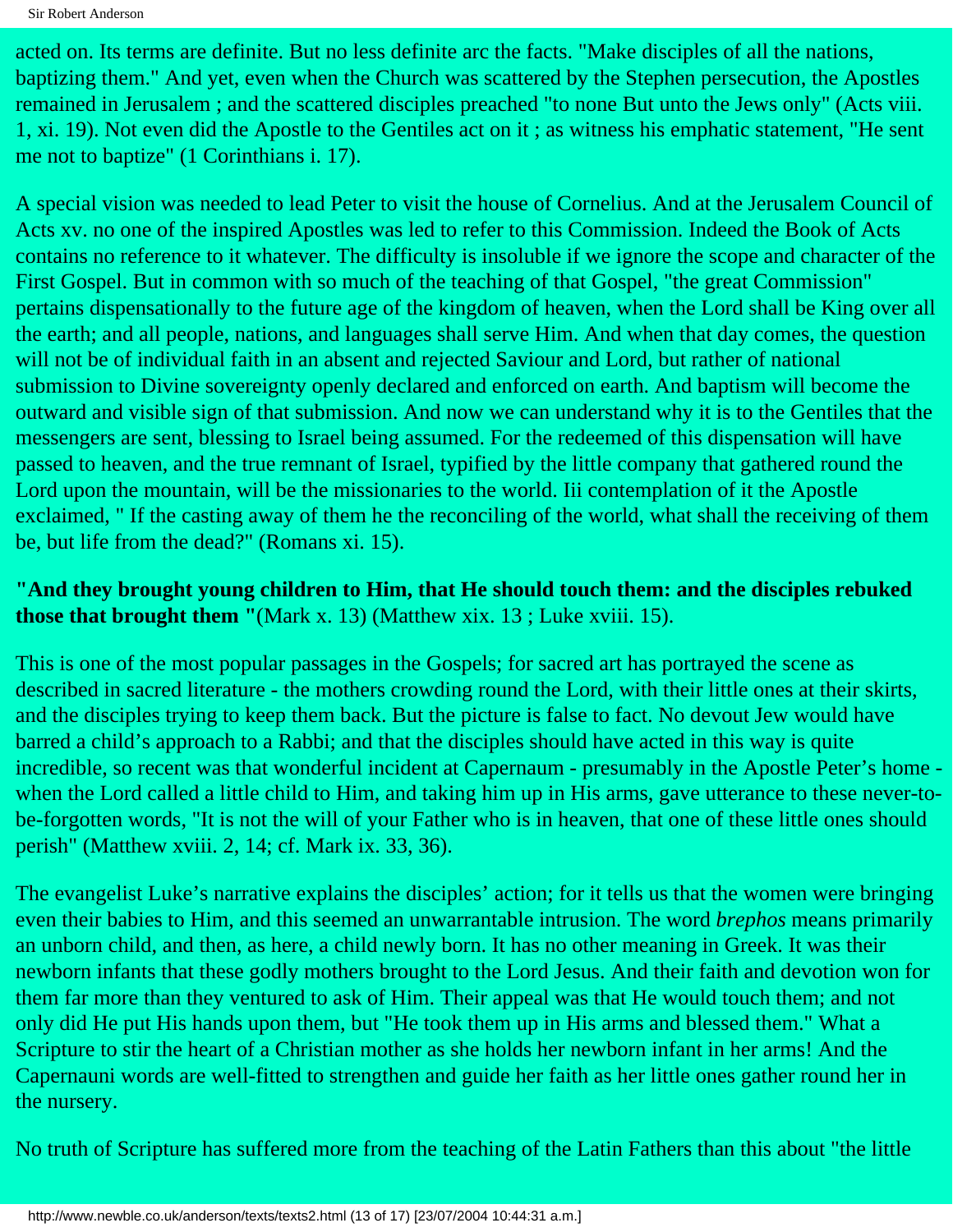ones." But though heaven and earth shall pass away, the words the Lord Jesus spake on earth shall never pass away. Let us then accept these words unperverted and unobscured by Augustinian doctrine: "It is not the will of your Father who is in heaven, that one of these little ones should perish." And under the microscope they stand out all the clearer; for "the form of the proposition has all the force that belongs to the rhetorical negative . . . namely, that the will of the Father is the very opposite of that "He said, Weep not; she is not dead, but sleepeth" (Luke viii. 49 - 56) (Matthew ix. 23 - 25 ; Mark V. 38).

The commonly received exegesis of this passage about Jairus' daughter presents a strange problem. The Lord declared with emphatic definiteness that Jairus' child was not dead ; but the crowd of mourners "laughed Him to scorn," for they knew better! And Christian expositors reject the Lord's explicit testimony and accept that of the mocking Jews Jairus had fallen at the Lord's feet, beseeching Him to come to his house; but, their progress being much delayed (vv. 42 - 48), they were met by tidings that the child was dead. Thereupon the Lord intervened with the assurance, "She will recover." Thus it is the R.V. renders the word in John xi. 12, when the disciples said of Lazarus, "If he is fallen asleep, he will recover." It is the word the Lord had used in verse 48 to "the woman with the issue of blood." and the same word that is translated "healed " in verse 36. In its 106 occurrences in the New Testament the word is very often used of saving from death, but never once in the sense of raising the dead.

Has fallen asleep " is a familiar euphensism for "has died " ; but to use that phrase to deny the reality of death would be to utter a flagrant untruth; and yet this is what is here attributed to the Lord Jesus! A reference to John xi. 11 - 14 will exemplify this. "Lazarus has fallen asleep," the Lord said to the disciples; but when they mistook His meaning, "He said unto them plainly, Lazarus has died." But in marked contrast with this, the Lord had said that Jairus' daughter "would recover" (v. 50). And when He entered the house, and before He saw the child, He announced in the confidence of Divine knowledge, "She has not died, but she is sleeping."

And then, standing by her bedside, He took her by the hand, saying, "Maid, arise" (or "wake up"). And, the narrative adds, "her spirit came again " - the identical words used in the Greek Bible to describe Samson's recovery as recorded in Judges xv. 19.

But, it will be said, the universally accepted reading of this passage must surely have some different and surer basis. Not so; it rests entirely upon two grounds. First, the presumption that the facts of the case must have been better known to the Jew mourners than to the Lord of glory! And secondly, that as the Lord meant that Lazarus was dead when He said that he was sleeping, His word about Jairus' child must be understood in the same sense. This is worthy of the Sunday school! For the word He used in John xi. 11 is altogether different from the word He here employed. In all but four of its eighteen occurrences His Lazarus word (*koimao*) signifies death; whereas the word He here used (*hatheud*) never bears that meaning in any of its twenty-one occurrences in the New Testament.

And yet if the Lord had really said. " She is not dead, but sleepeth," some might still plead for putting a mystical meaning on the phrase. But the words He actually used, "She did not die" (*ou gar apethanen*), were a definite and unequivocal statement of a fact. And His hearers were clearly intended to understand them thus. There was no element of dramatic effect in any of the Lord's miracles. And knowing that the child, though past recovery, was still alive, He who was "the truth" would not have it supposed that He was raising her from the dead. But by a word He restored her to full health and vigour (v. 55). The reality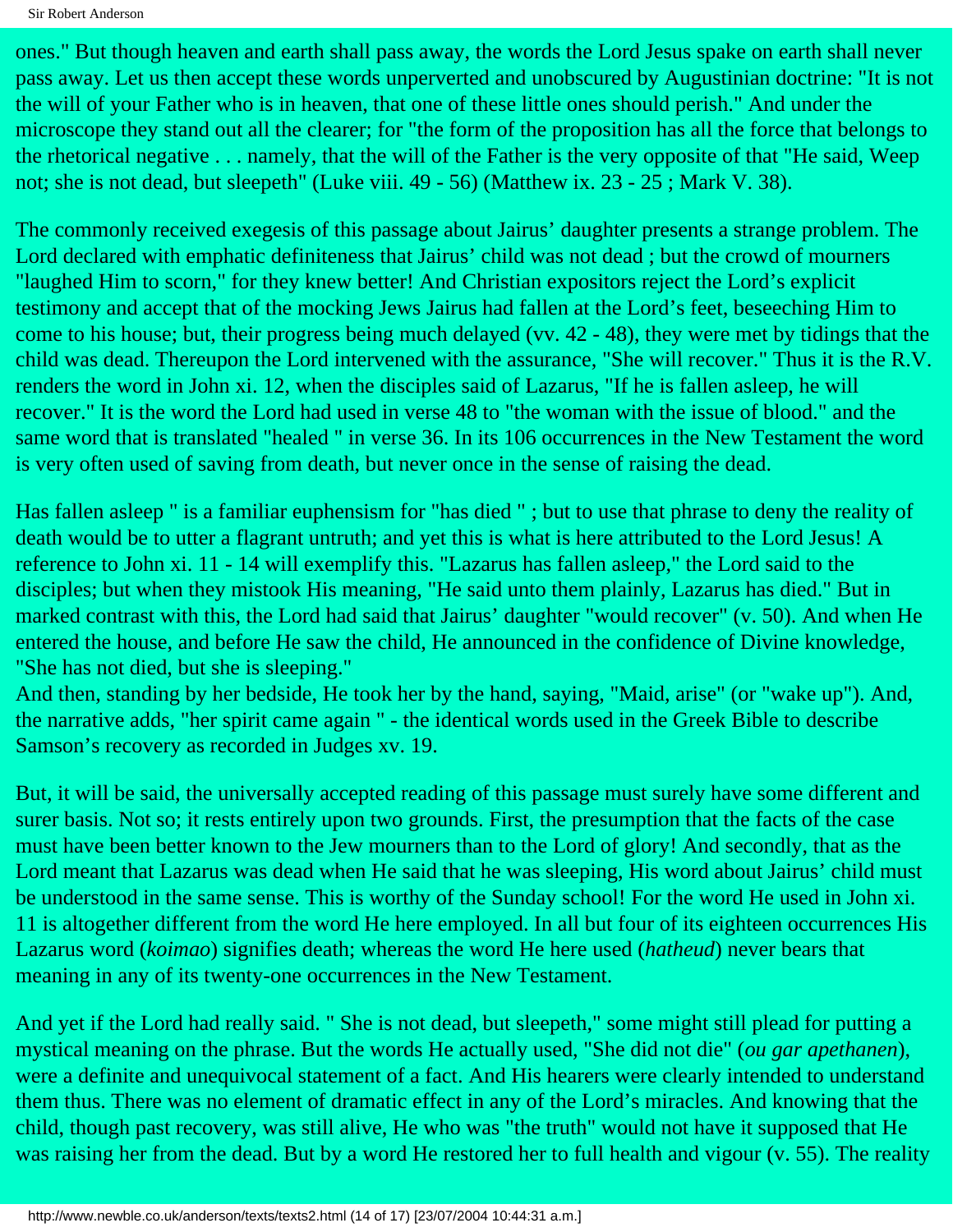of the miracle is not in question, nor yet its testimony to His Divine power. But among honourable men the test of truth is the meaning which words are intended to convey to others; are we then to attribute a lower standard of truthfulness to the language of our Divine Lord? For this is involved in so reading His words, "She did not die," that an elaborate and subtle argument is needed to vindicate their truth. This is the question here at issue.

**"Strive to enter in at the strait gate "** (Luke xlii. 24). This text is very generally misunderstood; partly through misreadillg its principal word, and partly through ignorance of Oriental customs. The imagery is not the same as that of Matthew vii. 13. In one of the two leaves of an Eastern city gate there was a small narrow door which was open to foot-passengers for a while after the main gate was closed at sun-down. And the gloss of our commentaries is that to an audience of Orientals, they would have turned away with feelings either of amusement or of pity for his ignorance. For a belated traveller who tried to enter in that fashion would have been taken for an enemy or a lunatic, and either cut down or thrown out! And such an exposition of the words is egregiously opposed to the doctrine and the spirit of the Gospel. This, no doubt, is the primary meaning of the word *agonizomai*, and it is so used in some other passages. But it is not its only meaning. In Cohossians iv. 12, for example, the Apostle uses it to describe the fervent earnestness of Epaphras' prayers for his Colossian brethren. And so here. It is one of the Lord's many warnings against trifling with God or with eternal interests. No Oriental would have missed its meaning. The wayfarer knows that, though the sun has set, the "narrow gate" is still open; so there is no need to hurry. Then why not linger here, or turn aside there? But although God looks for no merit of any kind in us, He must not be treated as we would not dare to treat a fellow-man. "Behold, now is the day of salvation" is His word: not now, but tomorrow " is the response of the human heart.

As we study the sequel, we must distinguish between the dispensational bearing of the Lord's words and their general application. No Oriental would miss His meaning when the allegory of "the narrow gate " merges in that of the feast to which invitations have been issued with Eastern prodigality. And the guests have no need to knock, for the door stands open. But once the master of the house "is risen up and has shut to the door," neither knocking nor pleading will avail. And for Israel that crisis was at hand - their day of visitation was far spent. And now, in the sequel, the Lord gives an explicit answer to the question which called forth these solemn words of warning. The saved will not be few. Outcast sinners will come from every point of the compass, and sit down in the kingdom with Abraham, and Isaac, and Jacob, while the favoured people who boast of their descent from these patriarchs will be themselves "thrust out."

Such, then, is the primary interpretation of the passage. But it has a very special application to ourselves in this Christian age. And here the error of the received exegesis is still more apparent. The little entrance door in an Eastern city gate was not only narrow, it was so low that a man had to stoop when passing in. But there was no difficulty of any kind in entering, if only he bowed his head, and had no pack to carry. What imagery could possibly describe more aptly how a sinner must come to Christ ! And our present verse is not so much a command as a gracious appeal and invitation, given in the spirit of the Saviour's words in the last two verses of the chapter.

No chapter in the Gospels is more misread than the sixteenth of Luke. The commonly accepted version of it may be summarised as follows : "A certain rich man had an agent who was accused of robbing him; so he gave him notice of dismissal. The steward then set himself to rob him more flagrantly than ever and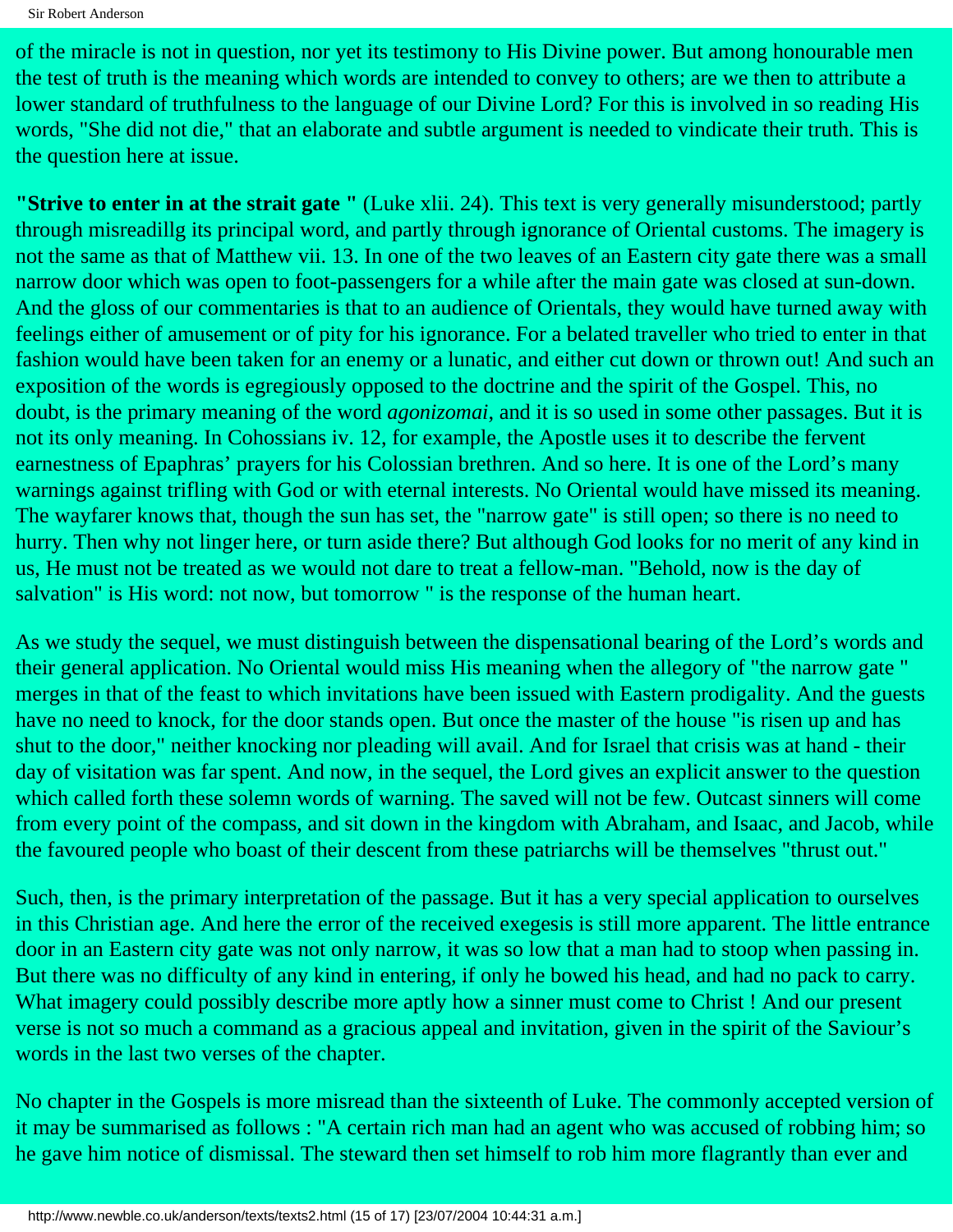```
Sir Robert Anderson
```
his master commended him for his cleverness."

Did a rustic preacher ever propound anything sillier or more harmful to a company of yokels ! And suppose, to make Inatters worse, he followed it up by a sermon with the moral, " Woe to the rich : blessed are the poor ! " Yet this deplorable folly and error is attributed to our Divine Lord

In this group of parables we have a series of exquisite pictures, drawn by the hand of the Master, to illustrate the great life-choice. In the prodigal son we have the case of one who "wasted" his own "portion of goods" in selfish and sinful pleasure, but afterwards repented, and was restored. In the steward we have the case of one who wasted his employer's "goods" by un-thrift and neglect ; but who repented, and was forgiven. And in the rich man in the last parable of the series we have one who persistently lived for this world, and died impenitent. The steward was "unrighteous" in the sense that he was a careless, easy-going man, who " let things slide," leaving debts uncollected, and allowing accounts to run on. Thus it was that he was wasting" his master's property. It was a case, not of occasional acts of dishonesty, but of habitual carelessness. His dishonesty was of a passive kind. And what earned for him his master's praise was his action when brought to book, and dishonesty of any kind was no longer possible.

Instead of alienating the debtors by enforcing immediate payment in full, he set himself to win their friendship by giving them a most liberal discount, and at his own expense, of course ; for now he was working under strict observation. And lIe did this in order that, when he lost his office, they might receive him into their houses.

This is the whole point of the parable. Its lesson is not that roguery succeeds, or is commendable in any way, but as the Lord Himself explams it by the words. "Make to yourselves friends by means of the mammon of unrighteousness. that when it shall fail ye may be received into the eternal tabernacles." The moral of the parable is the wisdom of using the present in view of the future; of living in a world that is "passing away," under the influence of that other world which is abiding and eternal. It is the application in the highest sphere of a principle which is recognised by "the children of this world." For the successful man is one who has learned to make "today" subordinate to tomorrow," and to forego a present advantage in order to secure a prospective gain.

To enforce this still more plainly, the Lord went on to say, "If ye have not been faithful in that which is another's, who will give you that which is your own" As the parable is usually read, these words seem inexplicable. But their meaning is clear : spiritual gifts are our own, but the mammon is entrusted to us as stewards, How false, then, is the prevailing belief that, in the Christian life, the "religious" and the "secular" are in separate compartments. The Christian is as really God's servant in the one sphere as in the other.

And then verse 13 gives the final lesson. The Christian is to use the world : but if he uses it excessively it becomes his master .And though mammon he a good servant, it is an evil master. Moreover. "No servant can serve two masters. . . . Ye cannot serve God and mammon" We must choose between them. And the concluding parable about Dives and Lazarus is given to guide our choice. "

**"Behold the Lamb of God. which taketh away the sin of the world "** (John i. 29). This rendering of the text in both our versions savours of exegesis. The Baptist's words are definitely clear, "Behold the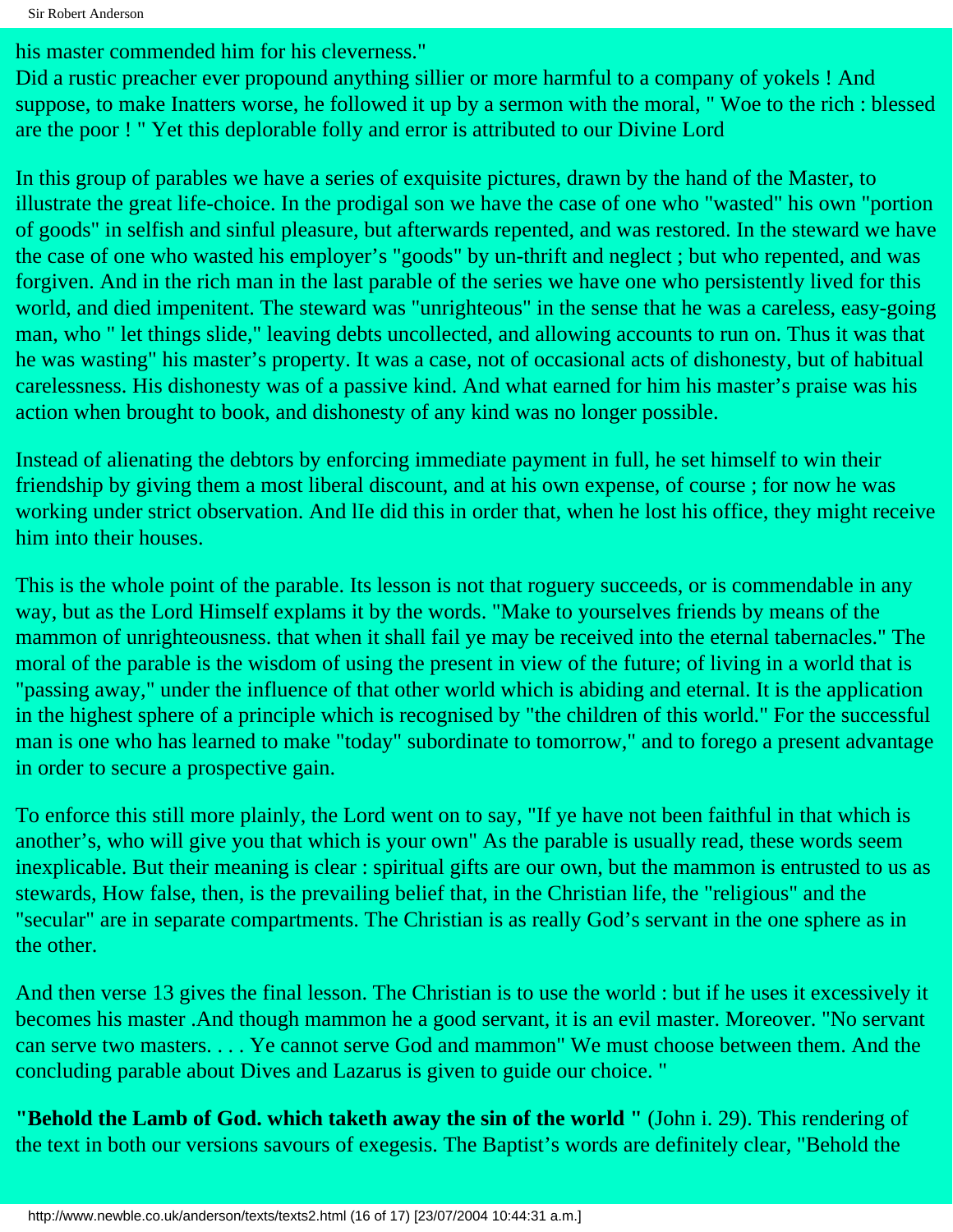Lamb of God, who is bearing the sin of the world." And they are usually supposed to be a revelation to the Jews that Christ was to die; the only question in doubt being whether the type to which they refer be the Paschal lamb or the sin-offering.

But this involves a glaring anachronism. For it was not until the Sanhedrin decreed His destruction (Matthew xii. 32) that the Lord revealed even to the Twelve that He was to be put to death. And so utterly opposed was it to all Jewish beliefs and hopes that they gave no heed to it. Upon other grounds also such an exegesis is unintelligent. For the Passover did not typify "bearing sin," and a lamb was never the sinoffering victim. Nor was it " the sin of the world" that the scapegoat bore away, but the sins of the children of Israel (Leviticus xvi. 21).

"Who is bearing the sin of the world." This was not a prophecy of Calvary, but a revelation of what the Lord was during His life. Therefore the word here used is not a sacrificial term, as in 1 Peter ii. 24 and other kindred passages, but an ordinary word in common use for taking up and carrying burdens. Its five occurrences in John v. 8 - 12 are fairly representative of its use in the ninety-six other passages where it is found. Accordingly we read in 1 John iii. 5 - the only other passage where the word is used in this connection - "He was manifested to take away (or to bear) sins" (R.V.), the Apostle's purpose being, as the context plainly indicates, not to assert the doctrine of expiation, but to impress on the saints that sin is utterly opposed to Christ, and hinders fellowship with Him. Mark the word "manifested" ; it was not the mystery of Calvary, but the openly declared purpose of His life. For in this sense He was a sin-bearer during all His earthly sojourn ; as witness, for example, His groans and tears at the grave of Lazarus. He took up and bore the burden of human sin; not as to its guilt - that was not till Gethsemane and Calvary but as to the sufferings and sorrows it brought upon humanity.

"He was oppressed, yet lie humbled Himself and opened not His mouth; as a lamb that is led to the slaughter, and as a sheep that before her shearers is dumb, yea He opened not His mouth" (Isaiah liii. 7, R.V.). There is a general consensus of opinion that to this passage it is that the Baptist's words refer. And it is noteworthy that it contains no sacrificial language ; for, in the Hebrew, " slaughter" is a common word that points to the shambles. It foretold the Messiah's earthly life of humiliation and suffering. And this it was that the Jews could not understand, and would not accept. Hence the force and meaning of the Baptist's inspired words uttered at the very threshold of the ministry.

Let no one suppose then that the foregoing exposition of them disparages the truth of the expiation accomplished upon Calvary. That great truth rests upon a foundation too firm and sure to need support from a misreading of the Baptist's testimony. Indeed, it is the accepted exegesis of the passage that imperils that truth. For it affords a colourable justification for the profane heresy that during the Lord's earthly ministry He rested under the cloud of separation from His Father (see note on 1 Peter ii. 24). To form too high an estimate of the death of Christ would be impossible, but it is a deplorable fact that the prolonged martyrdom of His earthly life has far too little place in our thoughts. [Chapter Three](#page-28-0)

[Literature](http://www.newble.co.uk/literature.html) | [Photos](http://www.newble.co.uk/photos.html) | [Links](http://www.newble.co.uk/links.html) | [Home](http://www.newble.co.uk/index.html)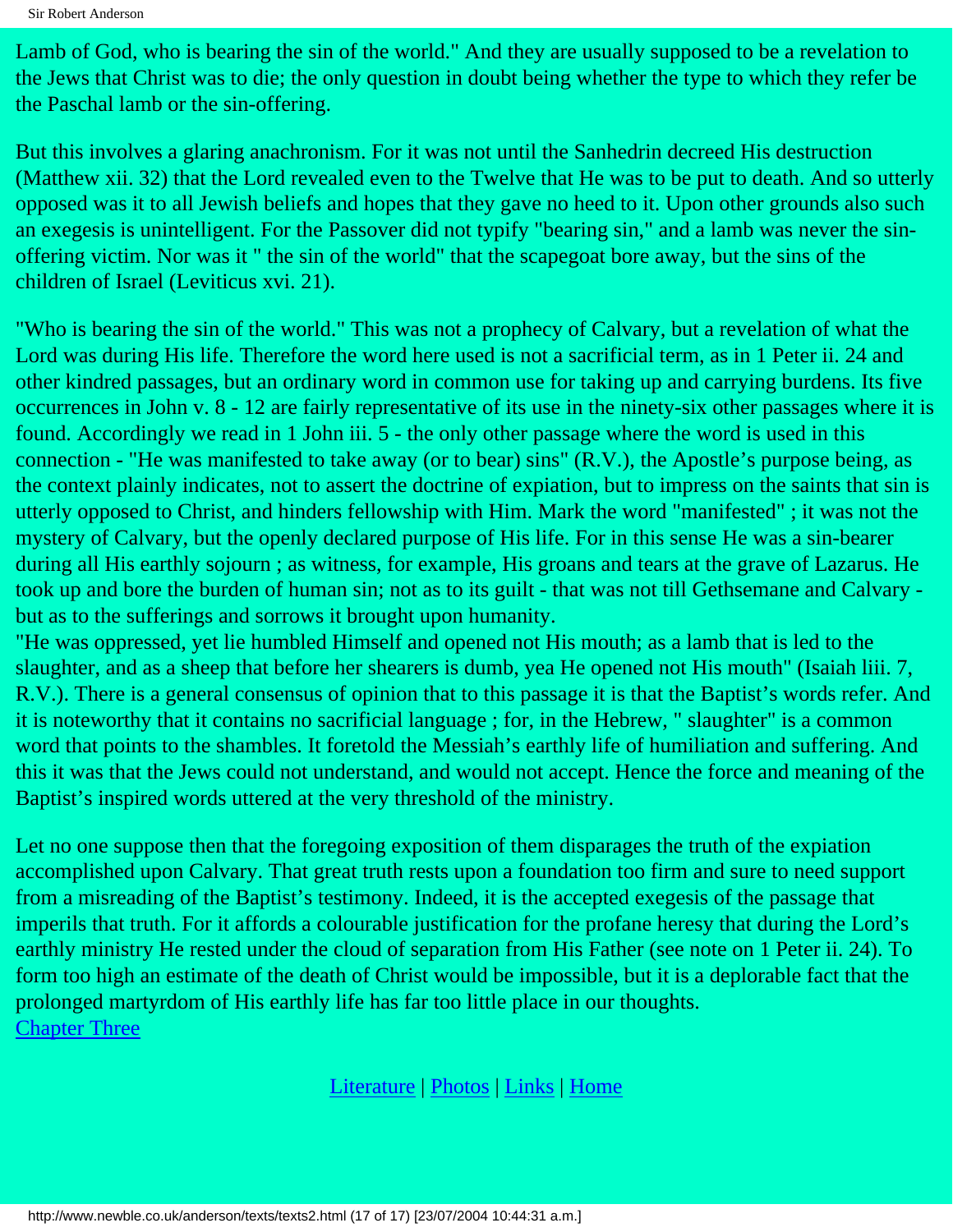# <span id="page-28-0"></span>**SIR ROBERT ANDERSON Secret Service Theologian**



### **MISUNDERSTOOD TEXTS OF THE BIBLE Chapter Three**

#### **"Except a man be born of water and the Spirit, he cannot enter the kingdom of God "** (John vi. 5).

The fact that the traditional view of this passage, which connects it with Christian baptism, is rejected by a weighty minority of theologians, from Calvin to Bishop John C. Ryle, should make us ready to consider the matter with an open mind. And Dr. Ryle's "six reasons" for rejecting it, enumerated in his Expository Thoughts on the Gospels, might well make an end of controversy on the subject. Indeed, the traditional view is vetoed by the glaring anachronism it involves. For Christian baptism had not then been instituted, and even the disciples themselves knew nothing of it. And yet the Lord indignantly rebuked Nicodemus for not understanding His words about a birth by water and the Spirit. "Art thou the teacher of Israel (He exclaimed) and knowest not these things?" It is certain, therefore, that He was referring to some Old Testament Scripture with which a Rabbi of the Sanhedrin ought to have been familiar. The only answer to this is the profane suggestion that the Lord's solemn words had reference to the Jewish baptism of proselytes, a purely human ordinance, which the Jews in days of apostasv derived from ancient paganism.

We must avoid the error suggested by our A.V. that the words imply a twofold birth, of water and of the Spirit. For in the next verse, and again in verse 8, the water is omitted, and the new man is said to be "born of the Spirit." And this rules out the gloss that the Lord was referring to "the baptism of John"; for that baptism was expressly contrasted with the Spirit's work (Matthew iii. 11). It was a confession of failure and sin, to prepare for receiving a Messiah whose near advent the Baptist proclaimed. Christian baptism, on the other hand, was a confession of faith in Christ already come, and gone back to heaven; and of submission to Him as their Lord, on the part of those who professed to have been already born of the Spirit. Therefore, when the household of Cornelius were brought in, their baptism was not the new birth, but a public recognition that they had been already born of water and the Spirit.

For the question was, "Can any man forbid water that these should not be baptized who have received the Holy Spirit as well as we? Baptism is a public act performed by man, for which man can fix the day and hour. The new birth of water and the Spirit is altogether the work of God ; and as our Lord so expressly declares, no man can forecast, no man can command it. "The Spirit breathes where He wills, and thou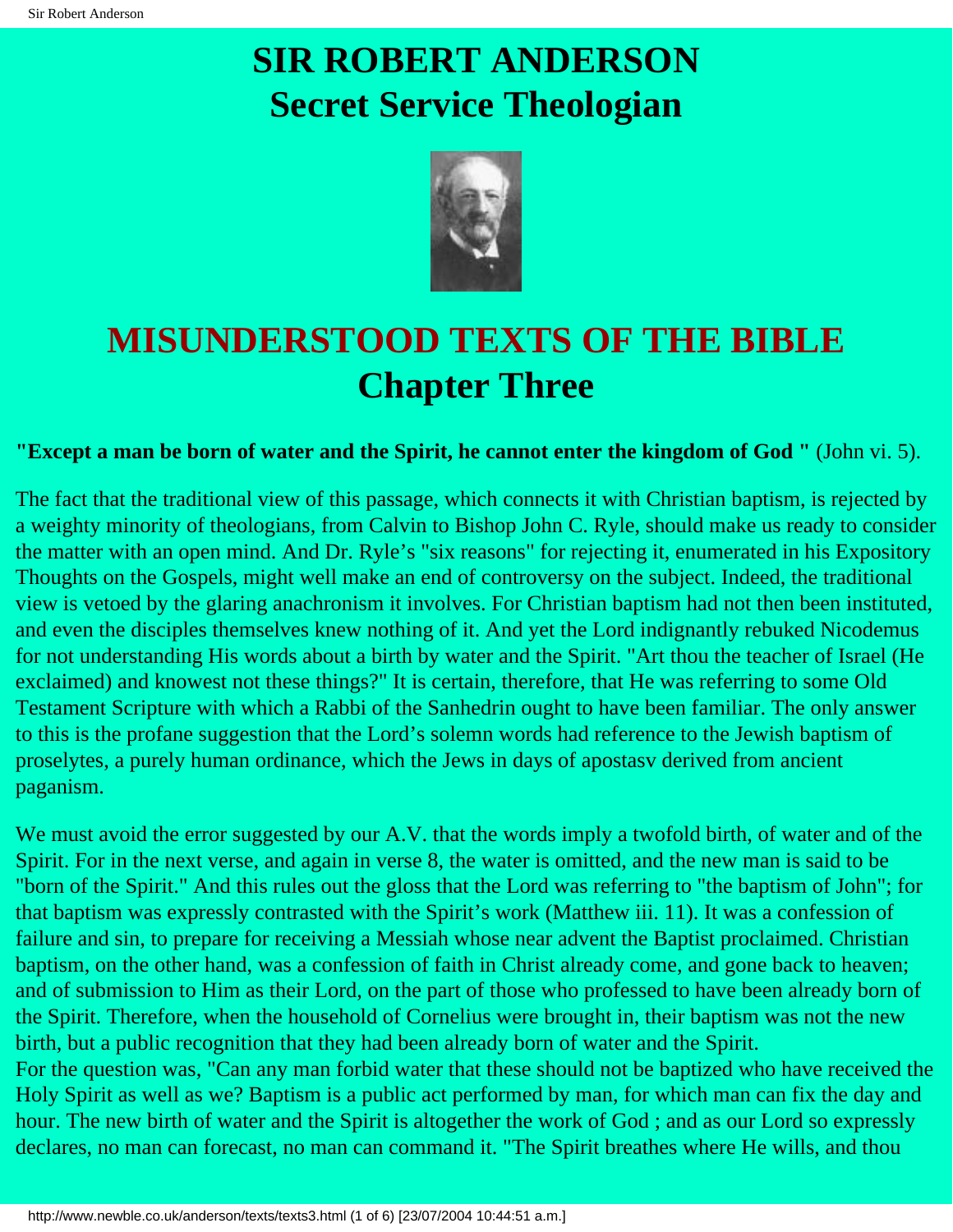hearest His voice, but knowest not whence it cometh and whither He goeth: so is every one that is born of the Spirit." It was presumably the obvious reference to Ezekiel's prophecy which led our translators to render *pneuma* by "wind." Of course, it may have that meaning ; but the word occurs 370 times in the New Testament (23 times in John), and yet nowhere else is it so translated. And the word rendered "sound" is phone, the ordinary word for voice, and it is so translated in 130 of its 139 occurrences. But the need of all this discussion arises from the accumulations of error and prejudice which obscure the teaching of the passage. In added words the Lord Himself made His meaning unequivocally clear. In verse 9 Nicodemus repeats as a humble seeker after truth the question which he had previously raised (v 4) in petulant unbelief. "How can a man be born anew?" And now the answer is vouchsafed to him "As Moses lifted up the serpent in the wilderness, even so must the Son of Man be lifted up, that whosoever believeth in Him should not perish, but have eternal life." It was not as the result of a mystical human rite that Nicodemus was to be born again, but by believing in Christ "lifted up" (cf. ch. viii. 28 and xii. 82). And, as other Scriptures tell us, "Faith cometh by hearing, and hearing by the Word of God." "We are born again by the living and eternally-abiding Word of God" (1 Peter i. 23).

In this matter Christendom is in direct conflict with Scripture. Christendom teaches that baptism symbolises birth. Holy Scripture declares that it symbolises death. Christendom teaches that it is the putting away of the filth of the flesh. Holy Scripture declares "it is not the putting away of the filth of the flesh, but the answer of a good conscience toward God." And in the same passage (1 Peter iii. 21) the Apostle enforces the symbolism of death, by referring to baptism as an antitype of the Flood. The water which overwhelmed the world bore up the ark. Noah was thus saved from death by death; as is the sinner who, on believing in Christ, becomes one with Him in death. But if it be a question of the new birth, "we are born again BY THE WORD OF GOD."

As already noticed, the Lord's words to Nicodemus referred to some Old Testament Scripture with which he ought to have been familiar. Nor is there any doubt what that Scripture was, namely, Ezekiel xxxvi. xxxvii., a prophecy that was greatly cherished by the Jew; and ignorance of it would have been as discreditable to a Rabbi as ignorance of the Nicodemus sermon would be to a Christian theologian.

There we read, "I will sprinkle clean water upon you. . . . And I will put My Spirit within you" (ch. xxxvi. 25—27). And in chapter xxxvii. we have the vision of the valley of dry bones, when the prophet is told to call upon the dry bones to "hear the Word of the Lord"; and to prophesy to the Spirit to breathe upon them. The water of Ezekiel's prophecy was "the water of purification "of Numbers xix. Water which had flowed over the ashes of the sin-offering had efficacy to cleanse the sinner. And the antitype of that water is the Word of God by which we are born again (1 Peter i. 23). When, therefore, the Lord went on to tell Nicodemus of eternal life through faith in Him as lifted up upon the cross (V. 14), He was unfolding the meaning of that Ezekiel prophecy, and of the type to which, as every Rabbi recognised, it so clearly referred.

To recapitulate. In Scripture, baptism symbolises death, which is the very antithesis of birth and it is never associated with regeneration. And, as Bishop Ryle notices in his Expository Thoughts, "there is little about baptism in the Epistles." How then did it come to signify regeneration, and to acquire such prominence in Christendom religion ? The Hibbert Lectures, 1888, by Dr. Edwin Hatch, of Oxford (Vice-Principal of St. Mary Hall), supplies a clear and conclusive answer to this question. The Early Church in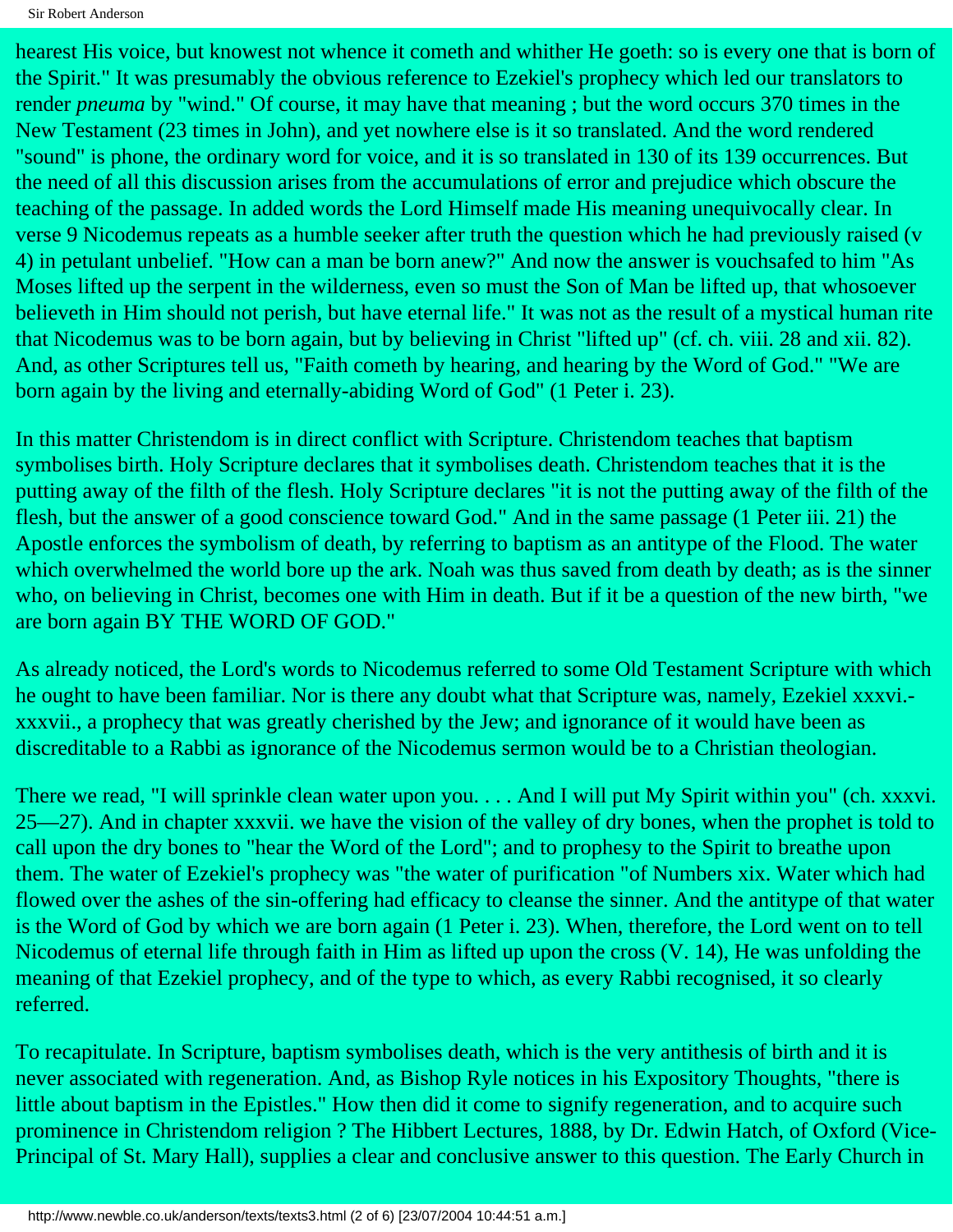its apostasy was so thoroughly corrupted by Greek paganism that, in respect of baptism, it adopted not only the doctrines and ritual, but the very terminology, of the Eleusinian Mysteries.

#### **"No man can come to Me, except the Father which hath sent Me draw him"**(John V1. 44).

This verse is perverted by many Christians to excuse want of zeal in bringing the gospel to the unsaved, and by unbelievers to excuse t.heir not coming to Christ. And this perversion of the Lord's words affords a colourable justification for saying that, if men do not accept the gospel, the fault lies with God, for He does not draw them.

But when read aright, the verse emphasises a truth that permeates the whole Bible. Man's spiritual being is so utterly alienated from God that by the light of Nature he cannot even "see the kingdom of God," much less enter it. The records of the Ministry do not contain a single case where a sinner who came to the Lord, confessing his blindness and helplessness, failed to receive light and blessing; but the Jews to whom these words were addressed spurned both Him and His teaching ; and this was His answer to their rejection of Him. The blind received their sight, and those who claimed to see were blinded.

Dispensationally, these words were superseded by the Lord's further words in John xii. 32. "For before the glorification of Christ the Father drew men to the Son, but now the Son Himself draws all to Himself." But the principle underlying both statements is the same. For it is not in his moral, but in his spiritual nature, that man is utterly lost and dead. Saul the Pharisee was as moral as Paul the Apostle. And have we not read of cases, even in heathendom, where without any light of revelation men have led a clean and upright life? And if this be possible for some, it is possible for all, and, therefore, God is just in punishing men for every breach of the moral law.

But did not the Lord say expressly that these Jews "had not had sin" if He "had not come and spoken unto them," and "had not done among them the works that none other did" ? (John xv. 22, 24). Yes, truly, but the sin there referred to was not their breaking the moral law, but their rejecting Him and His testimony. For God holds none responsible for rejecting Christ save those who have heard of Christ.

All this throws light upon His words in John vi. 44. They are not, as commonly supposed, a limitation placed upon the gospel; but they emphasise the solemnity both of preaching and hearing the gospel. By words and works that gave abundant proof of the presence and power of God, the Father had been drawing these proud religionists to Christ. But now their day of visitation was past, and they were left to their nature - darkness and incompetence - to come to Him. And so is it in this present age when the Lord is drawing all unto Himself. True it is that but for Divine "drawing" none would ever come. But sinners are not drawn heavenward in the sense in which criminals are drawn to prison. Whenever the gospel is preached in the power of the Holy Ghost sinners are being drawn to the Lord; but, alas! the many "resist the Holy Ghost." He (the devil) was a murderer from the beginning" (John Viii. 44).

The Satan of "Christendom religion" is the mythical monster of Babylonian paganism. And the general acceptance of this "Satan myth" has led to the popular misreading of these words. The vain boast of the Christ-rejecting Jews, that God was their Father, brought on them the scathing reply, "*Ye are of your father the devil, and the desires of your father it is your will to do. He was a murderer from the*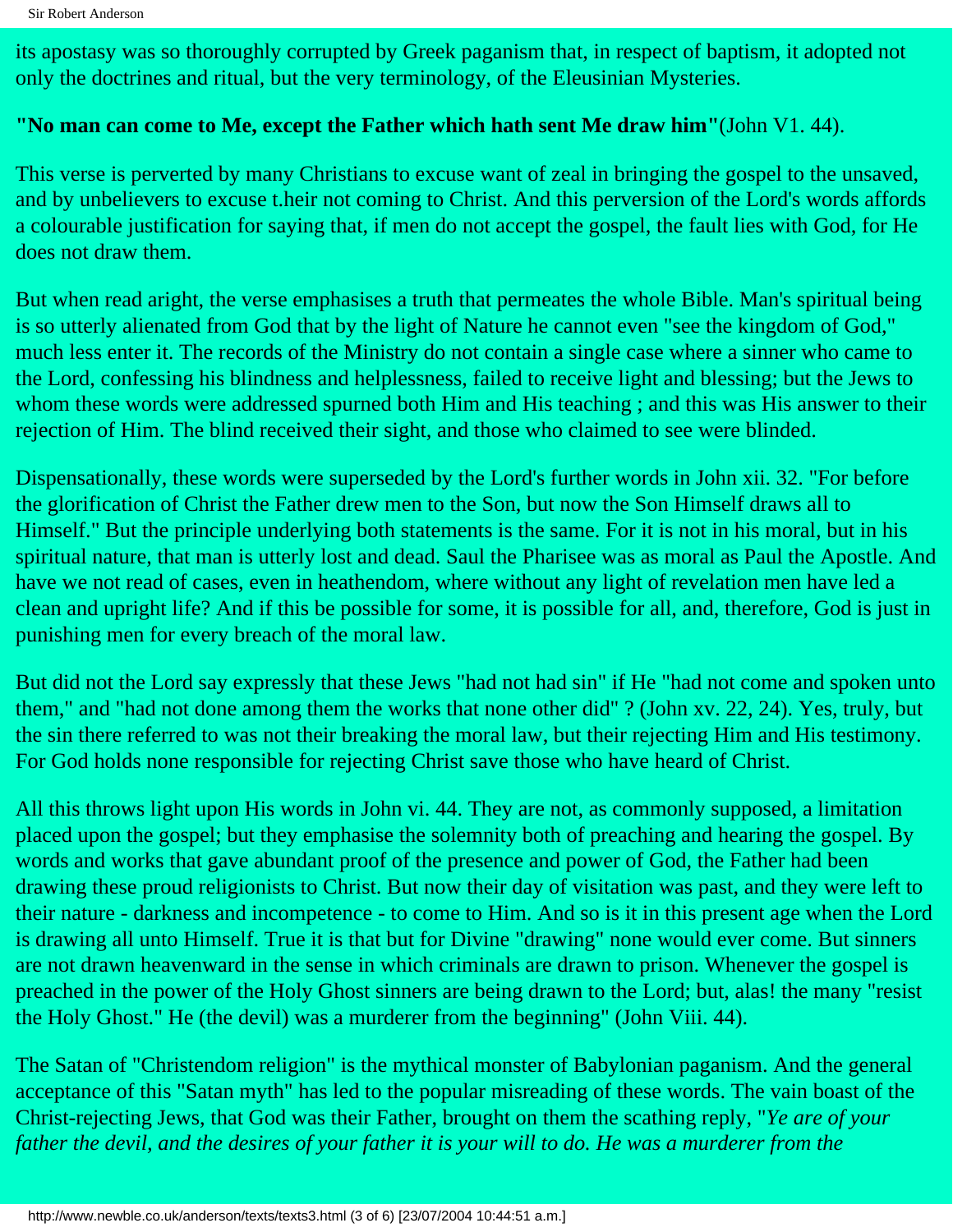*beginning, and has not stood in the truth, because the truth is not in him. When he speaketh THE lie, he speaketh of his own, for he is a liar, and the father of IT*."

What mean these awful words, addressed by the Lord Jesus to earnest men of character and repute, who, under their responsibilities as religious leaders, deplored His teaching? "A murderer from the beginning." The beginning of what? Not of his own existence, for he was created in perfectness ; nor yet of the Eden paradise, for long ere then Satan had dragged down others in his ruin. His being a murderer connects itself immediately with the truth which he refused, and the lie of which he is the father. These words of our Divine Lord give us, therefore, a glimpse into a past eternity, when, to the great intelligences of the heavenly world, God made known His purpose of a "first-born," who was "in all things to have the preeminence." The greatest of those heavenly beings claimed that place ; and, rebelling against the Divine purpose, he set; himself from that hour to thwart its fulfilment. And so during all the ages, as Luther wrote. "he hath no other business in hand but this only, to persecute and vex our Saviour Christ." Therefore was it, that he compassed the ruin of our race. Therefore was it, that, in order to stamp out the house of David, he incited Athaliah to destroy "all the seed royal (2 Kings xi.), and at the Nativity he incited Herod to destroy "all the children that were in Bethlehem" (Matthew ii. 16).

But it was not until the Temptation that his lie was plainly revealed. He there claimed to meet the Lord on more than equal terms, Having "led Him up," and given Him that mysterious vision of earthly sovereignty, "the devil said unto Him, To Thee will I give this authority, and the glory of them, for it hath been delivered unto me, and to whomsoever I will I give it. If Thou, therefore, wilt worship before me, it shall all be Thine."

This was the bold assertion of his claim to be the true first-born, the rightful heir of creation, and therefore entitled to the worship of mankind. He is the awful being to whom Scripture accords the title of "the god of this world," not because the Supreme has delegated it, but because the world yields it to him.

As the temptation revealed him as the liar, Gethsemane and Calvary revealed him as the murderer. "Satan entered into Judas," we read - a phrase that has no parallel in all the Scripture. And surely when the Evil One heard "Emmanuel's orphan-cry" upon the cross, and saw His body carried to the tomb, he must have thought his victory was assured. But though foiled, he is still unconquered. For the Scriptures tell us of a supreme effort yet to come when -"woe to the hated race "- all the powers of hell will be at work to deceive mankind, and to thwart that coming triumph of the Lord of glory, "when He shall have put down all rule and all authority and power."

The devil of " Christendom religion "is a wonderful being who, like God Almighty, is omnipresent; for, the wide world over, he is by the side of every nursery cot, and at the elbow of every human being, making the babies naughty and the "grown-ups" vicious! This pestilent nonsense is believed even by spiritual Christians. Human nature being what it is, no devil is needed to make people tell lies, or to account for murders incited by the lusts and passions of evil men. But how can we account for the untold myriads of murders that have befouled the awful record of the professing "Christian Church"- crimes more hideous than any that have been due to lust or greed? "Natural" murders (if such a phrase may be allowed) await the final judgment of the great day; but not these hell-born crimes of the so-called "Christian Church," "drunken with the blood of the saints and with the blood of the martyrs of Jesus."'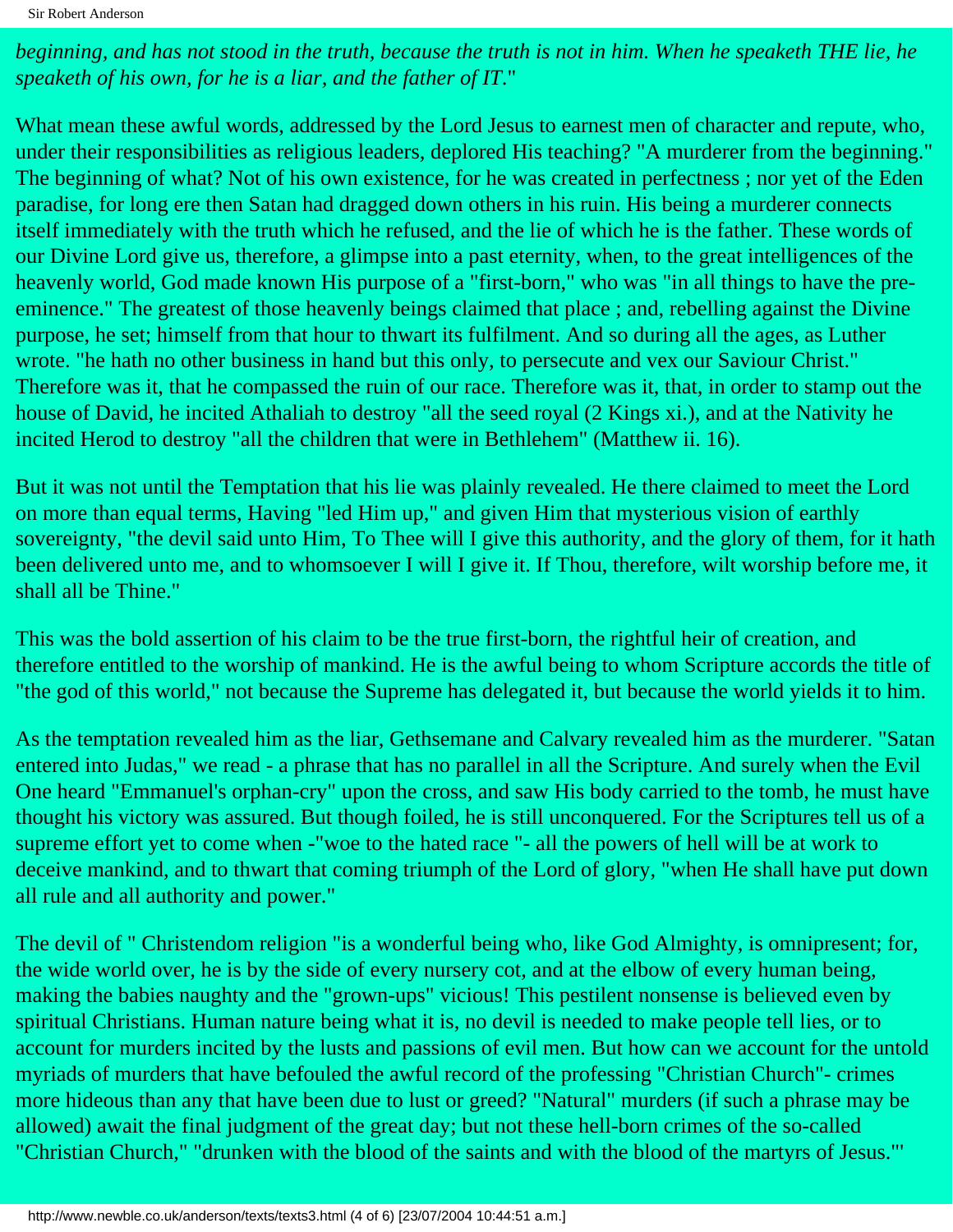And yet these ghastly crimes were committed in the name of Christ, and by men who were outwardly devout and good; and they are justified, even today, by multitudes of people who are as kind-hearted and "religious " as the best of us ! Yes, of a truth the devil has been a murderer from the beginning, and he is the god of this world. May not the very many Psalms of David which contain references to conspiracies and plots against his life be read in the light of these words of the Lord Jesus about Satan? For surely there was no life in Old Testament story against which the devil's malice would have been more specially directed than that of David; for the devil must have known the prominence he held in the scheme of the Messianic purposes. In the opening sentence of the New Testament, Christ is designated "the son of David"; and in the opening sentence of the Epistles, as "made of the seed of David according to the flesh." May we not give a new reading then to the so-called "imprecatory Psalms"? So far from expressing, as the Rationalists suppose the cravings of an angry Kaiser for vengeance on his personal enemies, are they not the inspired utterances of the prophet-king with reference to his peculiar share in the conflict of the ages between Christ and His great enemy who was "a murderer from the beginning"

#### **"And whosoever liveth and believeth in Me shall never die"** (John xi. 26).

Here is the received exegesis of these words, as given by one of the best of our modern commentators "Faith in Me is the source of life, both here and hereafter, and those who have it, have Life, so that they shall never die," physical death being overlooked and disregarded, in comparison with that which is really and only death. . . . There can hardly be any reference in Verse 26 to the state of the living faithful at the Lord's coming (1 Corinthians xv. 51), for although the Apostle there, speaking of believers primarily and especially, uses the first person - the saying would be equally true of unbelievers, on whose bodies the change from the corruptible to the incorruptible will equally pass, and of whom the 'shall never die' would here be equally true,- whereas the saying is one setting forth an exclusive privilege of the man that "liveth and believeth on Me."

This explains why our present verse is a "Misunderstood Text " ; for our theologians generally confound that Coming of Christ, which is revealed as the present hope of His people, with the event of the last great *dies irce* in a very far-distant future. And thus, as in the case of certain other passages, a subtle argument is needed to vindicate the truth of the Lord's words. He called Lazarus from the tomb to die again; but "the living" of whom He here speaks are the "those who are alive and remain" of 1 Corinthians xv. (see p. 95, post); and they shall never die.

And here one may well ask, Who among us really believes that it is the same voice which recalled Lazarus from death that will yet call forth " all that are in their graves " (John v. 28)? Who among us believes that, even then, He could have spoken the word which would have summoned all the dead to life again? But though He had " all power," He ever held it in subjection to the will of His Father in heaven. [Chapter Four](#page-34-0)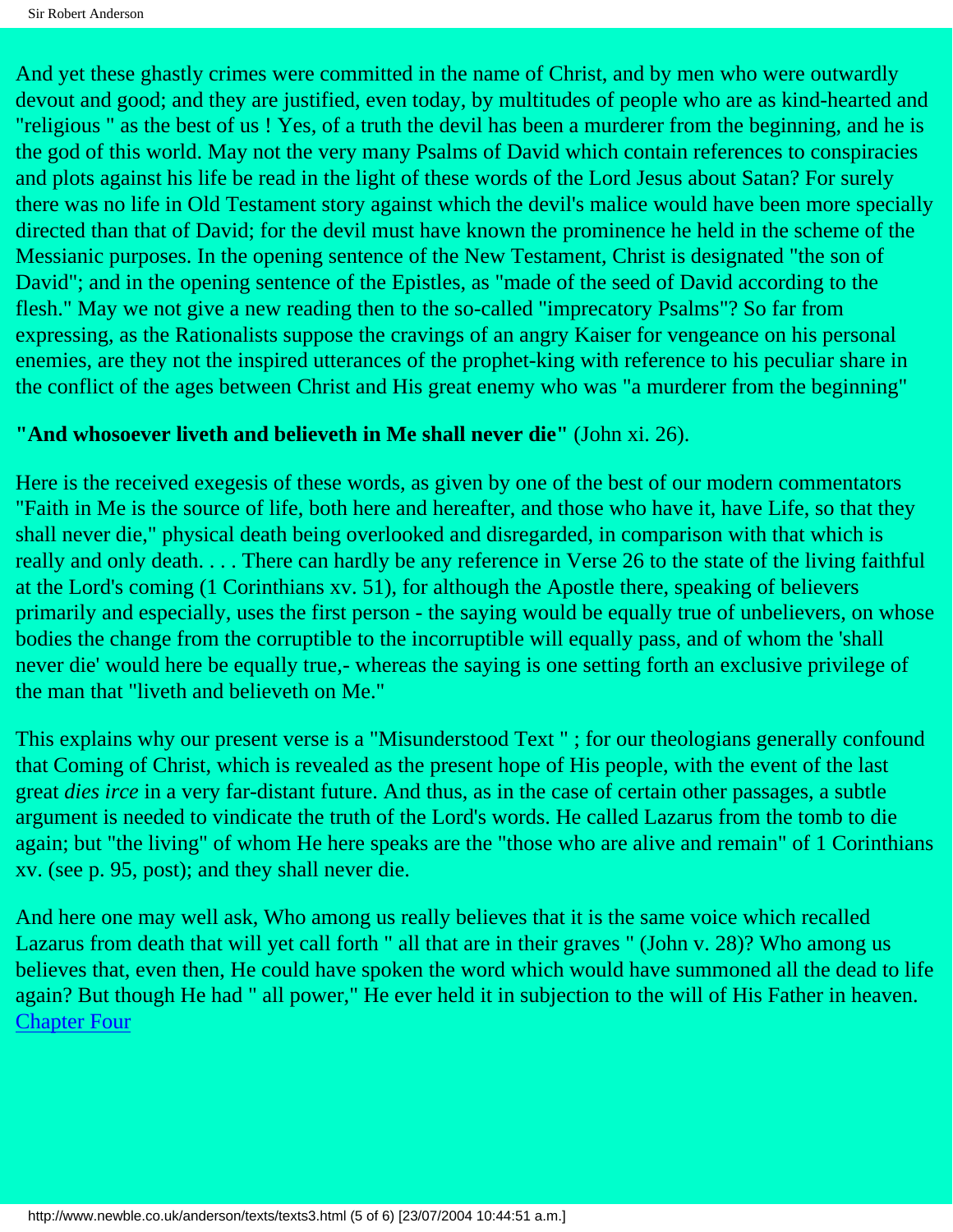### [Literature](http://www.newble.co.uk/literature.html) | [Photos](http://www.newble.co.uk/photos.html) | [Links](http://www.newble.co.uk/links.html) | [Home](http://www.newble.co.uk/index.html)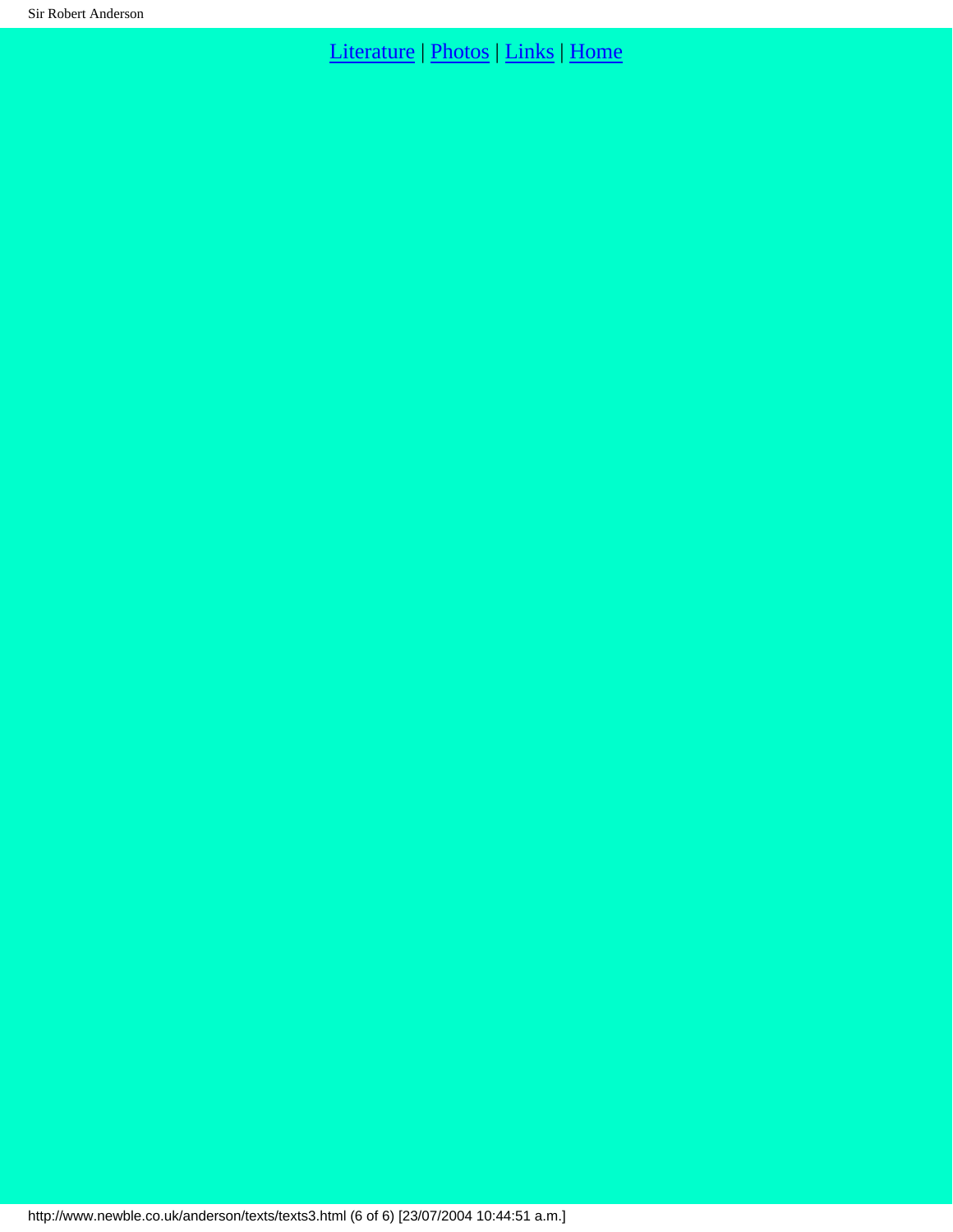# <span id="page-34-0"></span>**SIR ROBERT ANDERSON Secret Service Theologian**



### **MISUNDERSTOOD TEXTS OF THE BIBLE Chapter Four**

#### **"Every branch in Me that beareth not fruit He (the Father) taketh away"** (John xv. 2).

This passage is often perverted to undermine the great basal truth that we are saved by grace, and that our salvation is eternal. And the sixth verse is used to enforce this false reading. But the question here is not salvation, but fruit-bearing. The Lord's purpose in using this parable of the vine is not to cancel all His previous teaching about the eternal safety of the sinner who comes to Him, but to unfold truth of the highest practical importance for all who have been thus blessed. The language of the sixth verse, if carefully studied, will prevent our mistaking His meaning. "If any one does not abide in Me, he is cast out as a branch, and is withered." To bear fruit apart from Him is quite as impossible as to be saved apart from Him. The severed branch of another sort of tree might be used in some way. But as every Palestinian peasant knew, vine branches were useless ; men gather them and cast them into the fire and they are burned. Indeed, these words of Christ about vine branches are, no doubt, a reference to Ezekiel xv. 8, 4, "Shall wood be taken thereof to do any work? Behold, it is cast into the fire for fuel." They are not a doctrinal statement relating to the future destiny of men, but a parable to illustrate truth relating to the conduct and life of His people here and now.

#### **"Those that Thou gavest Me I have kept, and none of them is lost, but the son of perdition"** (John xvii. rz).

This clearly implies that one of Christ's God-given ones may be finally lost. But the words the Lord actually used admit of a wholly different meaning. According to Bloomfield - and upon a question of Greek there is no higher authority - "*ei me* is for *alla* when a negative sentence has preceded." And when words admit of different meanings, one of which is in accordance with, and the other in opposition to, other Scriptures, we must always accept the former. We cannot doubt, therefore, that in this passage the Lord used *ei me* in the same sense as in Luke iv. 25 - 27.

In the famine of Elijah's day there were many widows in Israel, but to none of them was the prophet sent ; but (*ci me*) he was sent to a woman of' Sidon. There were many lepers in Israel in Elisha's day, but no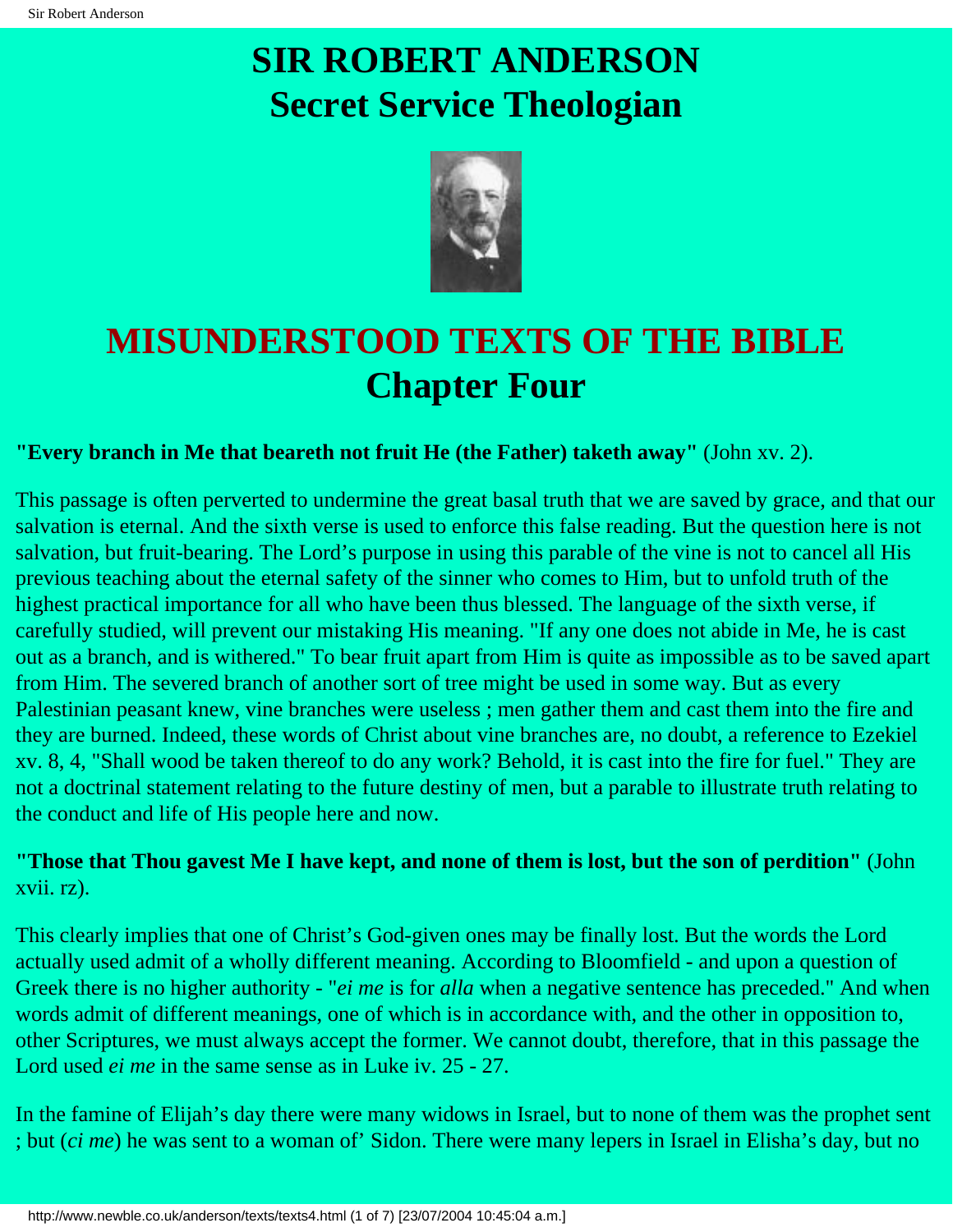one of them was cured ; but (*ci me*) Naaman the Syrian was cured. In these passages the *ei me* does not introduce an exceptional case within the specified category, but a case belonging to a wholly different category. As Dean Plumptre puts it tersely, it is not an exception but a contrast (Ellicott's N.T. Commentary). To quote yet another instance, we read in Revelation xxi. 27, that there shall in no wise enter into the holy Jerusalem anything unclean. or he that maketh an abomination or a lie. But (*ei me* - in marked contrast) they who are written in the Lamb's book of life shall enter there.

Now, let us read our present verse in this way, ignoring a punctuation which is arbitrary "Those that Thou gavest me I have kept, and none of them is lost ; but (*ei me)* the son of perdition is lost, that the Scripture might be fulfilled." And when thus read, the Lord's words, instead of casting a doubt upon the truth that all His God-given ones are safe, becomes a signal confirmation of that truth.

To deal here with the awful mystery of Judas' ministry and fall would be quite beyond the scope of these notes. But the Lord's mention of him indicates what, indeed, a careful study of the chapter would suggest, that in this portion of His prayer. down to the twenty-second verse, it is of His Apostles the Lord is speaking. And if we overlook this, we lose a most precious insight into His mind and ways. These men have been His constant companions and fellow-workers during the ministry of His humiliation. But now He is leaving them in the world. And though the path on which He is entering leads to Gethsemane and Calvary, His thoughts and petitions are not about Himself, but altogether about them. Here is something, surely, to bring Him very near to us when, in any sphere of service, we are lonely or in peril.

#### **"The times of restitution of all things" (Acts iii. 21).**

The Apostle Peter's second "Pentecostal sermon" has been dealt with on a preceding page. No trained lawyer could frame words to teach more plainly that the "restitution of all things" will be the realisation on earth, and in time, of Messianic Hebrew prophecy from Moses to Malachi. It might seem, therefore, that further notice of this verse would he unnecessary. But eight-and-thirty years ago, an epoch-making book was written by an English clergyman to prove that the Apostle's words point, not to earth and time, but to eternity and heaven. According to this writer, the teaching of this passage is that, at some unspecified era in the ages of ages, sinners who have gone to hell through rejecting the Atonement of Christ will pass to heaven as the result of working out atonement on their own account, by suffering punishment for their sins in hell. And this is now an article in the creed of multitudes of people.

But it will be asked, How is such an exegesis possible ? The author's answer is, in effect Because Scripture never really means what it seems to mean. Here are his words "The letter of Scripture is a veil quite as much as a revelation, hiding while it reveals, and yet revealing what it hides, presenting to the eye something very different from that which is within." In other words, we may read into Holy Scripture any meaning which our fancy makes us wish to find there.

But even assuming the truth of this writer's doctrine, can any person of ordinary intelligence suppose that the Apostle would make it the gist and climax of his solemn appeal to the Christ-rejecting Jew's ? His aim is to bring them to repentance and, he does this by assuring theni that it is the teaching of "all the prophets. from Samuel and those that follow after, as many as have spoken," that even if they continue impenitent, the will reach heaven at last, though by a longer and harder road!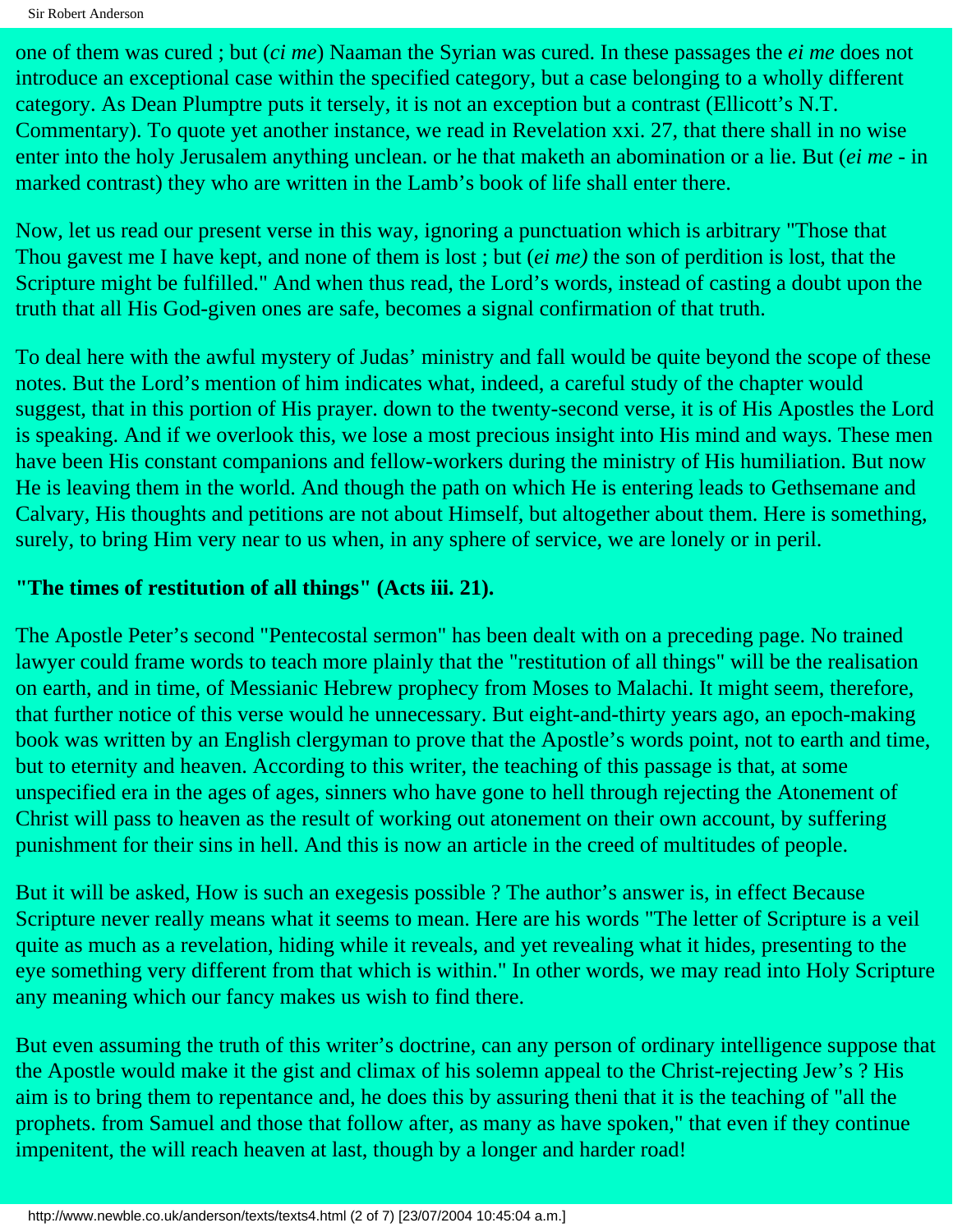But, as every Bible student knows, whether this doctrine be true or false, it is entirely outside the scope of Hebrew prophecy. What concerns us here, however, is not its truth or falseness, but the meaning of Acts iii. 21. And the question arises, whether the suggested exegesis of that verse does not justify the cynic's taunt, that in the sphere of religion there is nothing too wild to be believed.

### **"And (Stephen said) Behold, I see the heavens opened, and the Son of Man standing on the right**  hand of God" (Acts vii, 6).

These words are of exceptional interest and importance. " The Son of Man " is a Messianic title which is never used in Scripture save in relation to the Messianic Kingdom. And this is the only recorded instance in which the Lord was thus named by human lips. But that is not all. Mark the Lord's attitude, as seen by His martyred servant.

In Hebrews x. 11 - 13, the fact of His being seated is emphasised as of the highest doctrinal importance but here He is seen standing. May we not read this in the light of the great Pentecostal proclamation of Acts iii. 19, 20? The Lord is here seen in an attitude of expectancy. But the murder of Stephen was the crisis of the nation's destiny. The Lord's prayer upon the Cross had secured forgiveness for His own murderers. But the death of Stephen was, in effect, a repetition of that greatest of all human sins; and his murder was more definitely the act of the Jewish nation than even the crucifixion itself. Their Roman Governors had no share in it. It was the result of a judicial decision on the part of the great council of the nation. The proto-martyr was thus the messenger sent after the King to say, "We will not have this man to reign over us." And the Divine answer was to call out and commission the Apostle of the Gentiles. And the Lord Jesus, till then "standing on the right hand of God," waiting to fulfil the Pentecostal promise, now "sat down on the right hand of God; from henceforth expecting till His enemies be made His footstool " (Hebrews x. 12, 18).

### **"We (the Ephesian disciples) have not so much as heard whether there be any Holy Ghost"** (Acts xix. 2).

The translators of our English version showed extraordinary carelessness here. As Bengel writes, "These disciples could not be followers of Moses or of John the Baptist without hearing of the Holy Ghost." The misunderstanding and error to which the passage has given rise are sufficiently met by the Revisers' translation of it " Did ye receive the Holy Ghost when ye believed ? And they said unto him Nay, we did not so much as hear whether the Holy Ghost was given." To be strictly accurate, for "the Holy Spirit," we ought to read "Holy Spirit." The Holy Spirit was given to the Church at Pentecost, but as and when we believe we receive Holy Spirit.

#### **"When the disciples came together to break bread"** (Acts xx. 7).

The record of the Apostle Paul's visit to Troas is authoritatively interpreted as saying that, when he met with the disciples on the Sunday evening, he did not join them in eating the Lord's Supper; but when His address to them was interrupted by the Eutychus accident at midnight, he had "a private celebration of the Eucharist"! This strange vagary of exegesis ignores the fact that "breaking bread" was a colloquial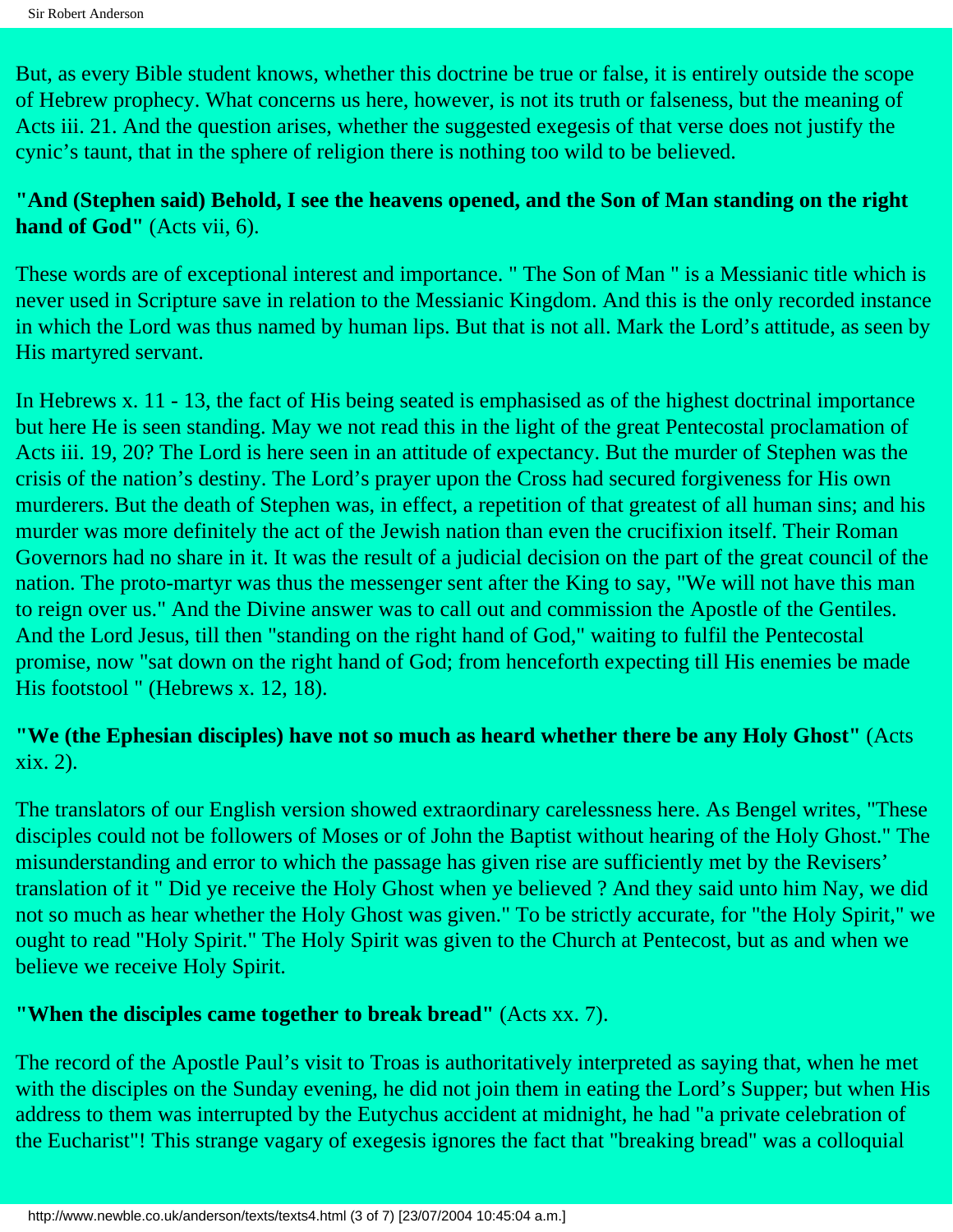Sir Robert Anderson

phrase in common use to mean "eating a meal." And while its few occurrences in Scripture will not warrant our either asserting or denying that the Lord's Supper was ever designated thus, there can be no reasonable doubt that when, as here, the words "had broken bread" are followed by "and had eaten," their meaning is that the Apostle ate a meal. The gloss that the presence of the Greek article before bread is conclusive either way, is refuted by a reference to Luke xxiv. 35.

The Apostle's words, in 1 Corinthians xi., indicate clearly that, among the abuses due to the practice of associating the Supper with the ordinary evening meal, was that some of the company shamed their poorer brethren by eating their own supper, and then leaving for home (uv. 21 and 33). It is certain, therefore, that the Eucharist must have been the initial rite when they came together. And this being so, can there be any doubt respecting what took place at Troas? The Apostle partook of the bread and wine with the assembled disciples; but afterwards, while the disciples were eating their evening meal, he continued discoursing with them till midnight; and not till then was he able to have a repast. If the fortysecond verse of Acts ii. stood alone, it would certainly favour the view that "the breaking of bread" there meant the Lord's Supper. But we must take account of the fact that the phrase recurs in verse 46, where the added words "did take their food with gladness" give proof that it had no sacred meaning. And surely it is improbable in the extreme that a colloquial phrase in common, vulgar use in everybody's mouth every day of the year would be chosen to designate such a solemn and holy rite.

And in the East the phrase is still in daily use. For "bread" is a generic term for food. "When the dinner is ordered, it is still, as of old, by the modest words, "Set on bread," no matter how elaborate the feast ; and some Oriental dinners consist of more than twenty courses. Thus it was that Joseph ordered the banquet to be served for his brothers (Genesis xliii. 31). "And in the East, bread is never cut, for it is thought absolutely wicked to put a knife in it."

#### **"They that are in the flesh cannot please God"** (Romans viii. 8).

This verse is used to support the dogma that, because of the Fall, man's nature is so utterly depraved that he is incapable of leading a moral and upright life. As the Westminster Divines express it, "We are utterly indisposed, disabled, and made opposite to all good."

This theology obviously impugns the righteousness of God in punishing men for their sins. In fact, it represents Him as a tyrant who punishes the lame for limping and the blind for losing their way. No less obviously does it clash with plain and patent facts. For the outward life of Saul the Pharisee was as pure and upright as that of Paul the Apostle. And in our own day we ourselves have known many unbelievers whose conduct and character would bear comparison with those of many a Christian.

It is not in the moral sphere of his being, but in the spiritual, that man is hopelessly depraved and lost. Therefore was it that the "zeal of God " of the Jewish leaders led them to crucify the Christ of God, and that Gamaliel's great disciple, though a pattern moralist, became a persecutor and blasphemer. And the seventh verse must not be read to mean that men were not subject to the letter of the law of Sinai. In calling that code "the moral law," theology means that it is the law of our being. And thus regarded, the Pharisees were scrupulous in their obedience to it. But "the carnal mind" is absolutely incapable of appreciating its spiritual significance. Tue difference between the blind and those who have their sight is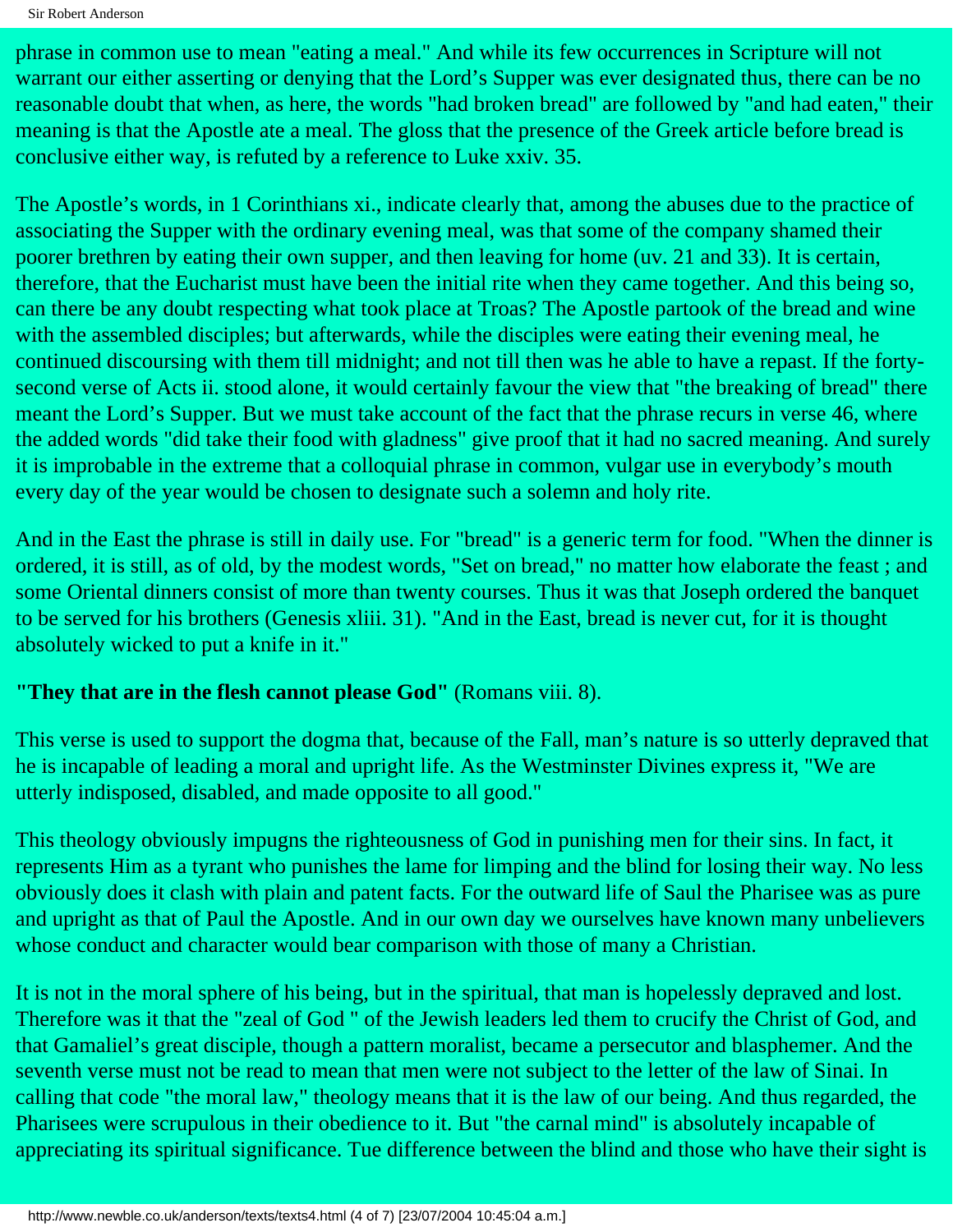Sir Robert Anderson

not that they see less clearly, but that they do not see at all. And quite as absolute is the antithesis between the carnal and the spiritual. But just as a blind man may have full use of his other physical faculties, so the carnal man may he a thorough moralist. It is no answer to say that this is true only of some; for the fact that it is true of any is proof that God is righteous in judging all.

And let no one dismiss all this as though it were of merely academic interest. There are few errors more harmful in the present day. For such a false reading of Scripture disparages it in the judgment of thoughtful men, and fosters the new enlightenment which has so degraded Germany, and which is rapidly leavening the British churches of the Reformation. And no less evil is its influence upon spiritual Christians. For in spite of the solemn, Divine warning that Satan fashions himself as an angel of light, and his ministers as ministers of righteousness, Christians are thus betrayed into recognising as ministers of Christ any man who commends himself as a minister of righteousness. And the result is that "truth is fallen in the street," and certain of our Divinity schools and theological colleges are supplying our pulpits with agnostics and rationahists.

#### **"Whom He did foreknow, He also did predestinate to be conformed to the image of His Son"** (Romans V111. 29).

The word *proorizo*, on which theology has reared such an imposing edifice, occurs only in the four following passages Acts iv. 28 ; Romans viii. 29, 30; 1 Corinthians xi. 7; and Ephesians 1: 5, 11. In two only of these, moreover, is it used with reference to the destiny of men; and never in relation to life, but only to special positions of blessing to which the redeemed are predestinated. In our present verse it is "to be conformed to the image of His Son." And in keeping with this, in Ephesians i. 5 we are said to be predestinated "unto adoption as sons," and in verse 11 it is " to be His heritage" (R.V.). The word in the fifth verse is not "children," but sons ; and in Scripture "son" is not a mere synonym for offspring, but betokens special dignity and privilege. Whether these statements are true of all the saved we may not dogmatise, but here they refer to the redeemed of this Christian dispensation.

The words, "whom He did foreknow" must not be ignored. But it would be foreign to the purpose of these notes to enter here upon the controversy with which they are associated. The practice of throwing positive statements of Scripture into an alternative negative form, and then basing doctrines upon inferences deduced from them as thus presented, is a fruitful cause of grievous error. By this treatment, for instance, the words of our present verse, which are given to promote the comfort and confidence of the Christian, are so perverted as to become a limitation upon the gospel of the grace of God.

#### **"I could wish that myself were accursed from Christ for my brethren, my kinsmen according to the flesh"** (Romans ix. 3).

The "difficulty" of this verse would not seem so perplexing if it were translated more correctly. Dean Alford's note is, "I was wishing - this imperfect tense . . . implies, as very often, a half expression of a desire." Or, as Bishop Ellicott's New Testament Commentary puts it, "I could have wished. The wish, of course, relates to what was really impossible." And this is the view of numerous authorities who take the word anathema to mean "cut off from Christ for ever in eternal perdition." But as Greek scholars allow a wide range of meaning to the word, the question is legitimate whether it be in harmony with the tone and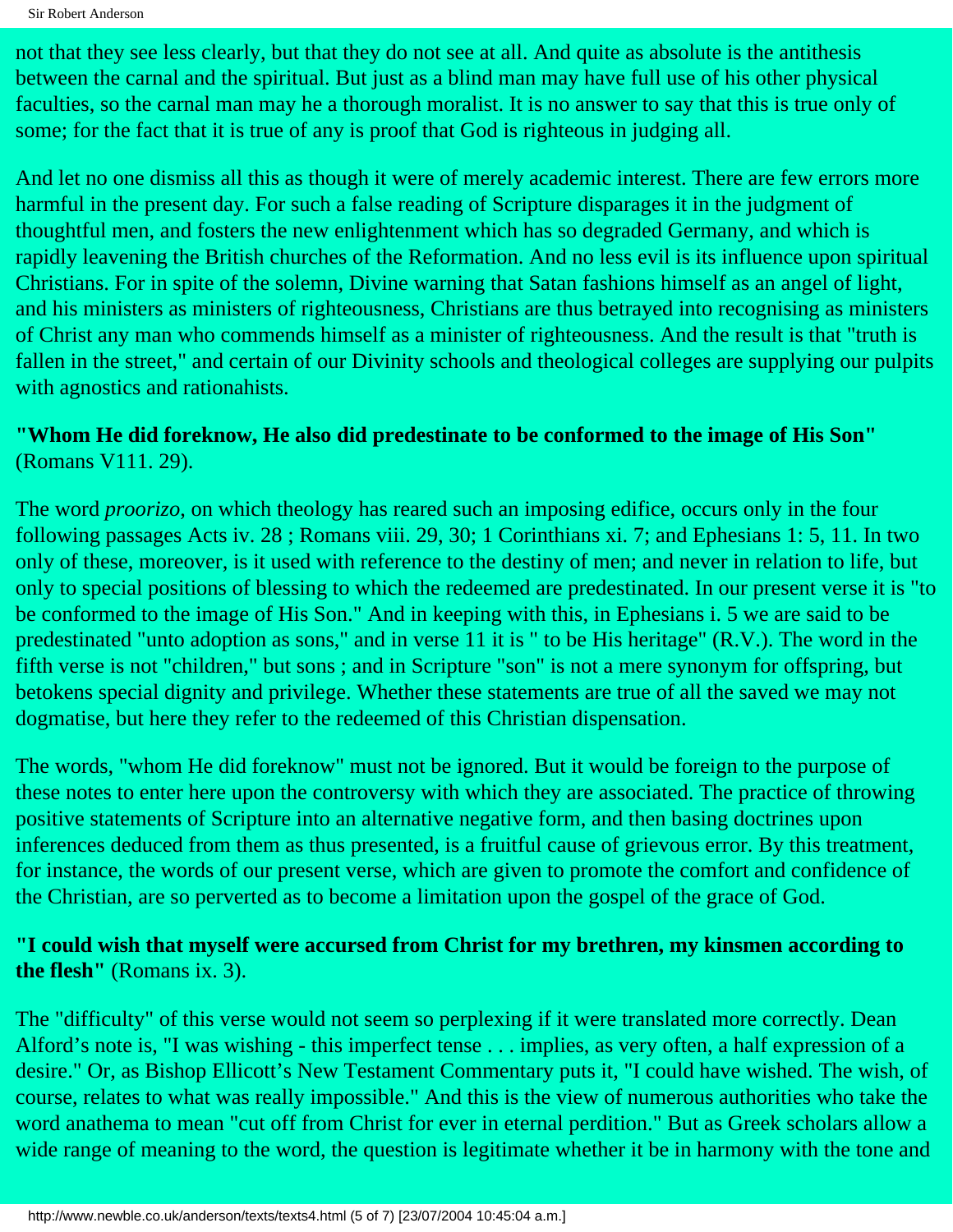tenor of Scripture to suppose that the Holy Spirit would inspire any one to frame and utter such a statement. Or, entirely eliminating the element of inspiration, whether such an ebullition of unrestrained feeling be consistent with the known character of the Apostle Paul. Is not such a reading of the passage calculated to lower our estimate of him as a man? Let us inquire then in what sense he elsewhere used the word anathema.

Now we know that the gospel of grace was his special "trust." And so strong was his feeling on this subject that in warning the Galatian Church against any one, whether man or angel, who preached any gospel other than he himself had preached, that twice he used the words, "Let him be anathema" (ch. i. 8, 9). Having regard then to his treatment of this subject in Philippians i. 15 - 18, is it credible that he meant, " Let him be damned for eternity " ? If I do not appeal also to his use of the word in 1 Corinthians xvi. 23, it is because the Galatian reference seems conclusive. In 1 Corinthians xii. 2, the only other occurrence of the word in his Epistles, it is evidently used as the technical term for excommunication among the Jews.

It is very noteworthy that our verse is usually considered without reference to the teaching of the Epistle in which it occurs, or even to the immediate context. But, as Bloomfield remarks, between the eighth chapter and the ninth "there is a closer connection than commentators have been aware." And he might have added that, betweerl chapter ix. and the two following chapters, this connection is closer still. The inquiry this suggests is as interesting as it is important. The received exegesis is a legacy from days when the prophecies and promises relating to Israel's future were "spiritualised" to make them refer to "the Christian Church" ; and it was tacitly assumed that nothing remained for Israel but judgment and wrath. And this seemed to account for such a strange outburst of passionate feeling on the part of the Apostle. But these chapters show us that, even as he penned these words, he had prominently in view, first that Israel's rejection was but temporary, and secondly that during this age of grace 'there is no difference between the Jew and the Gentile,' and therefore the individual Israelite is in no respect at a disadvantage; for salvation is equally free to all (ch. x. 12, 13).

Moreover, at the time when he was writing, the Jewish converts everywhere, and notably in Rome, far outnumbered the Gentiles. Are we to conclude then that the burden of his impassioned longing was that a still larger proportion of Jews might be brought in? A most legitimate longing surely, but to express it in such terms would be unworthy, I will not say of an inspired Apostle, but of any sensible man with a wellbalanced mind. And this very chapter vetoes the suggestion that what he had in view was the salvation of every Israelite - "all the seed of Abraham according to the flesh." What, then, can have been his meaning? As it was neither that some Israelites might be saved, nor that more Israelites might be saved, nor yet that all Israelites might he saved, there is only one conclusion open to us, namely, that the burden upon his heart was the condition of Israel nationally, and that he longed intensely for their restoration to the position they had lost. For the privileges and blessings specified in the fourth and fifth verses of this chapter did not pertain to the individual Hebrew, but to the nation. And his argument, broken, more so, by many a parenthesis, reaches a climax with the words, "And so all Israel shall be saved " (xi. 26) - that is. Israel as a nation. And the longing of his heart was to witness that consummation.

But, it will be asked, would the Apostle Paul have bartered his eternal destiny for the realisation of such a hope as that? I would answer (*contra mundum,* if needs be) that no possible consideration would have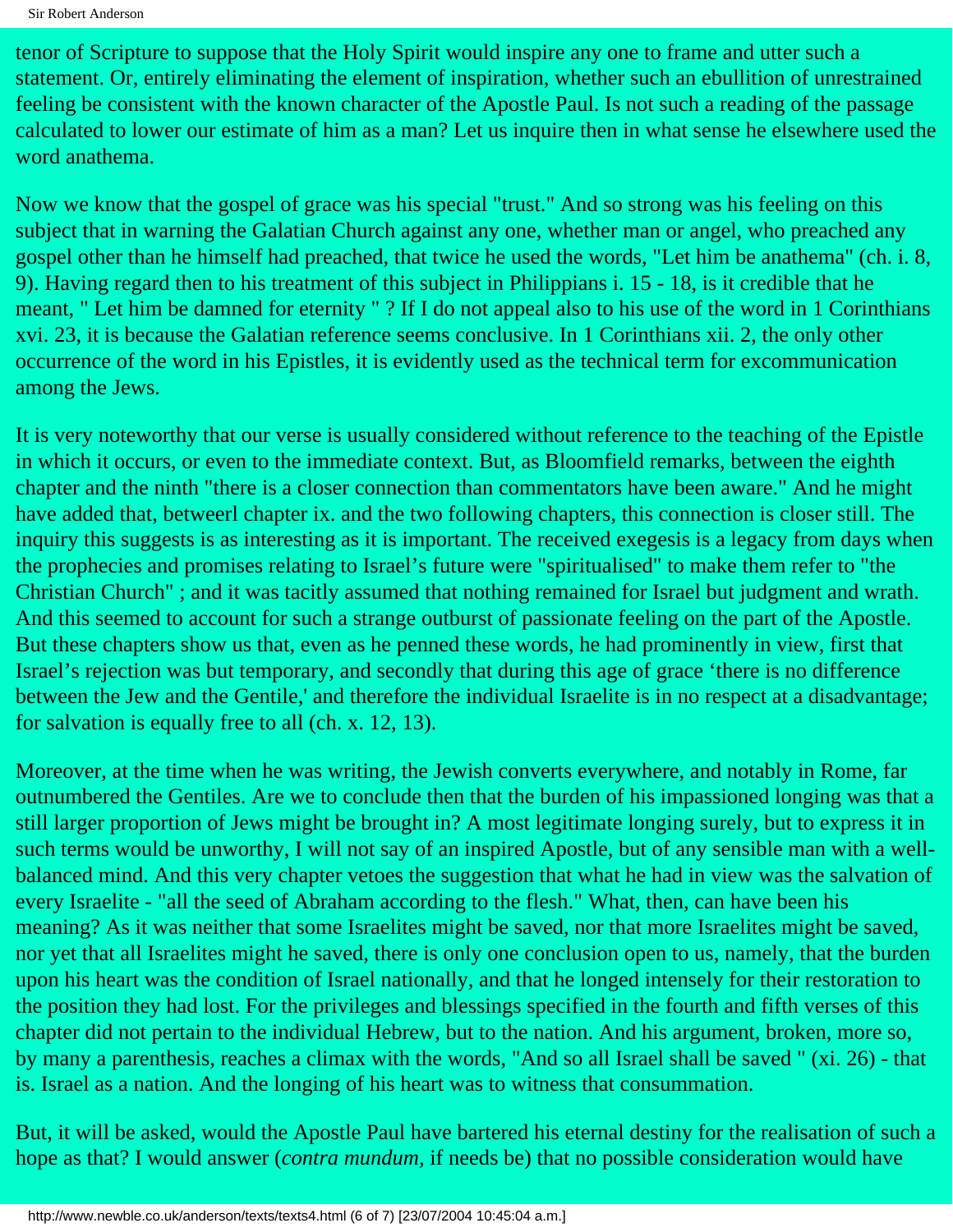betrayed him into uttering, or even harbouring, such a wish. And this emboldens me to suggest a new reading of the passage.

**[Chapter Five](#page-41-0)** 

[Literature](http://www.newble.co.uk/literature.html) | [Photos](http://www.newble.co.uk/photos.html) | [Links](http://www.newble.co.uk/links.html) | [Home](http://www.newble.co.uk/index.html)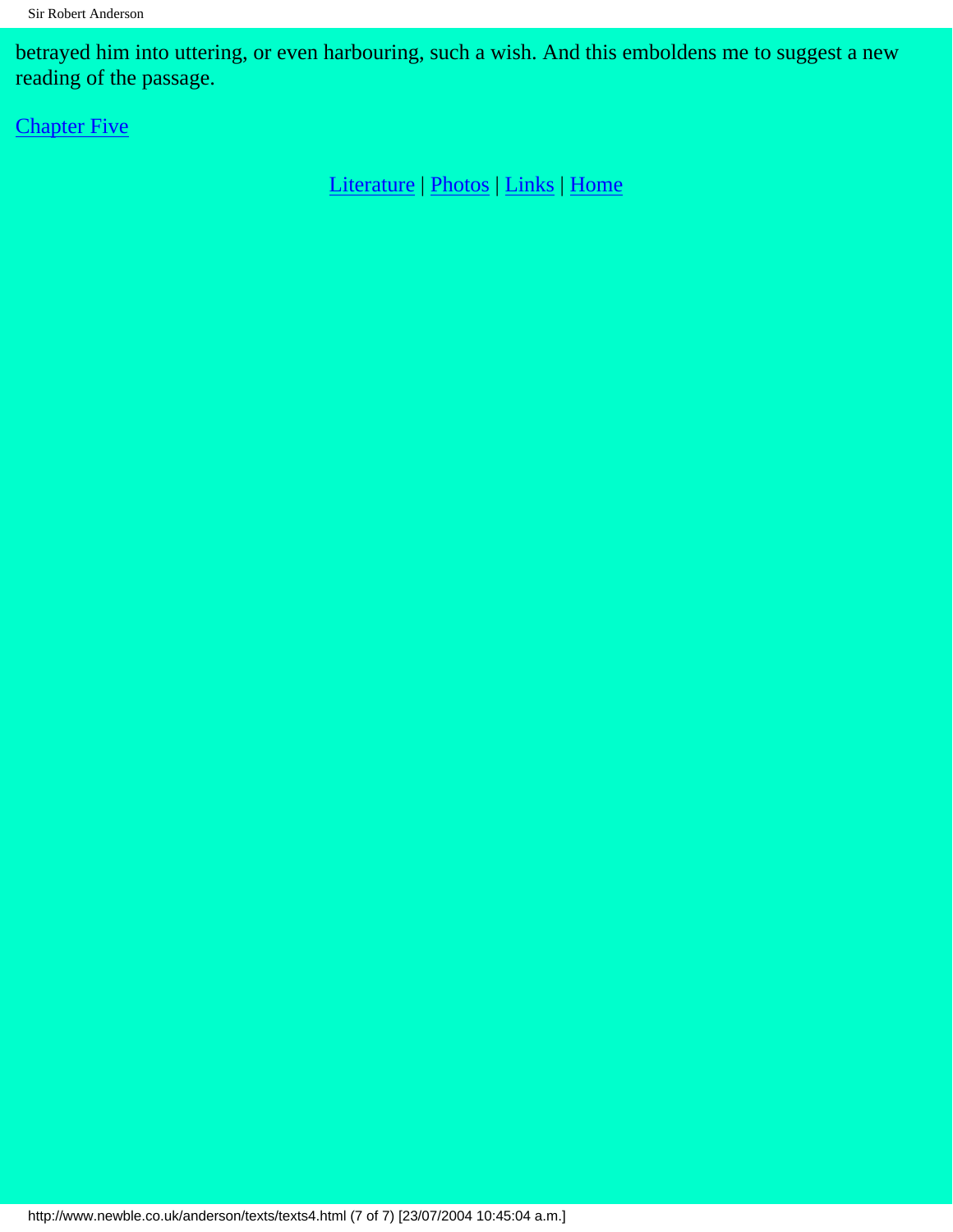# <span id="page-41-0"></span>**SIR ROBERT ANDERSON Secret Service Theologian**



# **MISUNDERSTOOD TEXTS OF THE BIBLE Chapter Five**

We know from his writings with what holy pride Paul regarded his high Office as the Apostle of the Lord, and his portion in the Body of Christ, with the heavenly calling and glory pertaining to it. And yet so burdened was he by great heaviness and continual sorrow in his heart, on account of the condition of his nation, that for their sake he could wish to be cut off from Christ in respect of all this dispensational position of transcendental privilege and glory, and to take the lower place of blessing in the earthly kingdom, with his kinsmen according to the flesh. If by such a sacrifice he could win their restoration to favour, forthwith, as the Covenant people of God. And this reading of the third verse brings it into harmony with the chapter as a whole, the burden of which is not the spiritual salvation of individual sinners, but racial and dispensational privilege and blessing.

#### **"Jacob have I loved, but Esau have I hated"** (Romans ix. i3).

As noticed by certain Expositors, the burden of this chapter, as a whole, is racial and dispensational privilege and blessing. And this applies very specially to this thirteenth verse. For it plainly appears by referring to the opening words of Matthew, from which it is quoted, that the Esau here intended is not the individual, but the Edom family or race. And if we are to infer from the eighth verse that all Esau's descendants are 'children of wrath,' we must infer also, in direct opposition to the Apostle's arguement, that all Isaac's posterity are children of God. For "the purpose of God according to election" was not that Jacob should be eternally saved, and Esau lost, but that the elder should serve the younger. And Genesis xxv. plainly indicates the sin which led to this stern decree. Esau despised his birthright, and as this position of influence and blessing was Divinely bestowed, his sin in bartering it for a mess of pottage is branded as "profanity," and a place of repentance was denied him. It was not a question of his eternal destiny, but of his forfeited birthright. And what concerns us is to profit by the warning of Hebrews xii. 15—17, and also to shuns the profane inquiry whether his sin was not due to "the purpose of God according to election. A reference to our Lord's teaching in Luke xiv. 26 will save us from reading this verse in a false light because of the meaning of our English word "hate." The Greek word is here used as " equivalent to loving less, a qualified sense, of which there are many examples both in the Septuagint and the New Testament " (Bloomfield, vol. i. p. 36), and as the Speaker's Commentary well says, "The exaggerated sense of positive hate is quite forbidden by the record of thie ample blessing bestowed on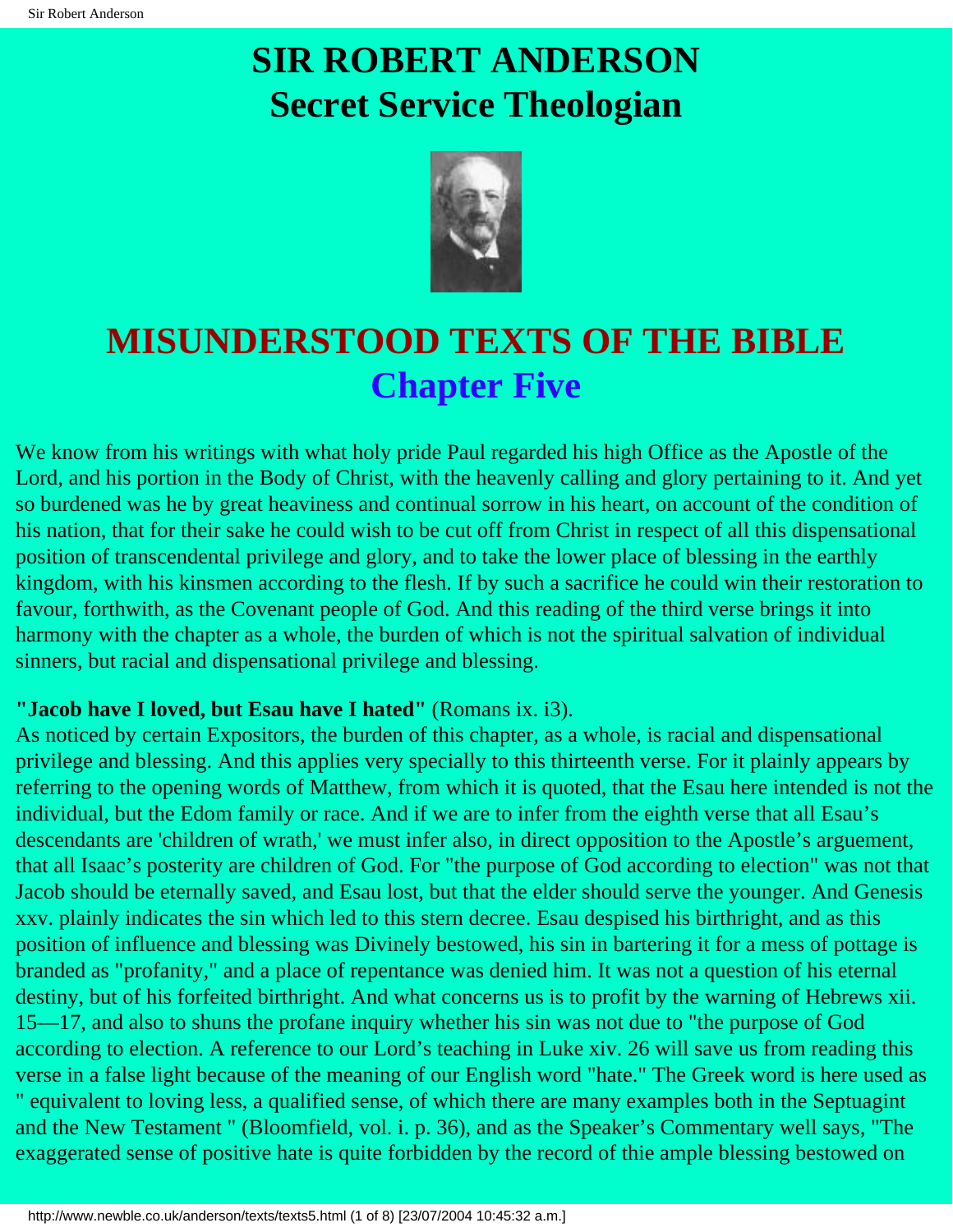Esau." The Scripture saith unto Pharaoh, "Even for this same purpose have I raised thee up, that I might show My power in thee" (Romans ix. 17). Does this mean that God called Pharaoh into existence for the purpose of making known His Divine power in destroying sins? Such a profane reading of tue verse has no Scriptural warrant. The word here used does not mean to "call into being," but to "rouse" or "wake up". The marginal reading of Exodus ix. 16 is the right one, "For this cause have I made thee stand, to show in thee My power." And in the Greek version this is rendered, "For this purpose hast thou been preserved until now." The Divine command he treated with contempt. "Who is the Lord that I should obey His voice?" was his impious rejoinder. And when the spoken word was accredited by miraculous power, he called upon his demon-possessed magicians to parody the miracles. It would have been in the spirit of that dispensation if God had struck him down in his sin. But he was preserved, he was made to stand as a foil for the display of the power of God, and that the name of God might be declared throughout all the earth.

And the twenty-first verse must not be read apart from the twenty-second, but as exemplifying the main teaching of the chapter. The contrast it expresses is not between life and death, but between honour and dishonour. With the same clay the potter may form one vessel for use on the table of a king, while he designs another for some base, though equally useful, purpose. But a potter who would make a vessel with the deliberate purpose of destroying it must be a maniac of a dangerous type. And the twentysecond verse puts to shame the profane thought that God is here compared to a maniac potter. Mark the words, "What if God, purposing to shew forth His wrath and to make His power known, endured with much long-suffering the vessels of wrath fitted to destruction?" In view of these words no one may dare to assert that Pharaoh might not have found mercy had he cast himself upon God in repentance and confession. His case was akin to that of the Christ-rejecting Jews in the days of the Ministry. It was because they refused the light that God blinded their eves. And if God hardened Pharaoh's heart, it was because he himself had closed it against a abundant proofs of the Divine power. Both cases exemplify a principle that governs "the ways of God to men." Toward them that fear Him, His mercy is boundless, but we do well to remember the solemn warning of the 18th Psalm, "With the perverse Thou wilt shew Thyself froward." No one may despise God with impunity.

#### **"My gospel"** (Romans xvi. 25, 26).

Strange it seems that Expositors should have failed to notice the clearly marked difference between the gospel of the opening verses of Romans and that of the Apostle's postscript at its close. We read the epistle amiss if we fail to notice what an important place its teaching accords to the Hebrew Christians, who doubtless were the majority in the local church. For in early days it was to Jews only that the gospel was preached; and the word which had won them was the gospel of God, which He promised afore by His prophets in the Holy Scriptures concerning His Son who was born of the seed of David" (ch. i. 2, 3, R.V.). This was the hope of every true Israelite. In keeping with it were the Apostle's words to the chief of the Jews in Rome: "For the hope of Israel I am bound with this chain." And his answer to the charge on which he was imprisoned was that his preaching to the Jews was based entirely on their own Scriptures (Acts xxvi. 22). But the gospel which he preached to Gentiles he had received by special revelation to himself ; and to communicate that gospel to his brother Apostles was the purpose of his third visit to Jerusalem (Galatians ii. 2). In writing to Timothy he spoke of it as "committed to my trust." And this is the "my gospel" of Romans ii. 16 and of our present verse. Here are his words: "Now to him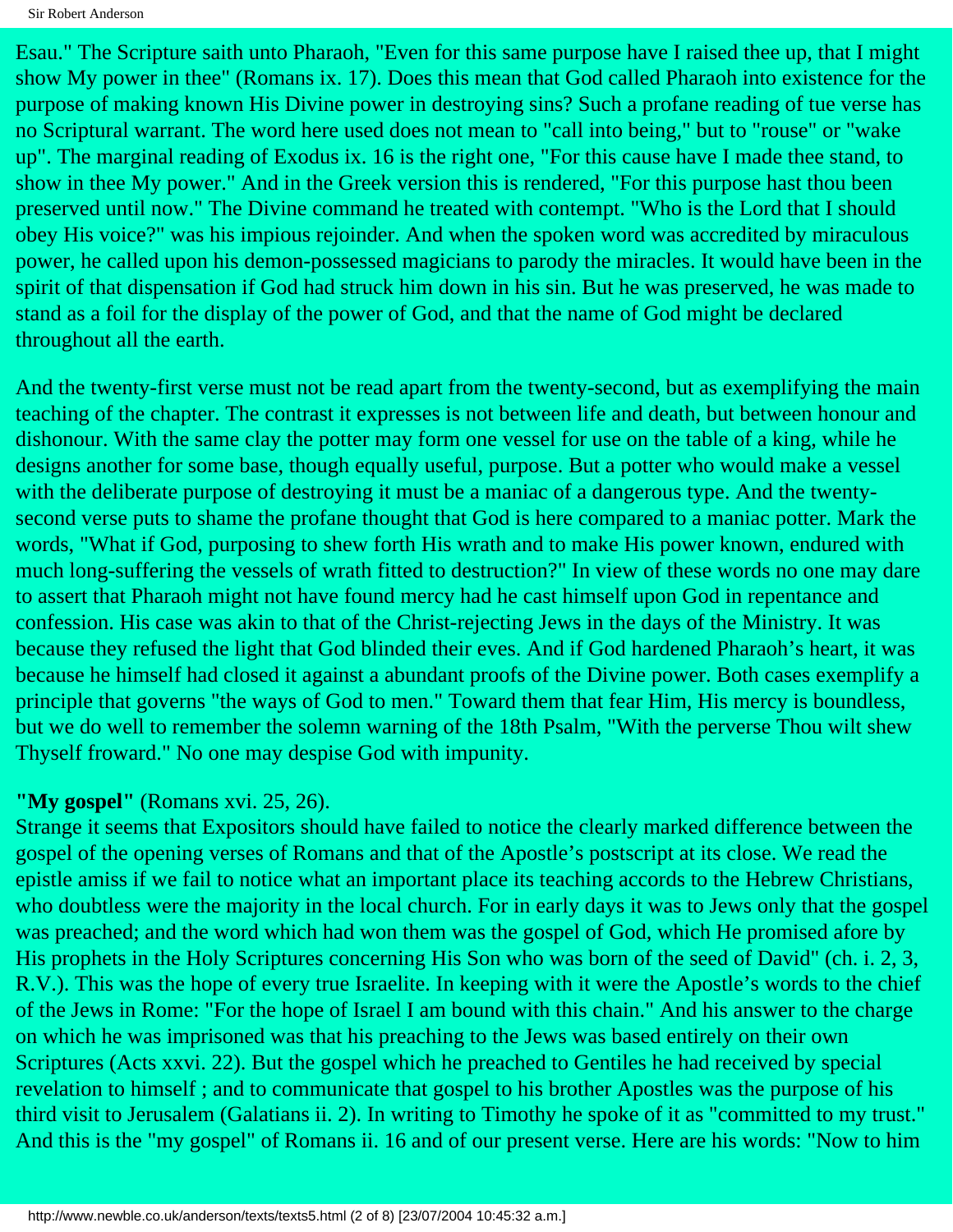that is able to stablish you according to my gospel, even time preaching of Jesus Christ, according to the revelation of a mystery which was kept secret since the world began, but now is made manifest, and by prophetic writings, according to the commandment of the everlasting God, made known to all the nations unto obedience of faith."

I have rendered the first kai in this sentence by "even"; for it is certain that the Apostle did not mean to distinguish between the gospel of Christ and a gospel of his own! And "the Scriptures of the prophets" is a mistranslation which reduces his words to an absurdity; for he is thus made to say that this "mystery" gospel was kept secret in all the past, and yet that it was taught in Old Testament Scriptures. His actual words are prophetic writings, i.e. the inspired Epistles of the New Testament. For a prophet is "one who, moved by the Spirit of God, declares what he has received by inspiration" (Grimm's Lexicon); and therefore "prophetic writings" is equivalent to inspired writings, the element of foretelling the future being purely incidental. And there can be no doubt that the "mystery" of our verse is what the Apostle calls elsewhere "the mystery of the gospel" the reign of grace, which is the great basal truth of the distinctly Christian revelation - a truth which was not, and obviously could not be, declared umitil the covenant people were set aside. For grace is as incompatible with covenant, or special favour of any kind, as it is with works.

The twenty-fifth verse is sometimes read with an emphasis on the definite article before the word mystery, the intention being to suggest a reference to the truth of the Church the Body of Christ. But this is an obvious error, not only because there is no article in the Greek, but because the "mystery" of the Body is a truth for the Christian, whereas here the Apostle's subject is the gospel which was to be "made known to all the Gentiles" (R.V. marg.). "Who (Christ) of God is made unto us wisdom, and righteousness, and sanctification, and redemption" (i Corinthians i. 30). The wonderful truth of this passage is obscured by faulty translation, largely due, no, doubt, to neglect of the typology of Scripture. The blood of the Passover, sprinkled upon the dwellings of the Israelites, brought them deliverance from the death judgment passed upon Egypt. But it gave them neither right nor fitness to come near to God; and when His glory was displayed on Sinai they were sternly warned not to approach the mountain (Exodus xix. 21). None but Moses, "the mediator of the covenant," could be allowed to enter the Divine presence. Not until the blood of the covenant had been shed and sprinkled upon them, could even the elders of Israel come near to God (Exodus xxiv.). And they then went up as the representatives of the people. And forthwith there followed the command, "Let them make me a tabernacle that I may dwell among them"(Exodus xxv. 8). The demands of Divine righteousness had been satisfied before their deliverance from Egypt. But God is holy as well as righteous ; and it was not until they had been sanctified by the blood of the covenant, as they had already been justified by the blood of the Passover, that their redemption was complete.

In the light of these types we can grasp the meaning of the Apostle's words. All that these sacrifices typified. Christ is made to us in fulness of fact and truth. He is "made unto us wisdom, and both righteousness and sanctification, even redemption" redemption in its fulness as including all we need, not only to secure relief from wrath, but to bring us into covenant relationship with God, and to give us access to His presence. For redemption is not a blessing added to justification and sanctification, as our English versions would suggest. It is an inclusive term, as appears plainly from the Apostle's words. But both A.V. and R.V. ignore the *kai* in the verse, which ought, of course, to be rendered "both," as in verse 24.1 And no less, of course, the second *kai* should be translated "even."

When rightly rendered, therefore, the passage reads "Who of God is made unto us wisdom, and both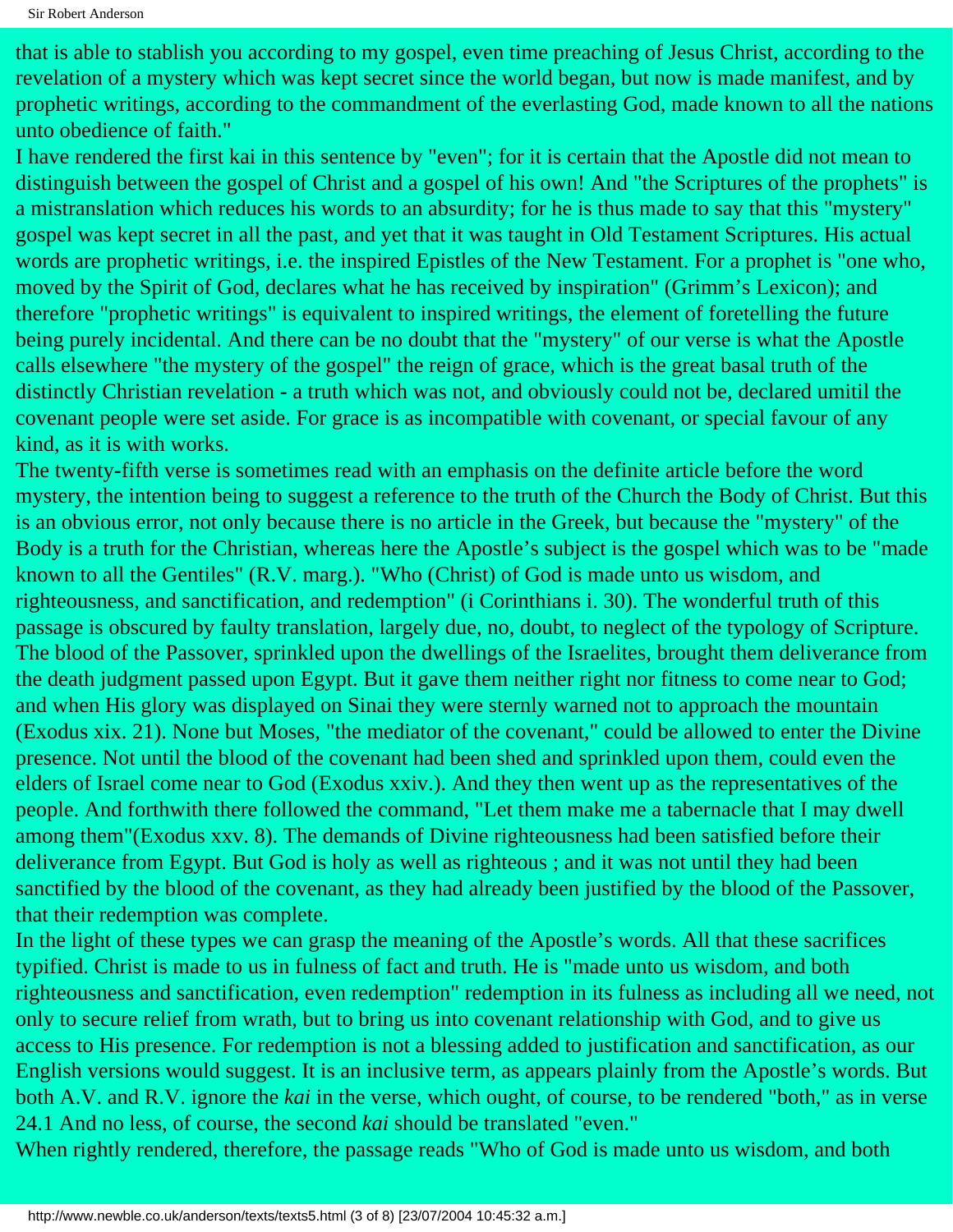righteousness and sanctification, even redemption." Sanctification, like justification, has a twofold aspect, the one complete in Christ, and the other to be realised in the Christian life.

### **"I determined not to know anything among you, save Jesus Christ, and Him crucified"** (i Corinthians ii. 2).

"We have here a statement of what was the subject-matter of apostolic teaching." This sentence, quoted from a standard Commentary, would he most apt if it referred to the Apostle's words, "We preach Christ Jesus the Lord" (2 Corinthians iv. 5). But it is strange that any one could have penned it here, after studying the Epistle as a whole, or chapter xv. in particular. Indeed, the opening verses of chapter iii. refute such a misreading of the Apostle's language. Ignoring the emphasis which rests upon the words "among you," the verse is thus used, not only to condone, but to commend, any system of Bible teaching which is limited to "the simple gospel." But the Apostle is not here describing the subject-matter of his general teaching, but the scope and character of his preaching when he besought the gospel to Corinth. The Greek was a wisdom worshipper; and such a man as Paul might have so preached that he would have had all Corinth at his feet. "The many" did thus "huckster the Word of God"(2 Corinthians ii. 17); but as for the Apostle, neither his speech (*logos*) nor his preaching (i.e. neither the matter nor the manner of it) was in persuasive words of (human) wisdom (1 Corinthians ii. 4). "Flesh and blood hath not revealed it unto thee, but My Father who is in heaven," was the Lord's response to Peter's confession of His Deity ; and if this was true of the Apostle, even after he had witnessed all the amazing miracles of the Ministry, how intensely true it must be of other men. And so here, the aim of the Apostle Paul was that the faith of the converts should stand in Divine power, and not in human wisdom. In their case, moreover, such special care was needed that, even after their conversion, he felt restrained in umnfolding to them "the deep things of God" (ii. 10; see iii. 1, 2). "We do speak wisdom among the perfect." he says in this very chapter (v. 6). The word here rendered "the perfect" is translated "men" in chapter Xiv. 20, and "of full age" in Hebrews v. 14. But spiritually the Corinthians were not then, of full age, but babes; and so he had to treat them as babes and to feed them milk. As he had already said. "Christ is the wisdom of God" (ch. i. 24). Still fullfilling his words iii Colossians ii. 2, 3 (R.V.) "that they may know the mystery of God, even Christ, in whom are all the measures of wisdom and knowledge hidden." Therefore the phrase "to know nothing but Christ" might in a real sense describe the Apostle's drift. But this use in emphasis of our present text rests on the closing words, "even Him crucified." The words of chapter i. 22—24 explain the Apostle's meaning, Seeing that Jews ask for signs, and Greeks seek after wisdom, WE (in antithesis to all this) preach Christ crucified, unto Jews an offence, and unto Greeks foolishness; but unto them who are the called (i.e. to Christians) we preach Christ the power of God and the wisdom of God.

**"Know ye not that the unrighteous shall not inherit the kingdom of God"** (i Corinthians vi. 9). Exclusion from "the millennial kingdom," we are told by some, will be the penalty imposed on Christians who lapse into immoral practices. And in proof of this we are referred to such passages as 1 Corinthians vi. 9, 10; Galatians v. 21 ; Ephesians v. 5; etc. This assumes that "the kingdom of God" is a synonym for the millennial kingdom, an error which is exposed by the very first passage in which the phrase occurs in the Epistles. In Romans xiv. 17, we read: "The kingdom of God is not meat and drink, but righteousness and peace and joy in the Holy Ghost." This reminds us of the Lord's words to Nicodemus. The world and its religion is the natural sphere, but the kingdom of God is spiritual; and none can enter it, none can see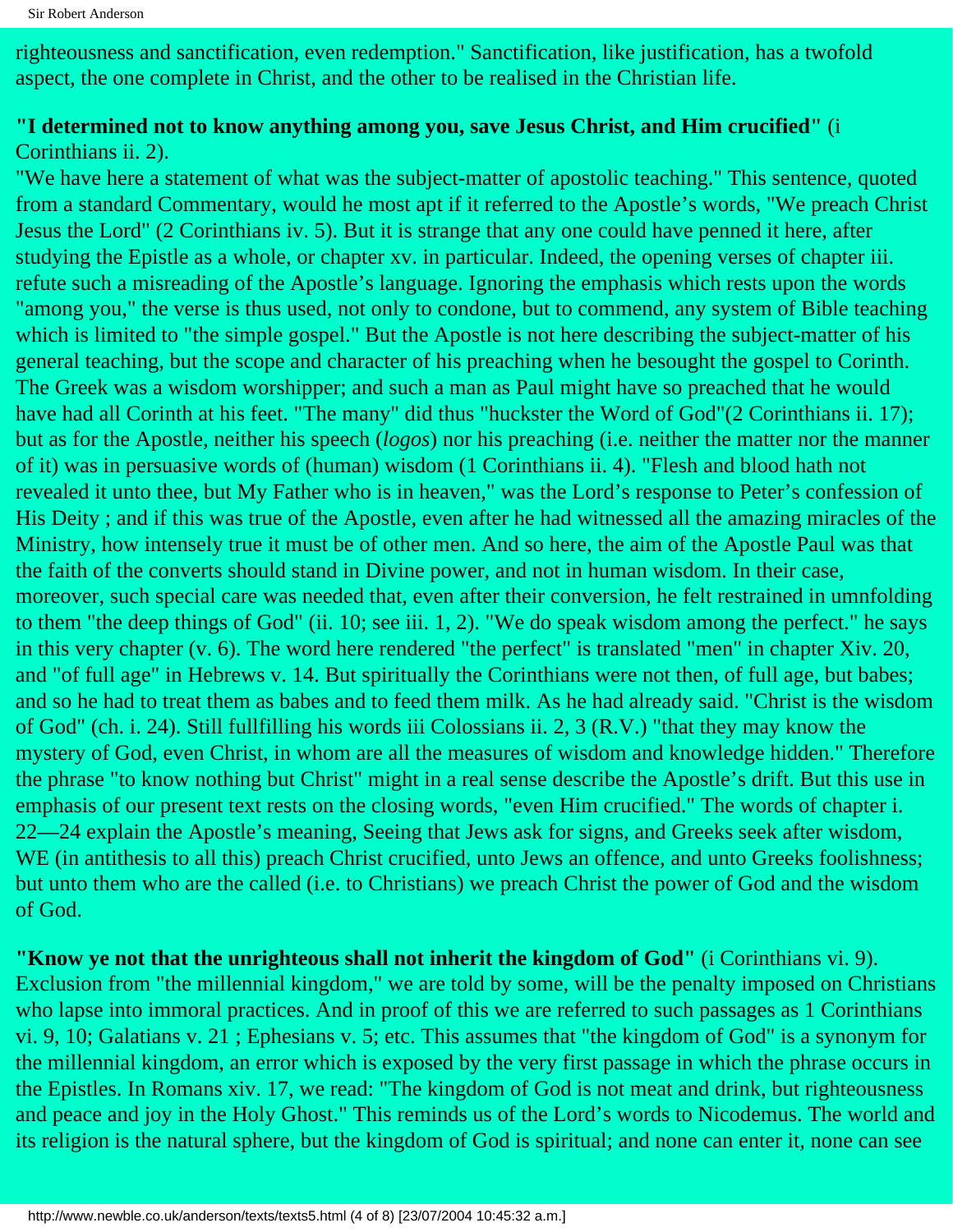it, without a new birth by the Spirit. This is a truth of present and universal application. 1 Corinthians xv. 50, which refers to the future, is a still more decisive refutation of the error. There we read that "flesh and blood cannot inherit the kimigdom of God"; that is, can have no place or part in it. But, as we all know, "flesh and blood" men in their natural bodies will be in the millennial kingdom, or, to use the Scriptural phrase, the kingdom of heaven (sec pp. 4—7, ante). Then again we recall the exhortation of I Thessalonians ii. 12, "that ye would walk worthy of God, who hath called you unto His kingdom and glory." This is explained by 2 Thessalonians i. 5, "that ye may be counted worthy of the kingdom of God" a reference not to the future state, but to the place and calling of the Christian here and now. It is akin to the exhortations of Ephesians iv. 1 (R.V.), "I beseech you to walk worthily of the calling wherewith ye were called." For it is a present truth, and a fact of practical import, that the Christian has been "translated into the kingdom of the Son of His love" (Colossians i. 13). As a matter of fact, it is more than doubtful whether the millennial kingdom is ever referred to in the Epistles of the Apostle Paul. This scheme of exegesis, moreover, would teach us to acknowledge an "evil liver" as a Christian. But as 2 Timothy ii. 19 tells us, the Divine seal has two faces : "The Lord knoweth them that are His" is the Godward side of it ; the other, which is to govern our action, is "Let every one that nameth the name of Christ depart from iniquity." But, we are told, the incestuous person in Corinth was a Christian. The inspired Apostle so decided; but to us it is not given to read the Godward face of time Divine seal, and we are bound to judge others by their profession and conduct. To acknowledge as a Christian any one who is living in open sin is to be false to the Lord. But if every penitent has a claim upon Christian sympathy, surely one whom we have regarded as a fellow-believer ought to he treated with unbounded patience and pity and Christian love. And let us not forget that there are sins more heinous than immoral acts. Some of the "unfortunates" of the streets may he nearer the kingdom than are men of high repute in the Professing Church, who deny the Deity of the Lord Jesus Christ, or flout His authuority as a teacher (Matthew xxi. 31). To acknowledge such men in any way is to become "partaker of their evil deeds"(2 John 10, 11). The doom of Sodom will be more tolerable than that of devout Capernaum (Matthew xi. 23, 24).

**"Lest ... when I have preached to others, I myself should be a castaway"** (i Corinthians ix. 27). Were it not for a morbid tendency to seize upon any Scripture which can be perverted to undermine the truth of grace, no one could find a difficulty here. For the subject, not only of the immediate context, but of the whole chapter, is the Apostle's ministry, and has no sort of reference to salvation. As he says in the twenty-fourth verse, in a race all run, but one receives the prize. But if it was found that the winner, albeit he had proclaimed the rules of the contest to the others, had himself violated these rules, he was refused the prize; he was rejected (*adokimos*). The suggestion that the Apostle Paul was in doubt whether he might not himself he finally lost is quite unworthy of consideration. His Epistles one and all refute it. The word *adokinos* was originally applied to base coin, and this affords a clew to its meaning here. A genuine coin never becomes base, and an *adokinos* coin is base *cub initio*. Hence Bloomfield's reading of 2 Corinthians xiii. 3, "Unless indeed ye be not genuine Christians."

And in our present verse the word is explained by Bengel to mean unworthy of a prize or crown, as in the public games. A morbid readiness to undermine the truth of grace leads to a like perversion of the Apostle's words, "I have kept the faith," in 2 Timothy iv. 7, as though they meant, "I have kept on believing in Christ." But here again he is speaking of his ministry. For the *gar* of verse 6 directly connects his words about himself with his charge to Timothy in verse 5. And what he says is not "I have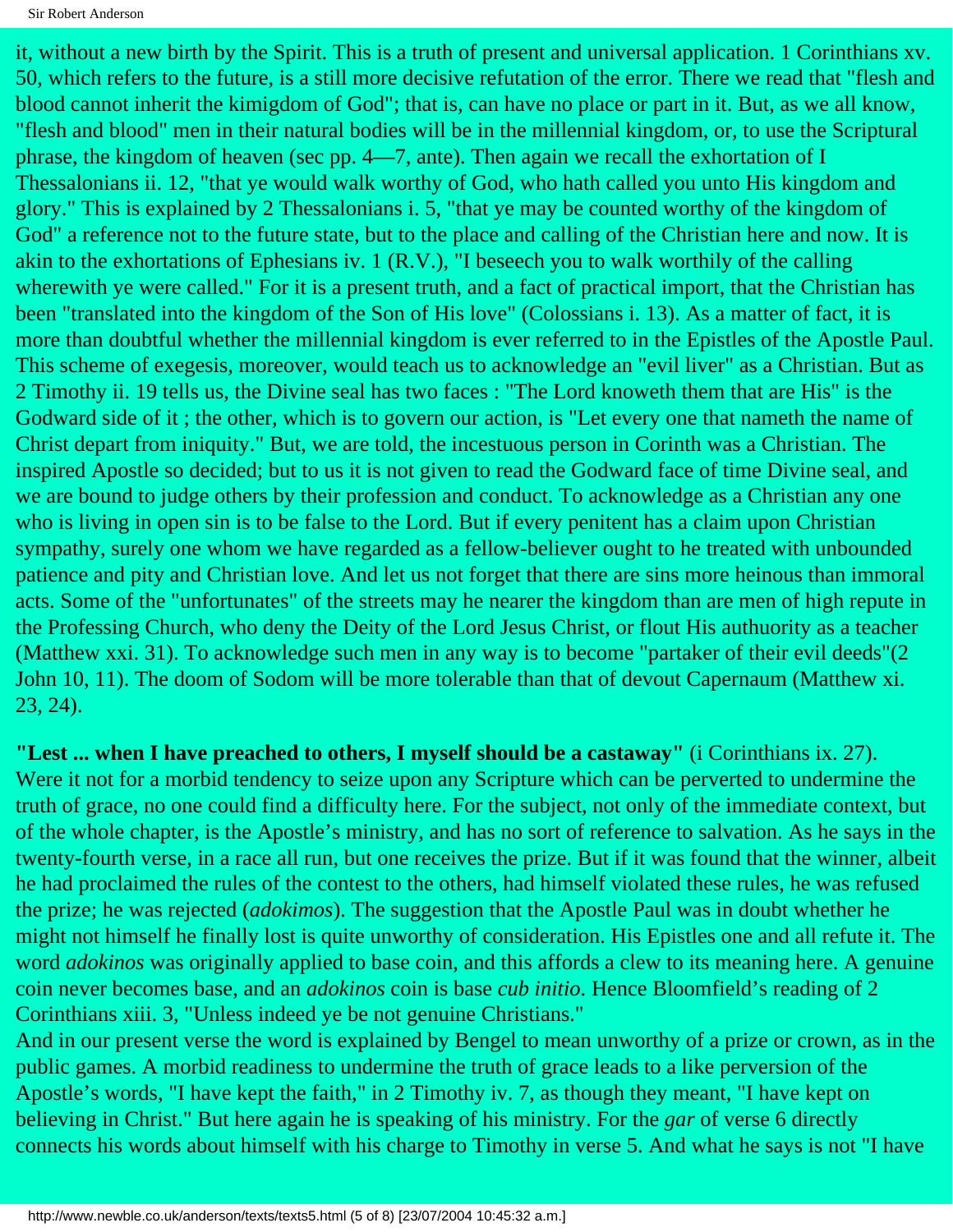maintained my faith," but "I have safeguarded the faith," a term that is defined to mean generally "the sum of Christian doctrines." In Paul's case it meant specially, no doubt, the great outline of the gospel of grace which was his peculiar trust. "That which (God) hath committed unto me," he calls it "that good deposit" which was in turn entrusted to Timothy.

**"What shall they do who are baptized for the dead"** (i Corinthians xv. 29). Bengel remarks that the variety of interpretations of this passage is so great that even a catalogue of them "would require a dissertation." And he goes on to say that the practice to which the Apostle is supposed to refer came into use from a wrong interpretation of this passage." Even were it otherwise, and heretical sects had already adopted pagan practices of this kind, the idea is utterly absurd that the Apostle Paul would have appealed to them as a climax to his sublime argument for the Resurrection and to attribute such a triviality to the inspiring Spirit of God would be profane.

The following solution of this very difficult passage has been offered by the late Dr. E. W.Bullinger. As its the ancient texts, there is no punctuation, save the greater pauses, he discards the received punctuatioms of the verse. He notices that in Scripture the word *nekros* with the article usually denotes dead bodies, corpses; whereas without the article it denotes dead people, persons who are dead. And he proceeds to use the passage as a typical illustration of the figure of speech known as ellipsis. And construing the passage thus, he renders it, "What shall they do that are being baptized? It is for the dead (for corpses) if the dead (dead people) rise not." To make this fully intelligible we must take note of the meaning of the Apostle's words, "What shall they do?" They are equivalent to "What will become of them?" (Dean Alford). For the Greek word *poieô* has a range of meaning nearly as wide as the Hebrew *âsâh*, which it represents in the Greek version of such passages as Jeremiah v. 31 and xii. 5; which might be rendered, "What will become of you at last!" and "What will become of you in the swelling of Jordan!"

These are not inquiries, but warning exclamations. And so here. The Apostle is not propounding a thesis for discussion. His purpose is to put an end to discussion in the whole matter; so he exclaims, "If the dead rise not, what is to become of people who are being baptized?" The Apostle's argument, therefore, may be stated as follows : Baptism symbolises death with Christ what meaning has it then, if there be no resurrection? For if Christ was not raised, our oneness with Him in death points only to the tomb. In a word, his appeal is not to a despicable pagan heresy, but to the teaching of a great Christian ordinance. Thus the expression 'baptized for the dead' vanishes from the Scriptures ; and it is banished from theology, for the assumed practice is gathered this is the force of the present participle, only from this passage, and is unknown to history apart from it.

### **"Behold, I show you a mystery; we shall not all sleep, but we shall all be changed"** (Corinthians xv. 5 ).

As this passage is generally supposed to refer to "the Second Advent," it claims prominent notice in any list of misunderstood texts. For, both in standard theology and in the popular use of the phrase, "the Second Advent" is the last great Coming of Christ in an indefinitely remote future, whereas the Coming here revealed is the present hope of the Christian. The one, moreover, is His Coming to execute judgment upon the world; the other is His Coming to call His chosen people to their heavenly home. But this is not all. Mark the Apostle's words, "I show you a mystery"; and in the Epistles the word "mystery" indicates some truth which had remained secret up to the time of the Apostles. Seeing then that the Lord's Coming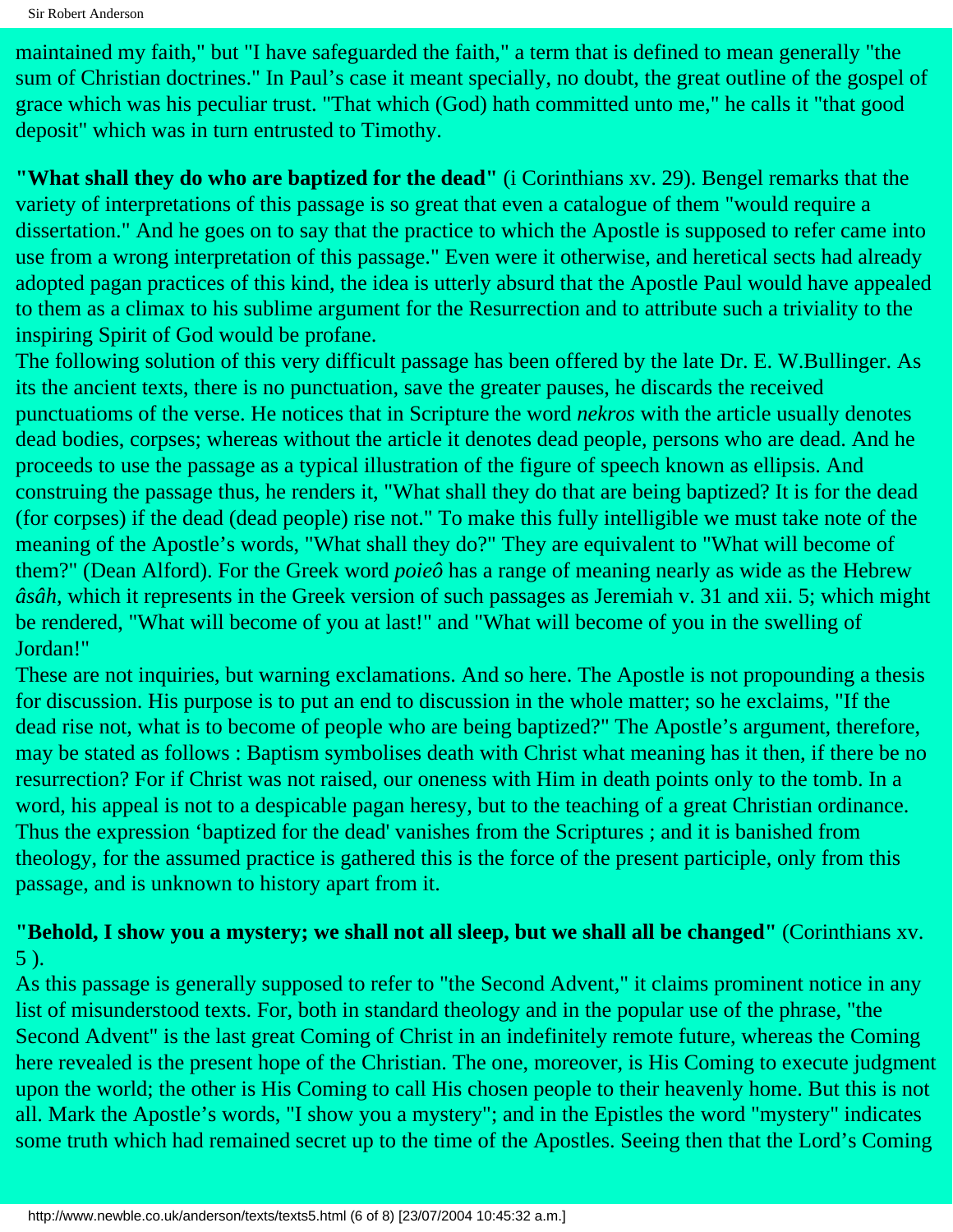in judgment was prophesied by "Enoch, the seventh from Adam" (Jude 14, 15), it cannot be the "mystery" of 1 Corinthians xv. Neither can His Coming as the Son of Man; for that also is an Old Testament truth; and it had prominence in the Lord's own ministry. Indeed, these several "Comings" have practically nothing in common, save that they all relate to Christ. To understand this subject aright, we must keep in view the distinctive character of the special Christian revelation which followed the setting aside of the covenant people. And the "mystery" truths of that revelation are inseparably allied. Its basal truth is grace enthroned. And grace vastly transcends mercy, and it is inconsistent with covenant. It was in pure grace that God gave the covenant to Abraham; but when a covenant or promise has been granted, it is to His faithfulness we trust for the fulfilment of it. And the covenant with Abraham has not been abrogated, although it is in abeyance during this present dispensation. This is another of the mysteries of the Christian revelation (Romans xi. 25). It is not that the covenant people are in subjection to Gentile supremacy: that dates back to the days of Nebuchadnezzar. Neither is it that they are under Divine displeasure because of their impenitence: that is no new thing in Israel's history. The "mystery" is that they are temporarily relegated in all respects to time position of the Gentiles among whom they are scattered. In other words, their condition during this Christian age is precisely what it would be if the Abraimamic covenant had never been granted.

And this abnormal condition of things gives rise to questions that are nowhere dealt with in Old Testament Scriptures. What, for instance, is to be the status, so to speak, of the saved of this dispensation ? To that question the mystery of the Church, the Body of Christ, supplies the answer. But, as already noticed, Romans xi. teaches explicitly that the present dispensation is parenthetical and transient : how then is it to be brought to an end? Now in the same sense in which we aver that God cannot lie, we may aver that He cannot act upon incompatible principles at the same time. Therefore, so long as the proclamation is in force that "there is no difference between the Jew and the Gentile," God cannot make a difference by giving the Jew a position of peculiar privilege and favour. It follows, therefore, that the present dispensation cannot merge gradually in the dispensation which is to follow it. The change must be marked by a crisis. And here the teaching of Scripture is clear and definite. The nature of the crisis is revealed in 1 Corinthians xv., and in other passages in the Epistles. It will be that Coming of Christ which Bengel designates "the hope of the Church." But, as he truly says, "The churches have forgotten the hope of the Church." Plain speaking is necessary here. In common with the other "mystery" truths of the distinctive Christian revelation, this truth of the Lord's Coming was lost in the Early Church, prior to the era of the Patristic theologians. So entirely was it lost, indeed, that in this Corinthian passage several of the most ancient MSS. read, "We shall all sleep, but we shall not all be changed" a corruption apparently designed to reconcile the Apostle's words with the "Second Advent" doctrine which had been already formulated. Would that those gifted and holy men had left far fuller personal records and fewer theological writings. Their life-story would have stimulated faith during all the centuries, and the Reformers would have studied the Bible with minds unbiassed by their doctrinal teaching. And we in our day would not be so often embarrassed by having to make choice between the teaching of theology and of the New Testament.

As the misunderstanding of this Scripture is due in great measure to the fact that the truth it teaches has been forgotten, it may be well to notice here a few kindred passages in other Epistles. Corinthians was written at a comparatively early period in the Apostle's ministry; and it is suggested by unbelievers that in later years he discovered his mistake in supposing that the Coming of the Lord should be deemed a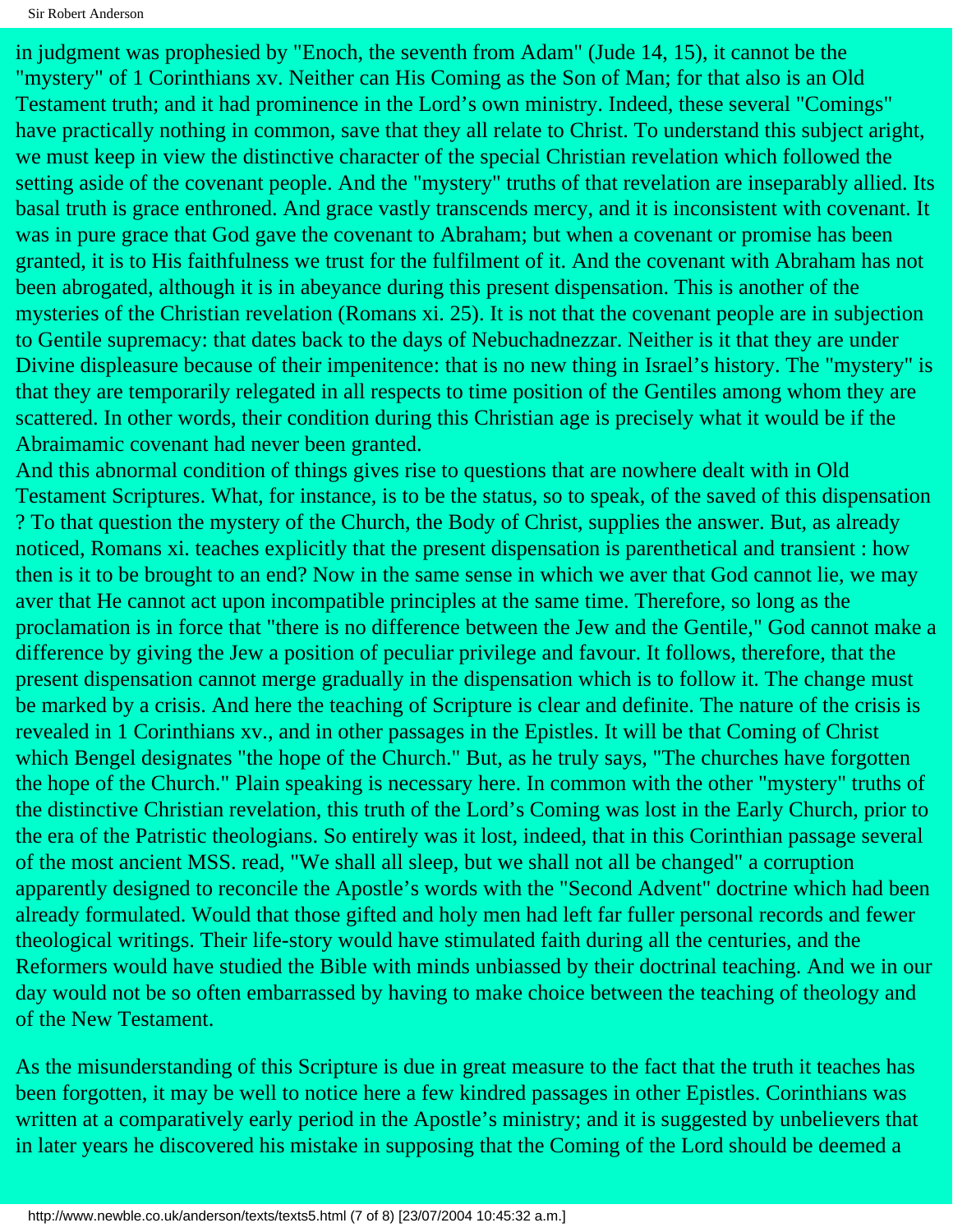present hope. By very many Christians, moreover, this view is in a vague way accepted, although they hesitate to give expression to it. What, then, are the facts? The Epistle to the Philippians was written from his Roman prison at a time when his active ministry seemed to be at an end. And in these circumstances it was that he wrote the words, "Our citizenship is in heaven; from whence also we wait for a Saviour, the Lord Jesus Christ: who shall fashion anew the body of our humiliation, that it may be conformed to the body of His glory"(Philippians iii. 20, 21). Now the word here rendered "wait" is the strongest that any language could supply to express the earnest expectation of something believed to be imminent. According to Bloomfield, "it signifies properly to thrust forward the head and neck as in anxious expectation of hearing or seeing something." An illustration of its meaning might be found in the pathetic story of the mother of Sisera's vigil for her son's return, "Through the window she looked forth, and cried through the lattice, Why is his chariot so long in coming? Why tarry the wheels of his chariots?" (Judges v. 28).

Such, then, is the Divinely-chosen word, to indicate what ought to be our attitude toward the return of Christ. And it is a kindred word that the Apostle uses in his Epistle to Titus, dated probably in the very year of his martyrdom, where he tells us that the training of the school of grace leads us to live "looking for that blessed hope" (Titus ii. 12, 18). As Dean Alford says:"The Apostolic age maintained that which ought to be the attitude of all ages, comistant expectation of the Lord's return." Very special weight attaches to these dicta of Bloomfield and Alford, just because neither of them was an exponent of the truth of "the blessed hope." But upon any question respecting the meaning and use of a Greek word there is no higher authority than Bloomfield. And as a commentator, Alford is specially noted for fairness and British common sense. Every honest-minded student of the Epistles, moreover, will endorse the conclusion that, to the very end of his ministry, the Apostle inculcated not belief in the doctrine of the Second Advent, but "constant expectation of," and eager waiting and watching for, the Lord's return. Certain it is, therefore, that if the Coming of Christ, of which these Epistles speak, be the same as the Coming of the Son of Man of Matthew xxiv., the Apostle's words are in flat and flagrant opposition to the Lord's explicit teaching. For His warning was clear and emphatic that "the Coming of the Son of Man" must not be looked for until after the coming of Antichrist, the horrors of the great tribulation, and the awful signs and portents foretold in Messianic prophecy. If then these several Scriptures relate to the same event, we must jettison either Matthew xxiv. or the Pauline Epistles. For the attempt to reconcile them betokens hopeless mental obtuseness. And these results will be confirmed by a stuudy of the Thessalonian Epistles (see pp. 116 and 119, post). **[Chapter Six](#page-49-0)** 

[Literature](http://www.newble.co.uk/literature.html) | [Photos](http://www.newble.co.uk/photos.html) | [Links](http://www.newble.co.uk/links.html) | [Home](http://www.newble.co.uk/index.html)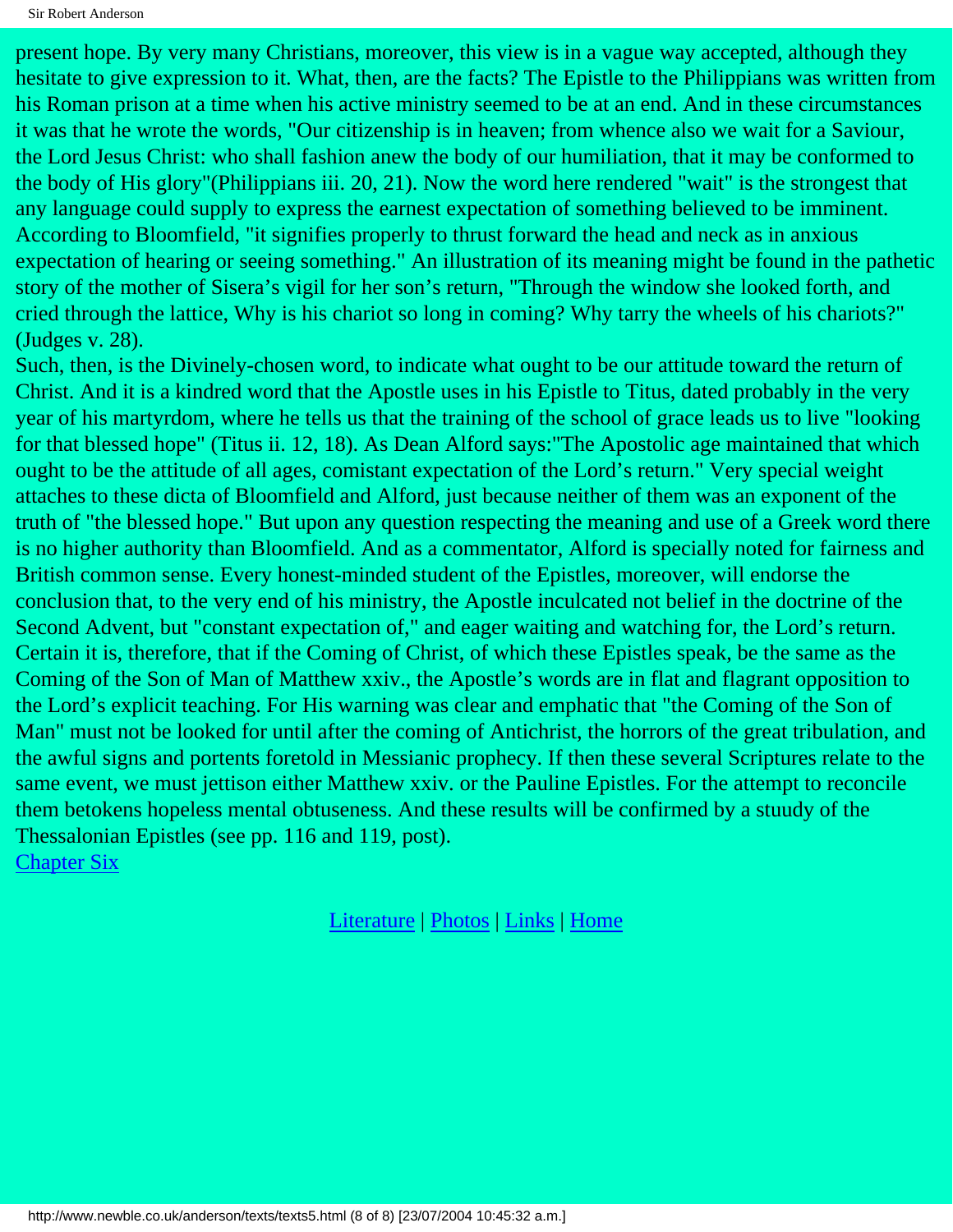# <span id="page-49-0"></span>**SIR ROBERT ANDERSON Secret Service Theologian**



# **MISUNDERSTOOD TEXTS OF THE BIBLE Chapter Six**

#### **"The letter killeth"** (2 Corinthians iii, 6).

This text is freely used to discredit Scripture. Here is the verse in extenso: "Who (God) also hath made us able ministers of the New Testament ; not of the letter, but of the spirit; for the letter killeth, but the spirit giveth life." And the commonly received exegesis of this is that the Apostle was made a minister, not of the letter (ie. the words), but of the spirit, of the gospel: for the letter of the gospel kills. Many a page might he filled with extracts fioni the Apostle's own writings to prove the utter falseness of this. But the following utterance from the lips of our Lord himself may suffice: "The words that I speak unto you are spirit and are life" (John vi. 63).

Verse 7 clearly indicates that the contrast intended by the Apostle's words is not at all between the letter and the spirit of the gospel, but between the ministration of death in the law -"in letters engraven on stones" (RV. margin), and the ministration of life- or as verse 8 expresses it. "the ministration of the spirit!" in the gospel. And he emphasises the fact that God had called him to the higher ministry of the life-giving gospel. and not of the death-dealing law. And by the figure of metonymy so familiar to every bible student he seizes on the keywords "letter" and "spirit" to represent law and gospel respectively.

#### **"We must all appear before the judgment seat of Christ"** (1 Cor. v. 10).

To understand these words aright, we must study the context. And the chapter should be read in the RV, for owing probably to the far-reaching influences of Chrisostom's brilliant homily on it, our AV is marred by mistranslation in some important respects.

The symbolism of the preceding verses is graphic and yet simple. Our "natural body" is likened to the tabernacle, the "spiritual body" to a building - not, like the temple, built on earth by human hands, but a buiilding of God. eternal and in the heavens. Then the symbolism changes. Death is likened to our being unclothed, "found naked" and our receiving our heavenly body without passing through death is symholised by our being "clothed upon"- the change which the Coming of the Lord will bring to those "who are alive and remain" when mortality shall he swallowed up of life. And our longing is for this (v. 2). Not that death has terrors; for being always of good courage, we are "willing rather to be absent from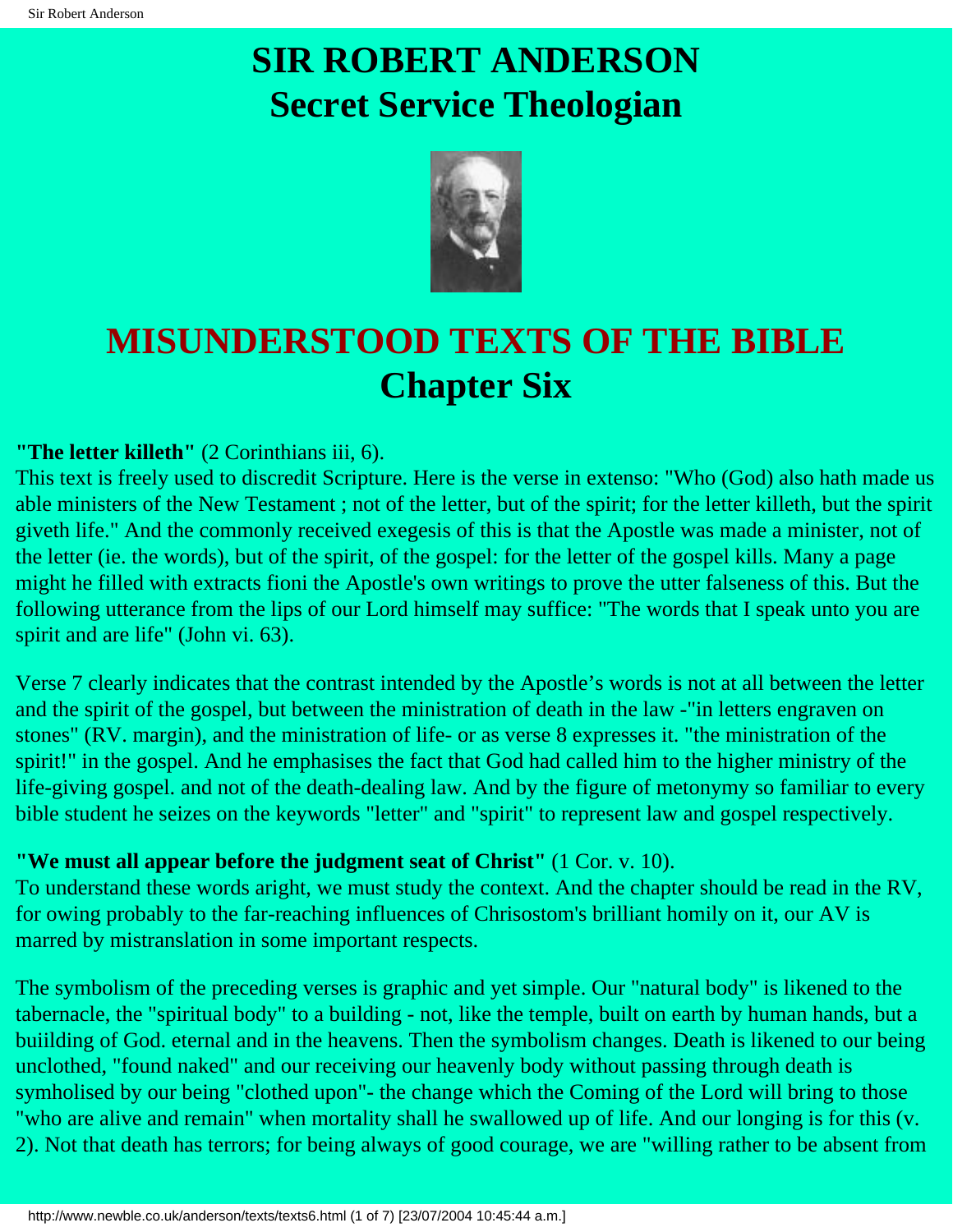Sir Robert Anderson

the body, and to be at home with the Lord."

Then come the words (perverted in our AV) "Wherefore also we make it our aim (literally, we are ambitious), whether at home or absent, to be well-pleasing unto Him. For we must all be made manifest before the judgment seat of Christ; that each one may receive the things done in tile body, according to what he hath done, whether it be good or bad." And here the Revisers scarcely do justice to their own text, in which *kakon* gives place to *phoulon*, a word the primary meaning of which, according to Grimm. is "mean, worthless, of no account." As Archbishop Trench tells us in his Synonyms. the notion of worthlessness is the central notion of *phaulos*.

When thus read aright, the passage refutes two rival errors which are sadly prevalent. The one, a legacy from certain of the Latin Fathers, challenges the truth of the Lord's words that the believer "cometh not into judgment." For the *bema* of Christ is not the great white throne of the Apocacalyptic Vision .And in the judgment of the redeemed the issue is not life or death, pardon or doom, but it relates to conduct and testimony while here below. And the rival error is that, in passing to heaven His people will receive a lethal draught which will destroy all memories of earth. This deplorable delusion robs the Christian life, not only of its solemnity, but of its significance, and it degrades heaven to the level of a fool's paradise. Moreover, as Bengel so well says: "The everlasting remembrance of a great debt which has been forgiven will be the fuel of the strongest love." In these days of excessive nerve strain, people fall into the hands of the police at times, not because of any wrong committed, but because they have been "found wandering." Who they are, they cannot tell, or where they come from. Their very name they have forgotten, and all their past is an utter blank. In a condition of this kind it is that Christians, not a few, expect to enter heaven!

Personality depends on memory; and if this vagary of religious thought were a Divine truth, death would mean annihilation for the Christian. My name may be in the book of life; but if death destroys all memories of earth, my identity with the ego who will bear that name in heaven is a mere theory, or, as the lawyers would say, "a legal fiction." And it has, for me, no interest, save as a subtle problem in metaphysics. It is not merely that my earthly friends will fail to recognise me; I shall not recognise myself ! I shall be like one of the " found wandering" cases above referred to.

It may be said, perhaps, that it is only the evil of our present life that will be forgotten ; the good will be remembered and rewarded. Is it possible that any Christian could cherish a thought so unworthy and so mean? It will be the remembrance of our Sins - sins long forgotten, it may be - that will enable us to realise, as we never realised before, the wonders of Divine love and grace, and the preciousness o the blood of our redemption. But further discussion is idle ; for the teaching of our present verse is in the warp and woof of Bible doctrine on this subject.

### **"Now a Mediator is not of one but God is one"** (Galatians iii. 20).

In the Speaker's Commentary, Dean Howson remarks that "the interpretation of this verse is one of the curiosities of Biblical criticism. The explanations of it are reckoned by hundreds" (Jowett mentions 430!). The following note, therefore, is offered merely by way of suggestions toward a correct interpretation of it. The usual gloss, adopted by eminent Commentators, depends on construing the final word of the verse to mean "immutable." But though this occurs nearly 250 times in time New Testament,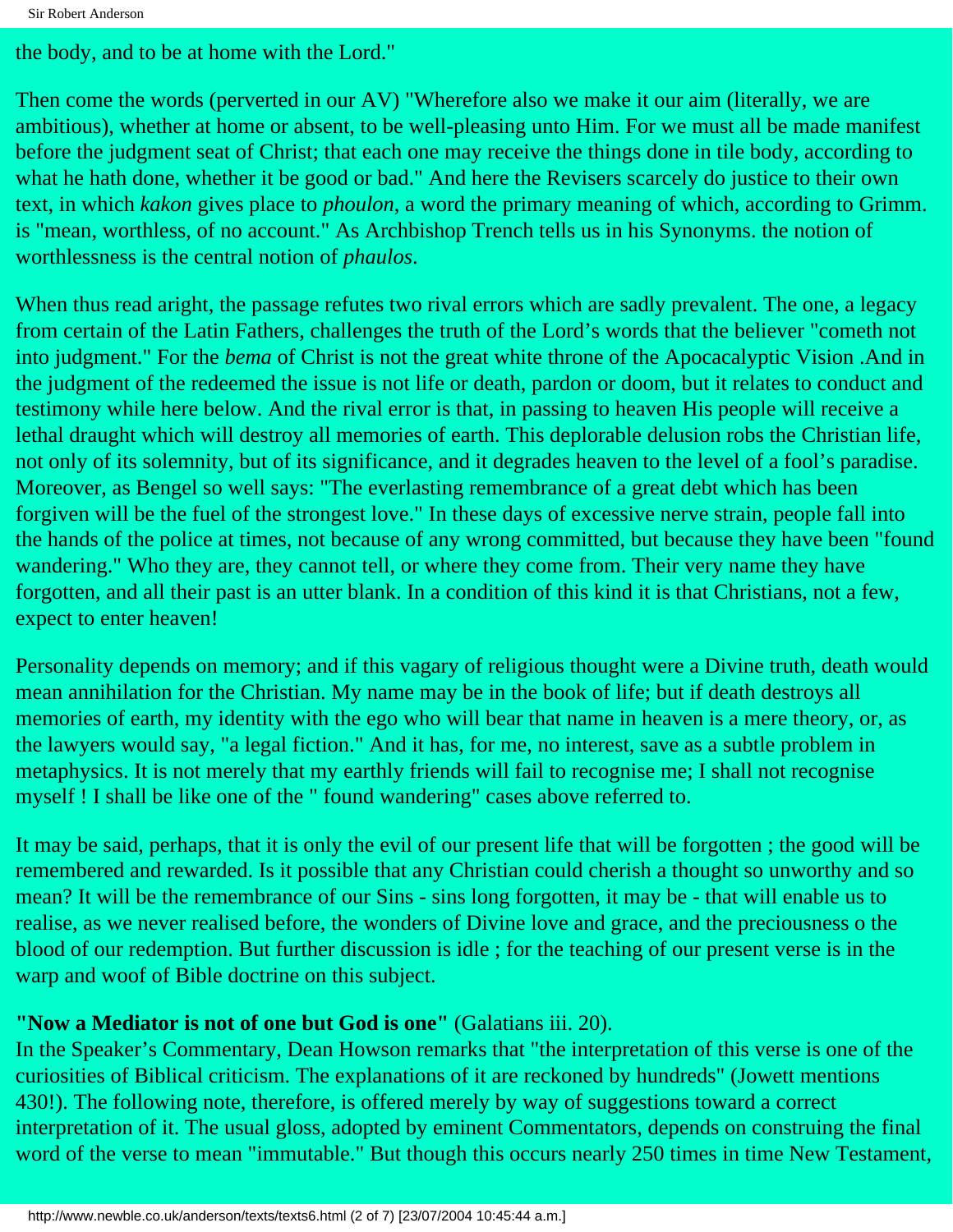it bears no such meaning anywhere else. And the suggestion that, in a brief and simple sentence like this, any writer would use one of the commonest of words in two wholly different senses, is so entirely without precedent or parallel that, if there be no other explanation open to us, we may well leave the passage unexplained. Moreover, this is not the only Epistle in which the Apostle emphasises the truth that God is one. In 1 Corinthians viii. 6, he writes, "To this there is but one God" ; and in 1 Timothy ii. 5, For there is one God, and one mediator between God and man." Why then should we suppose that in Galatians the word is employed in a strange and mystical sense?

I venture to think the main difficulty in expounding the passage is due, not at all to the language of the twentieth verse, but to our putting on the words "covenant" and " mediator" a fixed meaning which they do not bear in the New Testament, or among Orientals generally. For it is assumed that a covenant is necessarily a compact between different parties, and that a mediator implies a covenant in that sense. But in his "Light from the Ancient East", Professor Deissmann avers that *diathêkê* did not carry that meaning among Greek-speaking peoples in the first century.

And surely a study of this passage as a whole, and of verses 16 to 19 in particular, will make it clear that the Apostle uses "covenant" and "promise" as convertible terms. It is noteworthy, moreover, that, in Grimm's Lexicon, the primary meaning of *diathêkê* is "a dispensation or arrangement of any sort, which one wishes to be valid." And it is as a secondary meaning that he gives "compact" and "covenant." Indeed, the question claims consideration whether, in the legal sense of the word, God ever made a covenant with men.

But, it will be asked, what of the Mosaic covenant? Here a suggestion of Bengel's is both interesting and important. It is that the Sinai covenant was not between God and the people ; for "God delegated the law to angels as His representatives." And in another passage he seems to say that the parties to that covenant were, on one side the law personified, and on the other the people, Moses being the mediator. The word *mesitês* (mediator) occurs only once in the Septuagint (Job xxxi. 31), and very seldom in pagan Greek writings. And in the New Testament, besides Galatians iii. and 1 Timothy ii. 5, already noticed, it is used only in Hebrews viii. 6, ix. 15, and xii. 24. Its use in Hebrews Vlll. in connection with covenant will throw light upon our present verse. What is the nature of the "better covenant" of which Christ is the mediator ? The words are, "I will accomplish a new covenant upon the house of Israel " (v. 8)" And again, " This is the covenant that I will covenant to the house of Israel " (v. 10; repeated in ch. x. 16). In these Hebrews passages, the Apostle emphasises the contrast between the Sinai compact and " the covenants of the promise - to use his phrase in Ephesians ii. 12 (R.V.). And is not this his purpose here also ? The law covenant, as contrasted with the promise covenant, involved two parties, and the mediator of such a covenant represented both. But God is one, and there is no room in His promise covenant for a Mediator in that sense. For, as the Lexicon will tell us, the word has another meaning, namely, "a medium of communication." We all understand this in human affairs. The King's Private Secretary, or his Secretary of State, is the *mesites* through whom he deals with his subjects.

Thus leads me to suggest that the old-fashioned doctrine of "a redemption covenant between the persons of the Trinity" tended only to obscure and limit the great truth that, at no time, and in no circumstances, does God ever deal with men save in and through Christ. This truth led the old Divines to make Christ a party to the Sinai of covenant - a view which, as above indicated, Scripture does not warrant. But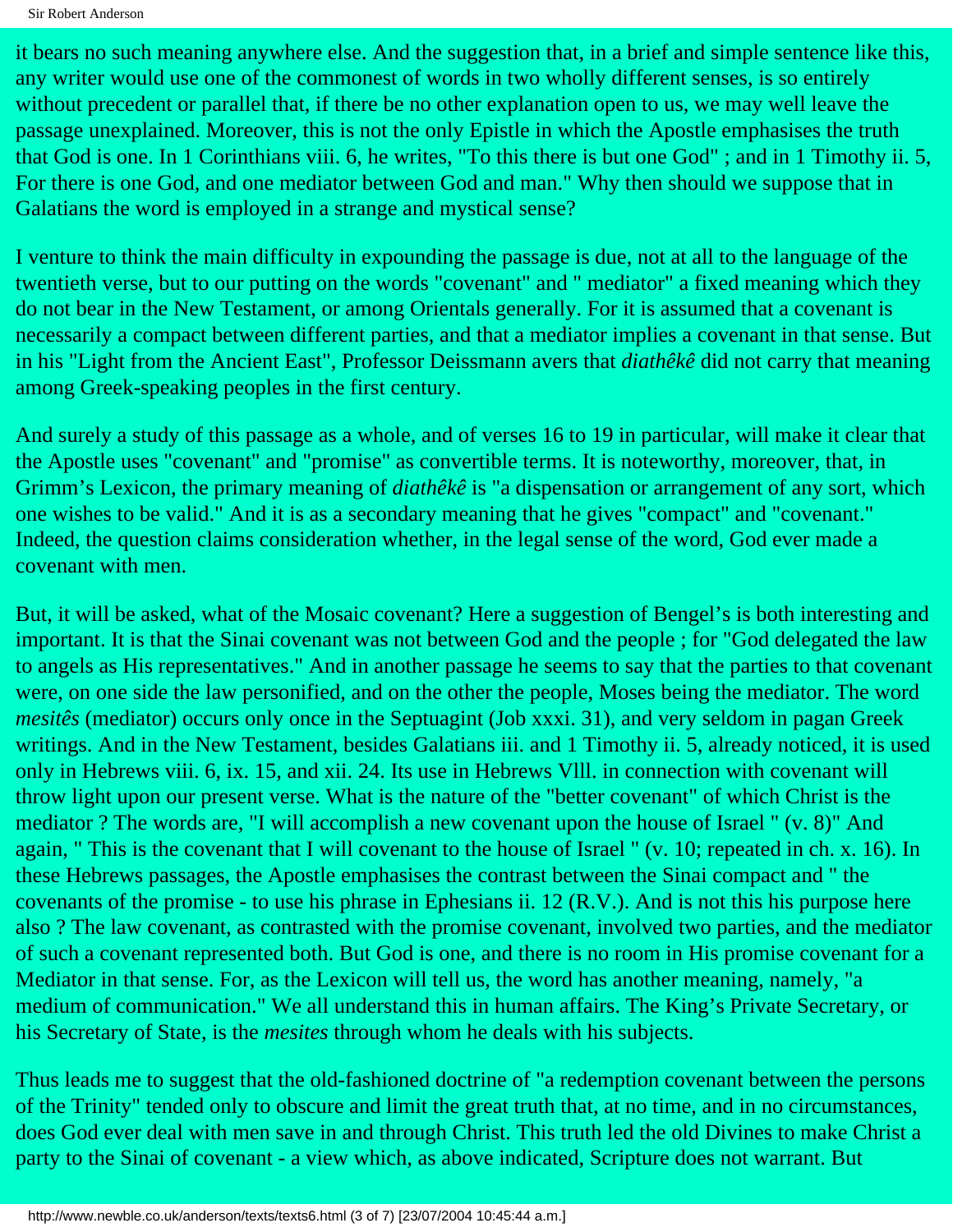whether it be a question of Israel's national blessings, or of the election and glory of the Church the Body of Christ - whether it be a question of pardon and life for a repentant sinner, or of grace and guidance for a believer in his daily walk - all is in and through Christ. The ordinary meaning of *mesites* is "a gobetween: and though we may not apply such a colloquial term to the Lord of Glory, the thought which it expresses is a right one. In His name it is that we pray for mercy and grace to help in time of need; and in and through Him it is that the mercy and the grace are given.

If then my view of the passage be right, the clew to a correct interpretation of it depends upon studying it in relation to the purpose with which it was written, namely, to refute the teaching of the Judaisers. They regarded the Abrahamic covenant as a covenant with "Abraham and his seed according to the flesh," and the Mosaic covenant as confirming and enlarging the peculiar privileges of Israel. And the reason why the ministry of Paul was specially obnoxious to them was because he was the Apostle to and through whom was revealed the distinctive truth of grace, which ignored and swept away all special privileges of the kind. That truth he called " my gospel," for he regarded it as a special trust committed to him.

So his answer here was that the Abrahamic covenant was to the Patriarch and his "seed" and that it was not a compact or bargain, but a promise in grace, absolutely without condition; and that "the seed" of that covenant was not Israel, but Christ ; and that the law, so far from confirming or extending this, " was added because of transgressions until the seed should come." It was on an altogether lower level - a compact arranged (*diatassô*) through angels by the hand of a mediator." But a mediator (in that sense) is not of one, i.e. does not represent only one party ; and therefore he could have no place in the promise covenant, in which God stood alone, for God is ONE.

#### **"By grace are ye saved through faith; and that not of yourselves: it is the gift of God "** (Ephesians ii. 8).

The "gift of God" here intended is salvation by grace through faith. It is not the faith itself. "This is precluded," as Alford remarks, "by the manifestly parallel clauses 'not of yourselves' and 'not of works,' the latter of which would be irrelevant as asserted of faith."

It is still more definitely precluded by the character of the passage. It is given to us to believe on Christ, just in the same sense in which it is given to some "also to suffer for His sake" (Phihppians i. 29). But the statement of our present verse is doctrinal and in that sense the assertion that faith is a gift, or indeed that it is a distinct entity at all, is a sheer error. This matter is sometimes represented as though God first gives faith to the sinner, and then, on the sinner's bringing Him the faith, goes on to give him salvation! Just as though a baker, refusing to supply empty-handed applicants, should first dispense to each the price of a loaf, and then in return for the money out of his own till, serve out the bread ! To answer fully such a vagary as that would need a treatise. Suffice it, therefore, to point out that to read the text as tlmomugh faith were the gift, is to destroy not only the meaning of verse 9, but the force of the whole passage.

#### **"The truth as it is in Jesus"** (Ephesians 4:21)

The popularity of the cant phrase, "the truth as it is in Jesus "- a perversion of this text - to express Evangelical truh,or " the truth of Christ," is a signal proof that with Christians in general the Lord is named just as caprice or ignorance may suggest. In the narrative of the Gospels, those Divine records of His earthly sojourn, the Lord is habitually called "Jesus." But the name of His humiliation is never used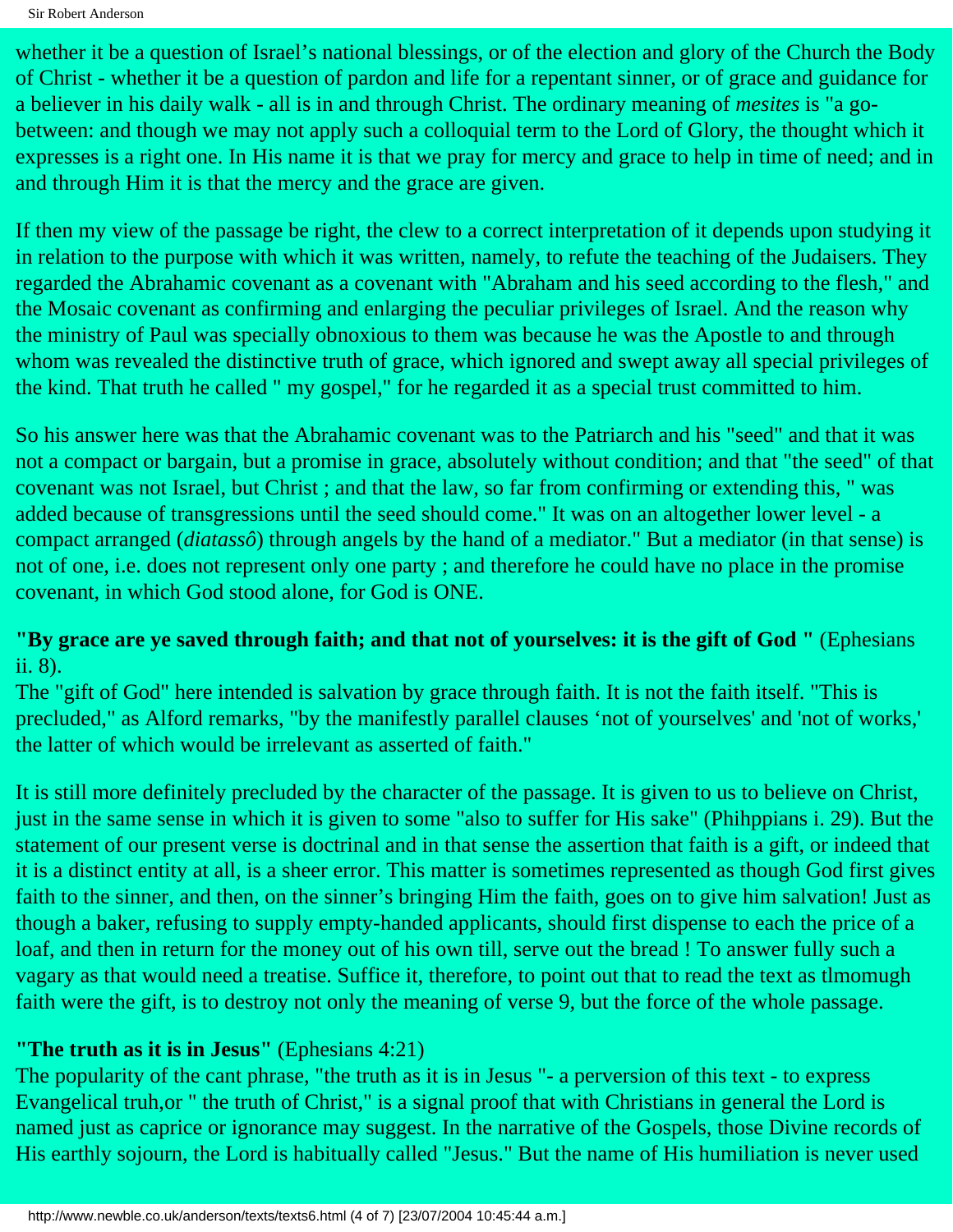in this way in the Epistles. As Bishop Barry notices in commenting upon this very verse, " wherever it occurs in the Epistles it will be found to be distinctive and emphatic." This is strikingly exemplified in the two passages - and there are only two- in which He is thus named in the six later Epistles of the Apostle Paul.

In Philippians ii. 9, 10, we read that "God hath given Him the name that is above every name, that in the name of Jesus every knee should bow." This can only mean that in the full realisation that He is Jesus the despised and rejected Galilean, He is to be acclaimed as Jehovah -"the name that is above every name that is named, not only in this world, but also in that which is to come" (Ephesians i. 21). And in our present text (as appears so plainly from the verses which precede and follow it), it is not doctrine the Apostle has in view, but practical Christian living. Referring to the base immoralities of the Gentiles, he writes, " But not so did ye learn Christ ; if indeed it was He that ye heard, and in Him that ye were taught, according as is truth in Jesus" (Alford)- in other words, the truth as exemplified in His life on earth in the time of His humiliation.

#### **"Wives, submit yourselves unto your own husbands, as unto the Lord"** (Ephesians v. 22 if.).

In this section of Ephesians the marriage relationship is readjusted by a heavenly standard, the ordinance of Genesis ii. 24 being re-enacted on a spiritual basis and with a new sanction. The Church is the body of Christ, and "because we are members of His Body" (v. 30, R.V.) the Christian is "to love his wife even as himself." For while the bridal relationship which pertains to the heavenly election out of Israel implies the closest unity, the body relationship between Christ and the Churcil connotes absolute oneness. And this is the "great mystery" of verse 32; not the marriage bond - for such a use of the word "mystery" is foreign to Scripture - but the truth of the one body, which is specially revealed in this Epistle. And so the Apostle adds, "I am speaking concerning Christ and the Church. Nevertheless (*plen*, i.e. though it is not true in fact of man and wife, yet because it is true of Christ and the Church) let every one of you so love his wife even as himself."

Now is it conceivable that, if the Church-bride doctrine were a Divine truth, the Apostle would not have made it the basis of this exhortation? But that doctrine is discredited by the absence of all mention of it in this the very Scripture which is supposed to teach it. It may be said, perhaps, that verse 27 implies it. But the body figure expresses a corporate unity, and until it is complete it cannot be presented. It is now only in building (ch. iv. 12, 13) In Revelation xix. 7 we have a kindred thought in the bride becoming ready. The Church-bride doctrine is really a by-product of that deplorable error of Patristic theology, that God has "cast away His people whom He foreknew"; and therefore their promised blessings mire now appropriated by the Church!

The question whether A. B. is C. D's wife may receive a negative answer, either by pointing to another woman as his wife, or by indicating a relationship between them which is incompatible with marriage. And in both ways Scripture vetoes the Church-bride theory. For Abraham's city, the heavenly Jerusalem, is the bride, and that city is "our mother"! (Galatians iv. 26, R.V.). It may be added that the typology of Scripture refutes it. For Isaac was admittedly a type of Christ, and it was the Divine purpose that his bride should be of his own kindred.

But it may be asked, As these body and bride phrases are figurative, may they not be interchangeable ?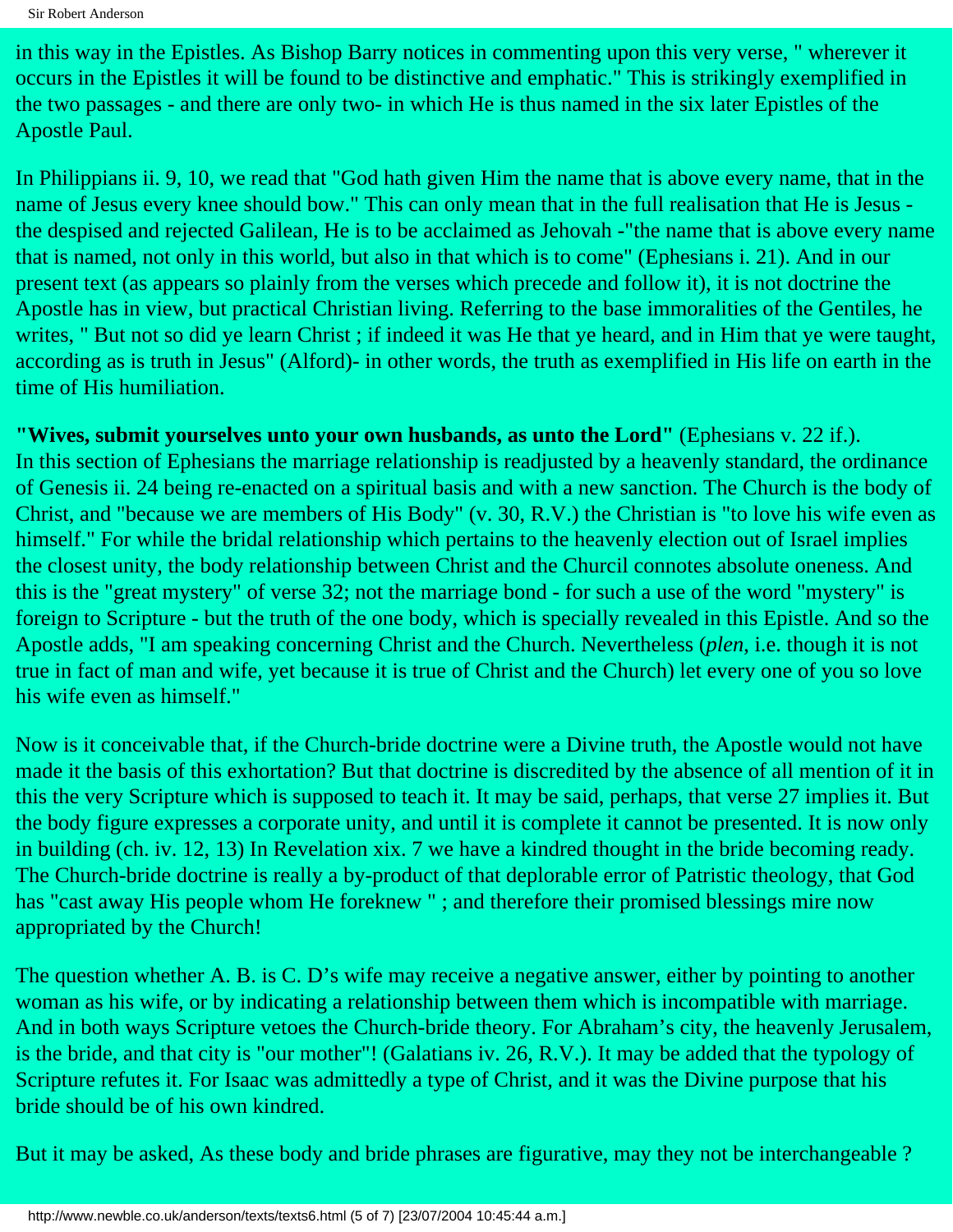Sir Robert Anderson

We must imere distinguish between a figure which expresses a truth, as when the Lord called Himself "the Shepherd of the sheep," and a figure which is merely illustrative, as when He said He was the door of the sheep. And the figures of the body and the bride are in the fornmer category, and express real relationships.

We may learn much by marking the order in which these truths appear in the New Testament. The bride is prominently mentioned in the kingdom ministry (John iii. 29) ; but during all the interval between the close of that ministry and the Patmos visions, Israel is set aside and the bride disappears from Scripture. Is it conceivable that if the Church were really the Bride we should seek in vain for a single mention of it, or even of the word *numphê* throughout that entire section of Scripture in which the truth of the Church is specially revealed?

The use made of 2 Corinthians xi. 2 in this connection is a strange vagary of exegesis. In his Jewish Social Life Dr. Edersheim cites the passage to illustrate the functions of "the friend of the bridegroom." But to construe such an illustrative reference as being a Divine revelation of a truth of such vital importance betrays want of respect both for Holy Scripture and for the intelligence of men. Moreover, if the Christians of Corinth were the Bride of Christ, the same must have been true of every other local church; and if thus construed, the verse would suggest a harem rather than a wife! And by a single step further in error the Church of Rome applies it to the individual, and thus claims a Scriptural sanction for the evil system of convents and nuns.

And this should bar our dismissing this subject with a *cui bono*? All Scripture is profitable if read aright. But perverted Scripture has been the bane of Christianity. For by a misuse of Scripture the historic church has found a warrant for every atrocity and crime that has befouled its history. And if every true Christian ought to stand clear of its guilt, this responsibility rests specially upon any one who brings the gospel to Jews; and if he ignores or shirks it he is false to his message and his Lord. It behoves him to declare, in the spirit of Dean Alford's words quoted on p. 85, ante, that "the Christian Church . . . the outward frame of Christendom" is an apostasy, and to remind his hearers that the Christian victims of its fiendish persecutions have outnumbered the Jewish a hundredfold.

More than that, it behoves him to repudiate that "orthodox" system of exegesis which, by spiritualising the prophetic Scriptures, robs the covenant people of their heritage - an evil system which, as Adolf Saphir wrote, "has paved the way for Rationalism and Neology." And he might begin with the twenty-first chapter of Revelation. Can we not realise the wondering delight of a company of Jews on hearing for the first time the glowing words of the Patmos vision of the heavenly Jerusalem, and being told by a Christian preacher that it is all for Israel, and will be realised for Israel in the coming age, when at last they accept their long-rejected Messiah

#### **"Work out your own salvation"** (Phiippians ii. 12).

This phrase has passed into common use. And, strange to say, on the secular page it seems always to represent a true thought, whereas in " Christian" use it often implies a denial of "salvation by grace - that great basal truth of Christianity.

Many an error is due to the habit of putting a theological label upon New Testament words, and then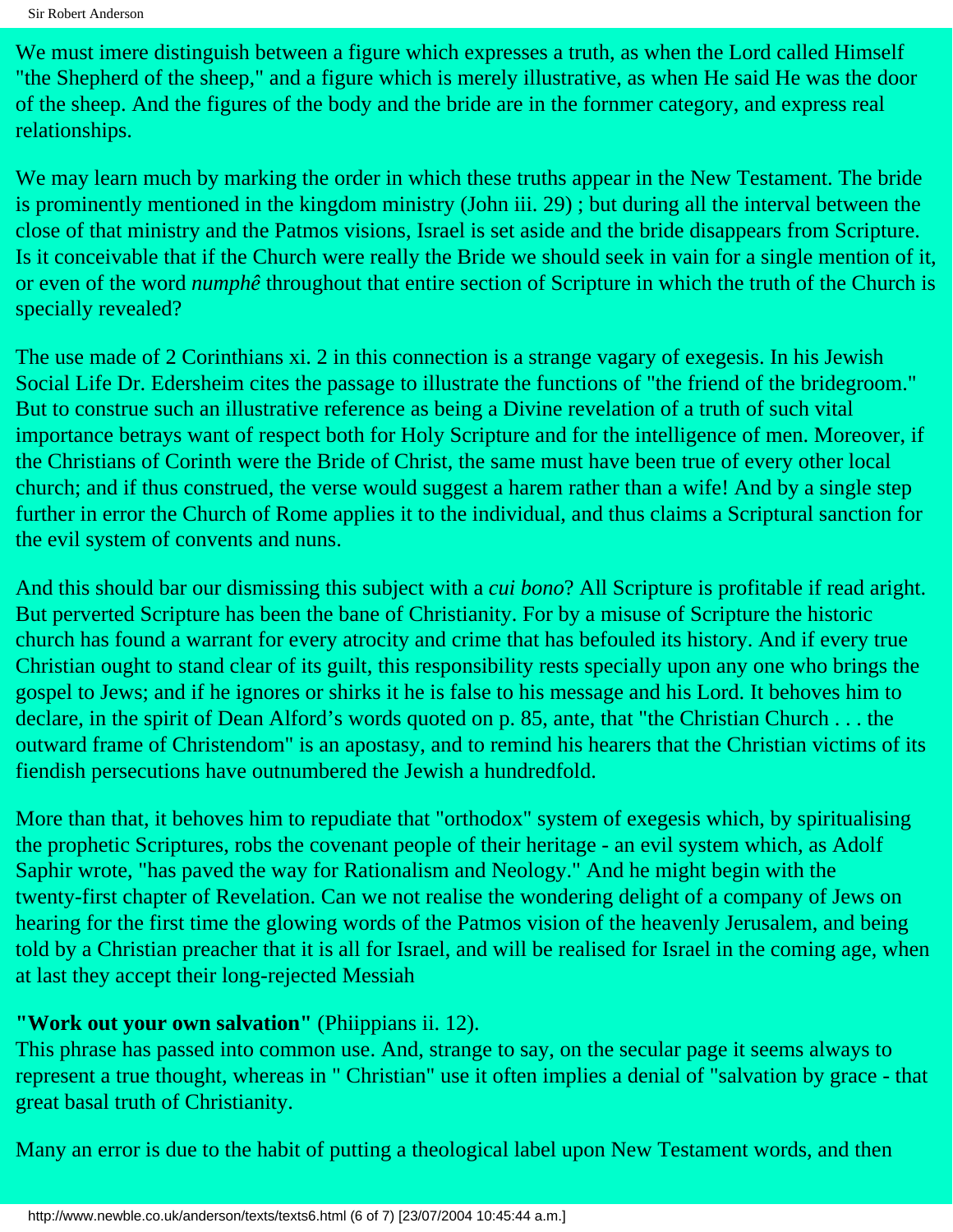reading that meaning into every passage where they occur. The word *sotêria* means "safety" or "deliverance," and the context must always guide us as to the nature of the peril referred to. In Acts vii. 25, for example, the word has reference to Israel's bondage in Egypt; in Hebrews xi. 7 to the judgment of the Flood; and in Acts xxvii. 34 to the foundering of the ship in which Paul was being conveyed to Rome. To the ordinary reader of our A.V. the Apostle's words, "This is for your health," must appear grotesquely incongruous; for when men are face to face with death it is not their health they think about, but their safety; and *sôtêria* is the word here used.

It is noteworthy, moreover, that although the Apostle had an explicit Divine promise that there would be no loss of life (v. 24), he impressed on the men the need of taking food to fit them for the struggle for life which awaited them. This is of great practical importance in these days when, in sickness, for instance, "the use of means" is condemned by some as though it implied want of faith in God. Isaiah was Divinely commissioned to bring King Hezekiah the definite promise that he would recover from his malignant disease; and yet he ordered the use of the best remedy known in those days (2 Kings xx.) And it is in its ordinary sense that the Apostle uses the word *sotêria* in Philippians. Chapter i. 19 does not mean that his hope of eternal salvation was enhanced by the fact that evil men were preaching Christ, "supposing to add affliction to his bonds"; but he hailed it as likely to increase his prospect of an acquittal at his impending trial. In our ignorance of all the circumstances we are unable to appreciate this, but the issue proved that he was right.

And so in chapter ii. 12 he was thinking of the spiritual perils by which his beloved Philippians were beset; and he appealed to them by their loyalty to himself, and by the fact of his enforced absence, to work out their own deliverance. The gloss which refers this to their salvation in the theological sense rings the changes upon "working out" and "working in." But this is a play upon the wording of our English translation. The contrast implied in the phrase "work out your own deliverance" is an absolute bar to any such exegesis. For, if thus read, the Apostle's words must mean, either that they were to work out their own, instead of other people's, salvation ; or else to secure their own salvation, instead of trusting him to do it for them. And as regards eternal salvation, both these alternatives are obviously false. His words to the Ephesians were no less true to the Philippians : "By grace are ye saved through faith; and that (salvation) not of yourselves: it is the gift of God" (Ephesians ii. 8; see p. 107, ante). And the struggle to which he called them was akin to that in view of which he enjoined upon the Ephesians to put on the whole armour of God - a struggle to be maintained "in fear and trembling" to the end.

#### [Chapter Seven](#page-56-0)

[Literature](http://www.newble.co.uk/literature.html) | [Photos](http://www.newble.co.uk/photos.html) | [Links](http://www.newble.co.uk/links.html) | [Home](http://www.newble.co.uk/index.html)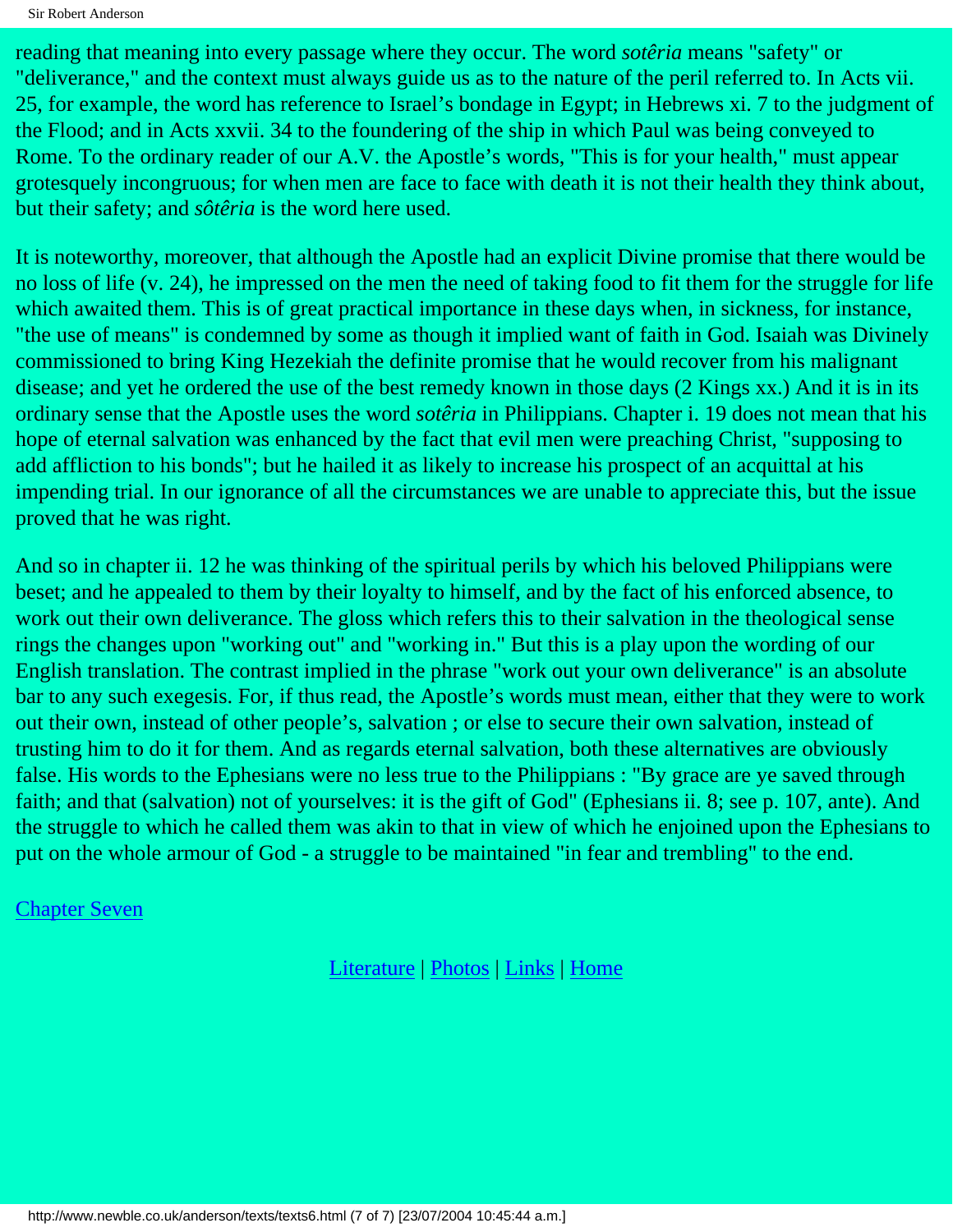# <span id="page-56-0"></span>**SIR ROBERT ANDERSON Secret Service Theologian**



# **MISUNDERSTOOD TEXTS OF THE BIBLE Chapter Seven**

#### **"If by any means I might attain unto the resurrection of the dead"** (Philippians iii. iii).

If the commonly received exegesis of this passage be correct, we are faced by the astounding fact that the author of the Epistle to the Romans and of the fifteenth chapter of 1 Corinthians - the Apostle who was in a peculiar sense entrusted with the supreme revelation of grace - announced when nearing the close of his ministry that the resurrection was not, as he had been used to teach, a blessing which Divine grace assured to all believers in Christ, but a prize to be won by the sustained efforts of a life of wholly exceptional saintship.

Nor is this all. In the same Epistle he has already said, "To me to live is Christ, and to have died is gain," whereas, *ex hypothesi*, it now appears that his chief aim was to earn a right to the resurrection, and that death, instead of bringing gain, would have cut him off before he had reached the standard of saintship needed to secure that prize! For his words are explicit, "Not as though I had already attained."

Here was one who was not a whit behind the chiefest Apostles ; who excelled them all in labours and sufferings for his Lord, and in the visions and revelations accorded to him; whose prolonged ministry, moreover, was accredited by mighty signs and wonders, by the power of the Spirit of God. Amid yet, being now " such an one as Paul the aged," he was in doubt whether he should have part in that resurrection which he had taught all his Corinthian converts to hope for and expect.

Such is the exposition of the Apostle's teaching in many a standard commentary. Yet the passage which is so perverted reaches its climax in the words, "Our citizenship is in heaven, from whence we are looking for the Saviour, the Lord Jesus Christ, who shall fashion anew the body of our humiliation that it may be conformed to the body of His glory.

"Our citizenship is in heaven." Here is the clew to the teaching of the whole passage. The truth to which his words refer is more clearly stated in Ephesians ii. 6, "God has quickened us together with Christ, and raised us up with Him, and made us sit with Him in the heavenly places in Christ." More clearly still is it given in Colossians iii. 1 - 3, "If then ye were raised together with Christ, seek the things that are above, where Christ is, seated on the right hand of God. Set your mind on the things that are above, not on the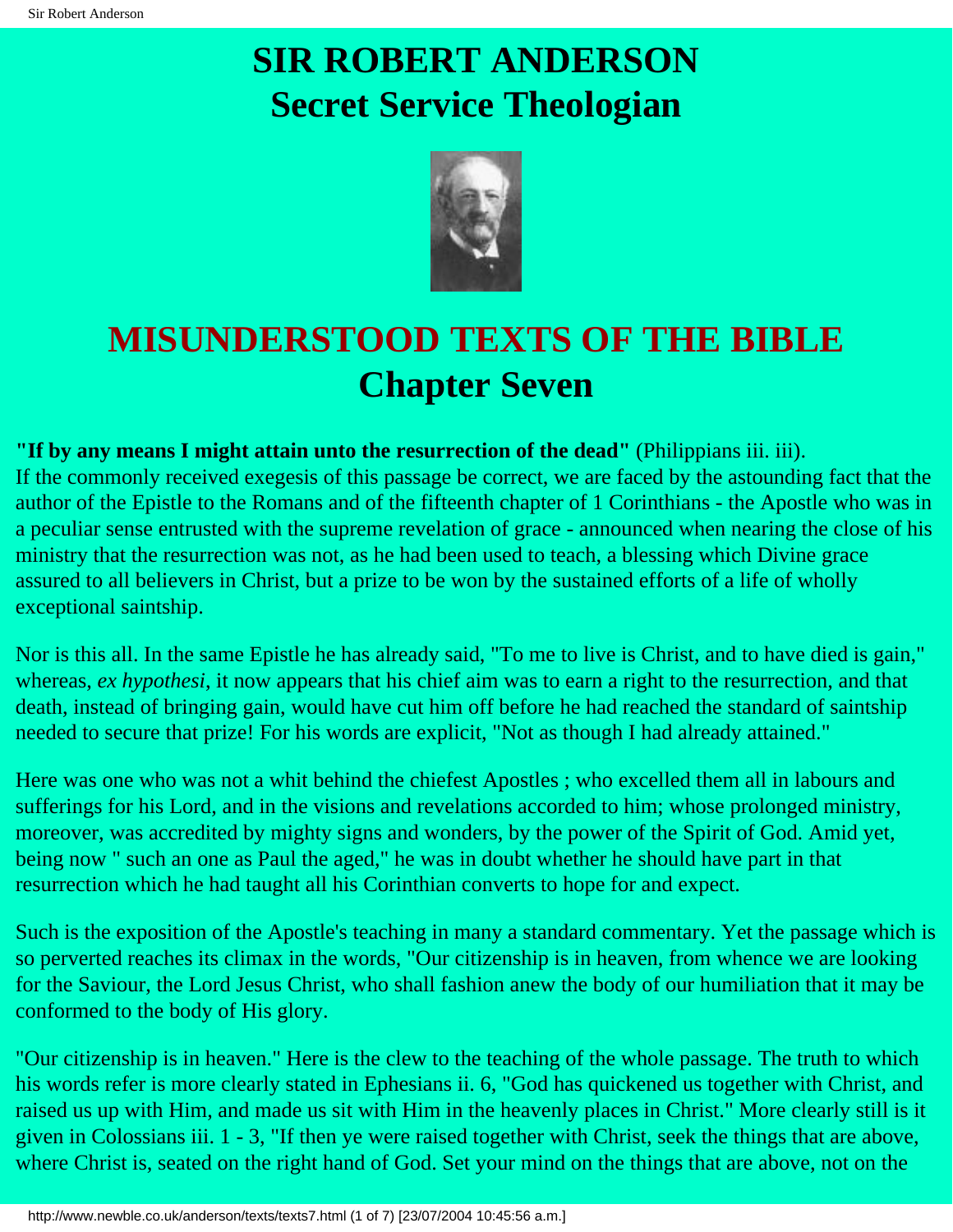things on the earth. For ye died, and your life is hid with Christ in God."

Ephesians and Colossians, be it remembered, were written at the same period of his ministry as Philippians ; and in the light of these Scriptures we can read this chapter aright. To win Christ (v. 8), or to apprehend, or lay hold of, that for which he had been laid hold of, or apprehended (v. 12) - or in other words, to realise practically in his life on earth what was true of him doctrinally as to his standing before God in heaven - this is what he was reaching toward, and what he says he had not already attained.

The high calling of verse 14 is interpreted by some to mean Christ's calling up His own to meet Him in the air (a blessing assured to all "who are alive and remain unto the Coming of the Lord"), but this is not in keeping with the plain words: God's high calling in Christ Jesus, ie. what God has called us (made us) to be in Christ. If the passage refers to the literal resurrection, then the words, "not as though I had already attained,'' must mean that, while here on earth and before the Lord's Coming, the Apostle hoped either to undergo the change of verse 21, or else to win some sort of saintship diploma, or certificate, to ensure his being raised at the Coming. These alternatives are inexorable and they only need to be stated to ensure their rejection.

One word more. If the Apostle Paul, after such a life of saintship and service, was in doubt as to his part in the resurrection, no one of us, unless indeed he be the proudest of Pharisees or the blindest of fools, will dream of attaining it.

#### **"Them which sleep in Jesus will God bring with Him"** (Thessalonians iv. 14)

The passage from which these words are quoted is a "misunderstood text", partly on account of inaccurate translation, and partly because it is read on the text-card system. "Sleeping in Jesus" a phrase which, though enshrined in religious thought, is not warranted by Scripture. The primary meaning of the verb *koimaô* is not to sleep. but to cause to sleep "or to put to sleep" (Grimm's Lexicon). And that this is its meaning here is indicated by the fact that it is followed by *dia*. For no one with an elementary knowledge of Greek will need the RV. marginal note to tell him that *dia* means "through" or "by." There is no ambiguity in the Apostle's words. And when read in the light of the Epistle as a whole, and of the narrative of the Book of Acts, their significance is clear. The "dead in Christ" of verse 16 is a general term which includes all departed saints. But; verse 14 refer's to "the sleeping ones" of verse 13 - for such is the literal rendering of *ton koimômenôn* - certain definitely known individuals whose death the Thessalonian saints were mourning. The duration of the Apostle's visit to Thessalonica is not recorded. His Synagogue nuinistry lasted only three weeks (Acts xvii. 2) but his stay must have been much more prolonged. For such "a great multitude" of Greeks believed (v. 4) that the Church was essentially Gentile (1 Thessalonians I. 9). Moreover, their faith and their testimony were already spoken of far and wide (v. 8). lt. was evidently the success of the Apostle's mission after he had turned his back on the Synagogue. which excited the jealousy of the Jews, and led to the riot which compelled him to find safety in flight. After a very brief ministry in Berea, he passed on to Athens. While there, such grave tidings reached him from Thessalonica that he sent Timothy back, and it was the report which Timothy brought, when he rejoined the Apostle at Corinth, that supplied the groundwork of I Thessalonians.

The Epistle discloses the cause of the trouble. Certain of their leaders had been martyred (ch. ii. 14 -16). " Leaders," I say, because in every persecution the leaders are the first to fall. But had they not been taught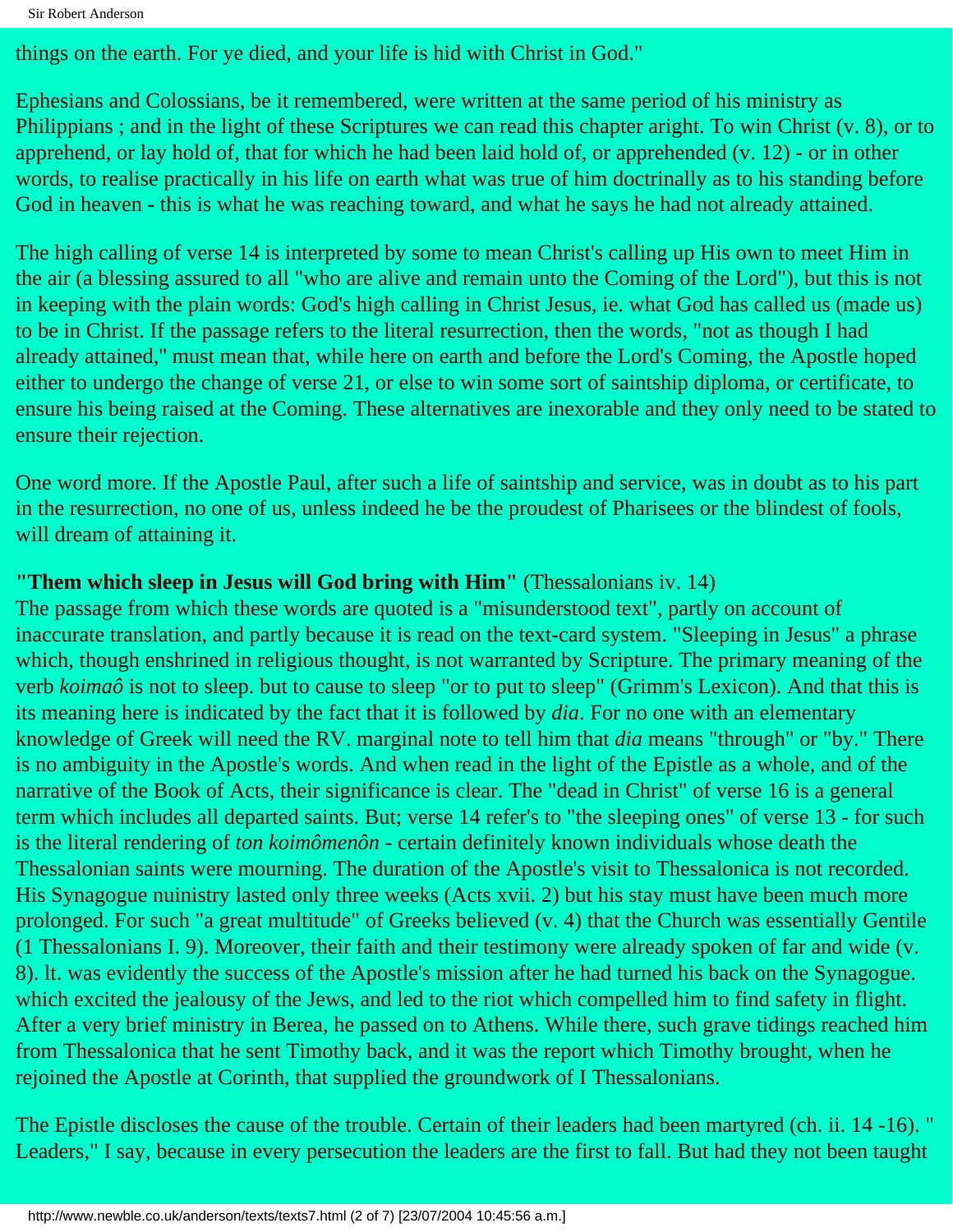Sir Robert Anderson

that he under whose banner they enlisted was the Lord of Glory, who had all power in heaven and on earth? Were they to conclude then that this teaching was untrue ? Or was it that their martyrs had been cut off because of Divine displeasure, thus causing them to mourn their death "even as others who have no hope"?

We fail to appreciate the fears and difficulties of the Gentile converts of early days. The faith of the spiritual Christian who has the Bible in his hands, and to whom the story of the Church's sufferings is an open page, may pierce the darkest clouds; but these Thessalonians had no such glorious records of a faithtried past; and it is doubtful to what extent they had access even to the Hebrew Scriptures. And in this connection the fact is noteworthy that it is not to the Scriptures the Apostle appeals, but to public facts respecting Jewish hate and resulting martyrdoms (ch. ii. 14 - 16).

But the Epistle was more than a word of exhortation and comfort from their spiritual father ; it conveyed a special message from the Lord Himself. For such is the force of the words, "This we are saying unto you in the word of the Lord" (ch. iv. 15). "I tell you this as a message straight from the Lord" is the gloss given in Bishop Ellicott's N.T. Commentary.

And this explains the mode in which Christ is named in the fourteenth verse. For had the Apostle been speaking as from himself he would, according to his invariable practice, have called Him the Lord, as he does five times in this very passage. The trouble in the Thessalonian Church was that their loved ones had been put to death on account of their testimony for Christ. Was He not then responsible for their death? The Lord, as it were, accepts the charge. He it was who had put them to sleep; and in exquisite grace He tells them so in the name of His humiliation - the name in which He Himself had been put to death. And as surely as He died and rose again, so surely would they whom they were mourning rise again. And they would be at no disadvantage. The living would have no precedence; for the mourners and the mourned would be caught up together in the clouds to meet the Lord. This was the first message the Lord vouchsafed to saints on earth after His ascension. Revelation xxii. 16 records the latest. And in both He speaks in the name of His humiliation.

These notes are exegetical ; but on this subject there are certain considerations that cannot be denied expression. First, the correctness and simplicity of the language of Holy Scripture about death. The Christian dies in the Lord (Revelation xiv. 13); or, by an exquisite euphemism, he falls asleep in Christ (1 Corinthians xv. 18). Why then should we resort to the non-Scriptural phrases now so popular with Christians ? Secondly, the misreading of the Lord's words in our present verse has robbed us of the truth that if Christians lose their lives for His sake, He claims that it is He Himself who "puts them to sleep." And thirdly, the definiteness with which the early saints were taught to regard His Coming as a present hope. Surely, therefore, the question whether His Coming is to be "premillennial " should be placed in the same category as whether He was born of a virgin, and whether His death was "for our sins, according to the Scriptures."

#### **"We beseech you, brethren, by the coming of our Lord Jesus Christ, and our gathering together unto Him, that ye be not soon shaken in mind, . . . as that the day of Christ is at hand "** (2 Thessalonians ii. I, 2).

The error which this Epistle was written to refute is embodied in the beliefs of Christendom. It is the error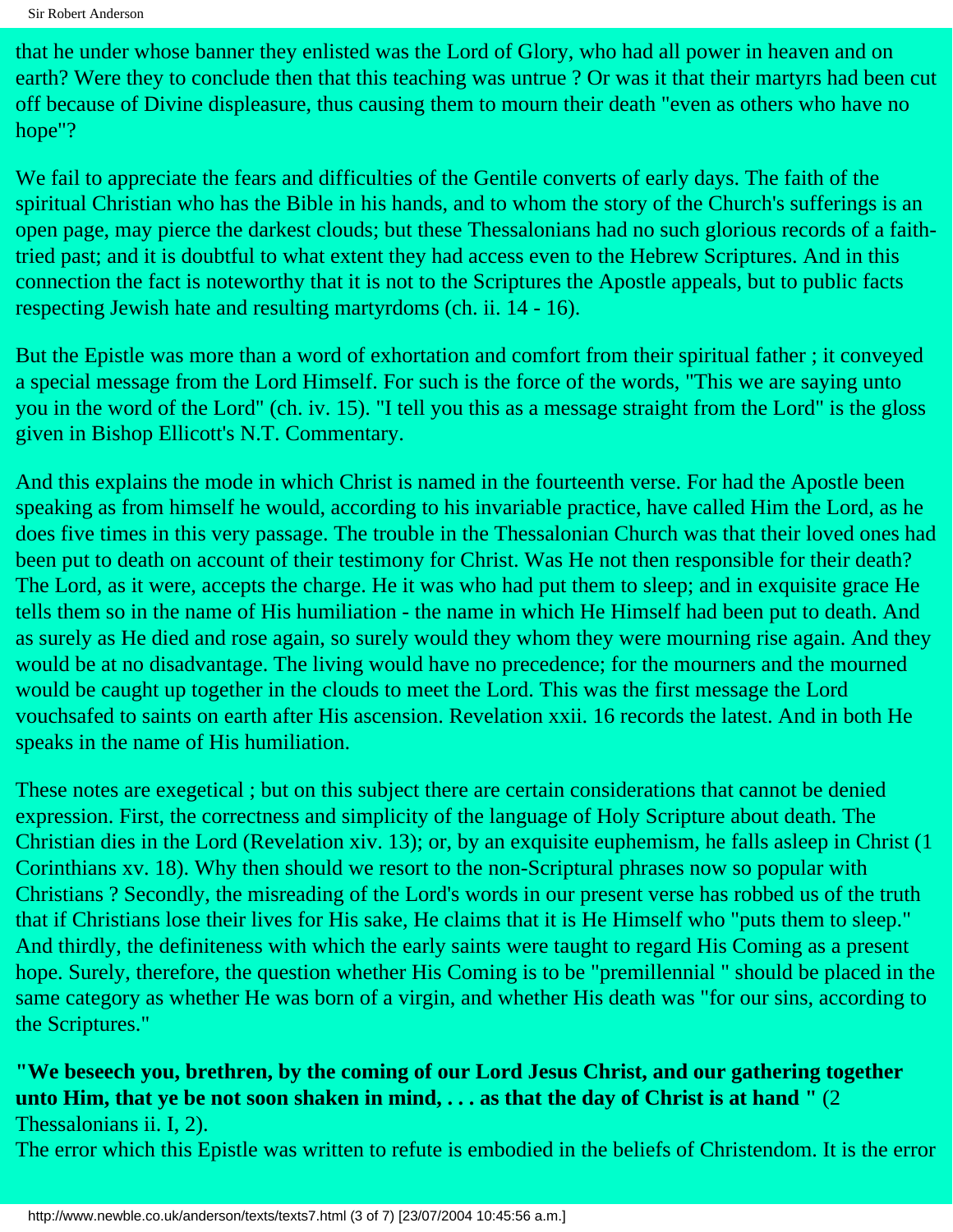Sir Robert Anderson

of supposing that the Lord Jesus will never again come from heaven until after "the great tribulation" of Messianic prophecy. It is a view held very firmly even by many spiritual Christians, and held with all the bitterness of controversy by not a few. The question arises, how such an error could have taken hold of the Thessalonians, seeing that they had the Apostle's First Epistle in their hands. The answer is that it was not in their hands. Some trusted individuals doubtless had it in safe keeping. But their prominent leaders had been martyred in the persecution then raging, and the mass of the converts must have been dependent on what they remembered of it from hearing it read " in church." It is highly doubtful, moreover, whether in a time of such fierce persecution they could assemble on the Lord's Day. The probability is that at such a time they could only meet furtively, and in small and scattered groups (see note on 1 Thessalonians iv. 14).

Moreover, if the generally-accepted explanation of 2 Thessalonians ii. 2 and iii. 17 be correct, they had received a forged letter, purporting to come from the Apostle, which seemed to modify or cance his previous teaching. Nowadays the error is defended by a misreading of Matthew xxiv; but it is improbable that the Thessalonians had any written records of the Lord's personal teaching. That teaching, however, referred definitely to Hebrew prophecy about " the great tribulation"; and the Hebrew converts among them would have had knowledge of such Scriptures as Malachi iv. 5, Isaiah xiii., and Joel ii. ; for the reading of a lesson from the Prophets was a part of the Sabbath service of the Synagogue. We can understand then how easily they could have glided into the error of supposing that the persecution then raging was the "tribulation" of prophecy. And this would lead to the further error about 'the day of the Lord' - for this, and not the "day of Christ" is the approved reading of the text.

This Second Epistle then was written to correct these errors, and to calm the fears to which they gave rise, And the Apostles appeal is based on the great truth which his First Epistle had impressed upon them, namely. "the coming of the Lord Jesus Christ, and our gathering together unto Him.'' The day of the Lord was neither present (RV.) nor at hand (A.V). For, as He had told them while yet with them, that day would not come till after the apostasy. and the revelation of the Man of Sin.

The Apostle's words. "I beseech you on behalf of the coming of our Lord Jesus Christ" (R.V. margin), show clearly that the error against which he was warning them was destructive of the truth he had taught them. They could not live looking for that blessed hope (Titus ii. 13) if they were living in expectations of the awful times of the tribulation and "the day of the Lord," For these lines of truth are wholly separate. The one is the line of Messianic prophecy, leading up to the coming of Christ as Son of Man in a future age, for the deliverance of His earthly people and the establishment of His earthly kingdom. The other is not within the range of Messianic prophecy at all, but points to the fulfillment of the heavenly hope of His heavenly people of this Christian dispensation. It is not strange,moreover, that in those early days when the Christians had no Testaments or Bibles in their homes to refer to, the very peculiar circumstances of the Thessalonian converts should have led them to fall into error on the subject. But strange it is, surely, and as sad as it is strange, that, in the full light of the Christian revelation, an error should prevail, which ignores or denies such an important and distinctive truth of that revelation. But, alas "the churches have forgotten the hope of the Church."

**"Let these also first be proved ; then let them serve as deacons, if they be blameless"** (1 Timothy iii, 10, R.V.)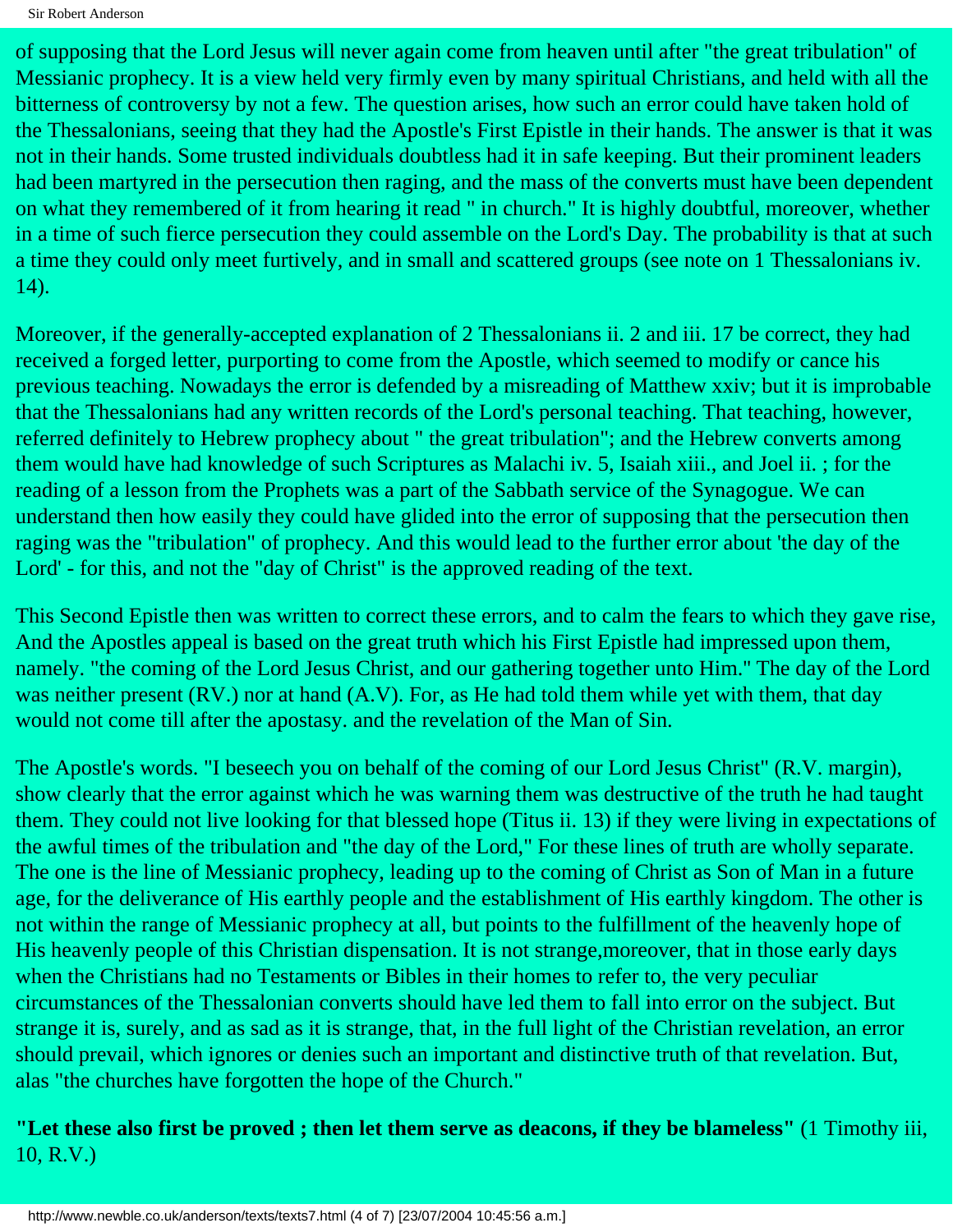Sir Robert Anderson

In his commentary on 1 Timothy iii., Dean Alford says tersely that "the *episkopoi* of the New Testament have officially nothing in common with our bishops." And he might have said also that, when the New Testament was written, the Greek language had no special word to correspond with our "deacon." For *diakonos* is a generic word for servant. It was used both of household servants and of ministers of the gospel; and the Apostle Paul applied it to himself, and even to Christ.

Our text, therefore, is misunderstood only because it is mistranslated. The noun is diakonos and the verb is diakoneô. In another connection, therefore, it would be rendered, "Let the servants be proved and if found blameless let them serve" here, of course, it should read, " Let the ministers be proved. and if found blameless let them minister.'' Some men were apostolically appointed to "the office of a bishop"; but ministers were, like the Apostles themselves, the gift of Christ, and they are included in that category in Ephesians iv. 7 - 11. It is noteworthy that in that passage, seeing that it deals with the vital unity of the Body of Christ, no mention is made of "governments" for rule has to do with the visible Church on earth, to which 1 Corinthians xii. 28 refers. No less noteworthy is it that, though Teacher's are specified for both, for their ministry obviously has reference to both, Evangelists have no place in 1 Corinthians xii.. for the sphere of their ministry is not the Church, but the world.

Philippians I. 1, which is the only other passage where the word "deacon" occurs in our English versions, ought of course to read "bishops and ministers." Although etymologically and in their origin "minister'' and "deacon" are synonymous, the word "deacon" has acquired such a definitely distinctive meaning that its retention by the Revisers is a flagrant violation of their avowed principles, due, no doubt, to their reluctance to discredit the figment that the diakonos was a subordinate office-bearer in the Church. Such an error is sufficiently refuted by the fact, already noticed, that the Apostle Paul uses the word of himself seven times; and in Romans xv, 5 he applies it to the Lord Jesus Christ.

It is noteworthy that in Scripture the word is not used of Stephen and his fellows, whose appointment "to serve tables" is recorded in Acts vi. It is also noteworthy that, as Dr. Hatch has indicated in his great work, The Organisation of the Early Christian Churches, the duties thus assigned to them devolved upon the bishops when the Church was fully organised.

### **"Who gave Himself for us, that He might ... purify unto Himself a peculiar people, zealous of good works"** (Titus 2:14)

"A peculiar people." The popular reading of this phrase not only misses important truth, but. it has a sinister influence upon many a Christian life. The word *periousios* occurs nowhere else in the New Testament ; but it is taken from the Greek version of Exodus xix. 5 "All the earth is Mine, but ye shall be to Me a peculiar people above all nations." And our English word admirably expresses the sense of the original. For, as the Dictionary tells us, "peculiar is from the Roman peculium, which was a thing emphatically and distinctively one's own, and hence was dear."

To be "a peculiar people," then, is not to be a people with uncouth or eccentric manners and ways. It is to be emphatically and distinctively God's own people in a wholly special sense, and therefore to be very specially dear to Him.

### **"According to His mercy He saved us, by the washing of regeneration and renewing of the Holy**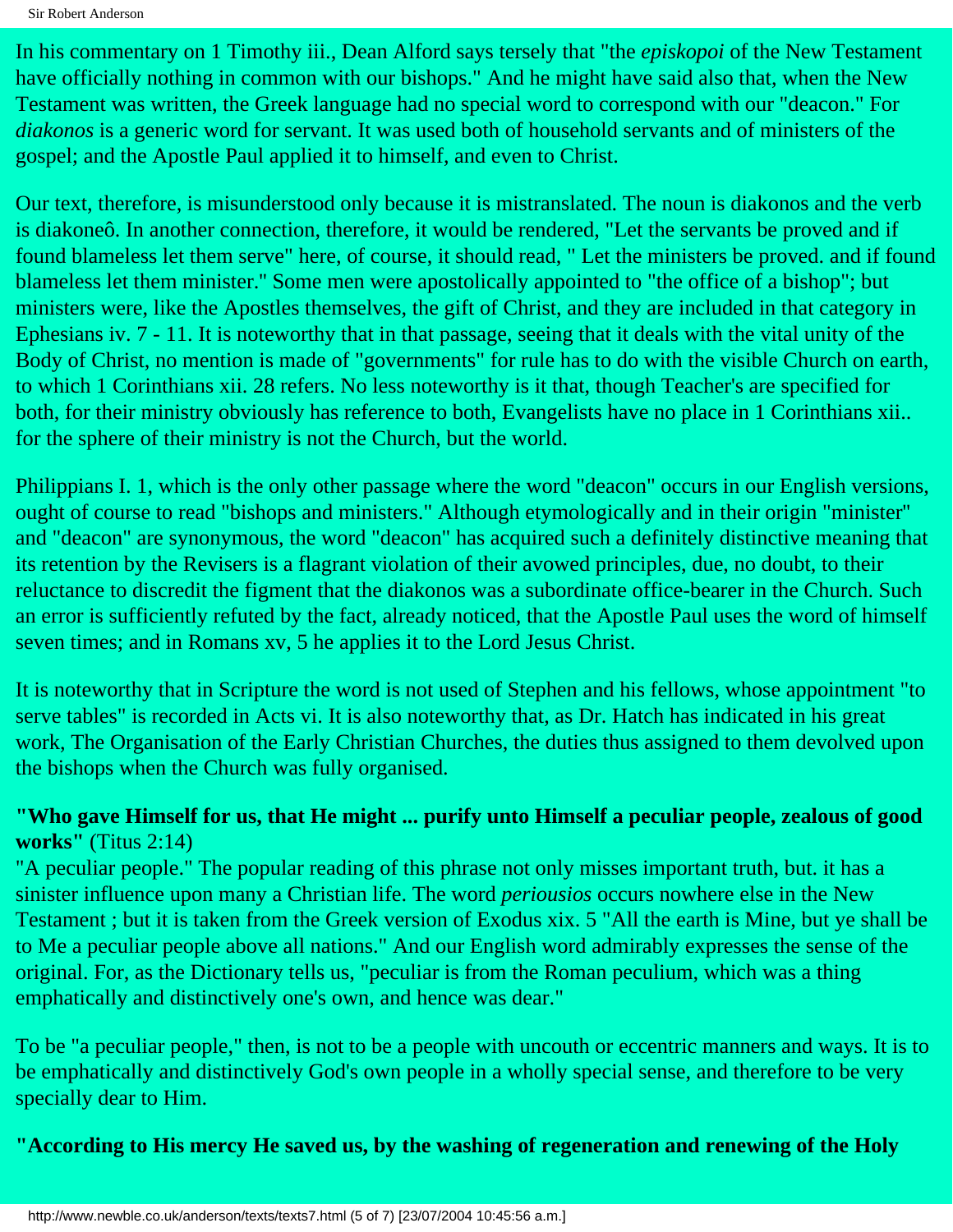#### **Ghost"** (Titus 3 5).

The usual exposition of this verse exemplifies the practice of putting theological labels upon New Testament words, and then reading the passage as thus perverted. Each of the prominent words here used occurs but once ago in in the New Testament renewing," in Romans xii. 2 ; " regeneration," in Matthew xix. 28 ; and " washing," in Ephesians v. 26.

The word rendered " washing " is *loutron*, not a verb, but a noun. It is, strictly speaking, not the washing, but the vessel which contains the water. Certain expositions, of course, wish to read it " font or " layer " ; but this is a false exegesis. The New Testament is written in the language of the Greek Version of the Old and we turn to that authority to settle for us the meaning of any doubtful term. And for this purpose the Apocryphal books are sometimes as useful as the sacred Scriptures. Now, loutron us not the rendering for "laver" in the Greek Version, The LXX use it twice; namely, in Canticles iv. 2 (where it is the washingplace for sheep) ; and in Ecciesiasticus xxxiv. 25, where the Son of Sirach writes, " He that washes himself after the touching of a dead body, if he touch it again, what avails his loutron"?

This last passage is of the very highest importance here, for it gives us the clew we are in search of. The reference is to one of the principal ordinances of the Mosaic ritual - a type, moreover, which fills a large place in New Testament doctrine, and very specially in Hebrews; namely, the great sin-offering as connected with the water of purifications (Numbers xix.).

The absence of both preposition and article before "renewing " requires that the words should be construed together - " the loutron of regeneration and renewing of the Holy Spirit." The reference here is not to a mystical doctrine adopted in after-times by the Church in its decadence, but to one of the greatest of the types of the Divinely ordered Hebrew religion. The great sin-offering of Numbers xix. was burned outside the camp, and water which had flowed over the ashes had cleansing efficacy. But does Scripture connect that type with the Spirit's work ? First, let us note that in Matthew xix. 28 - the only other passage where the word "regeneration" is used - it refers to the fulfilment of the kingdom blessings to Israel, the epoch described in Acts iii. 21 as "the times of the restoration of all things, which God hath spoken by the mouth of all His holy prophets." With this clew to guide us, we turn to one of the most definite of these prophecies, Ezekiel xxxvi. and xxxvii. We there read, "I will take you from among the heathen, and gather you out of all countries, and will bring you into your own land . Then will I sprinkle clean water upon you. . . . A new heart also will I give you. And I will put My Spirit within you." Then follows the vision of the valley full of dry bones. The prophet is commanded to say, "Thus saith the Lord God, "Come from the four winds. 0 Breath, and breathe upon these slain, that they may live." And once again the words are repeated, " I will put My Spirit in you, and ye shall live."

Here, then, is the most characteristic of all the prophecies of that great revival which the Lord described as "the regeneration" - a prophecy to which the Jew clung with special earnestness. And it was the great truth of this prophecy - salvation through the sin-offering in the power of the Divine Spirit - that the Lord enforced in His words to Nicodemus.

#### **"For every high priest taken from among men is ordained or men in things pertaining to God, that he may offer both gifts and sacrifices for sins "** (Hebrews v. 2).

A sufficient reason for including this verse in a list of "misunderstood texts" is supplied by the fact that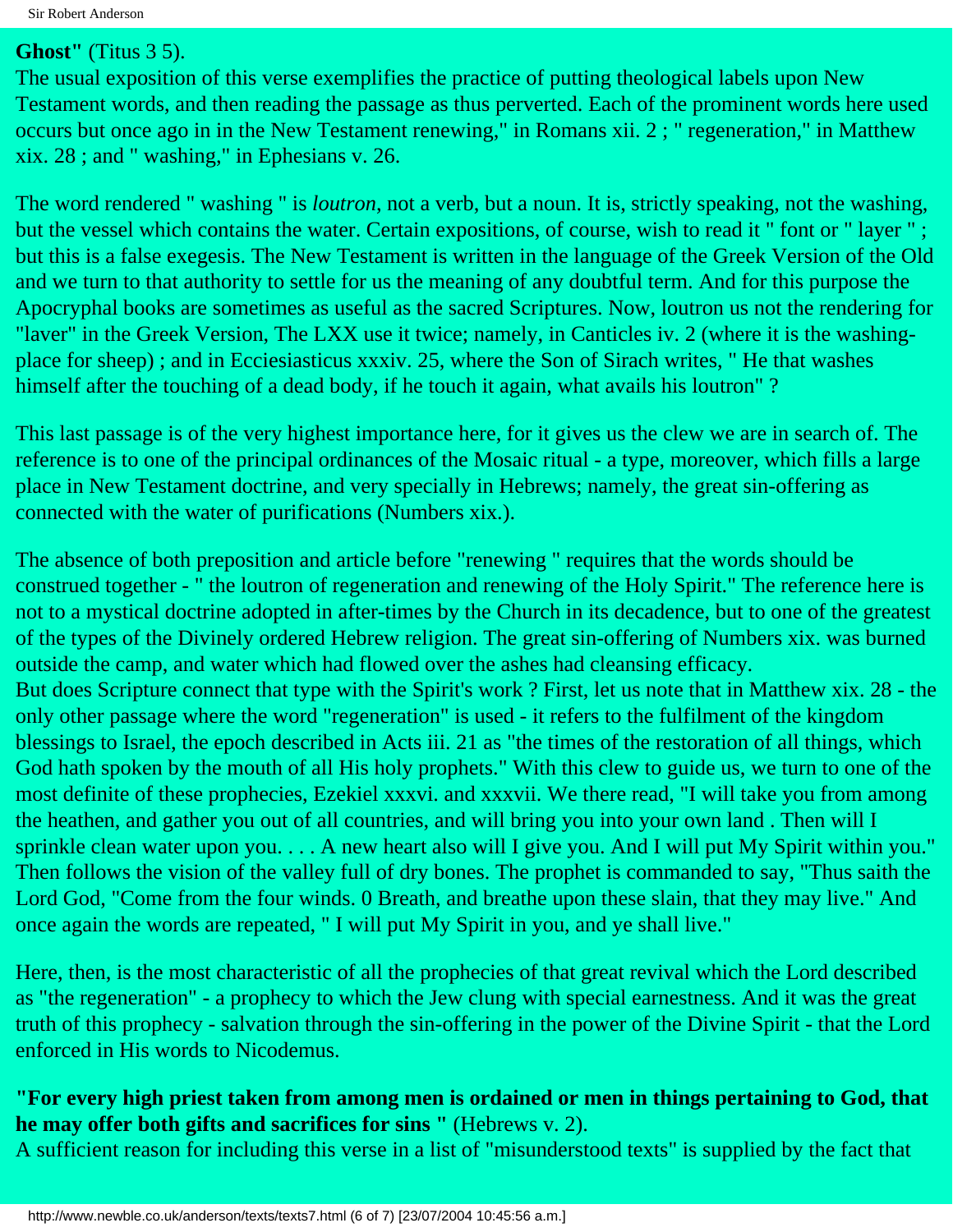the Revisers' " correction" of our A.V. attributes to the Apostle two statements which are directly opposed to the teaching of the Epistle. Here is their reading of it "For every high priest, being taken from among men, is appointed for men in things pertaining to God, that he may offer both gifts and sacrifices for sins." But chapter iv. 14 states emphatically that our " great High Priest is not " taken from among men," but that He is the Son of God. And in the sequel we are told no less emphatically that it was not until after His ascension that He was "called of God a High Priest." The word here rendered "called" occurs nowhere else in Scripture. It signifies that God then "proclaimed and constituted" Him High Priest (Bloomfield).

But our present verse declares that, in contrast with the priesthood of Christ, "every high priest taken from among men is appointed to offer gifts and sacrifices for sins." " An antithesis to Christ, for the Apostle is here speaking of the Levitical priesthood" (Bengel). "The high priest is here described as selected from among men, involving a tacit comparison with the Divine High Priest" (Bloomfield). And the Lord is a priest after the order of Melchisedec, a priesthood that has nothing to do with offering gifts and sacrifices for sins. The English phrase, indeed, would seem to permit of a distinction between His offering gifts and His offering sacrifices for sins. But the Greek will not permit of this (Alford). The fact that our High Priest is the Son of God might seem to separate Him from frail and erring mortals such as we are. But mark the words of the passage. In the Epistles of the New Testament the Holy Spirit never speaks of the Lord Jesus Christ by His human name - the name of His humiliation - save with some special significance. And so here it is "Jesus, the Son of God." It is because He is the Son of God that His priesthood avails us, but it is our joy to remember that He is the "Jesus" of the humiliation, who can be "touched with the feeling of our infirmities, for He was in all points tried as we are." [Chapter Eight](#page-63-0)

[Literature](http://www.newble.co.uk/literature.html) | [Photos](http://www.newble.co.uk/photos.html) | [Links](http://www.newble.co.uk/links.html) | [Home](http://www.newble.co.uk/index.html)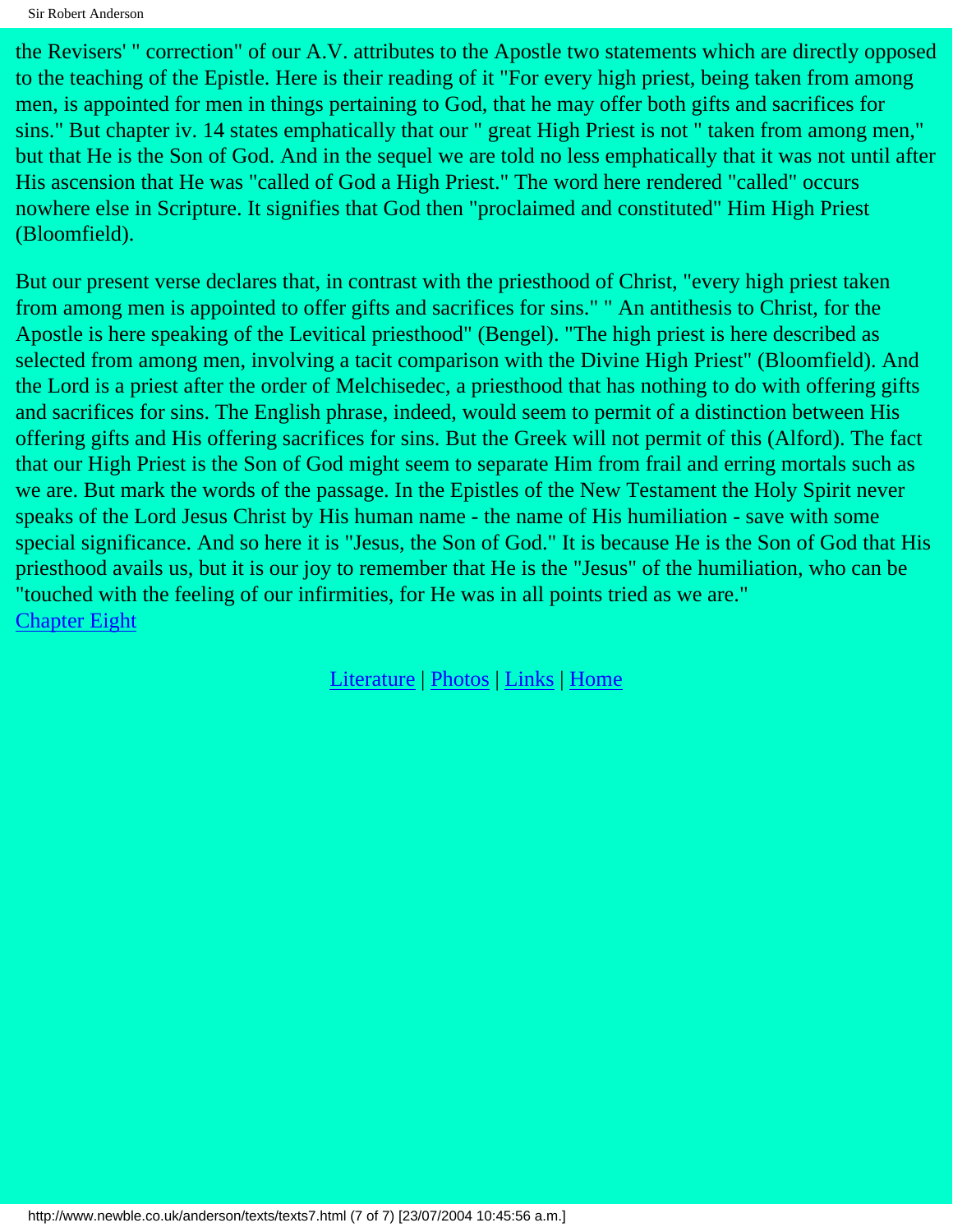# <span id="page-63-0"></span>**SIR ROBERT ANDERSON Secret Service Theologian**



# **MISUNDERSTOOD TEXTS OF THE BIBLE Chapter Eight**

#### **"It is impossible to renew them again unto repentance"** (Hebrews vi. 4 - 6).

Although we can all distinguish between Christianity and the religion of Christendom, we are apt to miss the still clearer distinction between Judaism regarded as the Divine religion and as "the Jews' religion." The Divine religion pointed to Christ, and was fulfilled in him, hut the Jews' religion crucified Christ. That in our day Evangelical Christians should turn to altars and priests, is not only anti-Christian, but in every respect contemptible.But we fail to realise what a hold the outward symbols and ceremonies of their historic cult must have had upon the hebrew Christians, and how natural it was that they should cling to them. What need there must have been for warnings and appeals such as those of Hebrews vi.

A chief function of the groomsman. or (to use the Oriental phrase) "the friend of the bridegroom," was to present the bride to him. But if the bride turned to follow the groomsman when, after fulfilling his duty, he withdrew, she would be regarded as a wanton, and treated as an outcast. And this may illustrate the apostasy of those who turn back to "religion" after coming to Christ. "They crucify to themselves the Son of God afresh"(v. 6). It is not that in fact they do this, any more than a man would really murder his brother because of hating him. And the Apostle very definitely acknowledges this in verse 9. But God judges a path by the goal to which it leads : and it behoves his people to accept, and be guided by, the Divine estimate of their thoughts and deeds.

And this is the purpose of the sixth chapter of hebrews. It is a perversion of it to treat it as intended to limit or undermine the heliever's confidence,or his sense of security in Christ. Indeed, no passagein the Epistle is better fitted to confirm and establish faith than that which immediately follows the warning words of these earlier verses of chapter vi.

#### **"For this He did once, when He offered up Himself"** (Hebrews vii. 27).

It is not "the poor of the flock" only who need to be told that the word "once" here means "once for all," and not "once upon a time." For if this had not been ignored by the wise and prudent, the Christendom ordinance of the Mass would never have been instituted.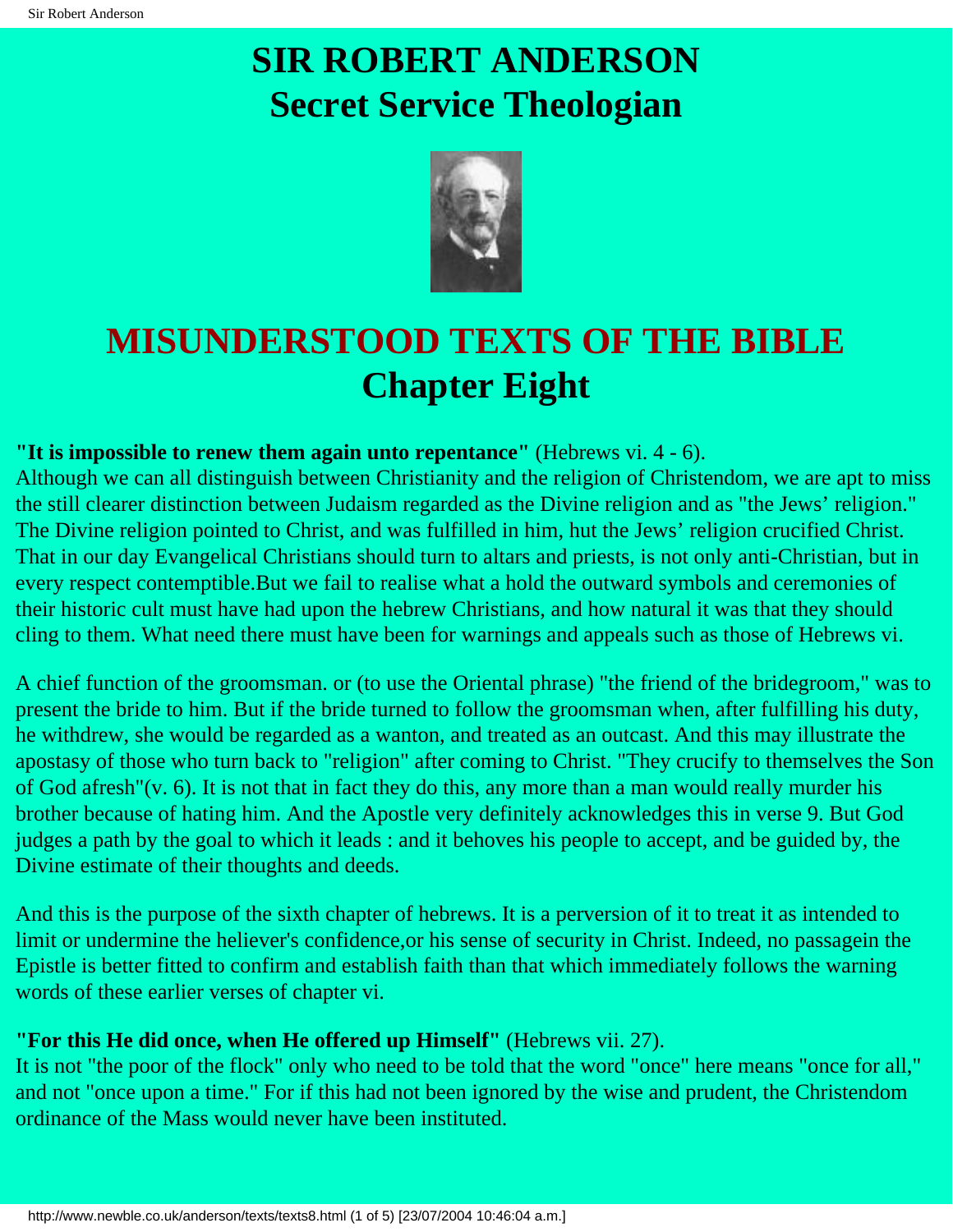The word *ephapax* is used but five times in the New Testament, and only by the Apostle Paul. In Hebrews ix. 12 we read that Christ "entered intothe holy place once for all, having obtained eternal redemption"; and in chapter x. 10, "we have been sanctified through the offering of the body of Jesus Christ once for all." And Romans vi. 10 tells us that "He died unto sin once for all." Though not a few Roman Catholics have a saving knowledge of Christ, they never enjoy settled peace, because they know nothing of a "once-for-all" sacrifice, and an eternal redemption. And the same is true of many a Protestant.

1 Corinthians xv. 6 is the only other passage where *ephapax* occurs. And the Apostle's use of the word generally may well support a doubt as to whetherwe read it aright in taking it to mean merely that the "more than five hundred brethren" who saw the Lord on the mountain in Galilee were all present at the same time. For the Apostle's purpose is to put on record the human evidence for the Resurrection. And as a matter of evidence the proof would have been immeasurably stronger if every one of the five hundred had received a separate and independent vision of the Lord. May not the passage mean that this was a "once-for-all" manifestation of Himself to His assembled disciples as representatives of all who should afterwards believe in Him.

### **"Unto them that look for Him shall He appear the second time, without sin, unto salvation"** (Hebrews ix. 28).

As these words are usually read on "the text-card system," and without reference to the context, they are supposed to refer to the so-called "Second Advent" - a phrase which, both in theological literature and in popular use, points to the dread *dies irae* of a remote future. When a phrase has thus acquired a definitely distinctive meaning, it savours of pedantry to use it in any other sense.And as this particular phrase embodies and perpetuates a gross error of Patristic teaching, which would rob us of the Christian hope of the Lord's Coming,we shall do well to discard it. For if Christ's "coming to judge the world" be His second coming, the sceptic has good ground for asserting that the Coming revealed in the Epistles - "that blessed hope" - is a superstitious belief based upon Apostolic ignorance.

As noticed on a preceding page, the Second Advent of theology will be the fourth or fifth Coming of Christ.But what specially concerns us here is that there is no reference to it in Hebrews ix. 28, which speaks of His appearing a second time for salvation. And it is noteworthy that this word "appear" is the ordinary word for "being seen," and is so translated in 1 Corinthians xv. 5, 6, 7, and 8. It is wholly different from the word used respecting the Lord's Coming in1 Timothy vi. 14; 2 Timothy i. 10 and iv. 1, 8;and in Titus ii. 13. Our verse therefore might be rendered, "By them who look for Him He will be seen a second time" ("the second time" is a mistranslation, due no doubt to the influence of the "Second Advent" doctrine).But the burden of this section of Hebrews is thedoctrine of the sin-offering. And the closing wordsof chapter ix. would bring vividly to the mind of a Hebrew Christian the ritual of the Day of Atonement.Upon that red-letter day of Israel's sacred calendar,the High Priest offered the great yearly sin-offering, and when the prescribed ritual in all its parts was fulfilled, he passed within the veil ; and the assembled Israelites watched and waited until he reappeared to bless them. For his thus reappearing was a pledge and proof that the sacrifice was accepted and expiation accomplished.

The accuracy of the type is absolute. Why was Aaron commanded to put off his high-priestly garments before offering the sin-offering, and not to wear them again until after he had entered the Divine presence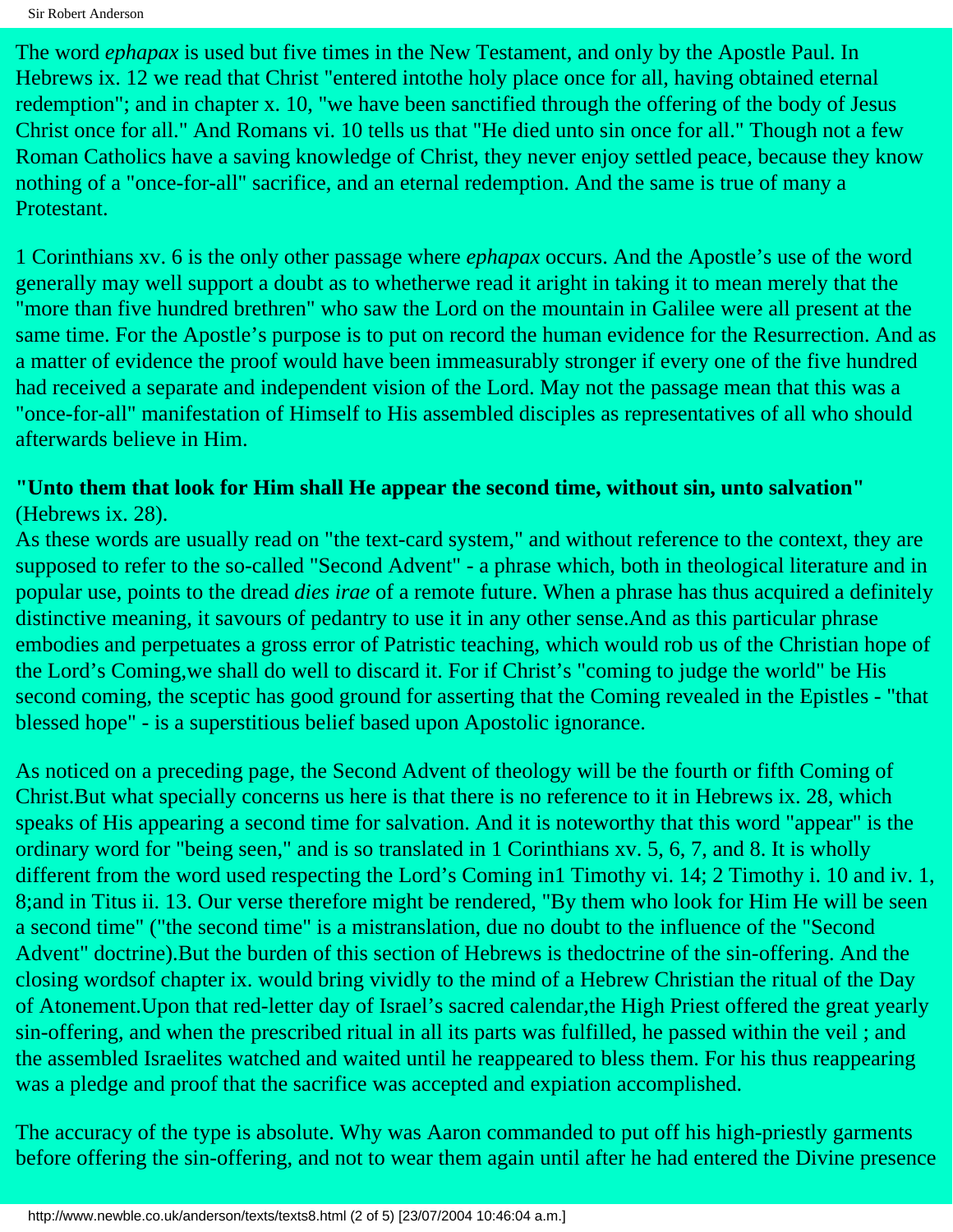with the blood? Why, but because it was not until after the Ascension, when, having "put away sin by the sacrifice of Himself" (v. 26), and, having passed into the heavens "by His own blood," that Christ was " called of God a High Priest." And while Aaron's appearing again in his garments of gloryand beauty to bless the people will have, in the antitype, a literal fulfilment for the earthly peopleof the Covenant, the heavenly election of this dispensation have not to await that "second time appearing. For to them it is given by faith to enter into the holiest "by that same blood by which He entered there, and thus to behold Him apart from sin and sin-offerings."

Dispensationally, this part of the type will be fulfilled in a definite way to the elect remnant of Israel,who will be looking for their Messiah; but in its spiritual teaching it is a truth for every believer. For though the death of Christ, as the antitype ofthe sin-offering, is in God's sight the ground of our peace, our own appreciation of His sacrifice, and our realisation of the peace it gives, depends upon our seeing Him by faith apart from sin. It is the Hebrews aspect of the truth which Romans connects with the resurrection of Christ. And it is truth which has no place in the cult of the crucifix. Therefore is it that, although many Roman Catholics may have a spiritual knowledge of Christ, they never seem to enjoy settled peace.

A right understanding of this Hebrews passage will prevent its being misused to support the figment that, at the Coming of the Lord, none will be "caught up" save those who will be "looking for Him." If this were true, multitudes of spiritual Christians would be left behind. For are they not earnestly warned by their spiritual teachers that they ought to live looking, not for Christ, but for Antichrist and all the horrors and terrors which, as the Lord declared in Matthew xxiv., must precede His Coming as Son of Man, for the deliverance of His earthly people in a.future age.

#### **"If we sin wilfully . . . there remaineth no more sacrifice for sins"** (Hebrews x. 26 ff).

The preceding note upon Hebrews vi. 4 - 6 leaves but little to be said upon this kindred passage. And that little cannot be better expressed than in the words of Dean Alford's Commentary. The sin here meant, he says, is "the sin of apostasy from Christ back to the state which preceded the reception of Christ, namely, Judaism. This is the ground-sin of all other sins. The verb is in the present, not the past.'If we be found wilfully sinning,' not 'if we have wilfully sinned,' at that day. It is not of an act, or of any number of acts of sin, that the writer is speaking, which might be repented of and blotted out; but of a state of sin in which a man is found when that day shall come."

Here, moreover, as in chapter vi., the immediate sequel plainly indicates that nothing was further from the Apostle's purpose than to limit or weaken the faith of the Hebrew Christians. And it further confirms the view that the warning had reference, not to lapses in the sphere of morals, but to "drawing back" to the religion that was fulfilled in Christ. And if such words were needed in the case of those who were turning back to the Divine religion of Judaism, what a voice they should have for those who turn to the sham altars of Christianised paganism!

The prevalence of altars in our churches to-day is a sad and signal proof that there has been a grievous lapse from the faith of Christ during the last half-century. And it is all the more strange, because to recognise an altar in a Christian place of worship is to run counter to the doctrines of the Church of England. . . . That the Reformers wished to discountenance the notion of altars appears from the fact that, at the Reformation, altars were ordered to be called tables; because, as Bishop Hooper said, as long as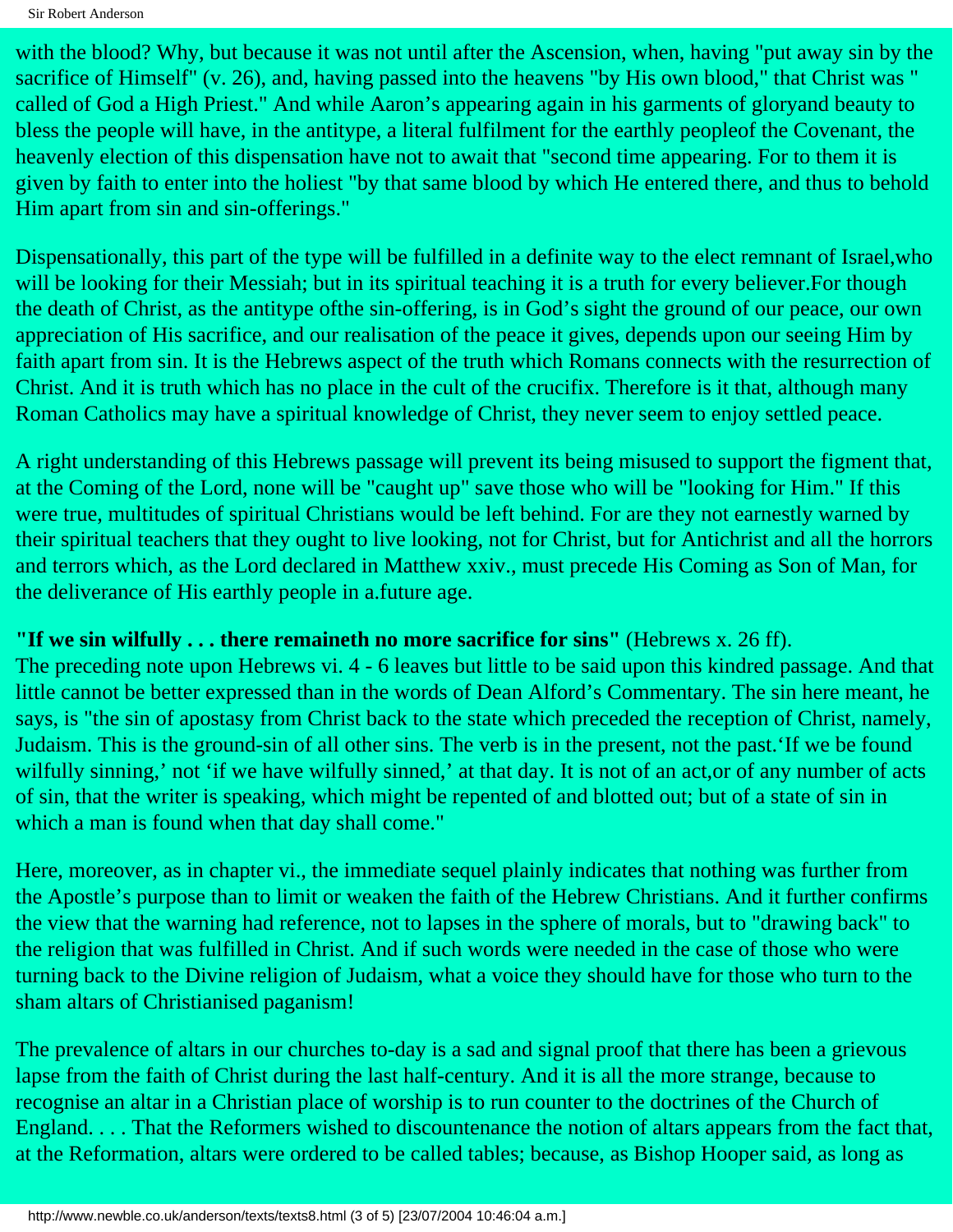```
Sir Robert Anderson
```
altars remain, both the ignorant people and the ignorant and evil-minded priest will always dream of sacrifice. What concerns us more closely here, however, is that Christianity knows nothing of altars. Moreover, "the only priests under the gospel, designated as such in the New Testament, are the saints, themembers of the Christian brotherhood. As individuals, all Christians are priests alike."

### **"We have an altar whereof they have no right to eat which serve the Tabernacle "** (Hebrews xiii. io).

The popular exposition of this verse depends on emphasising the pronouns in order to make it indicate a contrast between Christianity and Judaism. But in the original Greek the pronouns are not expressed.If they were, we might convey their force in an English translation by printing them in italics.For example, a Roman Catholic might say, "We have an altar," thus implying a contrast with Protestants who have none. But without the emphasis, the phrase thus addressed to Hebrew Christians is equivalent to "There is an altar." And this is here the force of the Apostle's words. For he is not propounding a new Christian doctrine, but illustrating and enforcing the practical truth which finds definite expression in the thirteenth verse. And with this end in view, he refers to ordinances of the Divine religion of Judaism, with which every Hebrew Christian was familiar.

As a general rule the altar contributed to the dietary of the priests. But in verses 10 and 11 he reminds them of the notable exception to that rule.The great annual sin-offerings of the Day of Atonement, of which the blood was brought into the sanctuary, were "burned without the camp," and the priests had no right to eat thereof. Regarded in its highest aspect, we can have no part in the sacrifice of Calvary, albeit, we receive to the full the benefits and blessings accruing from it: "Alone He bore the Cross" But the Cross testified, not only to God's judgment upon sin, but to man's estimate of the Sin-bearer. It told not only of the wrath of God, but of the reproach which men heaped upon Christ. Is the Christian, then, to share the blessings, and yet refuse to share the reproach? Surely not : "Therefore (emphatic) let us go forth unto Him without the camp, bearing His reproach." This is the teaching of the passage.

Though expositors are generally agreed that it refers to the Day of Atonement. they differ as to whether the altar of sin-offering has its antitype inthe Cross or in Christ Himself. This betrays strange ignorance of the language in which Christian truth is revealed in the New Testament, namely, thetypology of the Pentateuch. For there was no altar of sin-offering. And upon the Day of Atonement the sin-offering victim was not killed upon an altar at all. The law is explicit; it was killed "beside the altar." And neither altar nor priest is necessary to a sacrifice. For there was neither altar nor priest in Egypt when the great Paschal sacrifice of Israel's redemption was offered. And, moreover, the institution of sacrifice is as old as the Eden Fall.

Until we come to the heavenly visions of the Book of Revelation, the New Testament knows nothing of an altar. The word is used eight times in the Gospels and six times in the Epistles ; but only by way of narratival mention. Has the Christian then no altar? Assuredly he has; but its place is in the heavenly shrine of the Great High Priest. Altars and priests upon earth bear testimony, not to the Divine Presence, but to the apostasy of the professing Church. [Chapter Nine](#page-68-0)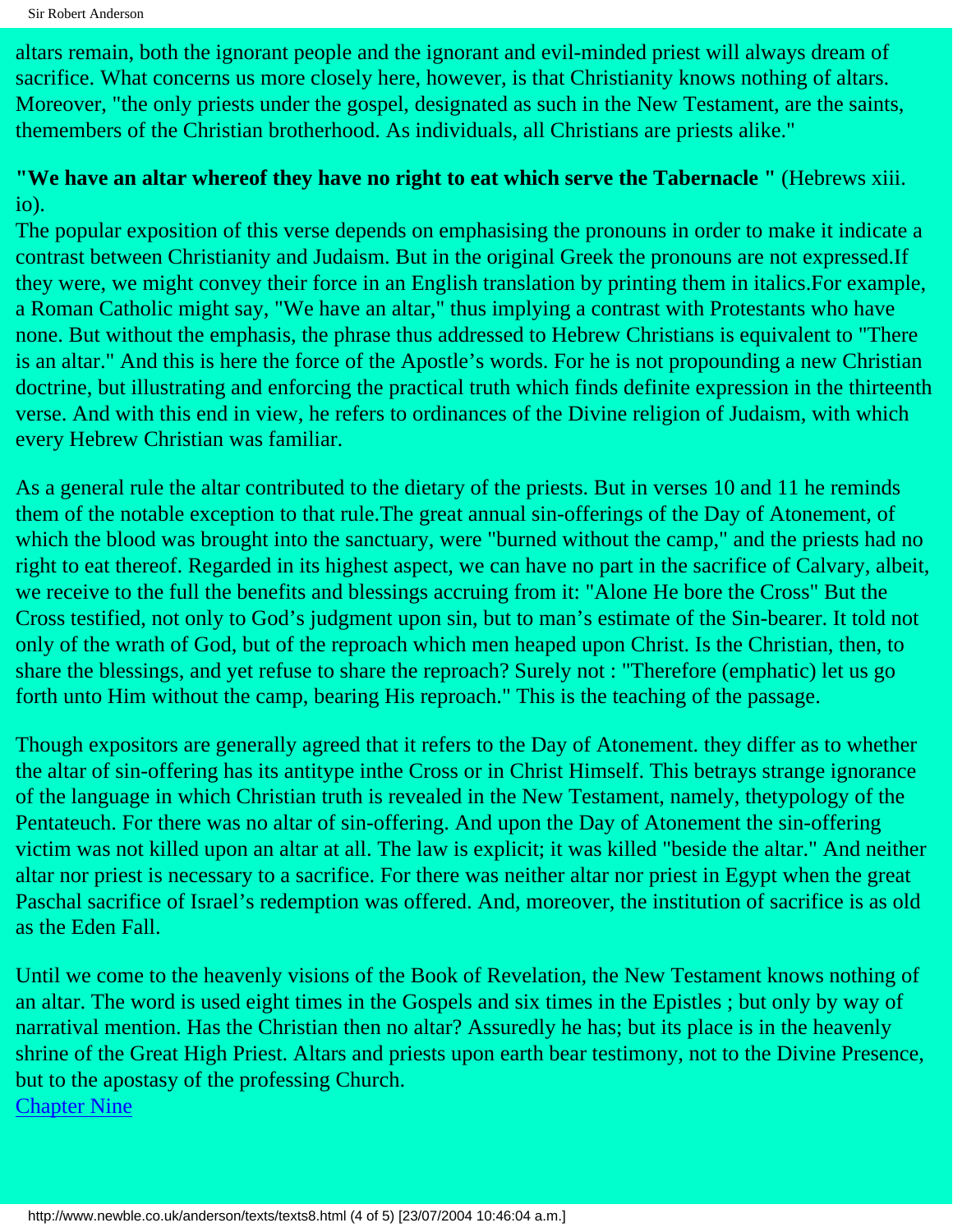## [Literature](http://www.newble.co.uk/literature.html) | [Photos](http://www.newble.co.uk/photos.html) | [Links](http://www.newble.co.uk/links.html) | [Home](http://www.newble.co.uk/index.html)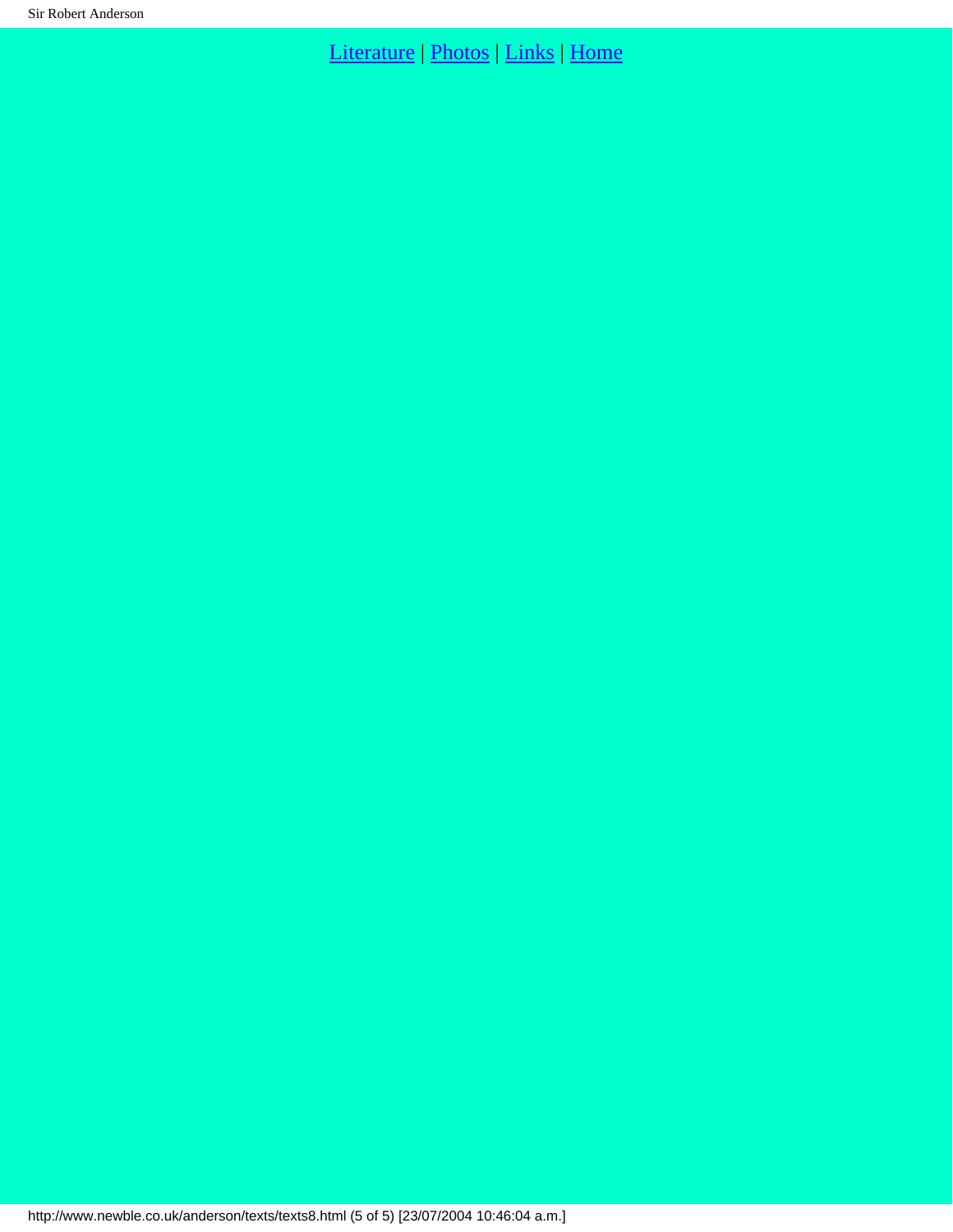# <span id="page-68-0"></span>**SIR ROBERT ANDERSON Secret Service Theologian**



# **MISUNDERSTOOD TEXTS OF THE BIBLE Chapter Nine**

**"Anointing him with oil in the name of the Lord "**- (James V. 14). The following is the R.V. reading of the passage from which the above words are taken: "Is any among you sick? let him call for the elders of the church; and let them pray over him, anointing himwith oil in the name of the Lord : and the prayer of faith shall save him that is sick, and the Lord shall raise him up ; and if he have committed sins, it shall be forgiven him. Confess therefore your sins one to another, and pray one for another, that ye may be healed."

Save for one word that needs explanation for English readers, the New Testament contains nothing simpler and plainer than this, and yet nothing that is more misunderstood and perverted. Upon it is founded "the sacrament of extreme unction and, *mirabile dictu!* certain ultra-evangelicals use it as a Scriptural basis for a practice akin to that of the Roman Catholic Church.

In our English Testament "anoint" stands for two wholly different Greek words, the meaning of which is thus explained in Archbishop Trench's Synonyms: "*Aleiphein* is the common and mundane, *chricin* the sacred and heavenly word. Aleiphein is used indiscriminately of all actual anointings, whether with oil or ointment ; while chriein, no doubt in its connection with Christos, is absolutely restricted to the anointing of the Son, by the Father, with the Holy Ghost, for the accomplishment of His great office, being wholly separated from all secular and common uses. Thus, see Luke iv. 18; Acts iv. 27, x. 38 ; 2 Corinthians i. 21 ; Hebrews i. 9 ; the only occasions on which *chriein* occurs."

Classical English has no special word for *aleiphcin*, but to massage with oil expresses its meaning. And "it was as a salutary and approved medicament that the patient was to be thus massaged prior to intercessory prayer on his behalf (Kitto's Cyclopadia). Most expositors, however, represent this anointing as a sacramental rite to be performed by the elders in virtue of their office. And the inaccurate reading anointing him with oil '' (which mars both our versions) lends itself to this error. But as it is certain that among Orientals the elders would not themselves massage a female invalid, it must not he assumed that they did so in other cases. The RV. marginal reading having anointed him "is grammatically correct; but perhaps "after he has been anointed" would better snit our English idiom. The added words, in the name of the Lord," are commonly taken as proof that the anointing was a sacramental rite. But this betokens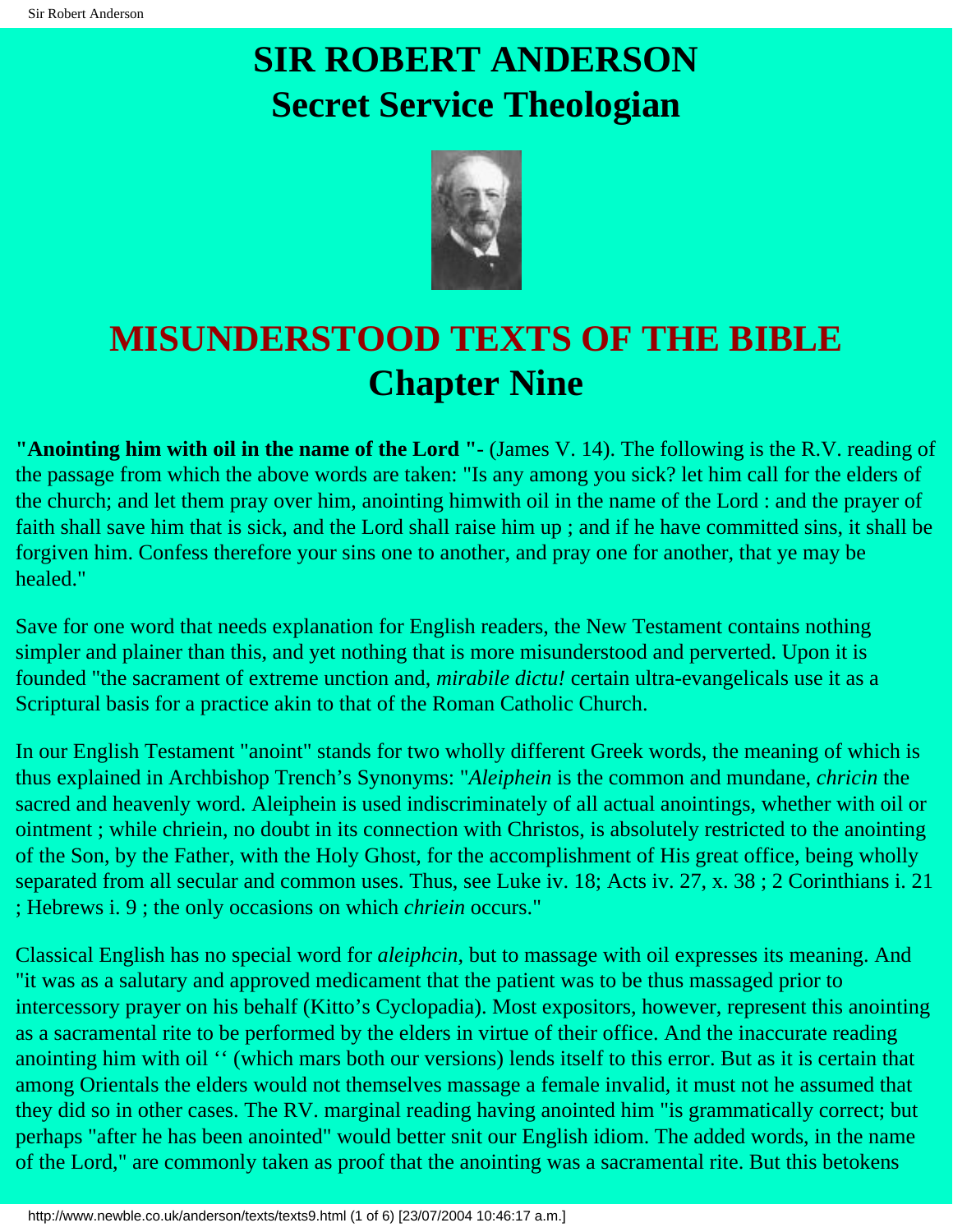```
Sir Robert Anderson
```
ignorance of the true character of the Christian life ; for it is to common and mundane " acts that the exhortation refers, " Whatsoever ye do in word or deed, do all in the name of the Lord Jesus" (Cohossians iii. 17).

The passage, I repeat, is clear and simple. And its teaching may be summed up in two words, namely, the use of means, and believing prayer. Hezrkiah's case illustrates this in a striking way. For though the prophet Isaiah was Divinely bidden to bring him a definite promise of recovery, he enjoined the recognised remedy of the fig poultice. "For it is usual in the East, even to the present day, to employ a poultice of figs as a remedy for boils " (Speaker's Commentary, 2 Kings xx. 7). The precedent is singularly apt. For the King was evidently dying of a malignant tumour ; and in such cases "a lump of figs "would no more avail to work a cure, than would a basket of bread and fish suffice to feed thousands of hungry men. But "the use of means" is a Divine principle thus inculcated for our guidance. And if, in these days of ours, Providence has brought within our reach better medicaments than oil or figs, it behoves us to use them "in the name of the Lord," with trustful and thankful hearts. Do we ignore God if we use our eyes when traversing a dangerous street crossing ? or if we don a lifebelt when a ship is in peril ? " God has no pleasure in fools!"

There is "a gift of faith." And if any Christian can trust God to heal his sickness, or to set his broken limb, without the use of means, we should thank God not only for his cure hut for his faith. But faith is a personal gift (Romans xiv. 22) ; and a Christian, who allows others dependent upon him to suffer through his failure to provide them with remedies which the Providence of God has brought within his reach, is guilty of conduct as utterly un-Christian as one who in other respects fails to "providefor his own house" (1 Timothy v. 8). As for those who seek to corrupt and coerce their fellow-Christians by this false teaching, they merit stern reprobation on the part of all who fear God and love the truth.They bring Scripture into contempt, and often betray devout hut ignorant Christians into a course of conduct that brings them within the meshes of the criminal law.

We have no definite ground for assuming that the elders of James v. 14 possessed miraculous powers of healing. Indeed, the words, "The prayer of faith shall save the sick," are against such a supposition. But there is no doubt that the disciples of the Ministry were thus endowed. and it claims emphatic notice that, in their mission of healing, they habitually made use of the oil massage (Mark vi. 13). These things are "written for our learning." And if those who were supernaturally gifted to heal the sick were Divinely led to make use of ordinary remedies, it is surely our part to follow their example, without hesitation and in thefulness of faith. And we shall recognise that the anointing enjoined by this Scripture - the use of a wellknown and well-accredited medicament - has nothing in common with the superstitious practice of touching the body here and there with a finger dipped in oil, whether by a Romish priest or an Evangelical Christian.

### "**I beseech you as strangers and pilgrims, abstain from fleshly lusts** " (2 Peter ii. i 2).

Words are like counters. They have no intrinsic value, but bear whatever meaning people put upon them. According to the dictionary, for example, a pilgrim is "one who slowly and heavily treads his way; a traveller; (2) especially one who travels to a distance from his own country to visit a holy place." And as "religion" enjoins upon people to become pilgrims, some sensitively devout folk will set out for Jerusalem or Mecca or Rome, while others will set themselves morbidly to practise asceticism.But the Bible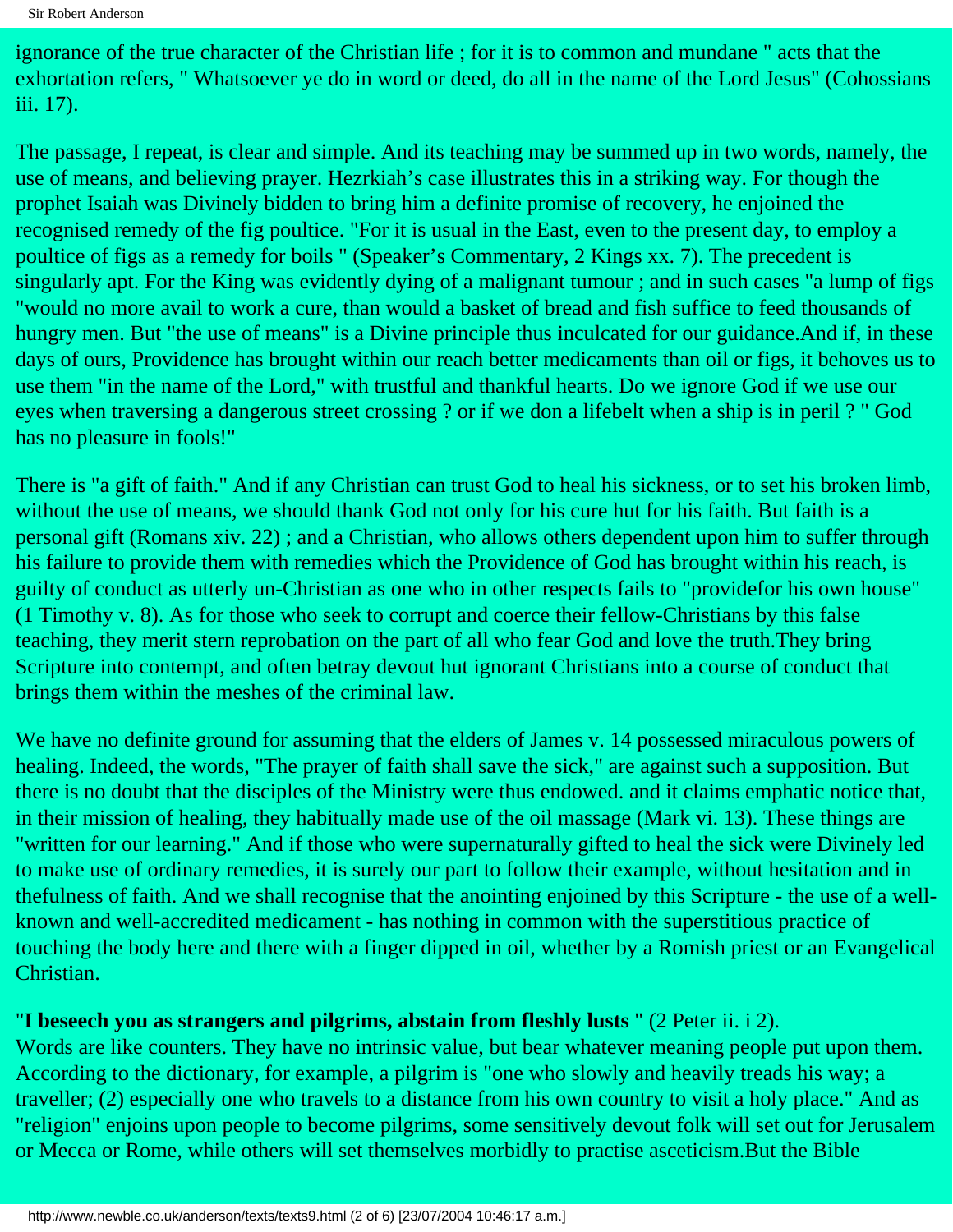Sir Robert Anderson

nowhere enjoins upon the Christian to become a pilgrim. For while the aim which human religion sets before its votaries is always to become something that they are not, the true effort of the Christian life is to realise and live up to what God's grace has made us.

But who and what is a pilgrim ? The *parepidêinos* of the New Testament is one who is living away from his own country or people. How aptly this describes those who are born from above, and whose citizenship is in heaven! To take a sublunary example,our relations and friends in India. are pilgrims. Even though they spend a lifetime there, Britain is their home. This does not make them useless as residents of India, or careless in the discharge of their public and private duties there. And there may be nothing of the pilgrim about them in the dictionary sense.But they are pilgrims all the same.

It was not in order to become a pilgrim that Abraham left his palatial home and became a wanderer; but his faith vision being set on the heaven-built city of the Divine promise, he confessed that he was a stranger and a pilgrim upon earth (Hebrews xi. 10, 13). So here, the First Epistle of Peter is addressed to " the elect who are pilgrims of the dispersion " ; and it is to such that the appeal is addressed, "I beseech you as sojourners and pilgrims to abstain from fleshly lusts."

And here we have exhausted the passages in which the word occurs. For though it holds so large a place in the religion of Christendom, it is used but three times in the New Testament. Kindred teaching, however, abounds. That life on earth is but a pilgrimage is, indeed, in the very warp and woof of Christianity. The fact, moreover, that it is transient and brief is stamped indelibly upon the human heart. This, indeed, is one element in "the weight of that awful sadness, of which, to the mass of men, life is the synonym and the sum." But while for those who have no hope beyond the grave,the fleeting character of life on earth may well give cause for sadness and gloom, it ought only to deepen in the Christians heart a sense of the true significance and value of our sojourn here, and of the eternal gladness and glory of the life to come.

#### **"His own self bare our sins in His own body on the tree"** (i Peter ii. 24).

"Most modern scholars are agreed to reject 'on the tree' in favour of the marginal 'to'; the proper meaning of the Greek preposition, when connected (as here) with the accusative, being what is expressed in colloquial English by 'on to the tree.'"

This sentence from Bishop Ellicott's N.T. Commentary is followed by a reference to the gloss that the Lord "offered up our sins in His own body on the altar of the cross." That such a view should have the sanction of eminent names exemplifies the dictum of one of the great German theologians, that "the elucidation of the doctrine of the types is a problem for future theologians." In other words, theologians have neglected the study of the language in which Christian truth is revealed in the New Testament.The Hebrew Christians to whom the Epistle was specially addressed would have stood aghast at such a pagan suggestion as that Christ was offering up sins to God; and upon an altar! The words of chapteri. 18, 19, would turn their thoughts at once to the Passover in Egypt; and no less instinctively would their minds revert to the scapegoat of the Day of Atonement as they read the words of chapter ii. 24.

"Bearing sins" is a figurative expression. But the figure is neither poetic nor forensic. It is explained by the ritual of the sin-offering. In Leviticusxvi. 21, 22, we read, "Aaron shall lay both his hands upon the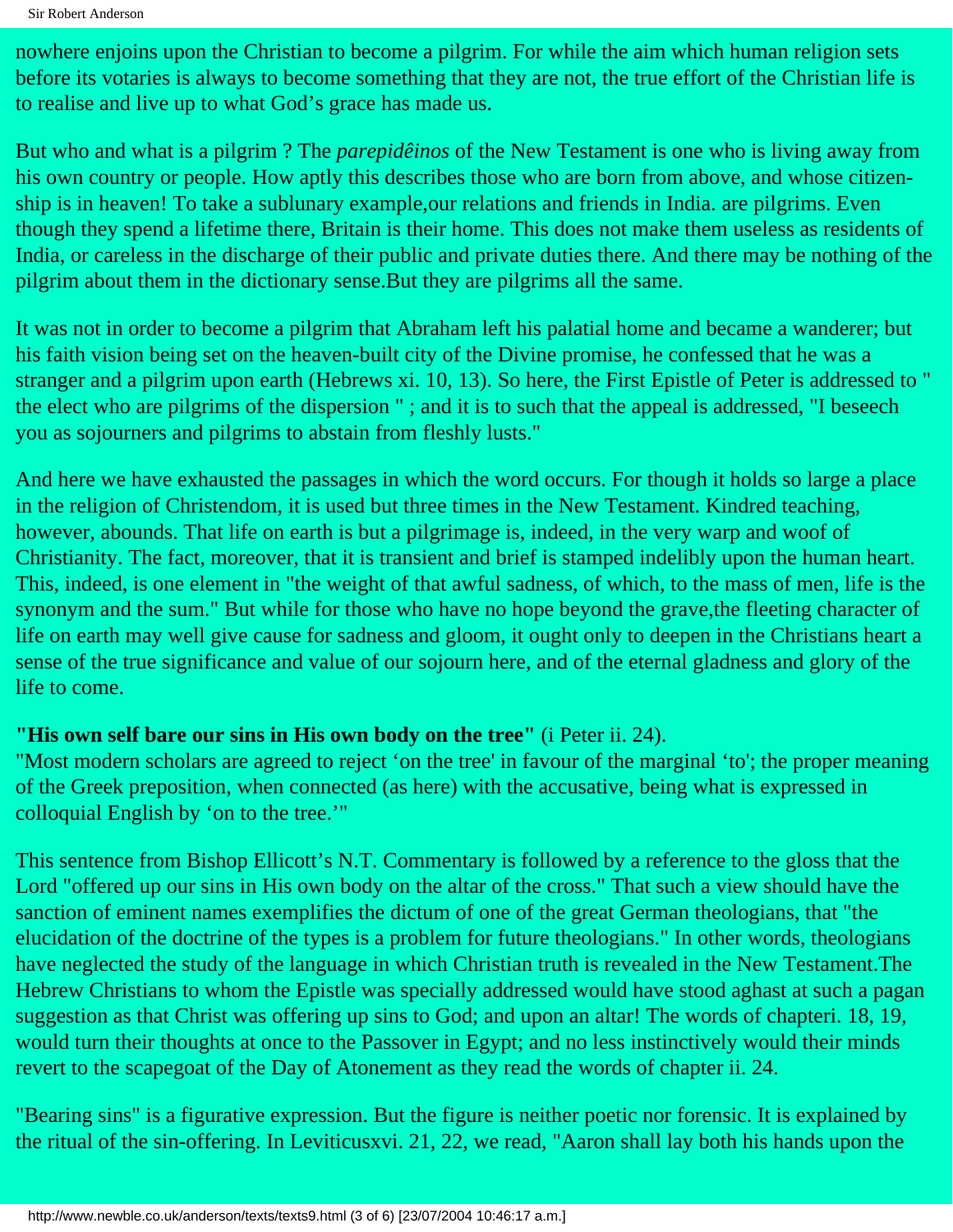Sir Robert Anderson

head of the live goat, and confess over him all the iniquities of the children of Israel,putting them upon the head of the goat . . . and the goat shall bear upon him all their iniquities into a land not inhabited "- the desert aptly symbolising death. The ritual thus typified the amazing mystery of redemption - the imputation of our sins to Christ.The 22nd Psalm reveals His anguish when He reached that dread crisis of His mission. To read it as denoting His relations with His Father during all His earthly ministry betokens that in the religious sphere nothing is too profane or too foolish to be believed

It was as God's representative that Aaron laid the people's sins upon the scapegoat. And God Himself it was who laid our sins on Christ. And what the type foreshadowed, our passage tells us plainly, that this was before the Cross. The crucifixion was man's work altogether; witness the words this same Apostle addressed to the Jews at Pentecost,"Him being delivered up by the determinate counsel and foreknowledge of God, ye have taken and by wicked hands have crucified and slain" (Acts ii. 23).During all His ministry, no hand was ever laid on Him, save in loving service. But at times His immunity from threatened outrage was explained by the words, "His hour was not yet come." Now, that hour had struck; and the warning He had given the disciples was fulfilled "The Son of Man shall be delivered into the hands of men" (Luke ix. 44).Hence His words when His enemies approached Him in Gethsemane, "This is your hour and the power of darkness" (Luke xxii. 23).

Judas delivered Him to the Jews, and the Jews delivered Him to the Roman power. But the words "delivered into the hands of men" can only mean that GOD delivered Him up in pursuance of His determinate purpose. And to this extent Scripture lifts the veil which shrouds the mysteries of Gethsemane, that then it was that the Lord Jesus passed under the load of the sins which He bare "in His own body to the tree."

#### **"He went and preached unto the spirits in prison"** (i Peter iii. i9).

"The literature of this passage is almost a library in itself" (Alford). And even the briefest review of that literature would exceed the limits of these notes. During a study of the passage extending over half a century I have sought for an exposition of it which would take account not only of theApostle's actual words and their context, but also of the scope and burden of the Epistle in which it holds such a prominent place; and I know of at least one that satisfies these requirements.

1 Peter was written to comfort and "stablish" the saints during one of the terrible persecutions which devastated the early Church. And the burden of it is that their sufferings were transient, and their triumph assured, the sufferings and glories of Christ being appealed to as the great exemplar. And here we may well ask, Even if the heresy of "a Protestant purgatory," as it has been aptly termed, were Divine truth, could anything more egregiously inappropriate be introduced to crown the Apostle's exhortationto steadfastness? For if even the heinous sinners of the antediluvian age were so specially favoured,the Christians might surely assume that, if they turned from the path under pressure of such terrible persecution, they would certainly be granted mercy and "a second chance"; and thus the faithful and the unfaithful would reach the same goal at last.

Who then were they to whom the gospel was thus preached in the under world? The answer is that there is nothing in our text about "preaching the gospel" The word the Apostle uses means "to proclaim as a herald," or " as a conqueror" (Grimm's Lexicon); and the context must decide the nature of the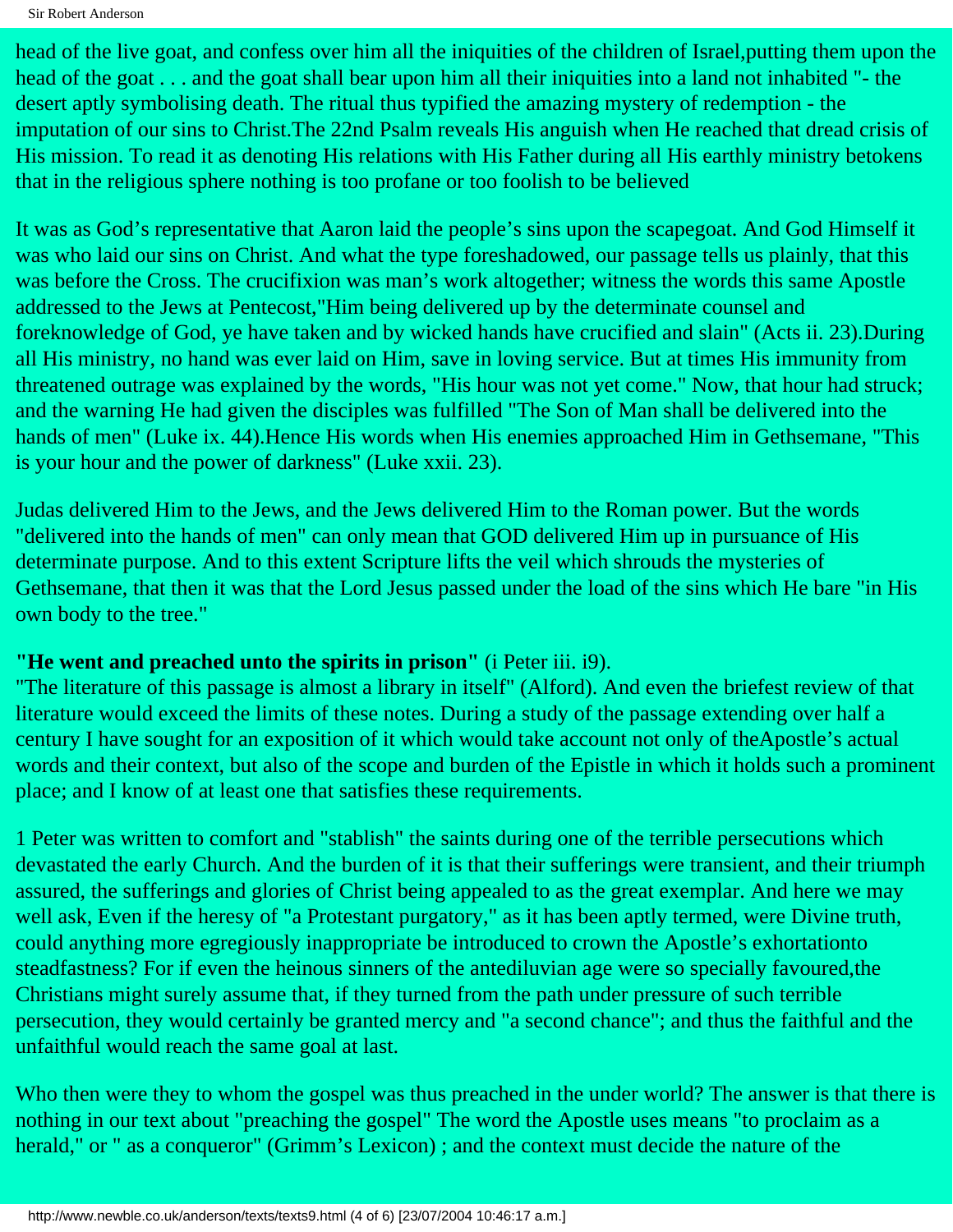proclamation. When the word is used of preaching the gospel, this is always plainly indicated.

But then who were these "spirits" ? Now, first, it is noteworthy that in Scripture, although human beings are said to have spirits, they are not usually called "spirits." "Souls" is the term used of them, even when disembodied (Revelation vi. 9).But angels are generically designated "spirits."See, cx. gr., Hebrews i. 7, 14. So again in Acts viii."an angel of the Lord," in verse 26, is referred to in verse 29 as "the spirit." And, secondly, we must not isolate 1 Peter iii. 19. It should be studied together with 2 Peter ii. 4 and Jude 6, 7. And all must be read in connection with Genesis vi. 1—7, to which these Scriptures so plainly refer.

Now Genesis vi. may be taken in either of two ways. The sceptic reads it with interest as a piece of ancient folklore, which was probably suggested by some tradition that a race of giants had once appeared on the earth. The Christian reads it with awe as explaining why a God of mercy and love "spared not the old world." The awful judgmentof the Flood was not inflicted to punish the natural human sins of one generation of the inhabitants of earth - that is not God's way - but to exterminate a race that had become "corrupt" in the special sense here indicated ; a corruption which, if left to work unchecked, might have tainted even the stock of which the promised "seed of the woman," the Redeemer of our race, was to be born.

Here then is the clew to the meaning of these references to "the angels that sinned" in ante-diluvian times. To suppose that human beings who gave themselves up to immoral practices would be called "the sons of God" is an extraordinary freak of exegesis. But that angels should be thus designated (as in Job ii. 1 and xxxviii. 7) will not seem strange to any who have studied the Biblical use of the word "son." Moreover the Lord Himself has decided this for us. In answer to the Sadducean quibble that the ordinance of marriage vetoed the doctrine of the resurrection, the Lord replied that the glorified of earth are "equal to the angels and are sons of God, being sons of the resurrection" (Luke xx. 36,R.V.). Marriage pertains to an economy of natural bodies - the flesh and blood bodies of this world, whereas in that world we shall have spirit-bodies like the angels.

And this throws light upon the statement of Jude that these angels of Genesis vi. " kept not their first estate (that is, their primary condition ; dignity is Afford's word) but left their own habitation" (their proper habitation, R.V.). This last word seems to denote a descent from heaven. But it is most noteworthy that in the only other passage where *oiketerion* occurs, it denotes the spirit-body of the glorified saints (2 Corinthians V. 2); and this is the second meaning of the word in Grimm's Lexicon. These renegade angels left their spirit-bodies, to come down to the level of flesh and blood. How this was possible is not revealed, but the fact is clearly indicated.

It may be objected that if there had been such an angelic revolt in heaven within Old Testament times, a more explicit mention of it would be found in Scripture. But this admits of a ready answer. The absence of any mention of the kind points to the conclusion that these angels of Genesis vi. were a section of those who shared in Satan's fall. If we are to yield to the folly of reasoning and guessing in such a matter, we would regard it as utterly improbable that holy angels of heaven could fall so low at a single swoop; but not so, that angels who had already fallen should sink to a still lower depth of evil. Their sin, moreover, may well have been instigated by Satan in furtherance of his age-long plot and effort to defeat the promise of "the woman's seed."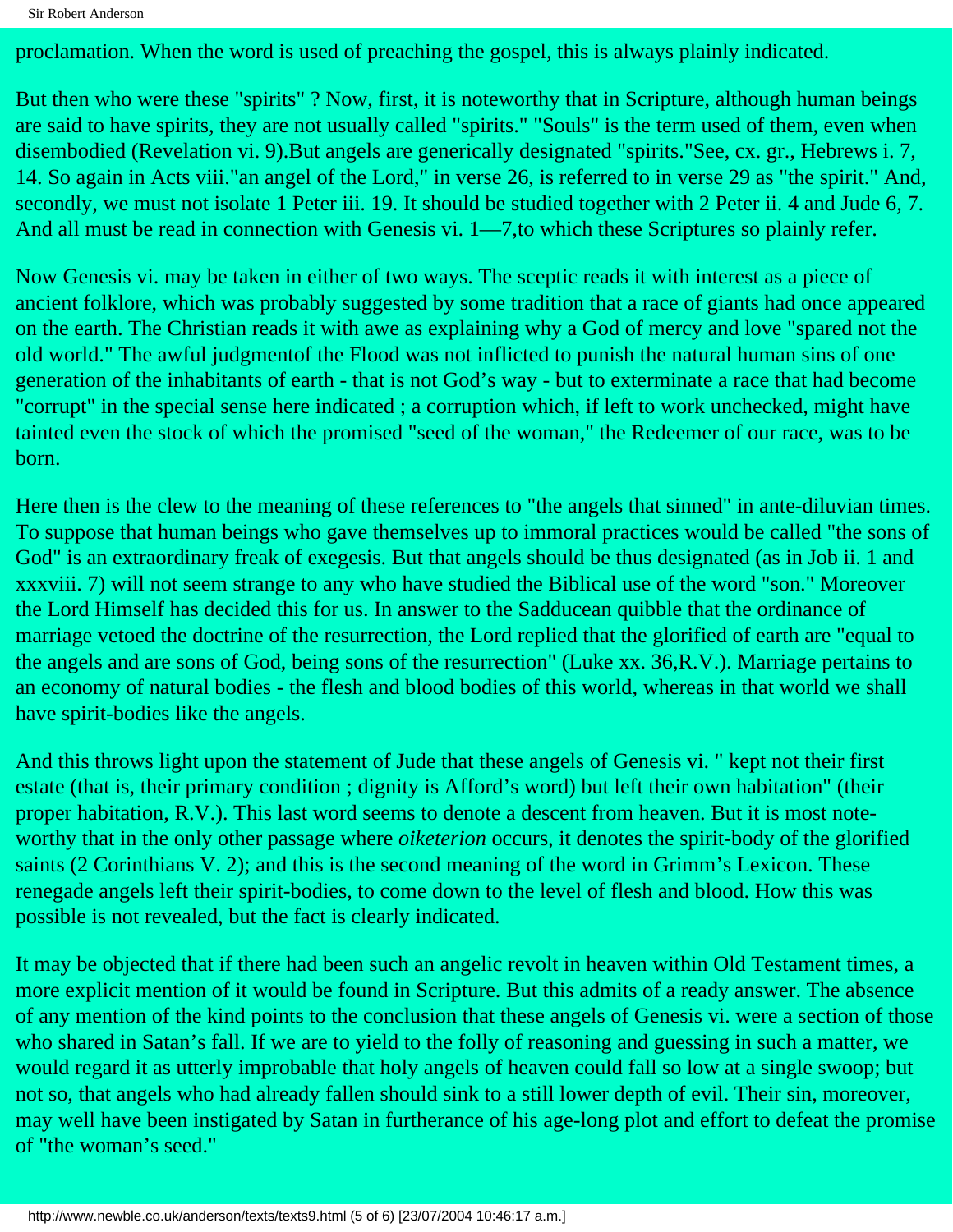Although these angels are said to be "kept in chains under darkness," it is not said that the angels who fell with Satan were thus imprisoned; and we know that a host of them will yet take part in the mysterious war predicted in Revelation xii. 7.

And now we can read this most difficult of all difficult texts in a new setting and with a new meaning. Its aim and purport, I repeat, was to cheer and stablish the suffering saints by unfolding the suffering and glory of Christ. And the "argument" of the teaching is that the height of His triumph was proportionate to the depth of His suffering. The prophecy of the 24th Psalm was fulfilled when, in open view of all the angelic hosts, He passed through the heavens(Hebrews iv. 14, R.V.). They had wondered at His sufferings, and now they were called to worship Him as Conqueror (Hebrews i. 6).

But, more than this, the Apostle was inspired to tell that the Lord had proclaimed His triumph even to the apostate angels who had flouted His authority in antediluvian days. In translating the *kai* of this sentence by "also" our versions render it superfluous and unmeaning, whereas it is intensely emphatic. "So complete was Christ's triumph that He led captivity captive (Ephesians iv. 8); so complete that, having spoiled principalities and powers, He made a show of them openly (Colossians ii. 15). So completely were angels and authorities and powers made subject unto Him, that His triumphal proclamation reached even to Tartarus - even to these in-prison spirits."

#### **"The like figure whereunto even baptism doth also now save us"** (i Peter lii. 21).

The meaning of this text is made clear by a more literal rendering of the words. The following is based on Dean Alford's Commentary: "Which (water, not baptism) the antitype (of the water of the Flood) now saves you also (as it saved Noah) even baptism."

The Apostle's teaching is that, as the water which engulfed the world bore up the Ark, Noah was saved from death by death, so also is the sinner who believes in Christ. For when united to Christ he becomes one with Him in death. It is the same truth as that of the sprinkled blood of the Passover in Egypt. This verse, therefore, is not a veiled reference to the pagan doctrine of baptism according to the Eleusinian mysteries, but plain teaching, which every Hebrew Christian would understand, that Noah's Flood typified the death penalty upon sin, and Christian baptism symbolises union with Christ in His death on Calvary.

[Chapter Ten](#page-74-0)

[Literature](http://www.newble.co.uk/literature.html) | [Photos](http://www.newble.co.uk/photos.html) | [Links](http://www.newble.co.uk/links.html) | [Home](http://www.newble.co.uk/index.html)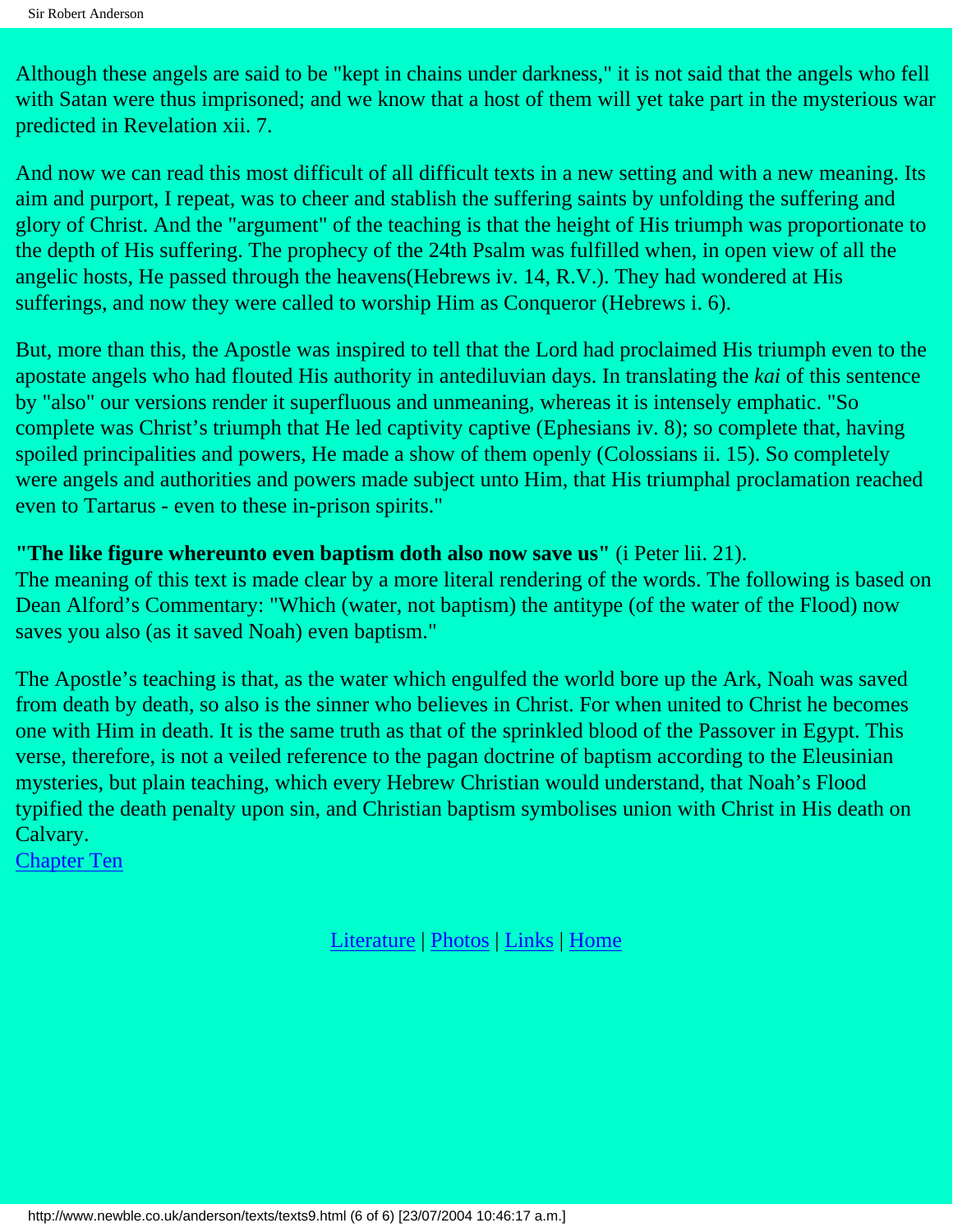# <span id="page-74-0"></span>**SIR ROBERT ANDERSON Secret Service Theologian**



# **MISUNDERSTOOD TEXTS OF THE BIBLE Chapter Ten**

**"For this cause was the gospel preached also to them that are dead, that they might be judged according to men in the flesh, but live according to God in tbe spirit"** (1 Peter iv. 6). Any one who studies the literature of this verse with a free and open mind may well incline to the suspicion that its meaning is an unsolved problem - that it is, in fact, a lock of which the key has been lost ; or, to explain my parable, that the Apostle had in view some special circumstances or beliefs of which no record has come down to us.

We may clear the ground, however, by ruling out the mass of the expositions offered of it; as, for example, all such as depend upon putting a meaning upon the word "dead" different from that which it bears in the preceding verse (Alford). And we may assume that "the preaching of the gospel which is meant is before death, and not subsequent to it" (Bengel).

We may also definitely assume that the Apostle expected those whom he was addressing to understand his words ; and further that they were designed to comfort and strengthen them in view of the calumnies and persecutions of evil men who resented their pure and upright manner of life. And yet some expositors ask us to believe that, to this end, he announced that Christ preached the gospel to those who perished in Noah's flood! And the suggestion is no less extraordinary, that they were to find comfort in the fact that those of their persecutors who were dead had heard the gospel after death, in order "that they might be judged," i.e. that their punishment might be the greater.

If we take "the dead" here indicated to be, not the persecutors, but their victims, certain graver difficulties of the passage will disappear. The following is Dean Alford's statement of a view which he does not himself accept "For this reason was the gospel preached to those among you who have suffered death at the hands of persecutors that they might indeed be judged, condemned, by human persecution as regards the flesh, but might live with God as regards the spirit."This will seem still clearer if, in construing the verse,we take account of the significance of the Greek particles *men and de* (which are ignored in both our versions); and further, if we give to the phrases *kata anl.hropous and kala Theo*n the meaning assigned to the latter in, ex. gr., Romans viii. 27. The verse as thus read would clearly suggest an appeal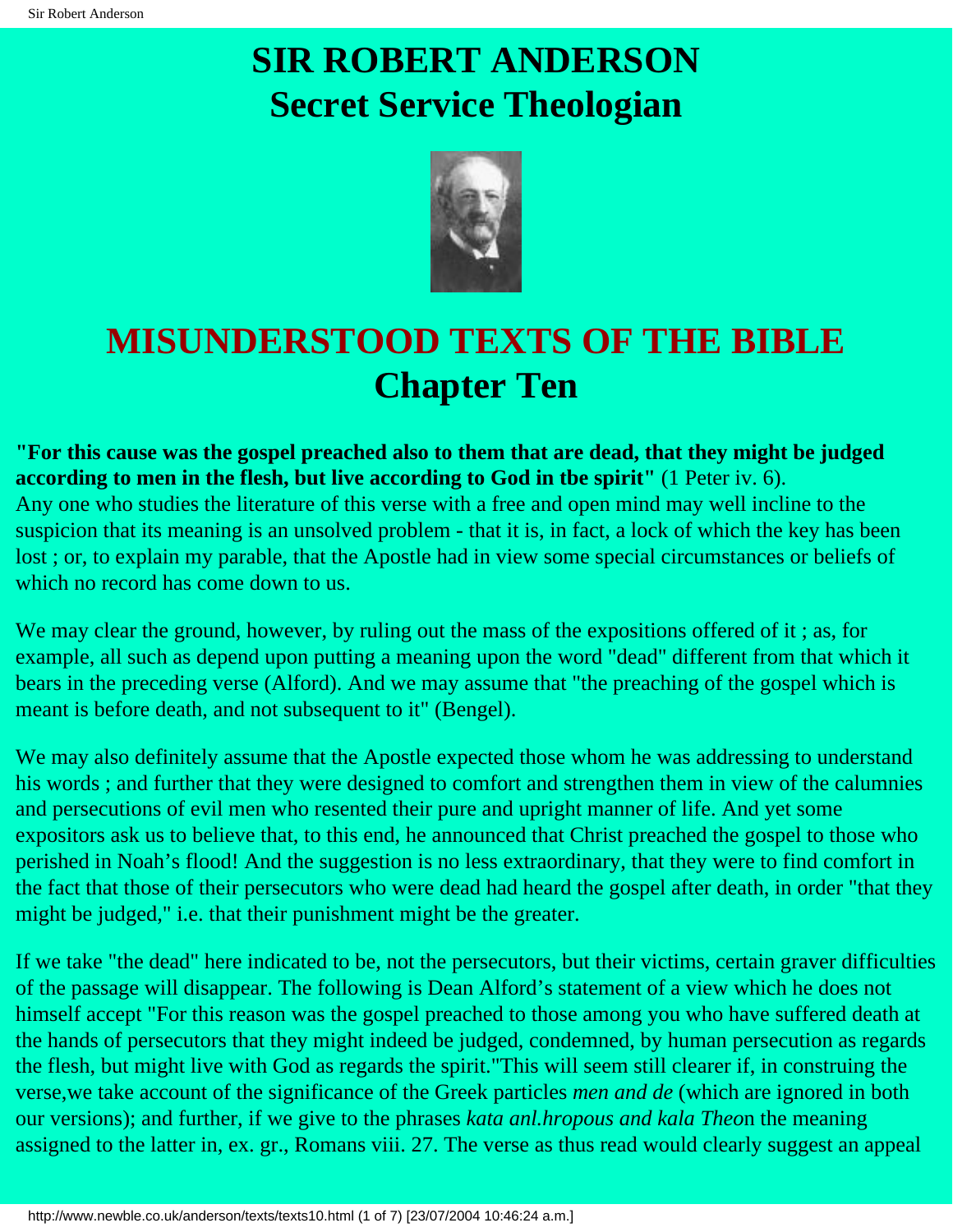from the judgment of men to that of God in respect of their martyred brethren. And it might be freely rendered thus:

"For unto this end also to the dead were good tidings preached, that although they might be condemned according to the will of men as to the flesh (i.e. their natural life), yet they might live according to the will of God as to the spirit " . (i.e. their spiritual and eternal life).

#### **"If the righteous scarcely be saved "** (i Peter iv. i8).

The difficulty which this text presents to so many is mainly due, first, to their not knowing that the verse is word for word a quotation from Proverbs xi. 81, in the LXX version (the Greek Bible); and secondly, to the meaning commonly put upon our English word "scarcely." According to the dictionary, the primary meaning of that word is "with difficulty" ; and this is precisely the meaning which Grimm's Lexicon gives for the Greek word *molis.* 

As Dean Alford so well says, "The *molis* does not induce any doubt as to the issue, but only wonder. If we be justified by faith in Christ, our salvation, however difficult and apparently impossible, is ascertain as Christ's own triumph."

The passage, when thus understood aright, has a much-needed message for these days of ours. The Evangelical Revival of last century recovered for us the great truth of grace enthroned; but some of the present-day phases of Evangelicalism tend to make us forget the almost unbelievable wonderfulness of that truth, and the infinite cost at which our redemption has been won. And so, on every side, even real Christians are being corrupted by the heresy that salvation for all men is assured, and that the main difference between the believer in Christ and the rejecter of Christ is that the one will reach heaven long before the other. The consequences of accepting or rejecting Christ are eternal; and in these days we cannot give too great prominence to the awfully solemn warning of our text, "If the righteous be saved with difficulty, where shall the ungodly and sinner appear?"

## **"No prophecy of Scripture is of any private interpretation"** (2 Peter i. 20).

An important treatise on this verse enumerates no less than eight "various interpretations" of it. This extraordinary diversity of opinion is largely due to the ambiguity of the word rendered "interpretation." For *epilusis* occurs nowhere else, either in the New Testament or in the Greek Version of the Old ; and it is rarely found in other Greek writings. And the kindred verb occurs only twice in the New Testament (Mark iv. 34 and Acts xix. 39).The word *idios*, moreover, is what grammarians call an " emphatic possessive " ; and in 77 of its 113 occurrences it is rendered " his own," but nowhere else is it translated "private."

To understand our verse aright, it must he studied in relation to the context. In verses 16 - 18 theApostle cites the vision of the Holy Mount as exemplifying " the power and (future) coming of our Lord Jesus Christ"; and he adds, "We have the word of prophecy made more sure, whereunto ye do well that ye take heed " (R.V.). This absolutely bars the gloss that verse 20 is meant to teach that we cannot understand any unfulfilled prophecy; and the emphatic "for" (gar) of verse 21 indicates that both verses are but a single clause, leading up towhat is the gist and climax of the Apostle's argument, namely, "that no prophecy ever came, by the will of man, but men spake from God being moved bythe Holy Ghost."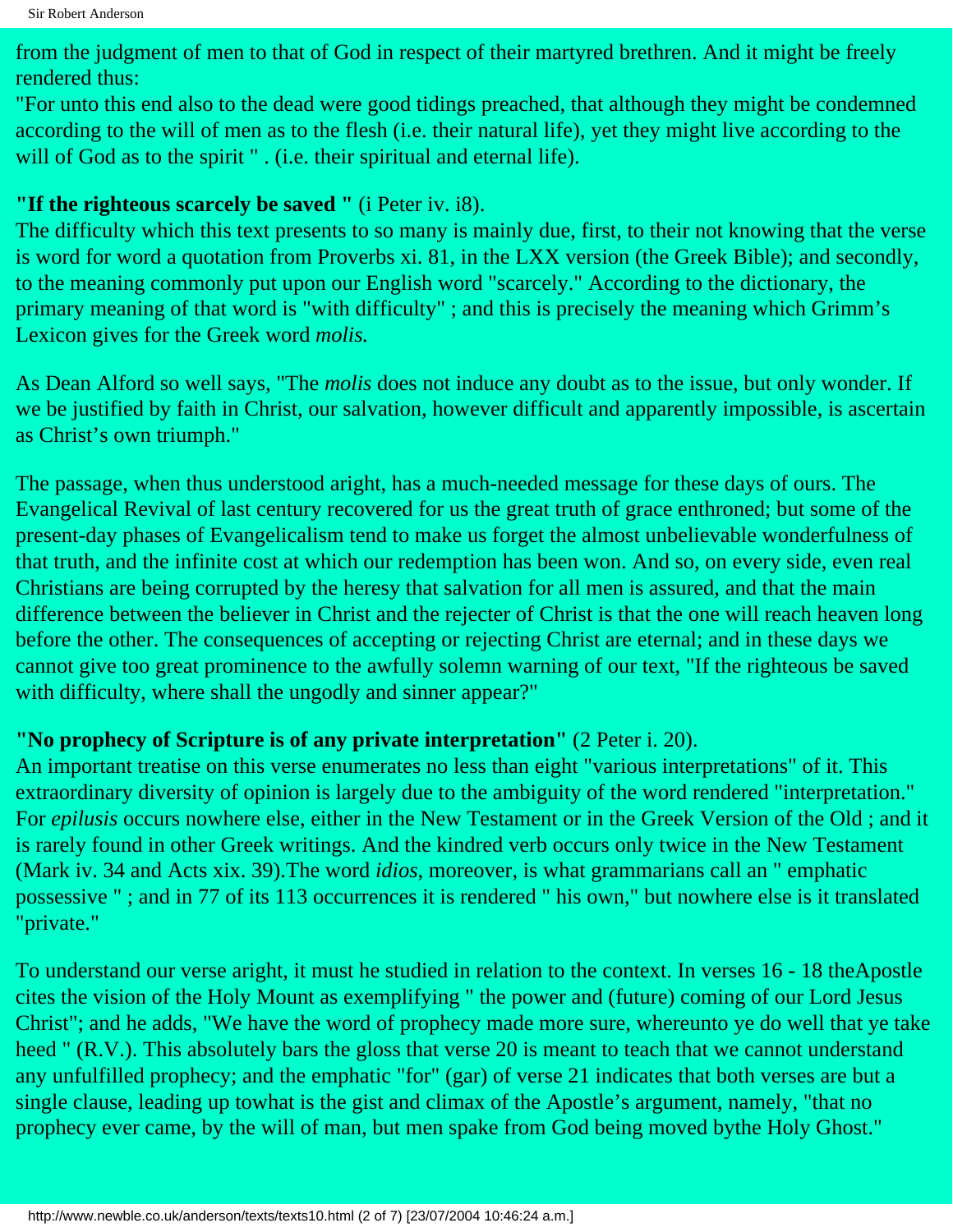Now, suppose the passage had to be deciphered from a clay tablet broken just where the ambiguous word occurs, and that it read, "Knowing this first that no prophecy of Scripture is of . . . for no prophecy ever came by the will of man," would anyone have the least doubt that the gap should be filled by some words denoting origin or source. And, this being so, surely the only question open is whether the words before us admit of such a construction.

Most noteworthy is it, therefore, that this is precisely the reading which the eminent writer above cited selects among the eight possible interpretations, namely, "that no prophecy is the result of private uninspired disclosure." " The subject of discourse (he says) is the prophetic oracles contained in the Old Testament, which, the Apostle proceeds to show, were equally to be depended on as was the voice from the excellent glory; forasmuch as they did not originate with man, but with the spirit of God."

The propriety of this view is strikingly confirmedby the fact that it has the approval of eminent commentators, who themselves adopt a different interpretation of the verse. Bloomfield, for example, after stating it fully, claims that the view he himself accepts "seems entitled to preference"; thus implicitly acknowledging that it is legitimate and worthy of consideration. And Dean Alford, after citing it as Huther's, remarks, " This is much confirmed by ginetai, which with a genitive, as here, is not estin, but rather seems to denote origin." And he adds, "And this appears to be Bengel's view." Bengel's note on the verse is that prophecy is altogether "of Divine unfolding or revelation."

To English readers the concluding sentence of the chapter is apt to suggest the very error which the passage is intended to veto. For the familiar phrase,"being moved" to do or say this or that, may seem to imply that "moved by the Holy Spirit" means merely that the prophets were led by Divine influence to proclaim "the truth that was in them." But the Greek word here employed is, in one of its various meanings, the strongest that could be chosen to emphasise what the preceding sentence asserts, that "no prophecy ever came by the will of man." It is used, cx. gr., in Acts xxvii. 15 and 17 to describe the utter helplessness of a sailing ship in a fierce gale of wind - "a rushing, mighty wind," as the word is graphically rendered in Acts ii. 2.In fact, no plainer language could be fiamed to refute that heresy of German scepticism, which now leavens the teaching of most of our British Theological Colleges, that the prophecies were a natural product of the spiritual intelligence of the holy men who uttered them.

## **"Where is the promise of His coming ? "** (2 Peter iii, 4).

This is misunderstood because theological labels have been put upon its prominent words. In Biblical use *epangellia* and *parousia* are, as a rule, rightly translated "promise" and "coming." But the primary and common meaning of the one is an announcement or proclamation; and of the other, a "being present," whether with reference to persons or to things. A study of the chapter plainly shows that the Apostle is not dealing here with either the hopes or the heresies of Christians, but with the scoffing of unbelievers, who mock at the Divine warning that the world shall at last be given up to judgment-fire.It is not the inquiring appeal of a believer about the coming of Christ, but the taunt of a scoffer about the coming of the Day of God. Indeed, it is not an inquiry at all, but an exclamation (like. cx. gm., Galatians iv. 15).

Professor Tvndall's words may possibly be true, that "for millions of years the earth has been the theatre of life and death." All that we know is that in the beginning (whenever that was) God created it, and that He did not create it " a waste," albeit it had become a waste before the epoch of the Adamic creation.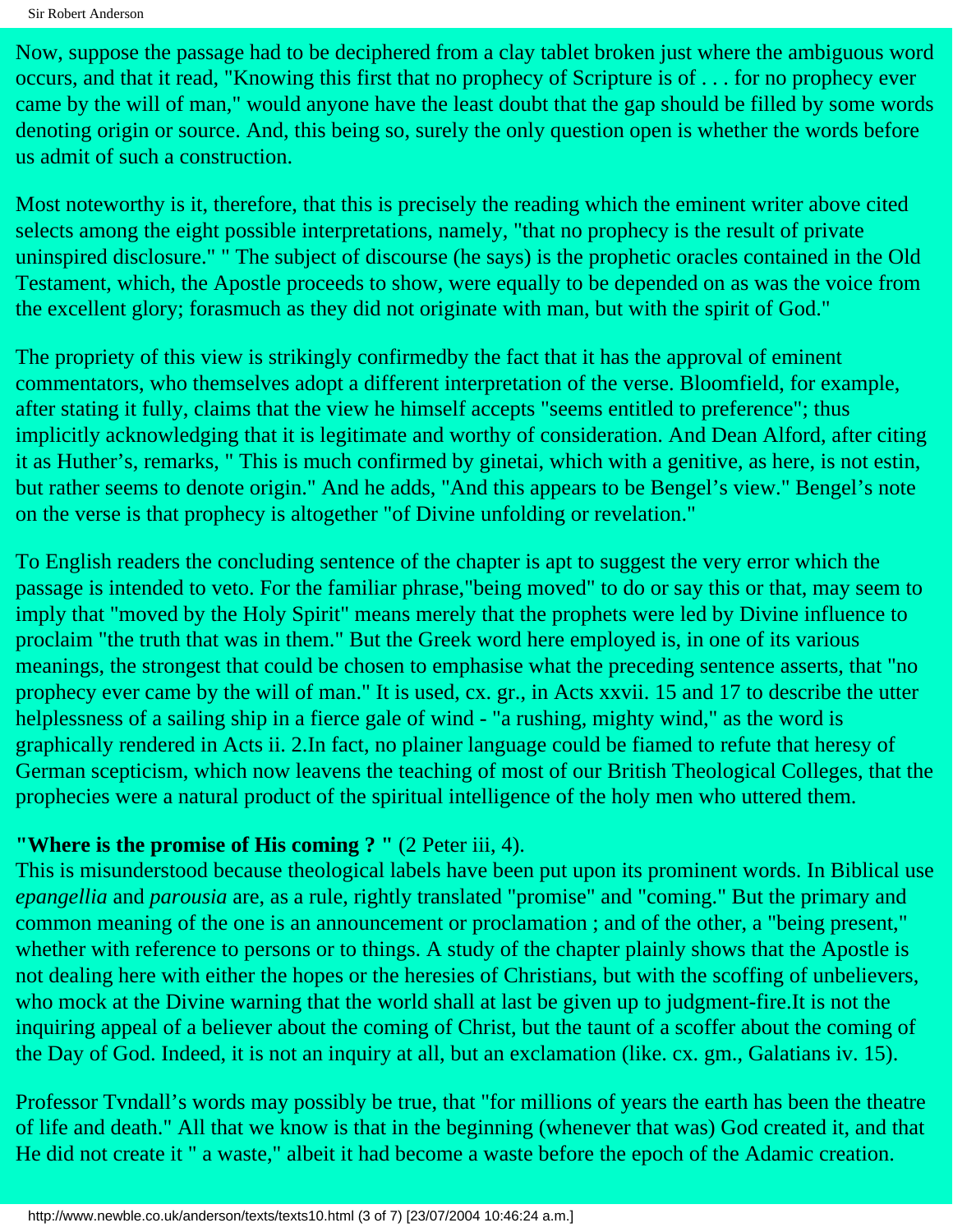And 2 Peter iii. 5 - 6 points back to the cataclysm referred to in Genesis i. 2, by which "the world that then was, being overflowed with water, perished." So also the world of the Adamic economy will be destroyed by fire, in the final judgment of the Day of Jehovah. And because God is longsuffering, that awful day is long deferred for it will involve the final perdition of the ungodly (v. 7), whereas the coming of the Lord Jesus Christ will lead to the restoration of the covenant people, and bring wide-spread blessing to the world (Romans xi. 15).

A brief notice of the closing verses of the Epistle may be opportune. The reference to the Apostle Paul's Epistles as "Scriptures" implicitly recognises that the were Divinely inspired. And this is fitted to increase our surprise at the language of verse 16, l See Isa. xlv, i8 (R.V.), where the same word is used as in Gen. i. 2. which seems to disparage the manner in which truth is there unfolded. This surely should lead us to accept the alternative rendering of the words, as referring, not to the mode in which "these things are treated by Paul, but to the nature of the things themselves. That they are" hard to be understood is abundantly proved by the writings of the Fathers, and by the fact that they are generally misunderstood to the present hour.

That the burden of the chapter is not, as commonly supposed, the Lord's Coming, but the dread *dies irae* at the end of all things, is further indicated by the words of the closing doxology, " To Him he the glory both now and to the day of eternity" - a phrase which occurs nowhere else in the New Testament, and which cannot refer to the Lord's Coming which is our hope, nor yet to His Coming as Son of Man to inaugurate the future economy of the "millennial" kingdom.

### **"The Lord God omnipotent reigneth"** (Revelation xix, 6).

The scepticism which sometimes troubles real Christians is often a revolt against "orthodox doctrines" rather than against Divine truth. And any one who views the world with unclouded mental vision might well doubt the truth of Scripture, and very specially during the progress of this hideous war. If Scripture really taught that " the Lord God omnipotent is reigning." For, as Dean Mansell has so truly said, "There are times when the heaven that is over our heads seems to be brass, and the earth that is under us to be iron, and we feel our hearts sink within us under the calm pressure of unyielding and unsympathising law.'

In view of time ghastly tragedy of these Armenian massacres, and of the daily horrors of this hideous war, the infidel may well demand, "Where is thy God?" And the taunt is not to be met by pious platitudes. But the teaching of Scripture is explicit, that He who is now reigning is time Son of God, the Crucified of Calvary, and therefore the Divine Throne is now a throne of grace. It is not that the providential, nor yet the moral, government of time world is in abeyance, but that in this age there is no direct punitive action against human sin. For " the Lord knoweth how to reserve the unjust unto the day of judgment to be punished," and this is time day of grace.

A silent heaven is "the mystery of God." But there is an appointed limit to the era of that mystery.The Apocalyptic visions record the loud-voiced cry of the martyrs slain in the awful persecution of "the great tribulation " : "How long, 0 Lord, holy and true, dost Thou not judge and avenge our blood?" But they record also the answer given by the "mighty angel," who swears by the Eternal Creation that there shall be delay no longer, and that the mystery of God shall be finished when the seventh angel begins to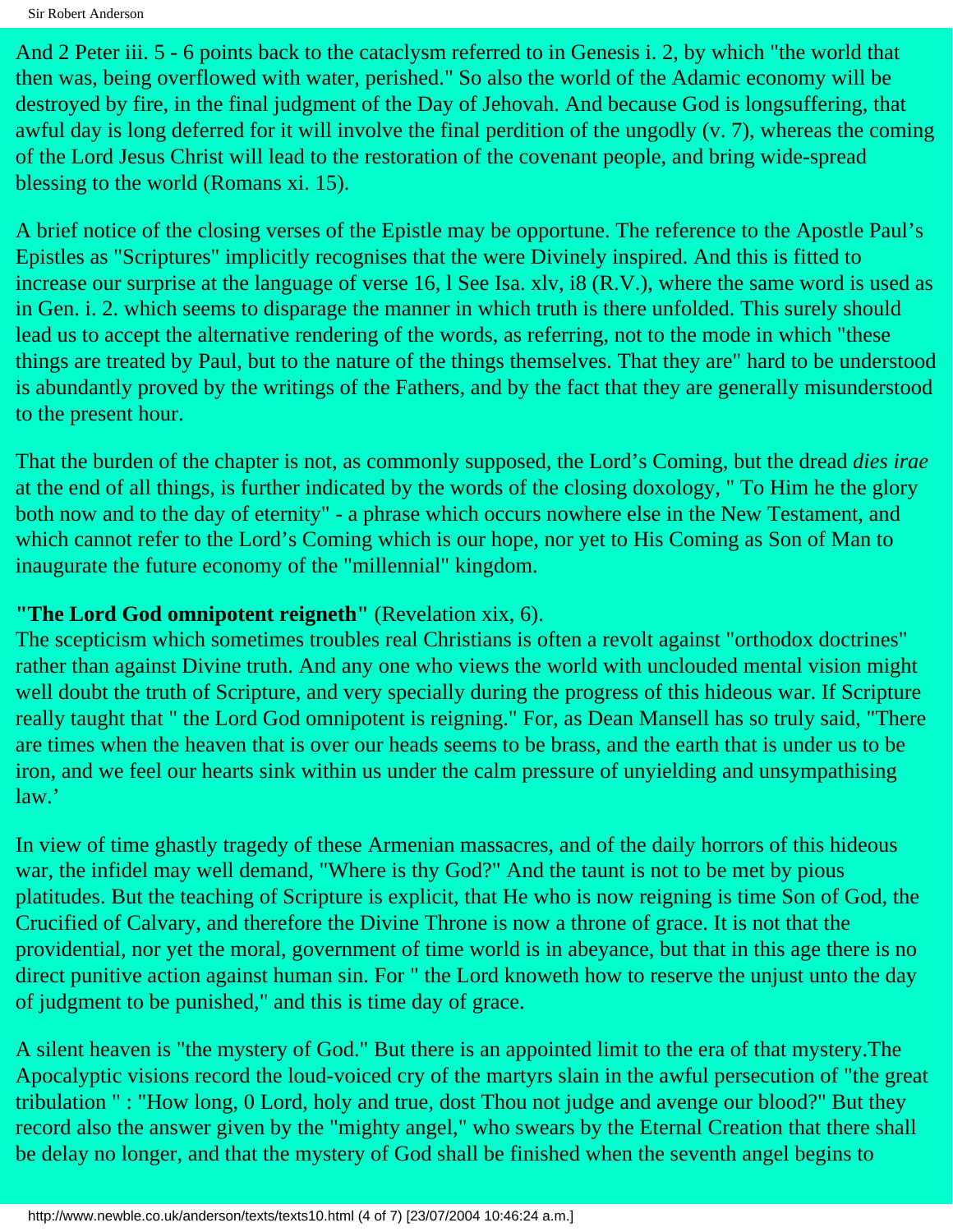Sir Robert Anderson

sound. And when we turn the page we read that when the seventh angel sounded there were great voices in heaven, saying, "The sovereignty of the world is become the sovereignty of our Lord and of His Christ.'' And then, we are told, the wonderful beings who sit upon thrones before God fell upon their faces and worshipped, giving thanks to the Lord God omnipotent, because He had taken to Him His great power and had begun to reign, and because the time was come when He would give reward to His saints and to all who fear His name, and would destroy them that destroy the earth. And in the visions following we read of the judgements poured out upon the earth, and of the praises of heaven because of the judgments - praises which reach a climax in the glorious anthem, " Hallelujah, for the Lord God omnipotent reigneth " (Revelation vi. 9, 10, x. 6, 7, xi. 15 - 18, xix. 6).

It ill becomes the Christian, therefore, to give way to despondency or doubt because that consummation is delayed; for a silent heaven is eloquent in its testimony to Divine long-suffering, and above the darkening clouds of the mystery of God is the glorious sunshine of the reign of grace.

"Hast begun to reign" may seem too free a rendering of chapter xi. 17. But the versions of both Rotherham and Weymouth adopt the much freer rendering, "hast become King." And it is only by some phrase of this kind that the force of the Greek aorist can be expressed in English. The "hast reigned" of our A.V. might seem to imply that the reign was over. And the "didst reign" of the R.V. is still more open to that objection. Alford notices this in his Commentary on chapter xix. 6, where, giving up the attempt to translate the aorist accurately, he falls back upon the "reigneth" of the A.V. Here again both Rotherham and Weymouth read "hath become King." But this is clearly misleading, for God has always been King. And the crisis which marks the change of dispensation is expressed by the words "Thou hast taken to thee thy great power" (xi. 17).

To both learned and unlearned, therefore. I humbly offer the following rendering of the great anthem:"Hallelujah, for the Lord God omnipotent has begun to reign."

**"The marriage of the Lamb is come, and His wife hath made herself ready"** (Revelation xix. 7). I will show thee the bride, the Lamb's wife ... and He showed me that great city the holy Jerusalem, descending out of heaven from God" (Revelation xxi. 9, io).

These Scriptures are misread when they are taken as referring to the same epoch. For between the fulfilment of the nineteenth chapter and of the twenty-first there lies the entire era of the future "kingdom" dispensation. And if we are to study the Book of Revelation intelligently, these dispensational distinctions must be kept in view. As explained in preceding notes, this present age will end with that Coming of Christ which is revealed in the Epistles.And not until after that great crisis will the Apocalyptic visions receive their fulfilment. The Abrahamic race will then have been restored to their normal position as the Covenant people of God; albeit, as foretold by the Lord Himself in Matthew xxiv., they will still have to endure the terrible ordeal of "the great tribulation" of Old Testament prophecy. But a special recompense for their sufferings is assured to them. For just as the members of the Church of this dispensation - not "the professing Church," which is drifting to its doom, but the true Church which the Lord is building - are elected to heavenly glory as the Body of Christ," so also the faithful martyrs ofthat awful persecution are to have a distinctive reward by election to heavenly glory as "the Bride, the Lamb's wife." And they will attain that blessedness before the beginning of the "kingdom" age. But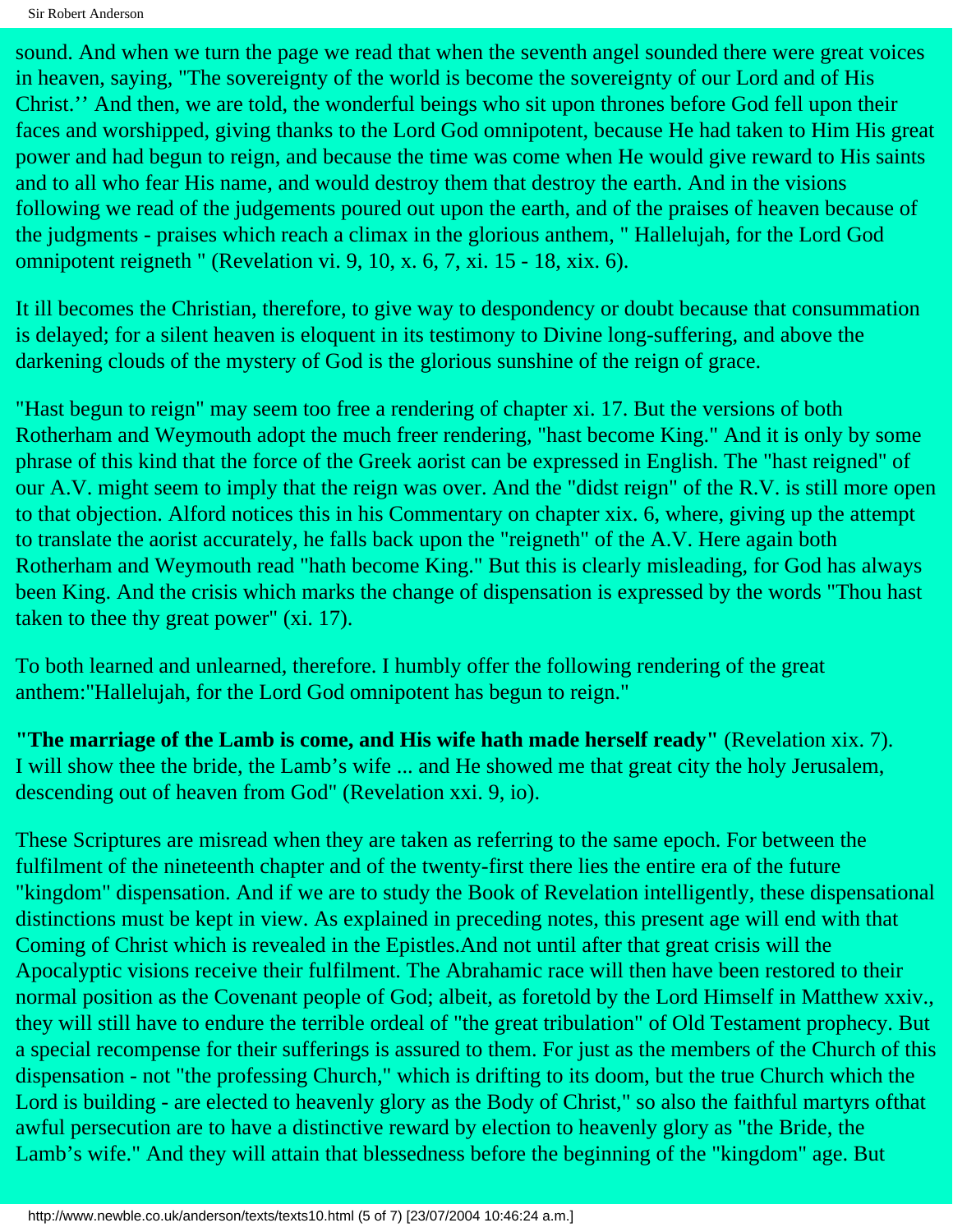Sir Robert Anderson

though the nineteenth chapter records "the marriage of the Lamb," it is not till we come to the twentyfirst chapter that we read of the manifestation of the Bride.

This earth was cleansed with water before its re-furnishing as a home for man. But before it can be united to heaven, and made meet for the display of the heavenly glory of the Bride, it must needs be purifiedby fire. And so it is not until the vision of the new heaven and the new earth that the Seer is summoned to behold the Bride. And what he sees is "the holy Jerusalem descending out of heaven from God."

One of the earliest pages of the Bible records how Abraham relinquished his princely life in the city which in that age claimed to be the metropolis of the world. Another Scripture of long ages afterwards tells us that it was his faith-vision of a God-built city that led him to make that great surrender, and to choose the pilgrim path. But it is not until we come to the very last page of the very last book of the Sacred Canon - the "stock-taking" book of all the Bible - that we find the realisation of his promise and his hope. What proof is here of the "hidden harmony," the absolute unity, of Holy Scripture And what a testimony this unity and harmony afford to its Divine authorship (Genesis xii. 1 - 4 ; Hebrews xi. 8 - 10 Revelation xxi. 10 - 27).

For this is Abraham's City, the vision of which changed the whole current of his life. Upon its twelve gates are written the names of his natural descendants - "the names of the twelve tribes of the children of Israel." It is "the City which hath the foundations" (Hebrews xi. 10, R.V.) ; "twelve foundations, and in them the names of the Twelve Apostles of the Lamb." We shall not find here the names of the great Apostle of the Gentiles and his companion apostles, who were God-given " for the building up of the Body of Christ " (Ephesians iv. 11, 12) ; but only of the Twelve who are "to sit upon twelve thrones, judging the twelve tribes of Israel (Matthew xix. 28), the Apostles who were called to share that ministry of which the Lord declared, " I am not sent but unto the lost sheep of the house of Israel" (Matthew xv. 24; ef. Luke xxii. 28 - 30).

But, it will be asked, "Is not the Church the Bride of Christ?" That traditional belief is a legacy from an ignorant age which assumed that God had "cast away His people whom He foreknew." It has no warrant in Scripture. The very phrase, "Bride of Christ," is unscriptural. The holy Jerusalem is the "Bride, the Lamb's wife." But is not the Lamb merely another name for Christ ? After the King's last visit to his Duchy, he intimated that his title of Duke of Lancaster was to be used in his future visits.But if a Cabinet Minister presented himself at the Palace for an audience with "the Duke of Lancaster," it would be suspected that nerve-strain had affected his brain! In the human sphere, distinctions of this kind are understood and scrupulously observed; but our use of the names and titles of the Lord of Glory is charaeterised by utter indifference and ignorance. The King's Lancaster title may be used only in connection with his Duchy. And the fact that the Lord assumes His title of the Lamb in relation to His Bride, the heavenly city, is no warrant for using it in relation to" the Church which is His body." Scripture never uses it in that connection. And the Epistles of the New Testament, which reveal the "mystery " truths of this Christian dispensation, will be searched in vain for a single mention of it (see note on Ephesians v. 25, ante).

#### **THE END**